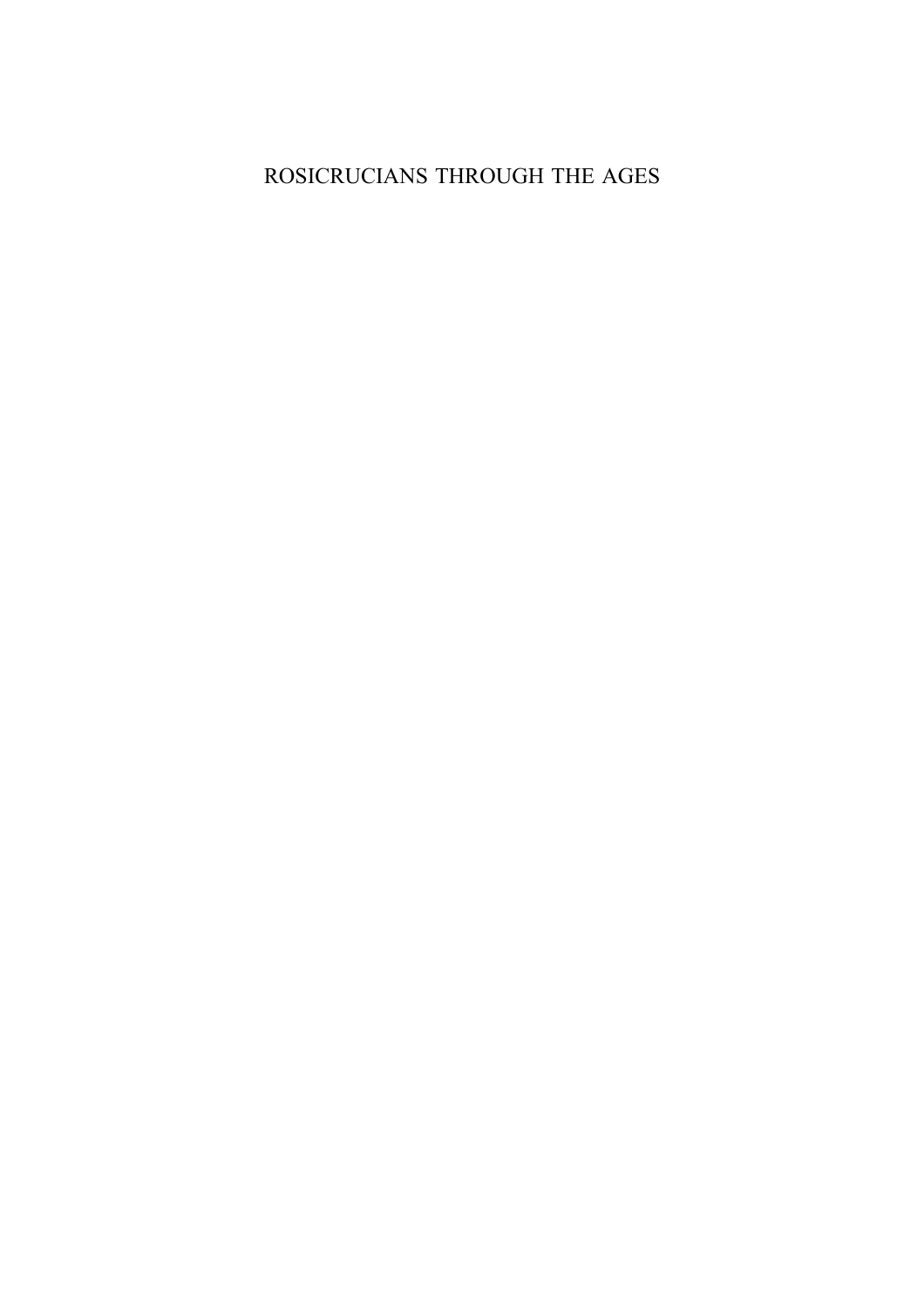# ROSICRUCIANS THROUGH THE AGES

*Edited by K. Dietzfelbinger* 

CRYSTAL SERIES 3

ROZEKRUIS PERS - HAARLEM - THE NETHERLANDS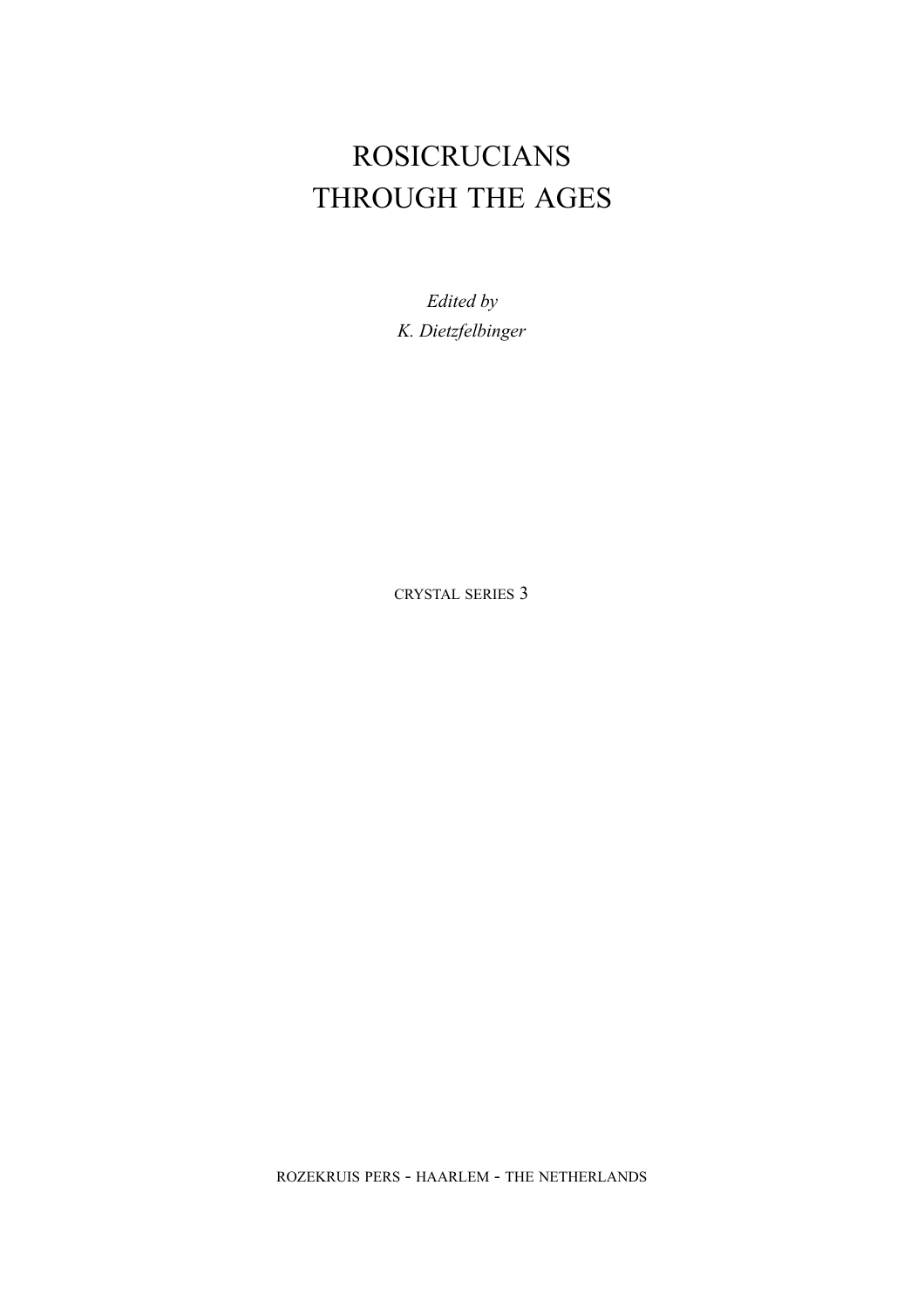Translated from Dutch: *Rozenkruisers toen en nu*  Rozekruis Pers, Haarlem, 1998

ISBN ………………

© 2005 ROZEKRUIS PERS - HAARLEM - THE NETHERLANDS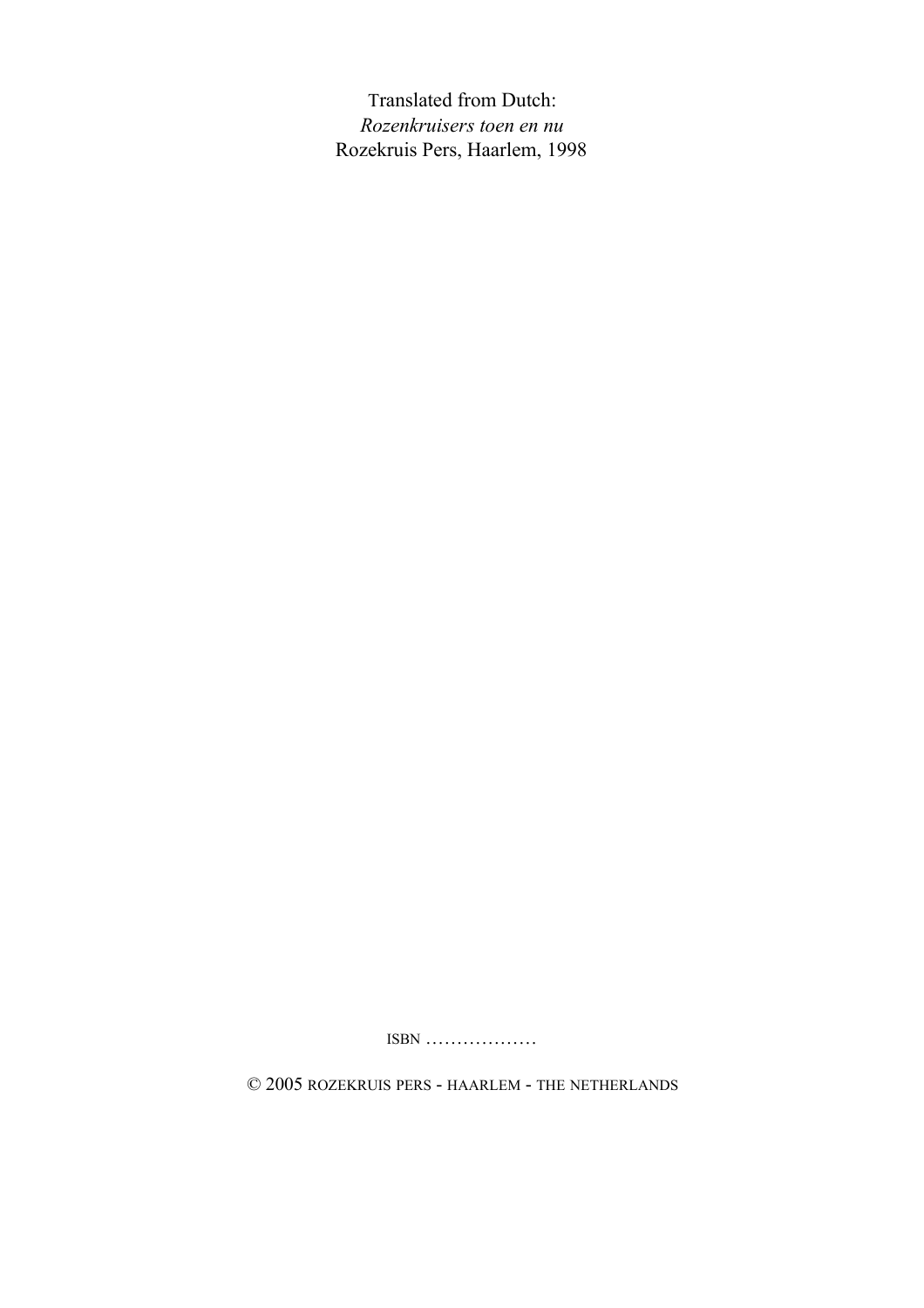# *Contents*

INTRODUCTION: WHAT IS THE ROSYCROSS?

- 1. Europe will bear a child
- 2. What does Christian Rosycross represent?
- I THE CLASSICAL BROTHERHOOD OF THE ROSYCROSS
	- 3. The Trigonum Igneum of the Brotherhood of the Rosycross
	- 4. Who was Christian Rosycross?
	- 5. Johann Valentin Andreae, phoenix of the Renaissance
	- 6. Christianopolis: the golden thread through the ages
	- 7. The sixfold agreement of the brothers of the Rosycross
	- 8. The general reformation of the world
	- 9. The path of the Brotherhood of the Rosycross
- II THE MODERN BROTHERHOOD OF THE ROSYCROSS
	- 10. The threefold mystery of the powerfield
	- 11. The origin and development of the Spiritual School of the Rosycross
	- 12. The aim of the Spiritual School of the Rosycross
	- 13. The three pillars of the eternal truth
	- 14. What is a temple service?
	- 15. Rosicrucians and society
	- 16. Jan van Rijckenborgh -- modern Rosicrucian and hermetic gnostic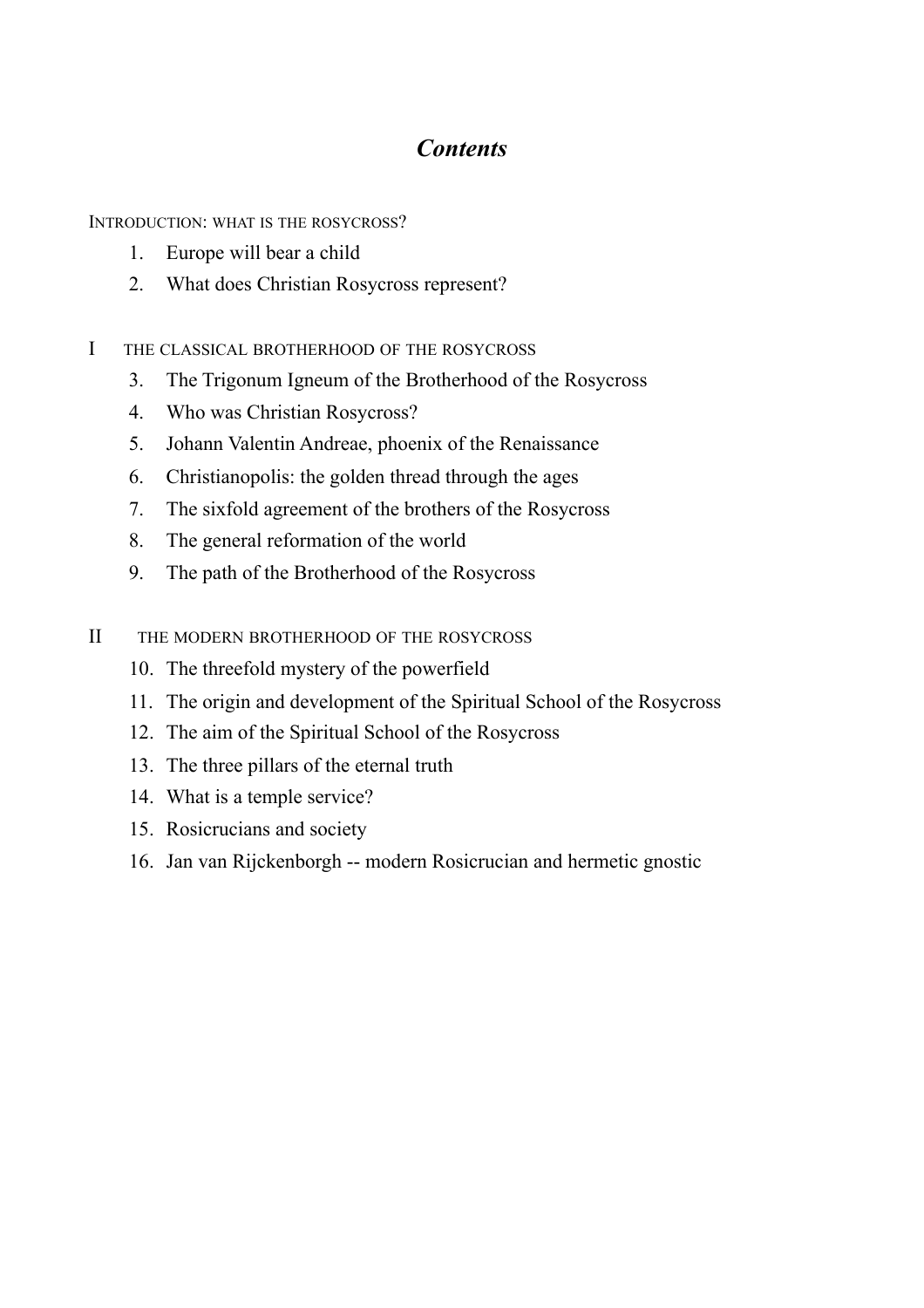# *What is truth?*

*Behold this crystal: how the one light is manifest in twelve faces, yes four times twelve, and each face reflects one ray of light, and one regards one face, and another another, but it is the one crystal, and the one light that shines in all.* 

*The Gospel of the Holy Twelve*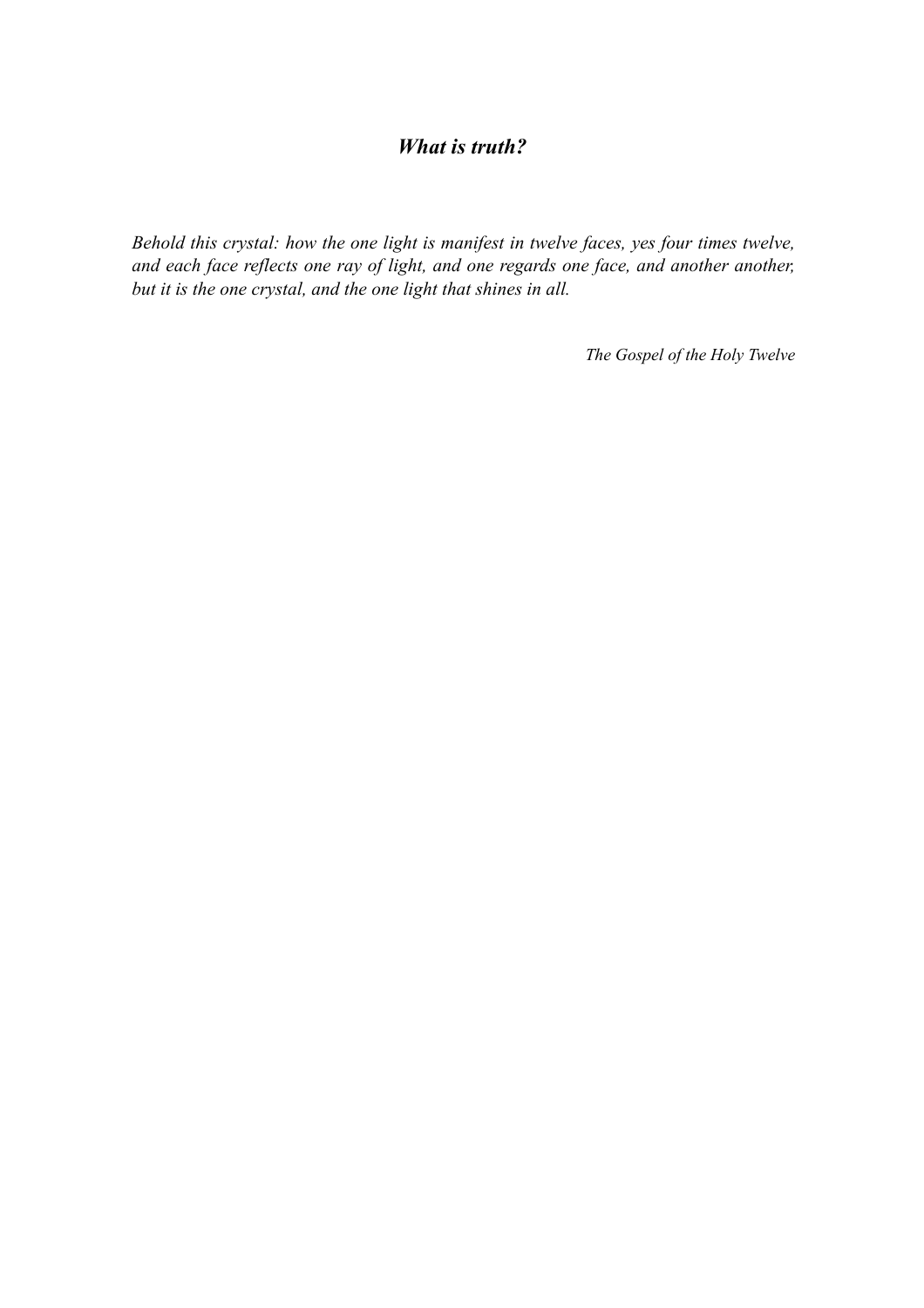#### **INTRODUCTION**

# *What is the Rosycross?*

What is the Rosycross? What is this Brotherhood of the Rosycross? What is the modern Spiritual School of the Rosycross, what is its aim and how does it work?

This book would like to answer these questions, and does so in the form of a series of articles written by pupils of the School of the Rosycross for the School's bimonthly periodical, the Pentagram.

What is the Rosycross? Since humanity wilfully broke away from, and lost consciousness of, the divine world, creating its own transient world sunken in matter and no longer in harmony with the divine world, this divine world has tried to reunite humanity with its original field of life and show it the way back. All these impulses are contained in the name Christ. Great and small impulses testify to this Christian striving by the divine world. Again and again, messengers voluntarily incarnate into the transient world as emissaries of the Brotherhood of Life -- the community of human beings living in unity with the divine world -- in order to enable receptive human beings to accomplish the reunification, the re-ligio, with the divine world. All original mystery schools and religions have developed from such impulses. A chain of such schools and communities has continued throughout world history.

The Rosycross is a link in this chain. Although the intervention of the Brotherhood of Life stems from the eternal laws and powers of the Spirit, when it becomes active in the transient world, it nevertheless has to be attuned to the demands of space and time and to the level of consciousness and culture of the people it wants to reach. The Rosycross is such a special organisation. The Brotherhood of the Rosycross approaches modern, western, scientifically educated, and very individualised people, working from the imperishable world and on the basis of the Christ impulse. Christian Rosycross is the symbolic figure of this special impulse.

The Rosycross has been active since the first germs of scientific thinking appeared in western humanity during the Middle Ages; since the transition from faith-based Christianity to Christianity based on recognition, and since it became possible for human beings to recognise the spiritual core of all world religions and in this way achieve an all-encompassing human religion -- a universal Christianity.

At the beginning of the 17th century, the Rosicrucian impulse was published for the first time in the manuscripts of the classical Rosicrucians, and it currently works on a large scale in the context of the Spiritual School of the Rosycross, the Lectorium Rosicrucianum. Neither the community that compiled the 17th-century Rosicrucian manuscripts, nor the present-day School of the Rosycross originated from human efforts or from the needs and fantasies of starry-eyed idealists. They are rather the result of an activity of the Brotherhood of Life that, with the assistance of human beings living in the transient world, has built a «House Sancti Spiritus», a house of the Holy Spirit, in the transient world.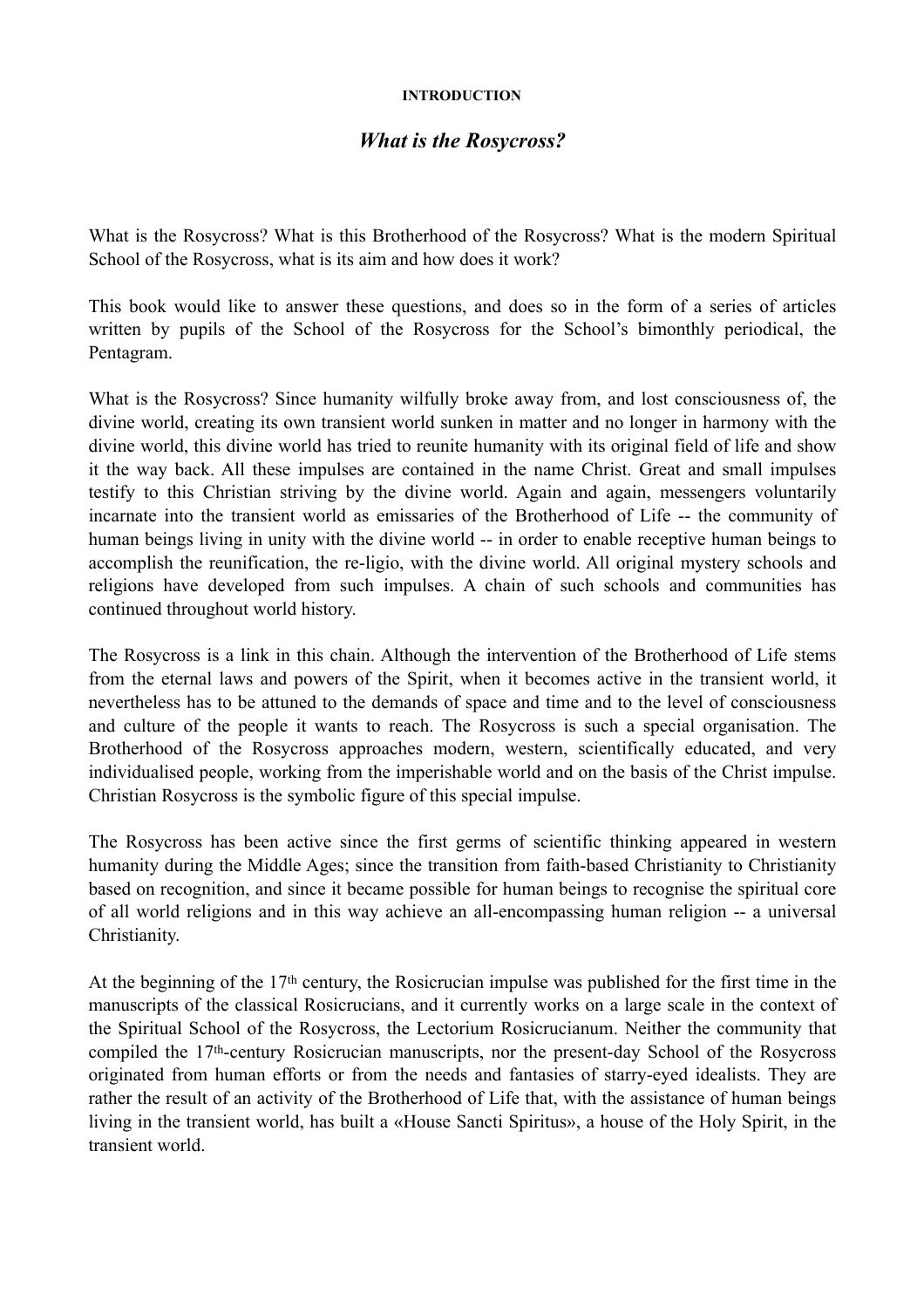This house of the Holy Spirit, this community of the Rosycross, irrespective whether it is active in the 17th or in the 21st century, exists on the basis of the laws and powers of the divine world and enables all receptive human beings to again become conscious of the divine laws and powers within themselves, to enable these powers to develop via a spiritual path, and in this way to accomplish the conscious reunification with the divine world.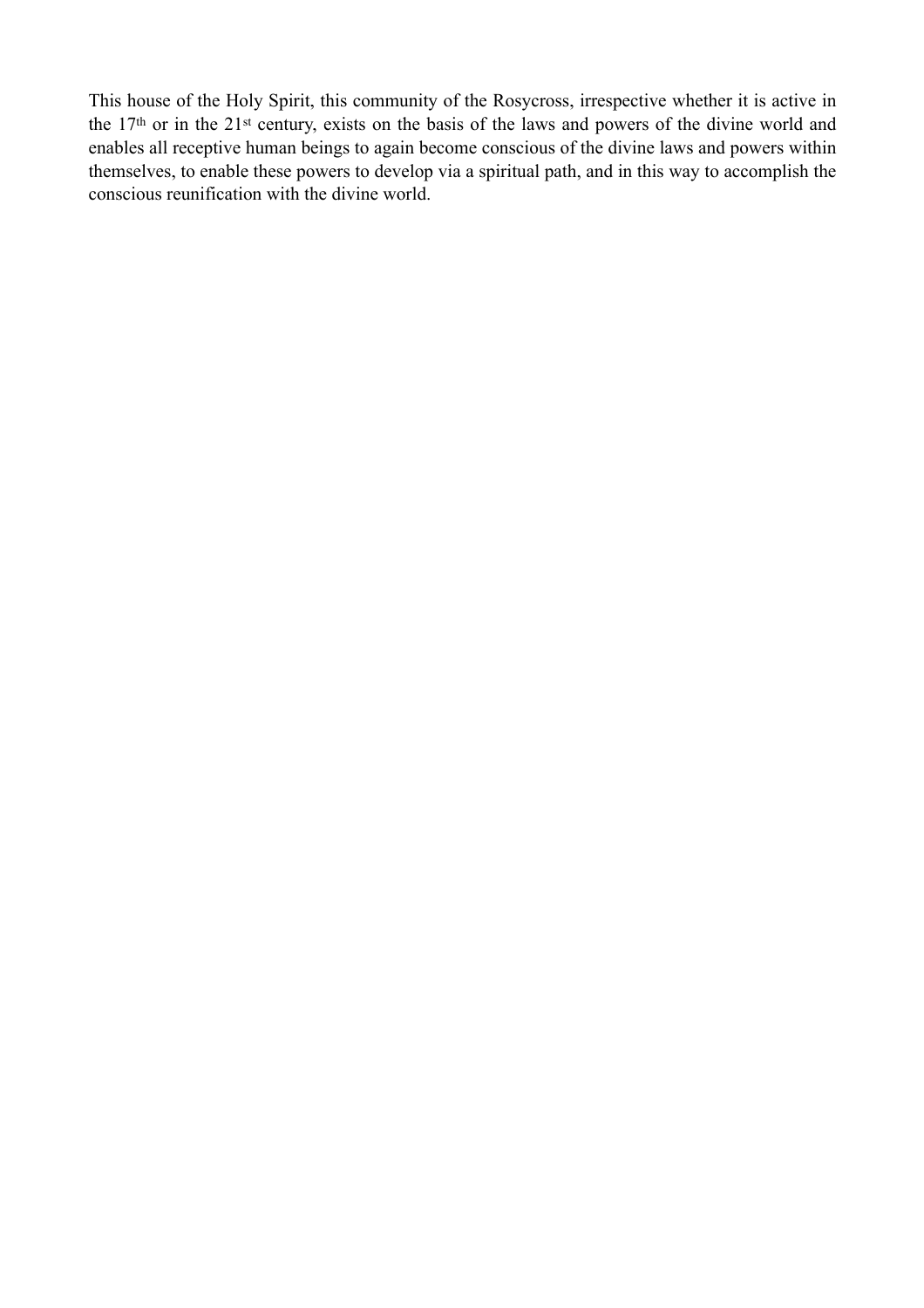## *Europe will bear a child*

The aim of the Christ impulse is 'new human genesis'. Since humanity broke away from the divine world, it has increasingly identified with the transient world and through self-maintenance tries to build a world and a society that are shaped by *its* imagination instead of by the laws of the Spirit. In this way, human awareness of the existence of the divine world has become increasingly lost. At best, the present-day human being still has some notion of a divine world and longs for it, but he does not live consciously in it.

Yet, the latent divine germ is stimulated to develop. It is activated by the worldwide, fundamental vibrations of the Spirit, which are vivified in the earth's atmosphere by the mystery and spiritual schools of the Brotherhood of Life. The human being senses that a totally new being, the hidden inner nucleus of the eternal, primordial, original human being, wants to be vivified and become conscious. It wants to create a new world corresponding to its properties. It wants to dissolve the old, self-maintaining human being and his world, which does not correspond to that of God, and replace it by a new world.

'For Europe is pregnant and will bear a strong child', we can read in the *Fama Fraternitatis*, the *Call of the Brotherhood of the Rosycross* written in 1614. During the years preceding the Thirty Years' War, Europe felt the birth pangs of a great revolution. Religions were irreconcilably opposed to one and other. A tremendous discharge of accumulated tensions was at hand. At the time, many were susceptible to a fundamental renewal of their lives. And the *Call of the Brotherhood of the Rosycross*, the *Confession of the Brotherhood of the Rosycross* (1615), and *The Alchemical Wedding of Christian Rosycross* (1616), by Johann Valentin Andreae and his friends from Tübingen, found fertile soil. Many were strongly touched by these three Rosicrucian writings. The work of countless representatives of the arts, religion and science has been demonstrably influenced.

#### *Prophetic words marked a new era*

The three above-mentioned writings refer to an approaching manifestation of knowledge, an era of enlightenment, full of profoundly radical insight. This would not only concern the perceptible world, but above all, the innermost depths of human beings. As a result, the human being would become conscious of his dignity and would understand the important place he has, and the role he has to fulfil in the Divine plan. These writings speak of a new thinking, free from dogmas and rooted in the primordial source within a human being. On this religion based in the human heart, science would discover new standards and norms, and conform to the perfect world order. In addition, the mutual relationships among religions would be brought to light due to the genesis of a new type of human being.

#### *Periods of unfathomable darkness*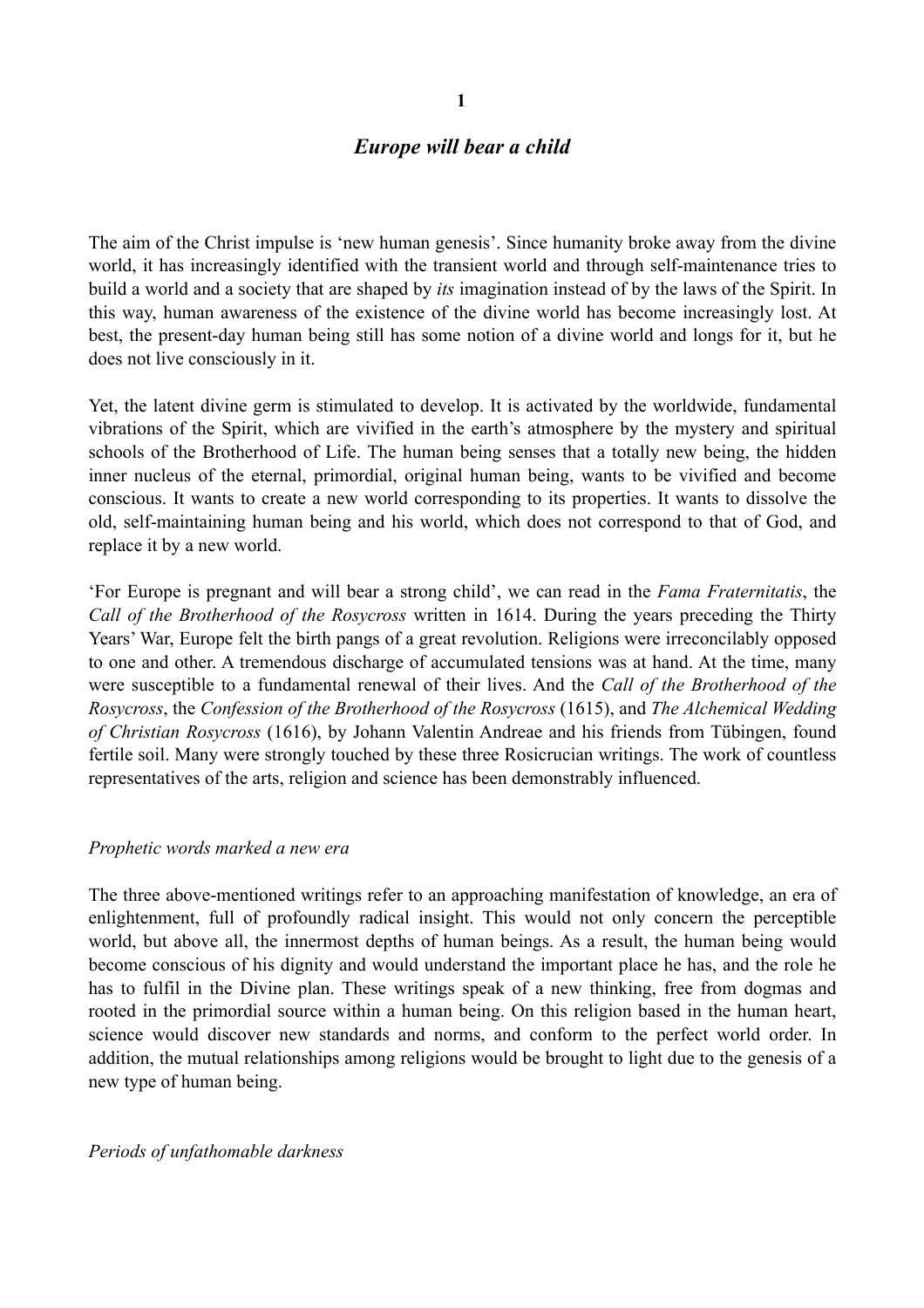The Thirty Years' War effaced all these new developments. Europe turned into a place of horrific devastation. The developments following this devastation produced consequences that present-day humanity has to accept as its heritage. The sciences developed and detached themselves from their religious basis. The struggle of a restrained thinking against its age-old fetters ended with its *liberation*: thinking was separated from the basis of human life. The new sciences developed, detached from the original soul. Thus, materialism was able to blossom forth as the foundation of scientific thinking. And since this thinking achieved great success and changed all realms of life, the materialistic worldview soon took total possession of western humanity, ultimately leading to the current crisis. The modern human being has cut off and lost the link with the source of life, with the nucleus of his being. To his fellow human beings, he has become an object to be used for all kinds of ends. People exploit each other; they exploit the different nature kingdoms, and allow their souls to perish in matter.

An increasing number of people are becoming aware of this distressing image of human existence. As corruption, violence, and all forms of degeneration become rampant, many wonder what 'being human' really means. Consciously or unconsciously, they are seeking the renewal of their soul. A new human being is urgently needed. Are we still satisfied with the idea that a human being is only a species of animal that has developed due to chance evolution and survival of the fittest? Does this image correspond to the true human origin?

#### *Europe is pregnant…*

Europe is pregnant and will bear a strong child. The experiences of humanity in the course of all these years will end with an inevitable result. The degeneration of human life is accelerating and decline looms on the horizon. But at the same time, a powerful longing for a fundamental renewal of the soul has been awakened. However, the old culture is petrified. Is there still enough strength to bear a child? The path of progress is a blind alley, and the longing for a way out, for renewal, for a new birth, is great. The time is ripe. Old age also signifies maturity. The new birth was announced centuries ago. The liberation, of which the Rosicrucian writings spoke almost four hundred years ago, may perhaps be delayed, but not prevented. The longing awakened in a human being's innermost depth rebels against its degeneration and degradation. And God sends his forces to help us.

The Bible relates the stories of Sarah, Abraham's wife, and of Elizabeth, Zechariah's wife, who both bore a child at an advanced age. This also happens nowadays. Divine impulses break through shortly before the end of a cultural period in order to enable a new beginning. Isaac's birth took place at the beginning of the *Old Covenant*; John's birth announced the beginning of the *New Covenant* between God and humanity. The Old Covenant brought commandments and laws, the link of a chosen people with the principles of the divine order. The New Covenant created - through the sacrifice of the Christ power -- the possibility of rediscovering the divine law in our own heart. A path was being cleared to perfect freedom, to the development of the divine soul in a human being. The impulses of order and freedom revealed the line of development in the Occident. They served to justify revolutions and suppression, reforms and dogmas.

Nowadays, both principles are going through a crisis. Their life force is spent. People have followed the paths of order and freedom. They have tried to realise their ideals, and are now standing desperately before the results of their striving. The freedom of one person becomes a growing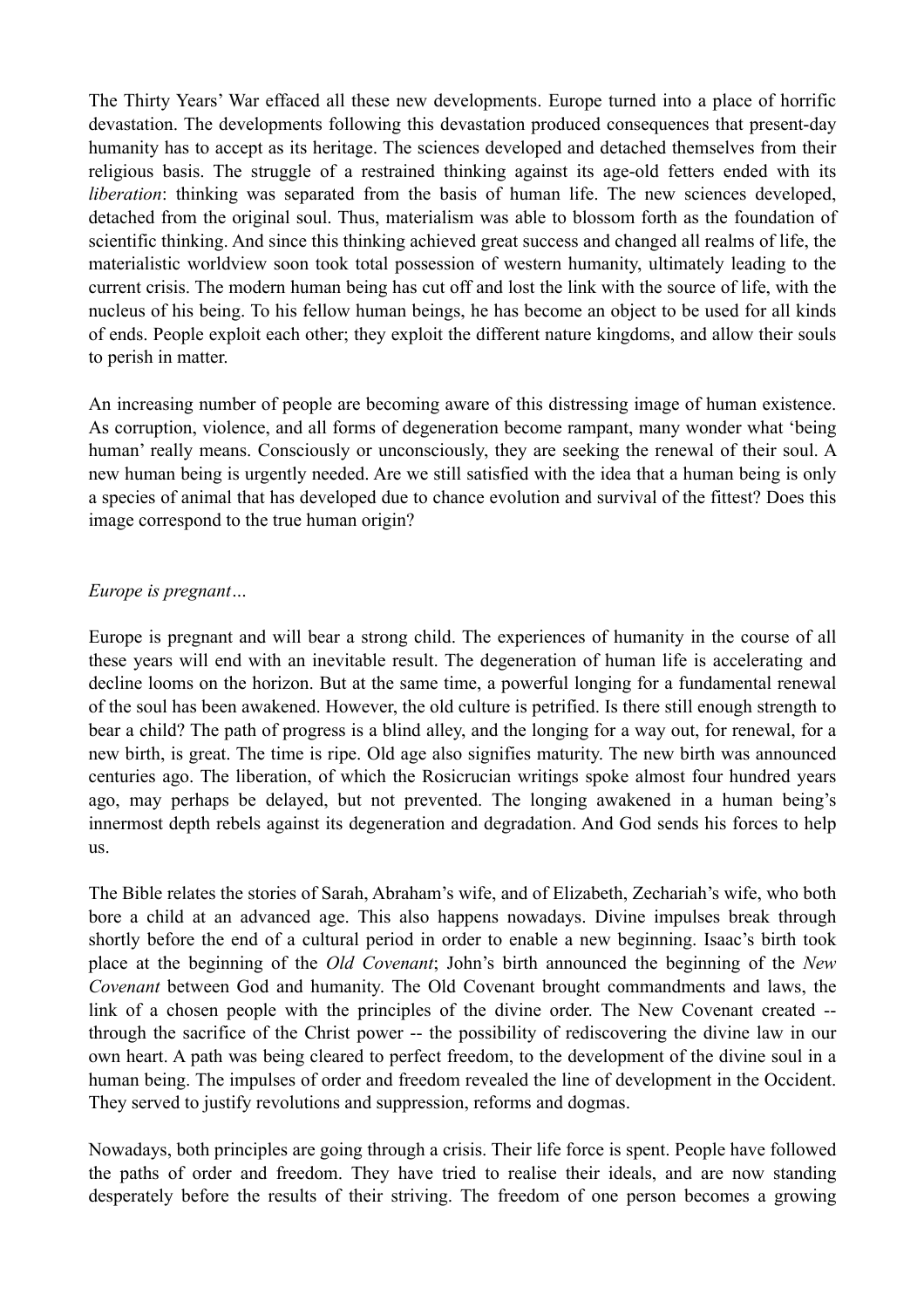danger for another, and for the earth. Order degenerates into a complex system of rules. No one can master the situation any longer. The gulf between *law* and *justice* deepens. Thus the two great principles have lost all their lustre. They are covered by the dust they have kicked up on their path through matter.

#### *What is the nature of the new child?*

What will this new birth look like? After everything humanity has experienced, only the birth of a new human being, of the new, immortal, soul human being is left. About two thousand years ago, the *Son of Man* was born to serve as an example. Now he must be awakened within the human being himself. A new soul can, as the *only-begotten son*, arise in a human being. Many people already experience the early beginning of this birth. The power of the *Son of Man* begins to speak from the heart, and clears a path through the earthly atmosphere. The Son of Man wakes up from thousands of years of sleep. He propels humanity to an inner revolution. He guides the human being, so that he can raise himself into a higher sphere of life, where freedom and order complement and balance each other; where the arts, science and religion draw from the same primordial source and testify to that source through their cooperation.

#### *The Alchemical Wedding is being realised*

In this way, the story of the Alchemical Wedding of Christian Rosycross is vivified and realised. The process depicted in this story is highly relevant. It describes how the human being can be renewed by the awakening of the original soul in his being, and how the awakened soul is united with God. The vision of the Fama Fraternitatis, the Call of the Brotherhood, ultimately becomes reality, in spite of false starts and obstacles.

The *Fama Fraternitatis* states that Christian Rosycross offered his spiritual treasures to the scholars and wise men of Europe, but they rejected and mocked him. Then in silence, he founded, with a small circle of the faithful, the *House Sancti Spiritus*, a spiritual field of an atmospheric nature, which forms a bridge between the dialectical world and the original world, between time and eternity. Ever since, the construction of this house has been ceaseless. Many living souls have become eternal building stones, and have exerted themselves for the liberation of humanity. In our time, the International School of the Golden Rosycross also works on the expansion and consolidation of the House Sancti Spiritus. Its doors are wide open for the seeker. And a mighty calling and helping spiritual light emanates from it over all of humanity.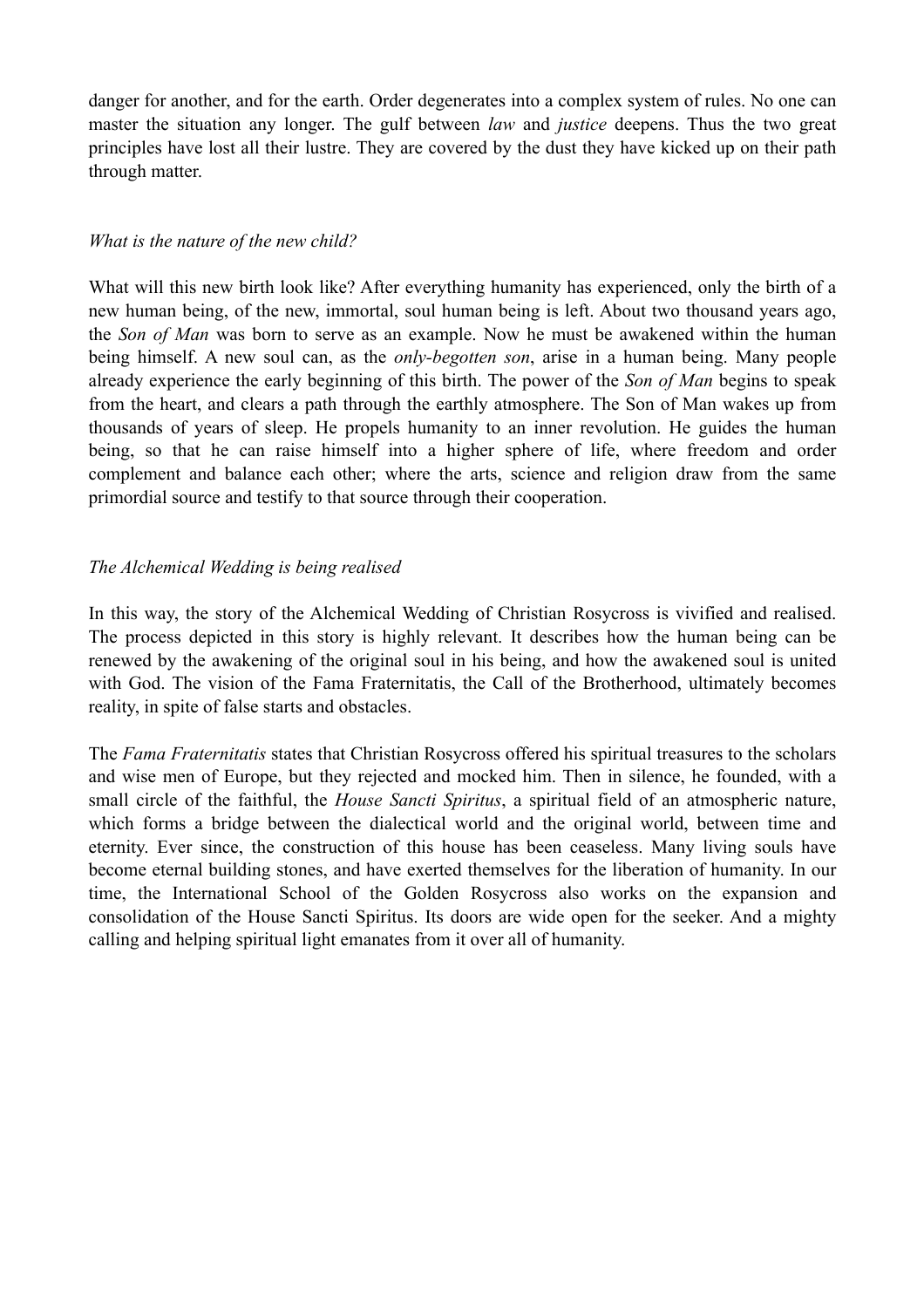## *What does Christian Rosycross represent?*

The Christ represents the true self of the human being and humanity, 'after the image of God' as it is expressed in the Bible. Since the Christ linked himself with Jesus at the baptism in the Jordan, it has been the task of humanity to consciously develop this true self and to achieve true human genesis - it is the task of *all* people and not only that of individual pupils of mystery schools, as was the case until then. Through this event, all of humanity has become a mystery school, and in principle, the power to go the spiritual path is available to all human beings.

Ever since, humanity has been confronted with the task of uniting the aims and the paths of all religions, which until then only addressed and developed certain aspects of the true self. This is the unique task with which Christian Rosycross was confronted.

The other, related task is to accomplish the genesis of the new human being in the power of the Christ, fully conscious and with the responsibility of an individual pupil on the path. In the past, this was usually only possible in mystery places during a state of diminished consciousness. However, over the past centuries, the human being has developed his individuality, his independent conceptual thinking. By means of this thinking, he must now walk his path, as he develops independent soul activity. And because this development of individuality and conceptual thinking was first achieved in the western human being, the impulse of the Rosycross has subsequently tied in with the consciousness of the western human being.

In our time, the Christ impulse to raise humanity from self-maintenance and materialism is symbolised by «Christian Rosycross» for the western human being.

Two aspects are expressed in the principle «Christian Rosycross». Firstly, Christian Rosycross represents the unity of all world religions on the basis of a complete understanding of Christianity. Secondly, he represents a spiritual path that is walked consciously and in self-responsibility.

#### *Christian Rosycross and the religion of future humanity*

With regard to the unity of all religions on the basis of Christianity, Rudolf Steiner once described in a vision, the result of his spiritual investigations, which emphatically expresses the task of Christian Rosycross. Rudolf Steiner describes a 13th-century event.

Christian Rosycross, who is still very young and very susceptible to impressions from the spiritual world, is lying on his couch, while his I-consciousness, which consists of sensory impressions and mental activities, has, in a certain way, become transparent. Thus, he experiences the spiritual powers and laws that are active in the world and bring order to it. He experiences this as a kind of transfer of thoughts and power that are passed on by other people. You almost get the impression of a spiritual blood transfusion. There are twelve beings standing around Christian Rosycross, who pass on their power and wisdom to him.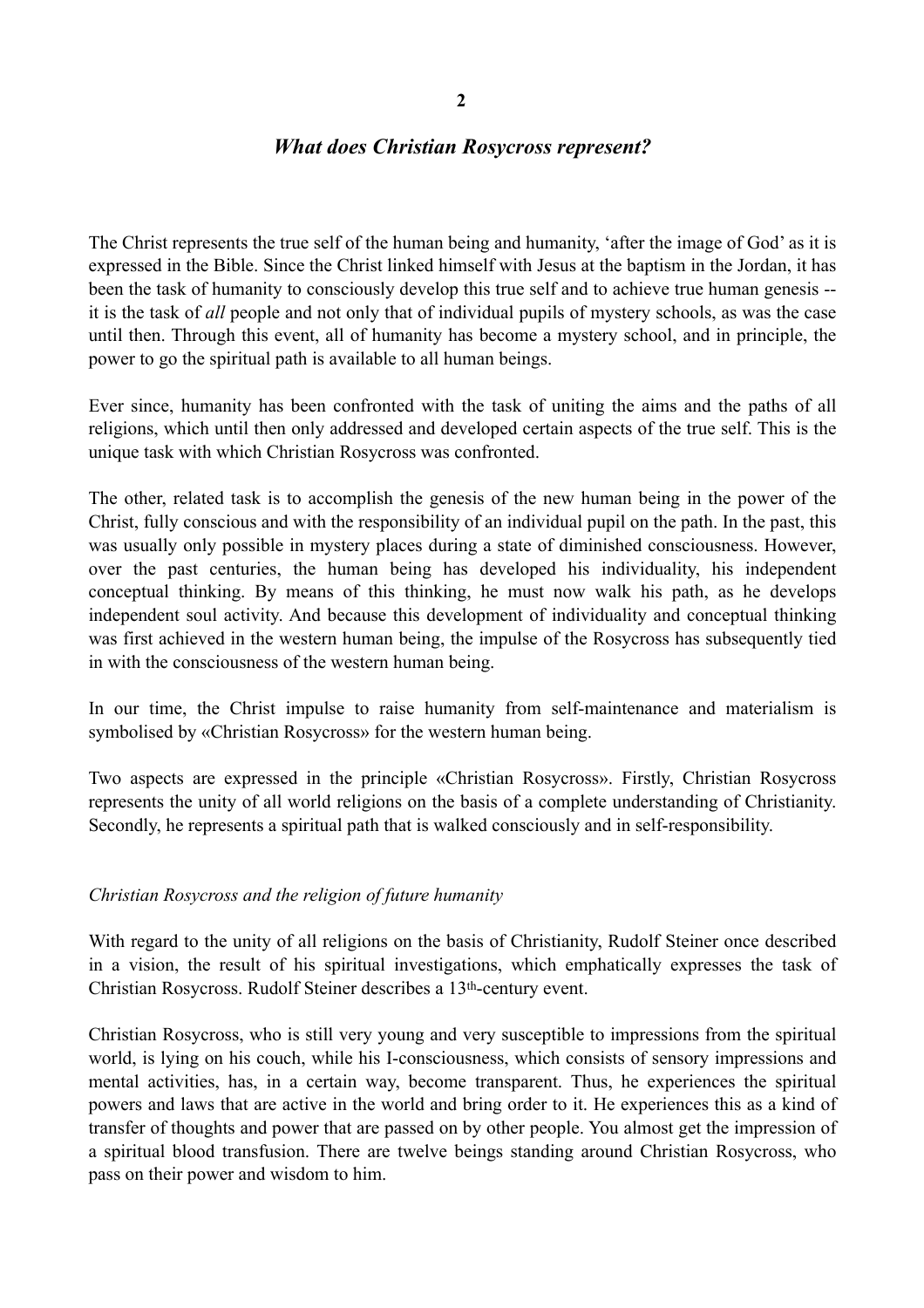The twelve figures represent the twelve great impulses of the Spirit that have been active during human history. We might say: the essence of twelve great world religions.

In Christian Rosycross, these twelve impulses of the Spirit, the twelve «signs of the zodiac» have merged into a unity. And in addition, he lifts all of them onto a higher level, to the level of the Christ, of the spirit consciousness, of conscious understanding. We may consider Rudolf Steiner's description to be a concrete event, experienced by a concrete human being in space and time. However, we may also interpret it as a symbol of events that can nowadays occur in every human being wherever in the world he may be.

Until now, all impulses for humanity have been manifestations of the spiritual world, and have occurred for certain reasons. But with a new step in the development of humanity, they lose their relative validity and are taken up into a new higher unity. Christian Rosycross personifies this higher unity of spiritual consciousness. He is the symbol of the activity of the Spirit affecting current humanity and wants to become conscious and active in it.

No past religion can claim to represent the absolute truth. The nucleus of the universal spirit lives in each of them in a particular form. It is now important that people recognise this spiritual nucleus in every religion and bring each of the twelve aspects of the spiritual zodiac to realisation within themselves. Christian Rosycross represents this impulse.

Christian Rosycross is the representative, the nucleus of humanity's future religion, a religion into which all current religions will merge. It will bring the resurrection of the true human being to all of humanity, the return to its divine origin and its progress from this origin to the development of its innate image of God.

#### *Christian Rosycross and the path that is walked in self-authority*

This is a conscious path, which is scientifically and systematically outlined and walked, for example in the School of the Rosycross. The awareness of a spiritual path is therefore the second aspect of the spiritual impulse personified by Christian Rosycross. Everything that happens on this path in the soul and the body of the pupil is described in the philosophy of the Rosycross. This philosophy is a plan for true human genesis; the execution of this plan is the path of the pupil of the Rosycross. This distinguishes it from all earlier religions: conscious insight into this plan of true human genesis, conscious execution in practical life, and conscious insight into the past, present, and future of humanity.

And because this concerns conscious insight, the pupil walks his path in freedom and independence. The Spiritual School puts the powers of the Spirit and the universal teachings at the disposal of its pupils. But every pupil walks this path voluntarily and without a personal master, thus assuming responsibility for himself.

## *Christian Rosycross as a formula*

Both aspects of the spiritual path represented by Christian Rosycross are contained as a formula in the name Christian Rosycross. The pupil who is walking this path is a Christian, someone who is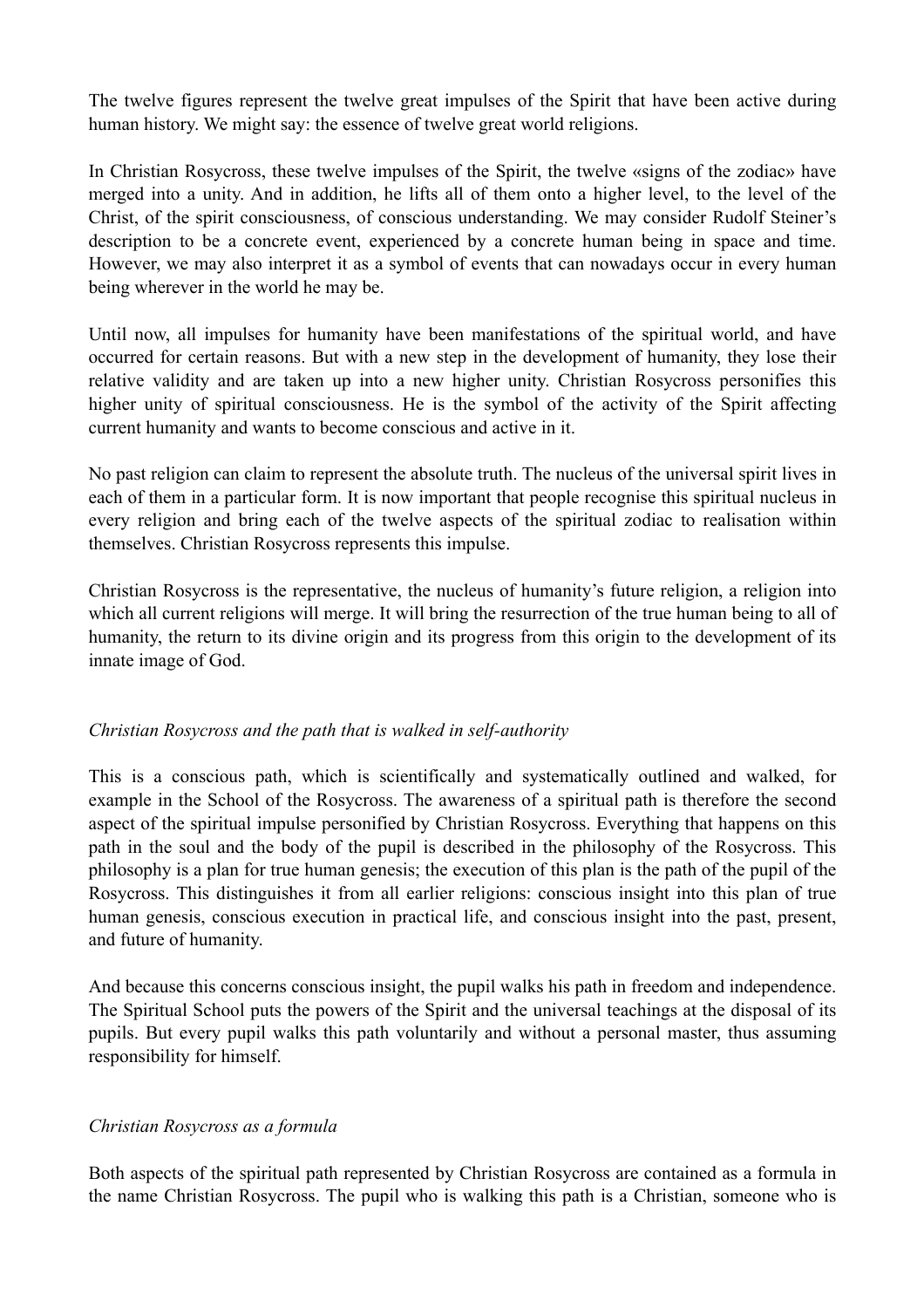building the inner Christ, the human being who develops the inner Christ. The surname Rosycross describes the spiritual path. The cross is, in the first place, the nature-born human being with his limited I-consciousness. The vertical beam points to his identity, which is determined by selfmaintenance, and the horizontal beam to his actions and desires, directed outwardly onto the world of transience. The human being also forms a visible cross when he is standing upright with his arms spread.

However, at the intersection of the cross, approximately coinciding with the place of the heart, we can find the Rosebud, the latent germ of the spiritual human being. This bud opens forth and develops into a blossoming rose during the process of new human genesis: the new human being, the true self, arises. Simultaneously, the cross is changed: the limited I with its egocentric desires and self-maintenance is slowly but surely detached from these limitations and self-maintenance, and permeated by the powers of the Spirit. It becomes the servant of the true self. This is accomplished by a conscious, independent inner work by the pupil, in the power of the Spirit. A pupil who walks such a path, realises the true task lying hidden in every human being. In this way, he joins the chain of all pupils of mystery schools who have walked this path throughout human history.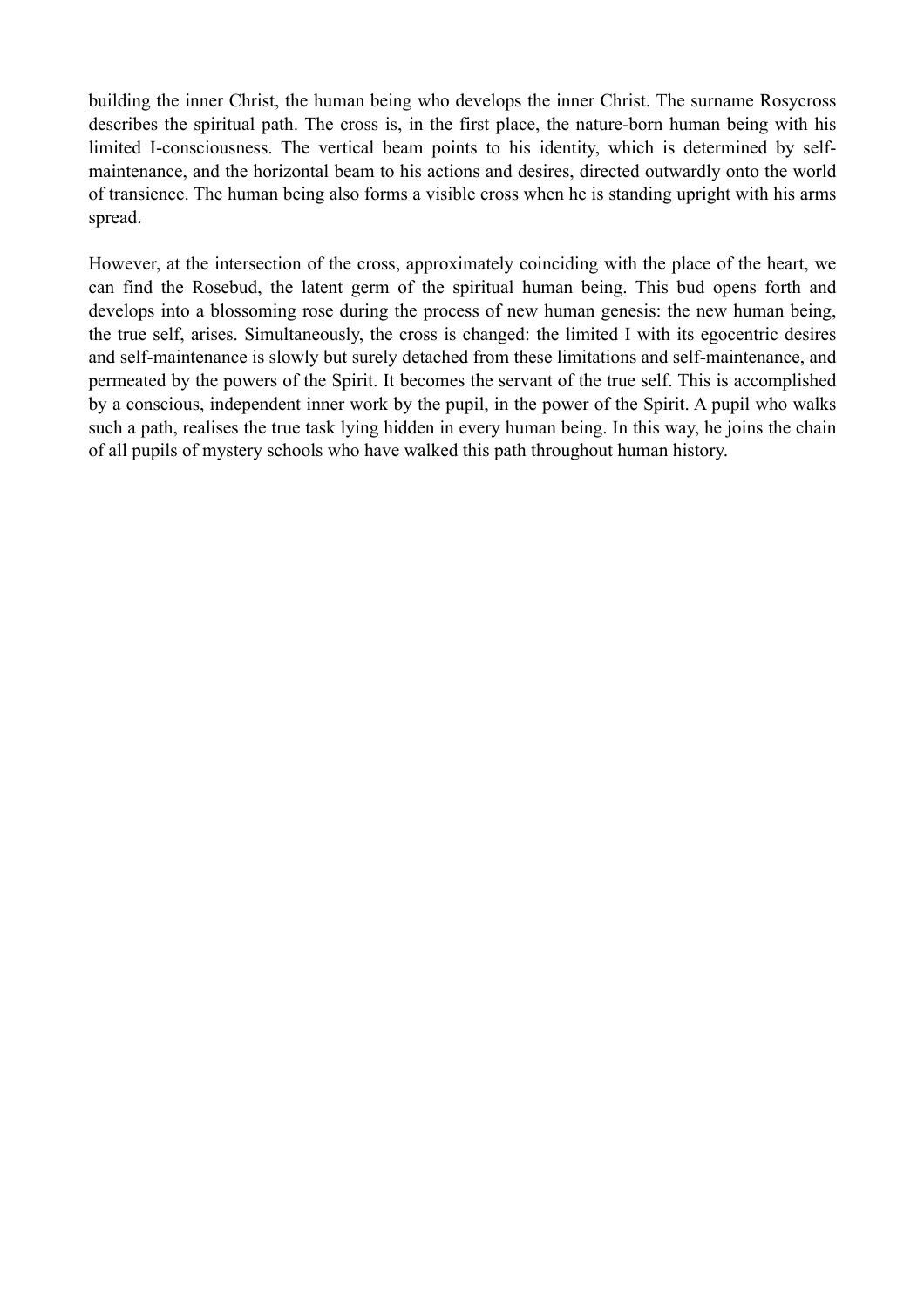# **THE CLASSICAL BROTHERHOOD**

# **OF THE ROSYCROSS**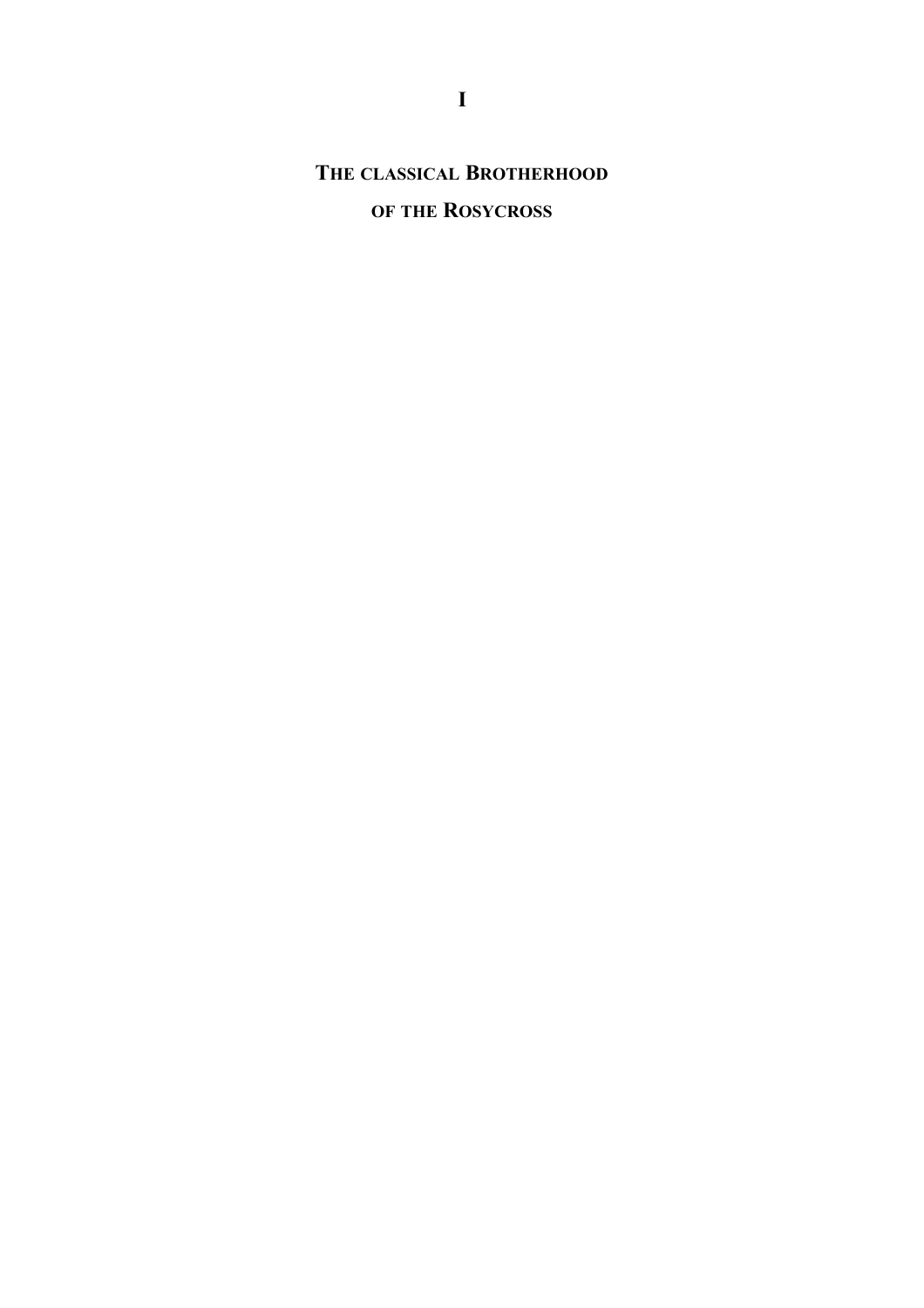# *The Trigonum Igneum of the Brotherhood of the Rosycross*

The impulse of the Rosycross did not become active in Europe on a large scale until the beginning of the 17th century. Every spiritual impulse has a structure and quality that can be described. The Trigonum Igneum, the fiery triangle represents the structure and the quality of the impulse of the Rosycross.

There is a flaming, illuminating, spiritual power that can be described as a spiritual fire, which can be symbolically seen as a flaming triangle.

We are speaking of the fiery triangle of the divine trinity of spirit, soul and personality. We are speaking of the fiery triangle of the mystery planets Uranus, Neptune and Pluto. We are speaking of the Trigonum Igneum, the fiery triangle that characterises the spiritual path of the Rosicrucians.

#### *The manifestoes of the Brotherhood of the Rosycross*

In the context of this triangle, we would also like to mention Tobias Hess, Christoph Besold and Johann Valentin Andreae. These three brothers of the Rosycross -- and Tobias Hess in particular - set the ball rolling for this impulse that, to this day, determines the spiritual development in Europe, through the power and inspiration of Father-Brother Christian Rosycross.

Father-Brother Christian Rosycross was the mysterious founder of the Brotherhood of the Rosycross and the central figure in the manifestoes of the Brotherhood of the Rosycross, which appeared for the first time in print in 1614, 1615 and 1616 as *The Call of the Brotherhood of the Rosycross, The Confessions of the Brotherhood of the Rosycross* and *The Alchemical Wedding of Christian Rosycross*.

The source of inspiration, and therefore the great beneficial power emanating from these books, stemmed from a tradition, from a development that can be described as a spiritual manifestation that has been uninterruptedly linked with humanity, but which manifests itself in a very special way, from time to time.

The point of departure of the brothers of the Rosycross was an inner certainty, a reality that they could clearly perceive when writing their manifestoes. They knew that these manifestoes would have an overwhelming significance for all who could understand their content.

They developed a world-encompassing spiritual plan. This plan is particularly clearly expressed in the symbol that is quite prominent in the manifestoes: the Trigonum Igneum, the flaming triangle of the regeneration of spirit, soul and personality, which is the underlying formula for spiritual rebirth in every human being.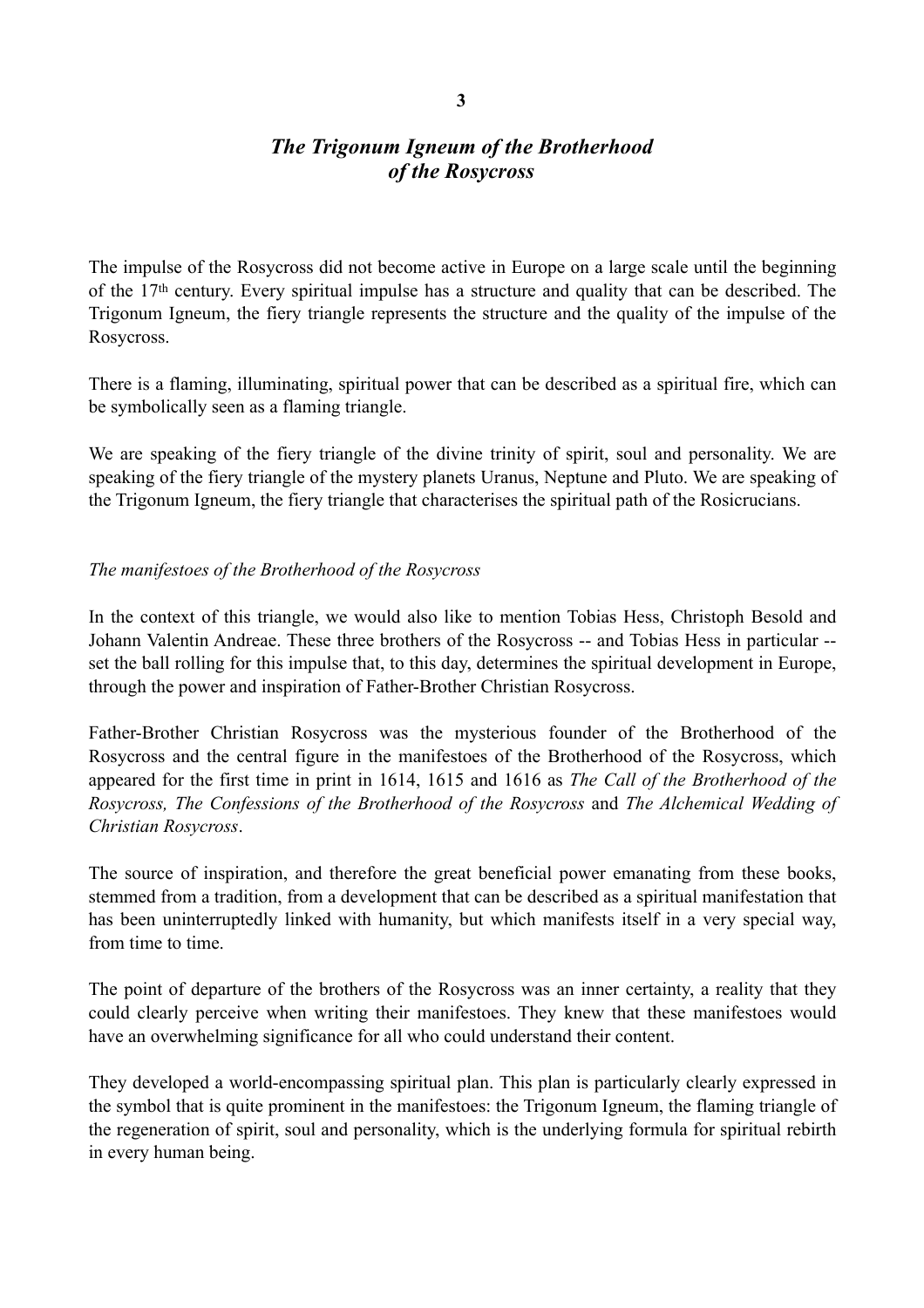#### *The three mystery planets*

The path of the Brotherhood of the Rosycross is described by the formula: born of God -- dying in Jesus -- being reborn through the Holy Spirit.

Born of God: the pupil becomes conscious that the true, spiritual human being, born of God, lies hidden within him as a spirit-spark. In principle, he is an image of God. In faith, he now entrusts himself to the inner spiritual principle and allows himself to be transformed by it.

Dying in Jesus: the pupil sees in his heart that only if all self-maintenance «dies» in the powers of the new soul, linked with God, can the image of God be reactivated in him. Because the powers of the new soul enable him to be conscious of it, he allows the old soul principle of self-maintenance to die. These new soul powers are symbolised by Jesus. A new consciousness originates in the heart.

Being reborn through the Holy Spirit: through the new powers in the head and the heart, a new personality emerges that is free from self-maintenance. It expresses the new soul, inspired by the Spirit. It cooperates consciously in the divine plan with all its energy and skills.

These three great mysteries form the Trigonum Igneum of the Rosicrucians. They are accomplished in the head, the heart and the human energy centre. The «Father», working in the head, offers the possibility of walking the path. The «Son», being manifested in the heart, offers the light of the new consciousness in which everything old can be broken up. And, when active in the whole body, the Holy Spirit urges the new powers to realisation.

The power of the three mysteries that becomes active in the human microcosm, is also a macrocosmic power represented by the three mystery planets. Neptune, the higher octave of Mercury, is manifested in the head as the divine law. Uranus, the higher octave of Venus, becomes active in the heart as the divine power of the wisdom of love. And Pluto, the higher octave of Mars, works in the transfigured personality as the divine will, as the Holy Spirit.

In the beginning of the 17th century, there was a growing influence of the signs of Serpentarius and Cygnus in the mystery triangle of Neptune, Uranus and Pluto. This threefold stellar power flowed into the first Brothers of the Rosycross. Now, 400 years later, we may conclude that the outpouring of this spiritual power is manifested worldwide.

This is why the work of the Spiritual School of our time, the Lectorium Rosicrucianum, led by Jan van Rijckenborgh and Catharose de Petri, has a classical foundation. In this all-determining power, which is now visibly active in the world as the young-gnostic Brotherhood of the Golden Rosycross, all who acquaint themselves with this indisputable truth and great spiritual power emanating from the Rosicrucian manifestoes, are called to join the brothers and sisters who are walking the path of the living imitation of Christ.

The work of the Spiritual School of the Golden Rosycross is anchored in a spiritual tradition of which the indisputable basis is the corner stone Jesus Christ.

The work of the western mystery school has its beginning, its continuation and its end in the work of the Christ and His hierarchy. In this way, a light has been rekindled in the darkness of our time, in order to offer the world and humanity the certainty that the power of the Trigonum Igneum, the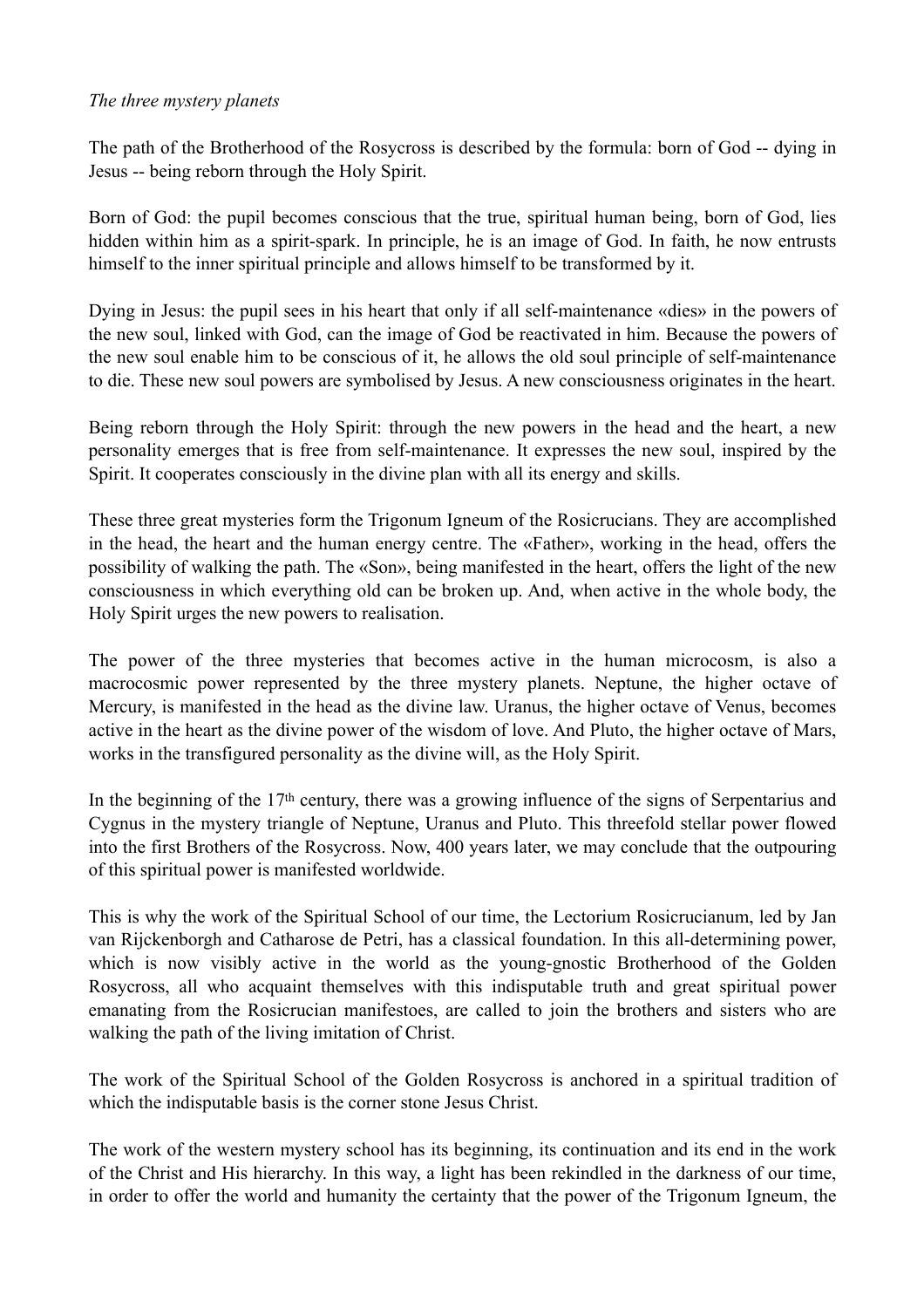power of Father-Brother Christian Rosycross and his followers, is put at the disposal of the world and humanity, on the basis of the axiom: born of God -- dying in Jesus -- being reborn through the Holy Spirit.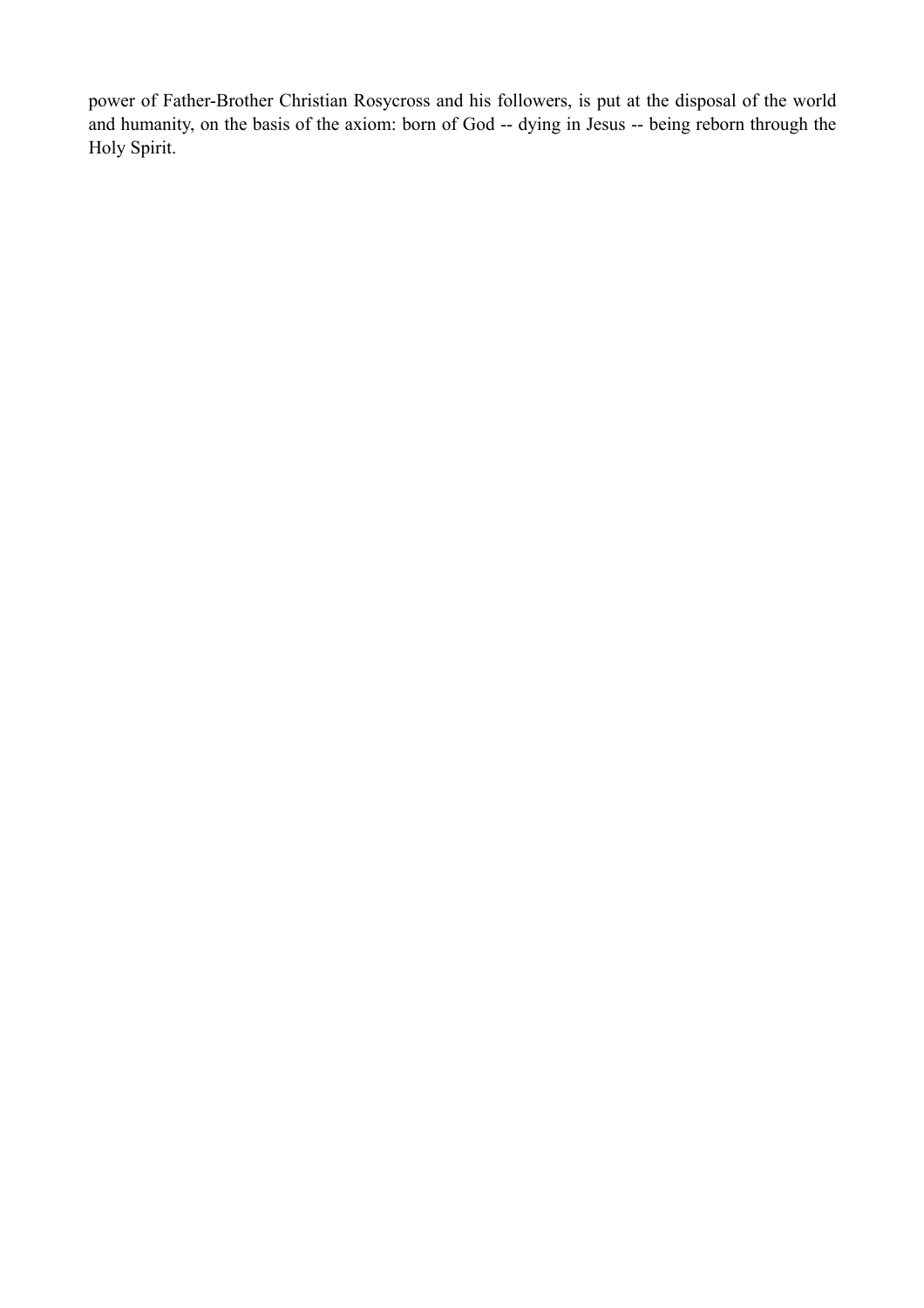#### *Who was Christian Rosycross?*

The question is often asked whether Christian Rosycross really existed as a person. The Spiritual School of the Rosycross takes the position that Christian Rosycross is a real personality, who belongs to the Brotherhood of liberated souls and who has a special task in the development of humanity. He represents the Christian path of initiation for the very individualised, rational western human being. This is why he can be considered to be a prototype and symbol of this path. Hence, people did not imagine a spiritual ideal and project it on an imaginary figure. A spiritual impulse was, and is, expressed in a human being who, in this way, becomes the prototype and symbol of this impulse.

This does not mean that the incarnation or incarnations of Christian Rosycross carried this name in space and time. The Spiritual School of the Rosycross does not consider it to be its task to investigate which concrete personalities have been, or might have been, Christian Rosycross. It considers itself to be a community that walks the path shown by Christian Rosycross, on the basis of the Christ impulse. It also considers the 17th-century Rosicrucian community to be an expression of the Christian Rosycross principle, albeit that it was personified in one of the Rosicrucians of the time, and that the principle of the path of initiation personified by him became active in this community.

The figure of Christian Rosycross is shrouded in mystery. Was he created by Johann Valentin Andreae? Is he a myth, a fantasy, a symbol? Much has been written, discussed and fought about this during the past 400 years.

Christian Rosycross has become well known through the manuscripts published by Johann Valentin Andreae. In these manuscripts, Christian Rosycross is the prototype of a human being who walks and lives the Christian path of transfiguration in the new era. In Andreae's writings, he is constantly striving for perfection and a spiritual soul. He is a stimulus and an example to be imitated. He is the ideal underlying Valentin Andreae's fiery longing for a true Christian brotherhood that would be able to serve and change the world and humanity. He personifies an ideal that appeared in the spiritual and material crisis of the period in which Andreae lived, a time in which, in more than one respect, a new development began to break through.

Behind C.R.C. (Christian Rosen Creutz), or, in other words, behind the representation of the Christian mysteries, we can see universal Christianity. Do these mysteries exist then? Weren't the classical Rosicrucians already using the formula: «Blessed is he who possesses the Bible; more blessed is he who reads it; most blessed is he who becomes thoroughly acquainted with it; while he is most like unto God who obeys as well as understands it.» <note> This is why we may say that C.R.C. is a prototype, an example. He is a Christian who has universal wisdom in his luggage on the path. He is an example, as Jesus Christ was an example, and he calls for imitation. An ideal? An ideal remains an unfulfilled wish if it cannot be realised. It remains a dream, which one day will turn into a nightmare. But C.R.C. is an example in which several aspects have been combined. He is a Christian, but he is also the prototype of a Christian who is free from the letter, free from narrow dogmas, acquainted with, and introduced into, the Gnosis, or in other words, he is living from inner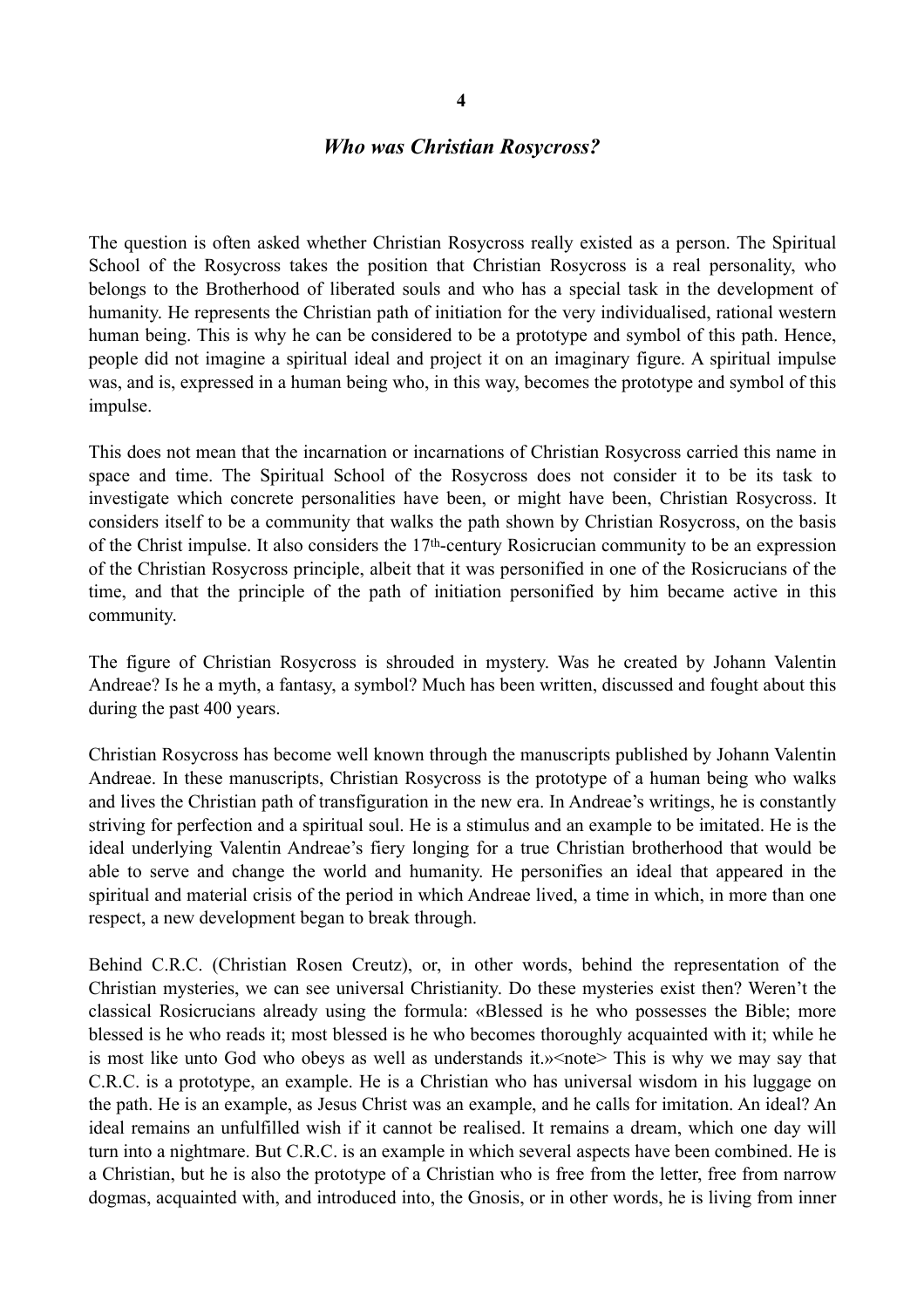knowledge and revelation, and follows his inner voice; that which speaks in his heart. This is why we should certainly not be amazed when we read «Jesus mihi omnia», Jesus is everything to me, in C.R.C.'s Spiritual Testament, engraved on the brass plate in the burial vault<note>. C.R.C.'s compendium ends with the fourfold formula: Nequaquam Vacuum -- there is no empty space, Legis Jugum -- the yoke of the law, Libertas Evangelii --the freedom of the gospel, Dei Gloria Intacta -- the glory of God is unassailable.

Must we not call this fourfold formula highly modern? «There is no empty space»! Nowadays we know that there are millions, yes, billions of celestial bodies in space; that space is filled with atoms, and everything belonging to them, with radiations and radiation fields, electromagnetic fields and powerful sources of radiation. But all of them are bound to regular orbits and cycles, are bound to the «yoke of the law», because a plan, an order, a spiritual law underlies all of them.

The spiritual testament of Christian Rosycross demands that the human being understands this plan; that he liberates himself in order to serve and fulfil it. All who possess and use the key of the plan that lies hidden in the gospels, in the Christian mysteries, will receive the free will, the freedom of the gospel, to fulfil it. The key is understanding how the human being is taken up into the divine plan above which God's unassailable glory is standing.

Thus the circle that surrounds the compendium of the Rosicrucians is closed, the hermetic circle, the ouroboros of the Gnostics. But whatever the case may be: «The glory of God is unassailable.»

Hence, C.R.C. is not a figure from a fairy tale or a fabrication. C.R.C. is the prototype of the new human being of a new era. This era is new in a liberating sense with respect to everything old that is doomed to death. It is a new era, it is entering into the spiritual heights of being universally Christian and being reborn to this end. We emphasise «universal», because the Gnosis of all times, the universal wisdom, is present in this Christian being. C.R.C. is a precursor for all who are looking for this universal wisdom and feel themselves called by it. C.R.C. is the imitator on the Christian path of redemption from the pit of mortification, from the pit of materialisation, from the prison of the dialectical world of mortification, the world of opposites, the wheel of birth and death. C.R.C. is the example for all human beings who are seeking the higher purpose and destiny of life. This is why he trembles on the evening before Easter. He does not know what is going to happen and is frightened by the storm that comes over him, the storm of the spirit that calls him to climb the mountain on which three temples are standing, the temples of the Spirit, the soul and the new body.

What does C.R.C. mean for our time? It still means the same as 400 years ago, nothing more and nothing less, because C.R.C. is still very relevant now. Don't we live, in our time, in an enormous crisis again? Does the church not again fiercely oppose the progress of science? Does it not struggle again with the Galileo's, the Kepler's and the Bruno's of this time, and indirectly with the Rosicrucians? Is a dogmatic worldview not again destroyed by, for example, space travel, astronomy and the latest theories about the origin of the universe? Does the genesis of humanity not lie on the table of doubt? Is the Creator of the All not placed in a completely different context in view of all these millions of galactic systems? In addition to all of this, the world crisis we are experiencing is so incredibly complicated that it gnaws at the roots of our existence. The Brotherhood of the Rosycross, of which Father C.R.C. is the founder and archetype, does indeed possess the House Sancti Spiritus. And although hidden from profane eyes, this House is clearly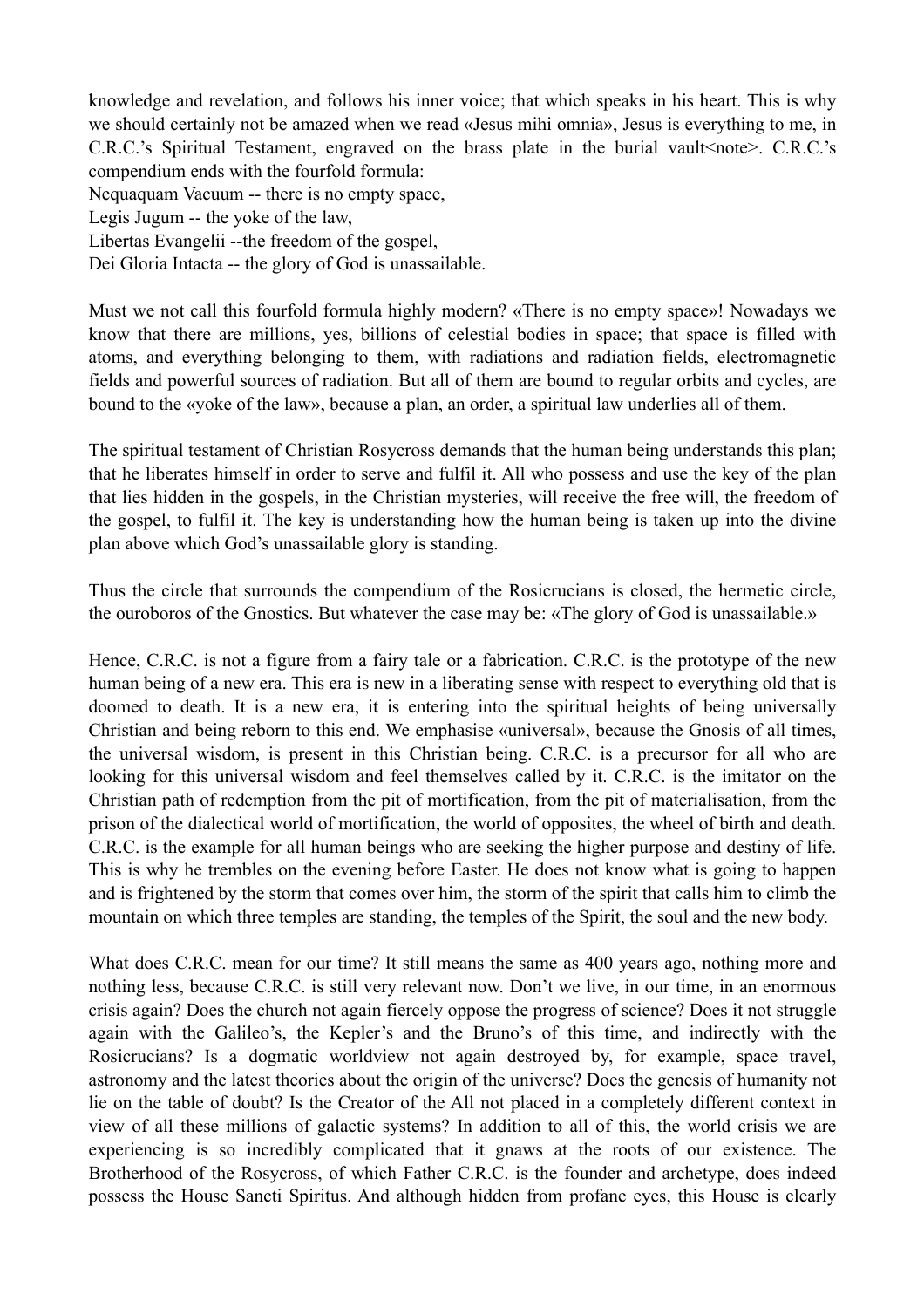visible and can be found. It is manifested periodically throughout the course of time, whenever there is a turning point in time, 400 years ago and also now. Anyone studying the time-periods before and after Andreae will discover a tremendous spiritual impulse, which caused independent reactions in different places and other people.

The Idea, the great ideal, the call of the Brotherhood is, however, not fixed around the year 1600. The Brotherhood has always manifested itself when a new spiritual impulse emanated to humanity, and it has always cooperated with it.

C.R.C. did not originate from the pen of any human being, he is a reality and he has always been so. We are convinced that the wisdom and the teachings connected with the name C.R.C. go much further back than the year 1600. This is why the House Sancti Spiritus is a spiritual house. Expressed in a modern way: it is an electromagnetic radiation field that offers inspiration to all who are ennobled to it, to all who are called and are open to it. Who are they? They are the people whose soul is receptive due to their mode of life and spiritual maturity.

Because this turning point is brought about by powerful radiation influences of a spiritual nature coming to us from the cosmos and the macrocosm, the Brotherhood of the Golden Rosycross steps to the fore in imitation of the classical Rosicrucians of 400 years ago. The turning point to which the new *Fama*, the new «Call of the Brotherhood of the Rosycross» refers, applies to the whole of humanity, not only to a few sectarian groups. It refers to an inevitable turning point in the whole development of the world in which every human being, every nation, every race will necessarily be involved. We would like to present a few quotes from this new *Fama* from the year 1952, written by Jan van Rijckenborgh<note>.

«The golden Rosicrucians of the Universal Brotherhood wholeheartedly love all of humanity. The Brotherhood wants to fully serve all those who so desire, without exception. It does not distribute initiations and does not grant special privileges to excepted persons. It is for all and it stands in perfect objectivity, free from all races and nationalities, free from political, social and economic insights and turbulence, because in its service to humanity, the Brotherhood has not the slightest interest in this ordinary dialectical world order. The Brotherhood devotes itself to the original fatherland of the human race, the Immovable Kingdom, the Kingdom not of this world. The Brotherhood devotes itself -- and we say this emphatically and purposefully -- to the Kingdom of the Christ. […]

The Kingdom of the Christ to which the Brotherhood of the Golden Rosycross devotes itself is a living reality, an actuality, a world order that is not to be found either in the material sphere or in the realms on yonder side of the veil of death. It is an order, which does not make itself known through human beings or human authority, but in the first place through powers. These powers are called by a multitude of names and we would like to acquaint you with one of these designations. To indicate these powers of the field of the Brotherhood, we often speak of electromagnetic radiations. We would like to draw your attention to these electromagnetic radiations in particular. We would like to focus the full light of your attention on them, because these electromagnetic radiations will support and confirm the modern *Fama Fraternitatis*. There is an electromagnetic radiation field that maintains life in our ordinary world. And there is an electromagnetic radiation field that is manifested from a universe different from the one we are familiar with. […]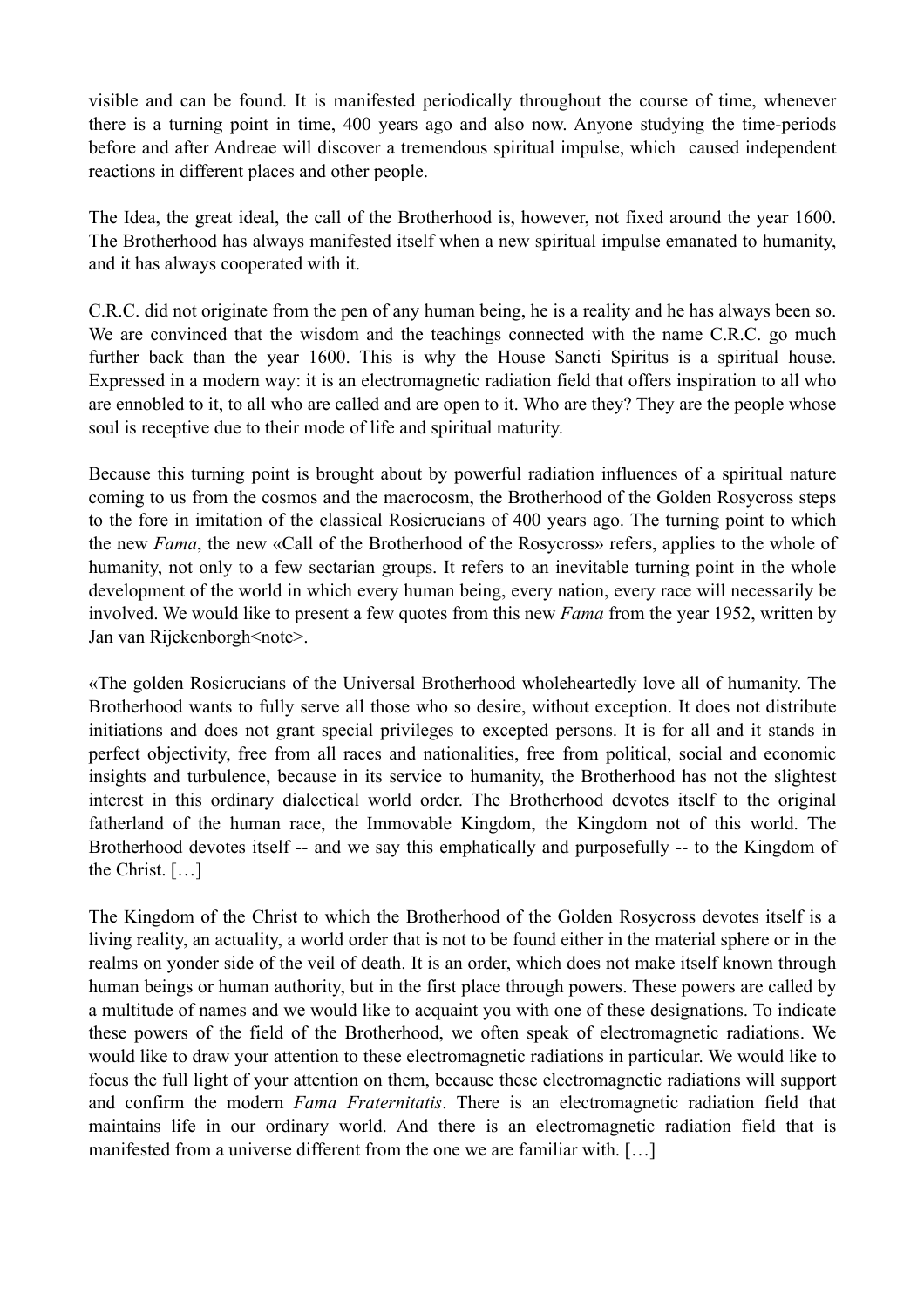This now is the fact on which our modern *Fama Fraternitatis* is based. So we are not introducing a new idea, not new speculations, but we announce a new development of the world and humanity, on which we have to reflect. This does not concern an event that may occur in ten or twenty years, so that you might add the *Fama Fraternitatis* to the already existing series of prophecies of all kinds. No, this concerns a development that has already commenced and in which all of us are involved. [...] So our *Fama Fraternitatis* appears at the right moment, the moment at which it can be said: 'Come and see.' […]

What is the Brotherhood? It is different from what you may imagine, or from what you may have been told. The Brotherhood is the unity of all the well-disposed, the community of the children of God, and all those who, with open rose hearts, are going to partake of the manifested new radiation field, and are taken up into the chain of the Brotherhood. The power of this bond is determined by ourselves, by our state of being, and there is no one who is able to prevent your being taken up into the Brotherhood.»

The path of C.R.C. described in the mystery story of *The alchemical wedding* is a path, a life process that has to take place in a human being. It is the alchemical transmutation leading to transfiguration. The significance of C.R.C. for our time is therefore: *Walking the path ourselves*. It is ascending the seven steps to the three temples that are standing on the mountain: spirit, soul and the new body; it is experiencing the seven days of creation of the new human being in ourselves. This is why C.R.C. is hidden in every human being. The tomb is hidden in our microcosm. C.R.C. must arise from this *inner* tomb. This is why Theophilus Schweighardt said: «Gehe in dich selbst.» (Descend into your self.) There the transfiguristic alchemy of C.R.C. must take place. As Paul said<note>: «For the whole of creation waits for the revealing, the resurrection, of the sons of God.» And where is the Son of God? The Son of God is lying in the heart. The pearl, the rose, the seed of Jesus, and hence: *Jesus mihi omnia* -- Jesus is everything to me. This is why the Brotherhood of the Golden Rosycross places C.R.C. in the actual present. The significance of our time is once again imitating his example.

<sup>&</sup>lt;note> J van Rijckenborgh, *The Confession of the Brotherhood of the Rosycross*, p.xxiv. Rozekruis Pers, Haarlem, The Netherlands, 1989.

<sup>&</sup>lt;note> J van Rijckenborgh, *The Call of the Brotherhood of the Rosycross*, p.xxxiv. Rozekruis Pers, Haarlem, The Netherlands, 1988.

<sup>&</sup>lt;note> J van Rijckenborgh, *A New Call*, pp.8-12. Rozekruis Pers, Haarlem, The Netherlands, 1953. <note> Romans 8:19.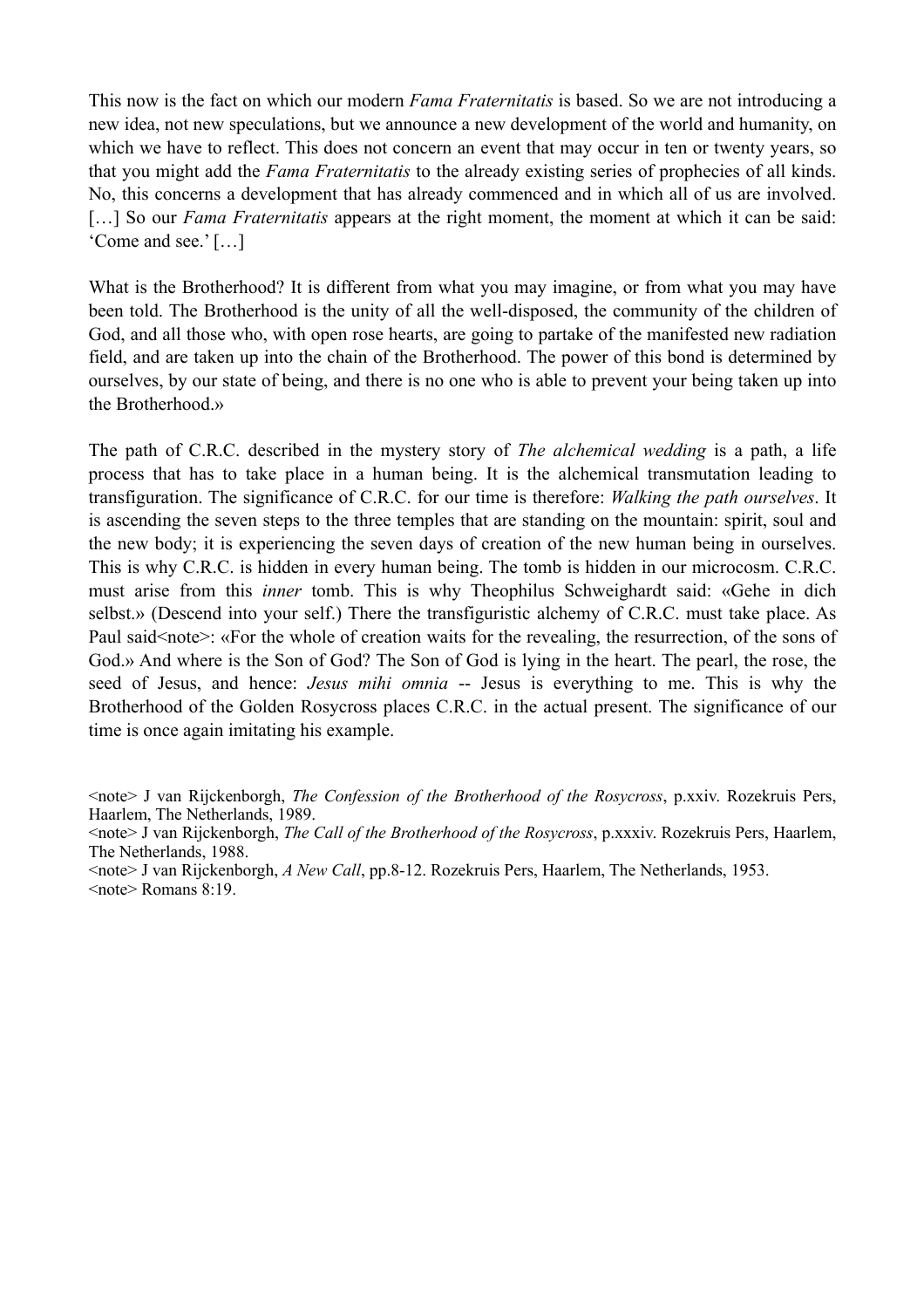## *Johann Valentin Andreae, phoenix of the Renaissance*

What does the life of a person who has been touched by, and realises, the Christian Rosycross impulse in his life, look like? Johann Valentin Andreae's biography shows that the external results of life, whether they are private or public, are only the material aspect in which the inner properties of a human being must be demonstrated and expressed.

#### *Youth*

In 1601, when Johann Valentin Andreae was 15 years old, his father Johann, the abbot of Königsbronn, died. His mother, Maria Moser, was left behind with six children. Her husband, who had lived from one day to the next, generous and wholly according to the Scriptures, left her without any means of existence. The family moved to Tübingen where a few good friends were living. Due to a small accident on the way, young Valentin incurred a handicap that crippled him for the rest of his life. However, the accident did not prevent him from passing his final exams two years later. He plunged into contemporary literature, to which he sacrificed most of his nights. Initially, he was especially interested in history, philosophy and linguistics. His yearning to make long journeys stimulated him to study languages. Later he became fascinated by sciences like mathematics, optics and astronomy. He also remembered that his father had had an alchemical laboratory in his vicarage.

#### *Student of theology*

The promising student prepared for pastoral work, which his father and his grandfather Jakob, a cosignatory of the Formulae Concordiae (1580) intended to unify the Lutheran church, had also fulfilled. His theological study in Tübingen took place under favourable conditions. He was supported by highly placed people from the Academy, which was a stronghold of Lutheran orthodoxy, as was the whole of the duchy of Württemberg. Tübingen University was permeated by the spirit of the Renaissance. Encouraged by Duke Friedrich of Württemberg, scholars of various disciplines gathered there: alchemists, therapists, astrologers and others. Among them, there were many rebellious people who aroused the displeasure of the prince, so that the latter appointed the devoted and authoritative Matthäus Enzlin, an able lawyer and professor of Roman law, as his personal adviser.

In 1607, two years after he had obtained his academic degree, Valentin saw his future threatened by a «black storm». In his *Vita ab ipso conscripta*, his autobiography, he relates in an imaginative way how, as if in a nightmare, a black cloud descends over the city, defiling him through the window. This cloud refers to a satiric pamphlet about the government, compiled by a few students. Matthäus Enzlin, as a representative of the local authorities, felt personally attacked. He filed a complaint to expose the 'horrible pamphlet'. This event had serious consequences for the young student Andreae,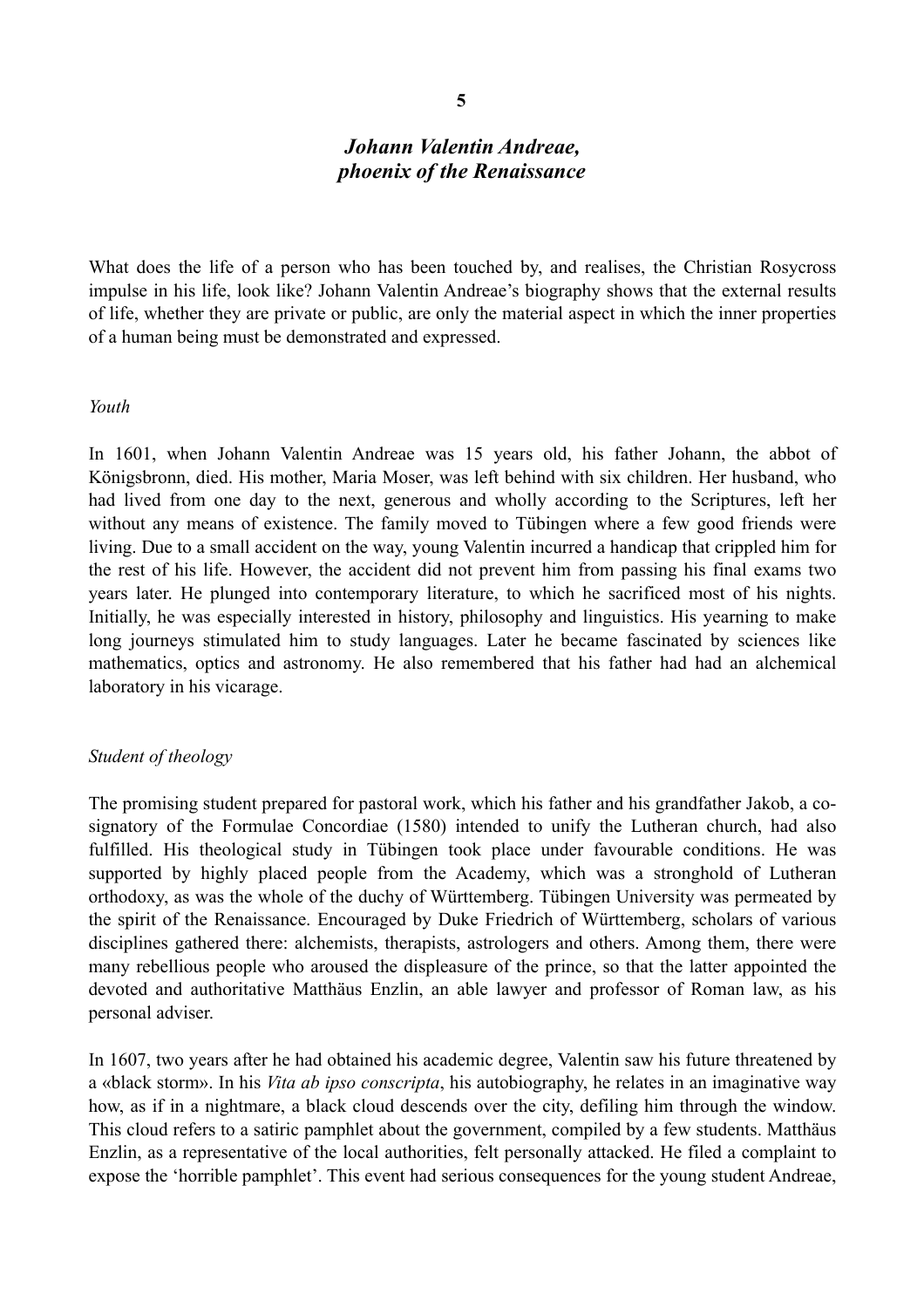who was involved in the scandal. On the advice of his patron, he set out on a journey in order to divert attention from himself.

#### *Travelling*

During his many journeys, which he called 'academic', he made many discoveries and many friends. He was particularly impressed by the organisation of the Calvinist evangelical communities. During a journey to France, Switzerland and Italy, he observed the corruption and decadence of the Roman Catholic Church. While travelling through major cities in Germany, he was allowed to visit the famous library of the Elector. In Bavaria, he witnessed serious clashes between Catholics and Protestants. In 1610, he concluded his studies with a doctoral thesis. His candidature as a functionary in the church, however, was vetoed by circles around the prince who had an important vote in the appointment of the clergy. Despite the support and respect he had in academic circles, the brilliant descendant of the Andreaes lost heart. «Slowly, but surely I began to turn away from theology and to consider another career,» he wrote in his autobiography. In order to earn his keep, he became the private teacher of two young noblemen. He wrote a book about education *(Theodosius)*, which has never been published. Being interested in everything, he came into contact with clockmakers, goldsmiths and carpenters. He was very interested in new technology and the latest inventions: fountains, mines, ingenious mechanisms and maps of the world. Later, many of them were mentioned in *The Alchemical Wedding of C.R.C.* During another journey, he discovered the city of Damcar in Arabia Felix on one of Gerard Mercator's maps, which is mentioned in the *Fama Fraternitatis R.C.* He returned to France and Italy, and also travelled through Austria. While planning a trip to Holland in 1614, he was appointed dean of Vaihingen. He would never leave Germany again.

The thinkers, with whom Andreae maintained friendly relationships, were occupied with the «higher sciences» of their time. As scholars with a command of many languages, their discussions were of a universal nature. They were not only interested in the areas of the «new world», but they were also occupied with the «book of nature» and with the «unknown half of the world». Many Greek and Latin texts were studied privately and it was not exceptional that Hebrew, Chaldaean and Aramaic were taught at universities like the one in Tübingen. Porphyrius, Averroes, Al Ghazáli, Geber (Djabir Ibn Hayyân) and Maimonides were names every seeker knew. The Phoenix was associated with the alchemical «great work».

Pansophia, cabala, naometrics, prophecy, Hermetism, astrology, mathematics… everything was available to produce standard works, symbolic illustrations, esoteric stories and hieroglyphs. The language of the time and the method of reasoning completely corresponded with the irresistible longing for social reforms, and the profound inner need for a spiritual renaissance. There was a profound interest in the spiritual treasures of antiquity. In the field of conceptualisation, all calcified forms were rejected; protests resounded. The human being was increasing in value as an individual in opposition to the social institutions.

Johann Valentin Andreae was fully aware of the spirit of his time. He taught courses using illustrations he had designed. He developed his knowledge and his writing skills, and with the help of good friends, the final drafts of the famous manifestoes of the Brotherhood of the Rosycross took shape. It is possible that these three manifestoes were published without Andeae's approval. As he was obliged to maintain his position in the church, he defended himself when he was accused of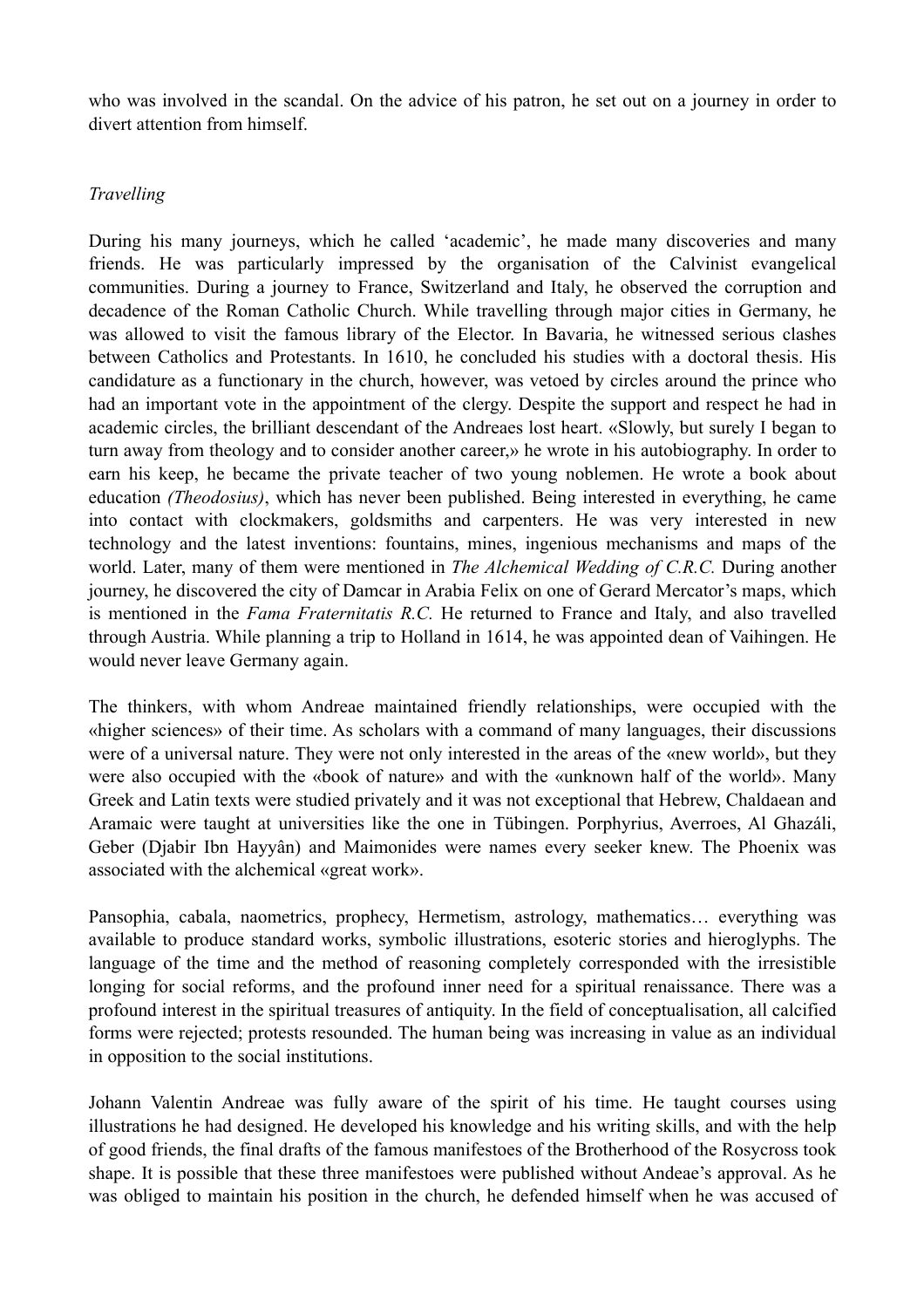heresy on the basis of these writings. In order to protect himself from suspicion, he declared that he had always mocked the «fable of the Rosicrucians». In his *Mythologia Christiana*, published in 1619, four years after the anonymous publication of the *Confessio* and the *Fama*, he stated: «In fact I was amazed and wondered how an error, as awesome and absurd as this one, succeeded in getting almost all fields of life behind it.»

#### *Reformation and renaissance*

Again and again, fear, hunger and death drove people to hold on to delusive expectations, to miracles and prophecies. To them, all of this was a spark of light in the darkness. This explains why public discussion at the time of the Swabian theologian was characterised by obscure, mystical language. There was an abundance of utopias, oracular sayings and prophecies that interpreted facts as omens. In the midst of all these phenomena, the three Rosicrucian manifestoes were unbelievably successful. Yet, they were only a few of the countless books and manuscripts, with which many intellectuals, stimulated by the atmosphere of the Renaissance, were occupied.

All of Andreae's works express, in the spirit of the time, an extensive Christian mythology, primarily stimulated by the longing for a total reformation of decadent society. Secondly, this was stimulated by the role science and knowledge were able to play in it. Finally, it was stimulated by an extensive prophecy that all of this would happen through «Divine counsel». But fundamental to his work is that he used all these means to stimulate his contemporaries to a truly Christian mode of life, to an inner reformation. Scholasticism, quacks, universities, commerce, administration of justice, astrology, politics -- his brilliant pen did not spare anything or anyone. Because, generally speaking, he did not shrink from giving offence by exposing injustice and deceit, he unleashed fierce reactions, mainly from supporters of the alliance between state and church, and mainly due to the notorious affair of the satiric pamphlet of 1607 and the confusion surrounding him after the publication of the manifestoes Rosae Crucis (of the Brotherhood of the Rosycross).

#### *The author*

Johann Valentin Andreae used his lively intelligence and his multifaceted training to carry out his task: to awaken human consciousness, to revivify the truth and reorganise society according to the standards of true Christianity. To this end, he used secret codes, paradoxes, riddles, symbols, allegories, apologias, comedies, numerology, etc. Sometimes he used the language of the «higher sciences» and the intellectuals, at other times he used images and allegories to lead his readers to pure longing for original values. As a master of unmasking deceit and illusions, he reported the damage that was caused by pseudo-science and by the exact sciences when they were used for wrong ends. His writing skills deserve perhaps the greatest attention, as he used them to transmit the essence of Christianity. In this context, many of his works formulate and express Christian values and the Christian mystery of the resurrection, by means of images and literary and philosophical forms of expression, stemming from myths, the cabala, alchemy and other «higher sciences». In this way, all symbols and riddles that appeal to curious and sincere seekers who are fond of Hermetism, lose their meaning and appear to be only the form in which to express a language that serves a sublime cause. In this sense, *The Alchemical Wedding of C.R.C.* is a hermetic manuscript that has been transformed into a source of Christian spirituality for all who are willing and able to be nourished by the unassailable power of the spirit and who want to be purified by this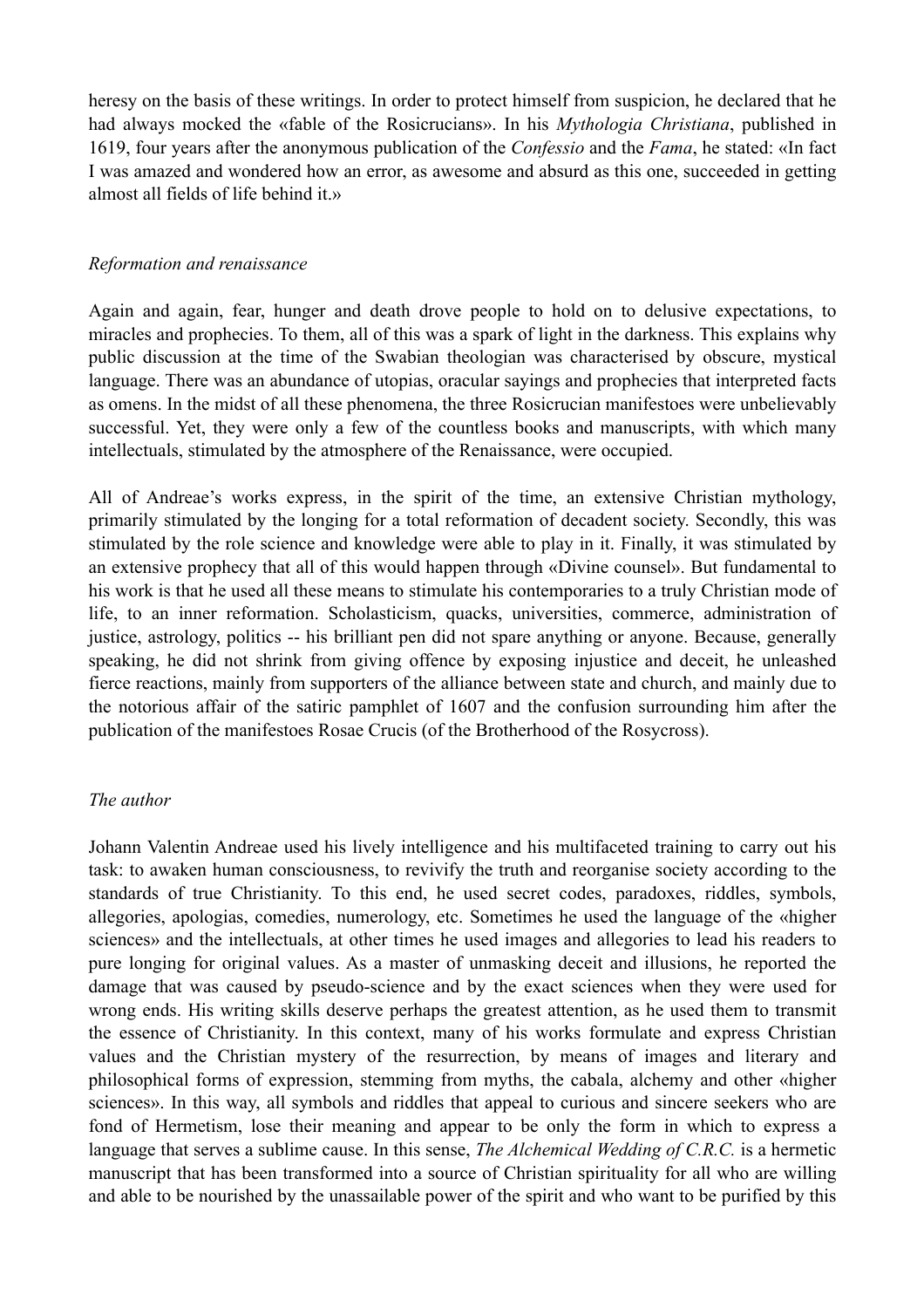power. On the other hand, this Herculean defender of true Christianity turned fervently and with psychological insight against the unstable, gullible, superstitious and calculating people who projected their dreams of perfection onto the Rosycross and who expected the magic spells of the Brotherhood R.C. to compensate for their shortcomings.

His task as substitute vicar in Vaihingen left him with a lot of spare time. He moved in intellectual-Christian circles. Perhaps it was there that the idea of the *Christianae Societatis Imago* originated, a work similar to *Reipublicae Christianopolitanae Descriptio*. Initially, he conceived the best of his ideas about an ideal society in his «secretissimorum amicorum». His close friends were mainly occupied with alchemy, pansophia, cabala, numerology, prophecy, etc. They possessed the texts of Hermes, Plato, Porphyrius, Paracelsus and Böhme. They thoroughly studied the contents of the *Civitas Solis* by Campanella, the teachings of John Dee and the *Amphitheatrum Sapienti Aeternae* by Khunrath. We may state that all of this had already been included and published in the three famous texts that are considered to be the manifestoes of the Brotherhood of the Rosycross. The lines of a spiritual relationship are certainly obvious.

The axioms of Besold, Andreae and other close friends are permeated with the ideal of a true Christian community, which means that, if the true *imitatio Christi* is to be realised in daily life, one should be *in* the world, but not *of* the world. And that the best way of accomplishing this is to remember that we are only the keepers of everything that is, and that this is something we can use to stand by our fellow human beings. A concrete application of this idea was the Färberstift, founded in Calw in 1621. The constitution of this charity focused particularly on spiritual care, Luther's teachings, the regular ministration of the sacraments, a mode of life according to the Christian requirements and changing an only nominally professed religion into an actively professed religion. This clear example of practising Christian love was to last for a long time: the foundation remained active until 1963!

#### *Ravagings*

During the first decade of the 17<sup>th</sup> century, the plague raged in various German states, Württemberg amongst them. Some regions became completely depopulated. Tübingen was not only hit by terrible thunderstorms and crop failures, but also by a flood. The theological faculty was forced to move to Calw. There were shortages and high prices everywhere. It was also the time of the persecution of heretics and witches. These persecutions were not only instigated by Catholics. Less than half a century before, at the time of Calvin, Michel Servet was burnt alive over a low fire. Also in Vaihingen, where Johann Valentin Andreae was a vicar, innocent women were tortured and burned at the stake. A «Witches chronicle» from 1616 testifies to a great massacre that took place in Tübingen. Johann Valentin Andreae very indignantly complained about these inhuman and unchristian practices. He greatly admired the Spanish theologian and humanist Juan Luis Vivès, who published a merciless critique of the witch hunts. Erasmus, another humanist, who did not hide his opinion, is also one of the authors to whom Johann Valentin was partial. To make matters worse, the duchy of Württemberg became involved in the terrible Thirty Years' War. In 1634, Calw was almost completely destroyed by the Bavarian, Swedish and Croatian imperial armies. Andreae knew that he was particularly vulnerable due to his fame as a Lutheran leader. Therefore, his house, together with the houses of the majority of the inhabitants of Calw, was totally destroyed by fire. His invaluable library, as well as countless valuable manuscripts and unpublished works, his musical instruments, his instruments for scientific research and a number of original paintings by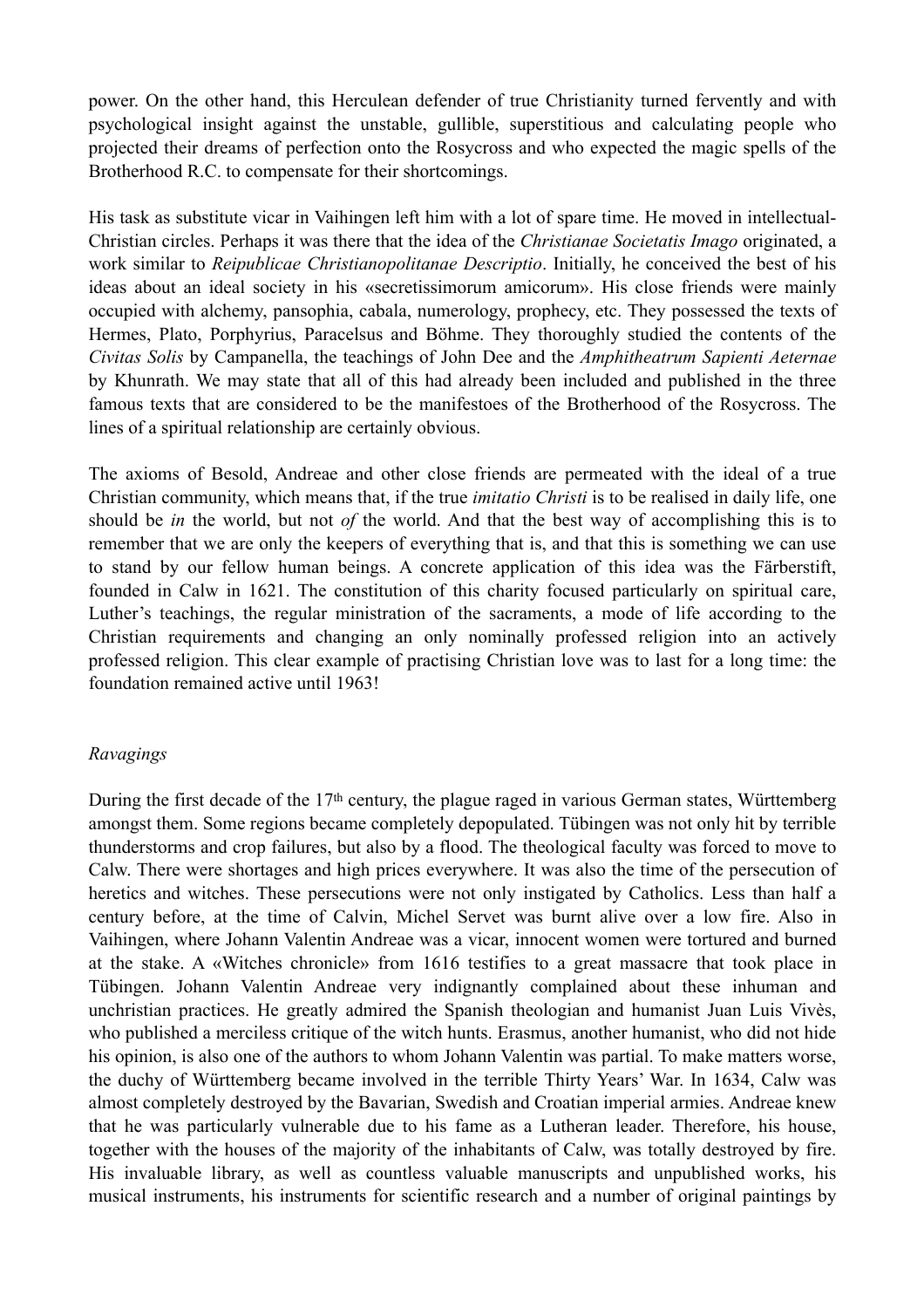Dürer, Cranach and Holbein, were reduced to ashes. The population of the whole of Württemberg was reduced from 400,000 to 60,000.

#### *Church superintendent*

Shortly after this tragic period, Duke Eberhard tried to restore the situation in his duchy. He appointed a strong man as deputy-regent, Ferdinand Geitzkofler. He had total power, not only at a civilian level but also with respect to religious matters. Andreae was given the task of reorganising the Lutheran church in the duchy. Shocked by the blows the truth had to suffer again and again, he had a serious conflict with the authorities. Andreae was appointed superintendent and was transferred to Stuttgart. Uninhibited and with fierce indignation, his reports criticised the decline, the indifference and the ignorance of the church. During this period, Andreae was also the court vicar in Stuttgart. Between 1639 and 1650, he gave more than a thousand sermons. He enjoyed the protection of the Dukes of Brunswick, partly due to the deep bond of friendship he had had since 1613 with the nobleman Wilhelm von Wense. The two friends shared their ideas, their Christian views and ideals. These can also be found in the *Societas Christiana*, and with many other friends of Johann Valentin who were living on the basis of the ideal of an inner reformation of a Christian, before achieving a social reformation. Just as in the Färberstift, the point in the *Societas Christiana* is to combine the abstract and the concrete in a Christian mode of life. Johann Valentin's constant worry was how heaven and earth could be brought together.

Johann Valentin Andreae married the same year that he began his ecclesiastical career: in 1614. Agnes Elisabeth Grüninger, the daughter of a family famous for its Lutheran dignitaries, would bear him nine children. Some of them died at a very young age. An epileptic son of ten died during the destruction of Calw. Gottlieb, the youngest of the three sons, followed the theological tradition of the Andreae family and distinguished himself with his Christian poetry. During the Thirty Years' War, the behaviour of the vicar in Calw testified to great courage. His neighbourly love stimulated him to heroic diligence in his devotion to the unlucky war victims. When he left Calw to settle in Stuttgart, he felt as if he was deserting the ark entrusted to him. He never accepted his fate and misery as anything but a gift of God's mercy. It even seemed to increase his industriousness. The war turned the duchy into a disaster area. Fortunately, Andreae experienced great support from Duke August of Brunswick, not only to help the church of Württemberg arise from its ruins, but also to raise the moral state of the survivors. As councillor of the church council of Stuttgart he was in charge of the evangelisation and moral uplifting of the dispirited population. He also engaged in the struggle against moral looseness. He reopened Tübingen University, established schools, and restored church discipline. At the same time, he ensured that the civil authorities did not take control of church policy. *Theophilus*, his last work, was published in 1649. In it, he drew attention to the great importance of the pedagogical system and religious and moral training for the wellbeing of the state. Ultimately, the great church leader of Stuttgart succeeded in increasing the influence of the church in society. To this end, every true Christian should carry his Christianopolis within him as the abode of Christ. The church council of Stuttgart had every reason to call the tireless pastor of the Swabian lands the «Phoenix of the theologians». Although he was appointed superintendent general and abbot, Johann Valentin Andreae could not pronounce any other judgement concerning his path of life than what he had written in his autobiography: «My life did not run a regular course, but has developed via countless detours.» Then the moment arrived that his health strongly deteriorated. Gradually he became weaker and lost a great deal of his powers of hearing and sight. His last letter was addressed to the very devoted and respectful duke August of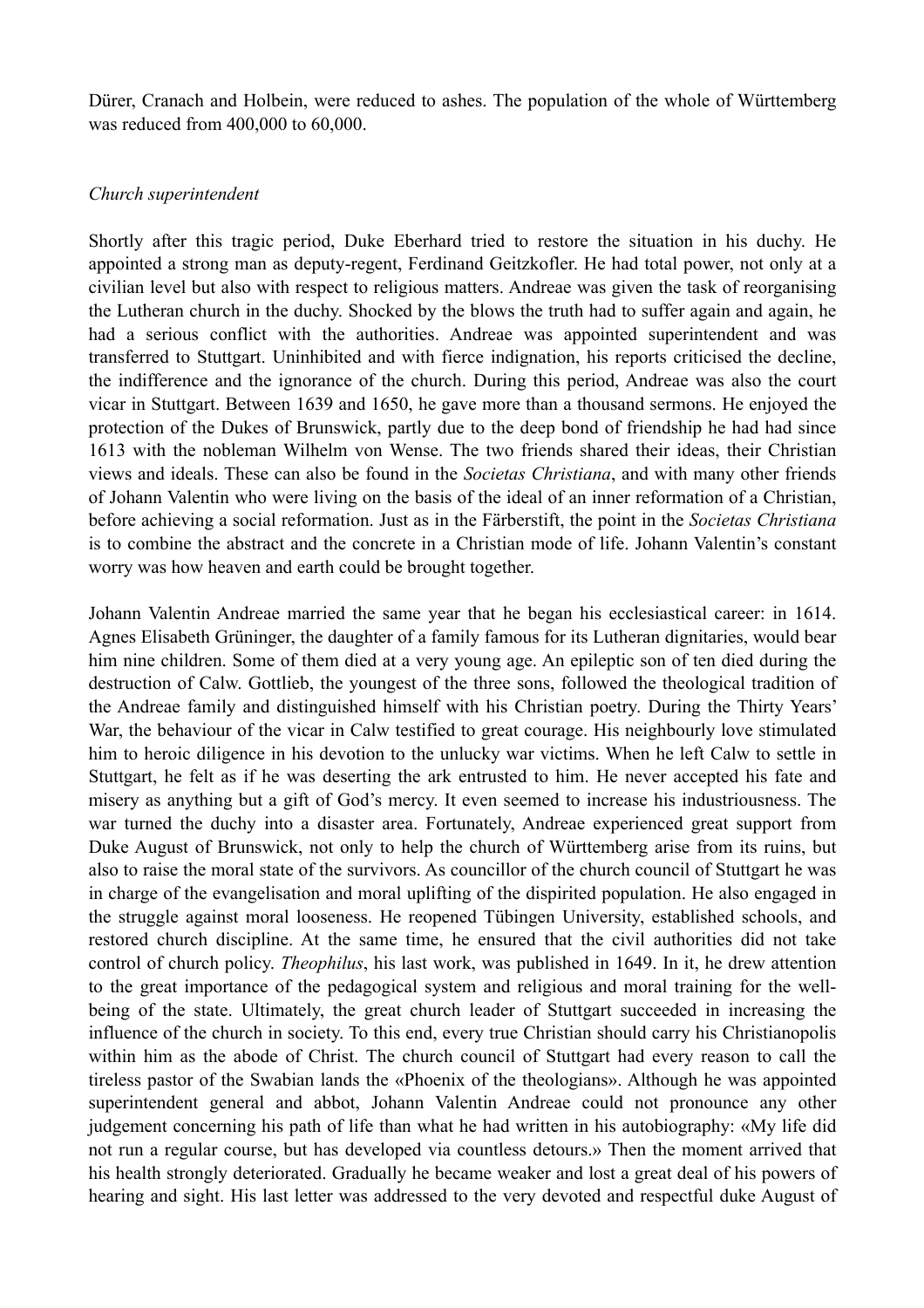Brunswick. Then this Christian Hercules, the Phoenix of the theologians, the precursor of the renaissance of true Christianity, passed from this world. He preceded the ark entrusted to him.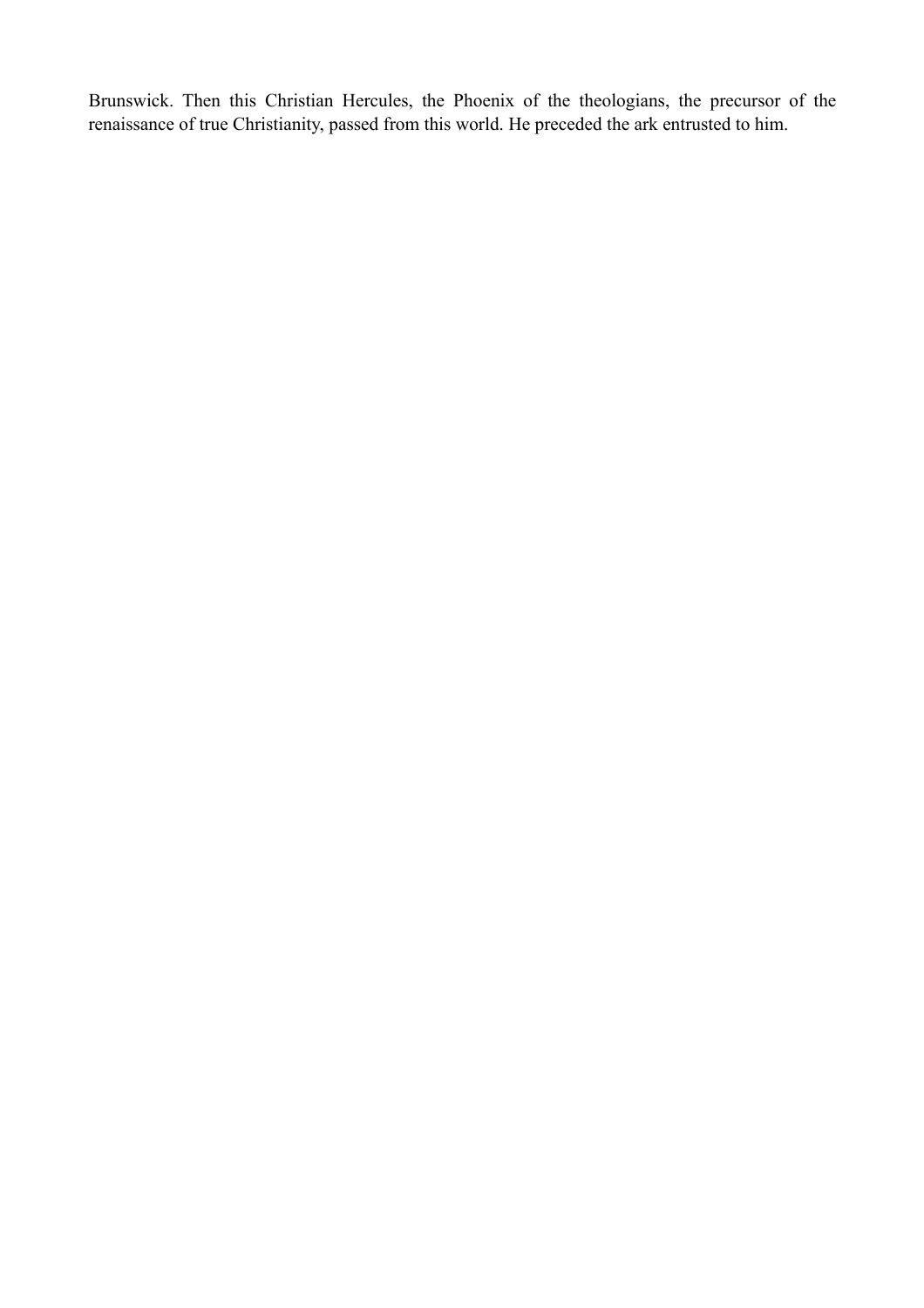# *Christianopolis: the golden thread through the ages*

Was there really an order of the Rosycross at the beginning of the 17<sup>th</sup> century? We can read about it in the three Rosicrucian manifestoes, but people who reacted to the call of the manifestoes and sought the order did not receive any reply. And documents, which are supposed to have contained concrete proof of such an order, have never been found.

The riddle is solved if we distinguish between the spiritual nucleus of an order and its outward organisation. There was indeed no outward order, if we disregard Andreae's initial efforts to form the community «Societas Christiana». If such an organisation had been envisaged by the Brothers of the Rosycross, this plan would have been given up due to the raging Thirty Years' War and the somewhat bizarre reactions to the manifestoes. For what would an organisation, in which muddleheads and people who would only use the Christian Rosycross principle for their own interests, have been able to achieve?

On the other hand, there was, and is, a spiritual community of all those who have been seized by the Christian Rosycross principle and have realised the «House Sancti Spiritus» in their lives. These members need not necessarily have called themselves Rosicrucians, nor maintained any relationships with the authors of the Rosicrucian manifestoes.

In the last part of the thirteenth century, twelve emissaries of the Brotherhood of the Rosycross, as representatives of the pre-Christian mysteries, and as precursors for the centuries ahead, formed a circle. Within this special circle of representatives of the Brotherhood in the physical world, a thirteenth brother appeared as the representative of the Christ hierarchy, whom we know by his mystery name, Christian Rosycross.

During the Middle Ages, all the manifested mysteries of the Persian magi, the prophecies of the Chaldaeans, the hermetic wisdom of the ancient Egyptians, the knowledge of the Greek initiates, the Indian gymnosophists and Chinese Taoists, as well as the mysteries of the early Christian Gnosis, were combined in the House Sancti Spiritus of the Brotherhood of the Rosycross, a spiritual building, about which the *Fama Fraternitatis R.C.* informs us: «Even if thousands were to see it from nearby, it will forever remain untouched, indestructible, invisible and totally hidden from the wicked world.»<note>

The above-mentioned special gathering during the thirteenth century was, in the next century, followed by alternating individual and collective appearances of the Brothers of the Rosycross. Their sublime knowledge and their practising of the ancient mysteries, the royal art of construction and transmutation were deeply etched into the consciousness of the part of humanity that was susceptible to the Christian mysteries, as divine insight into perfect relationships.

In the fifteenth century, during the Renaissance, humanity received another powerful impulse. It was the beginning of the restoration of the ancient temple of wisdom. The old ideals of Plato's Greek academy, as well as the hermetic tradition, saw the light of day again, but in a renewed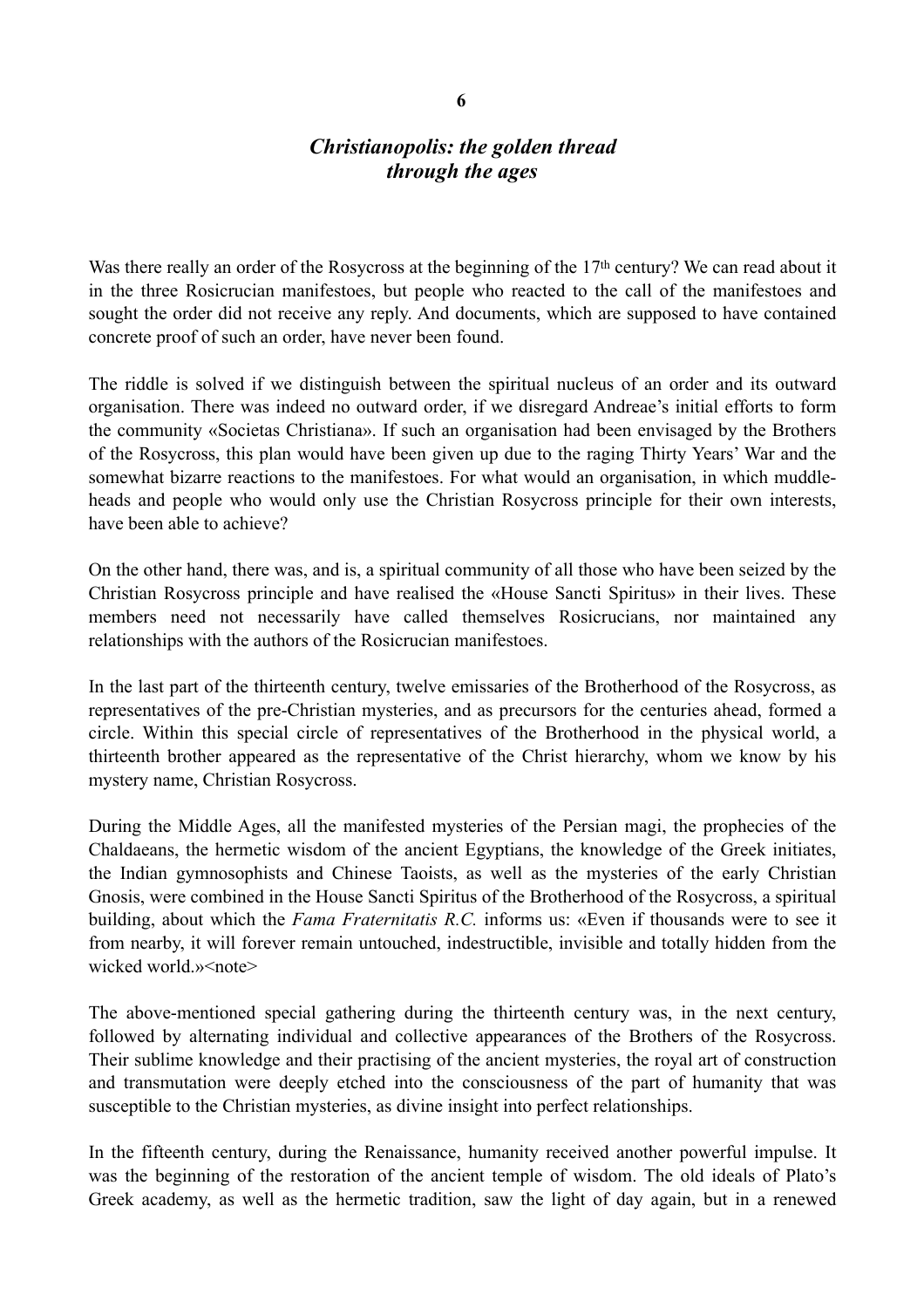relationship with universal Christianity. For the first time, it became clearly visible what had been prepared by the circle of initiates in that special gathering of the thirteenth century.

It had been a preparation that initially occurred both within and outside the earth, in the highest ether spheres, and was linked with our field of life. Thereafter, however, the results of this preparation were manifested in the physical world as a true revival, a blast of the trumpet that called people to wake up. It was the aurora of the process of Europe becoming conscious.

In the fifteenth, sixteenth and seventeenth centuries, the time of Europe's spiritual blossoming, a number of sources of spiritual inspiration stepped to the fore. In this context, we may think of people like Marsilio Ficino, Giordano Bruno, Thomas Campanella, Thomas More, Francis Bacon and many others.

They described, among other things, Christianopolis, the Sun State, the isle of Utopia, the Christ citadel, and the new Atlantis, as sublime spiritual opportunities to turn prophecy into reality and to build a new Jerusalem with twelve city walls, with twelve gates through which the Christ might enter.

Great philosophers projected a new worldview, and they no longer placed the earth at its centre, but the sun. The concept of a heliocentric solar system developed. In addition, humanity became aware of the existence of a spirit-soul and of the necessity to awaken it in one's own microcosm. In this way, the centre was no longer the macrocosmic sun, it was the sublime spiritual sun, which emanated the liberating radiations for the microcosm. This spiritual sun was also recognised as the centre of the human microcosm.

The emphasis shifted from the earth to the sun as the centre and from the earthly personality to the spiritual sun of the microcosm as the centre.

The mystery of the transfiguration of the earthly personality into a personality filled with the spirit was discussed in various manuscripts for the first time. Thanks to the recently invented art of printing, this discovery was disseminated throughout all of Europe. These testimonies were not only expressed in new writings, but also in the arts, science and religion. They symbolically refer to another cosmic constellation, to a new heaven-earth, the new Jerusalem. It became ever clearer that they referred to a Kingdom «not of this world» (John 18:36).

Sixteenth century Europe suffered all kinds of birthing pangs. It was the time of Luther's reformation, but also the time of Paracelsus, who was well liked by the Rosicrucians, of the devout Jakob Böhme and of the, to many people unknown, quiet, spiritual Valentin Weigel. But it was particularly the time of the brothers of the classical Rosycross, who in the beginning of the seventeenth century discussed how the visible and yet hidden work of the Rosycross could be developed. This work is expressed in the *Fama Fraternitatis R.C.*, the *Confessio Fraternitatis R.C.* and *The Alchemical Wedding of Christian Rosycross*, the famous works by Johann Valentin Andreae and his brothers, among whom were Johannes Arndt, Christian Besold and Tobias Hess, to mention only a few. More clearly than ever before in the history of Europe, the House Sancti Spiritus, the classical threefold temple of wisdom, was standing in the world, with all the ensuing possibilities.

In this context, we would also like to refer to the young, self-conscious Holland that in seventeenth century Europe -- which was still partly within the sphere of influence of the church of Rome --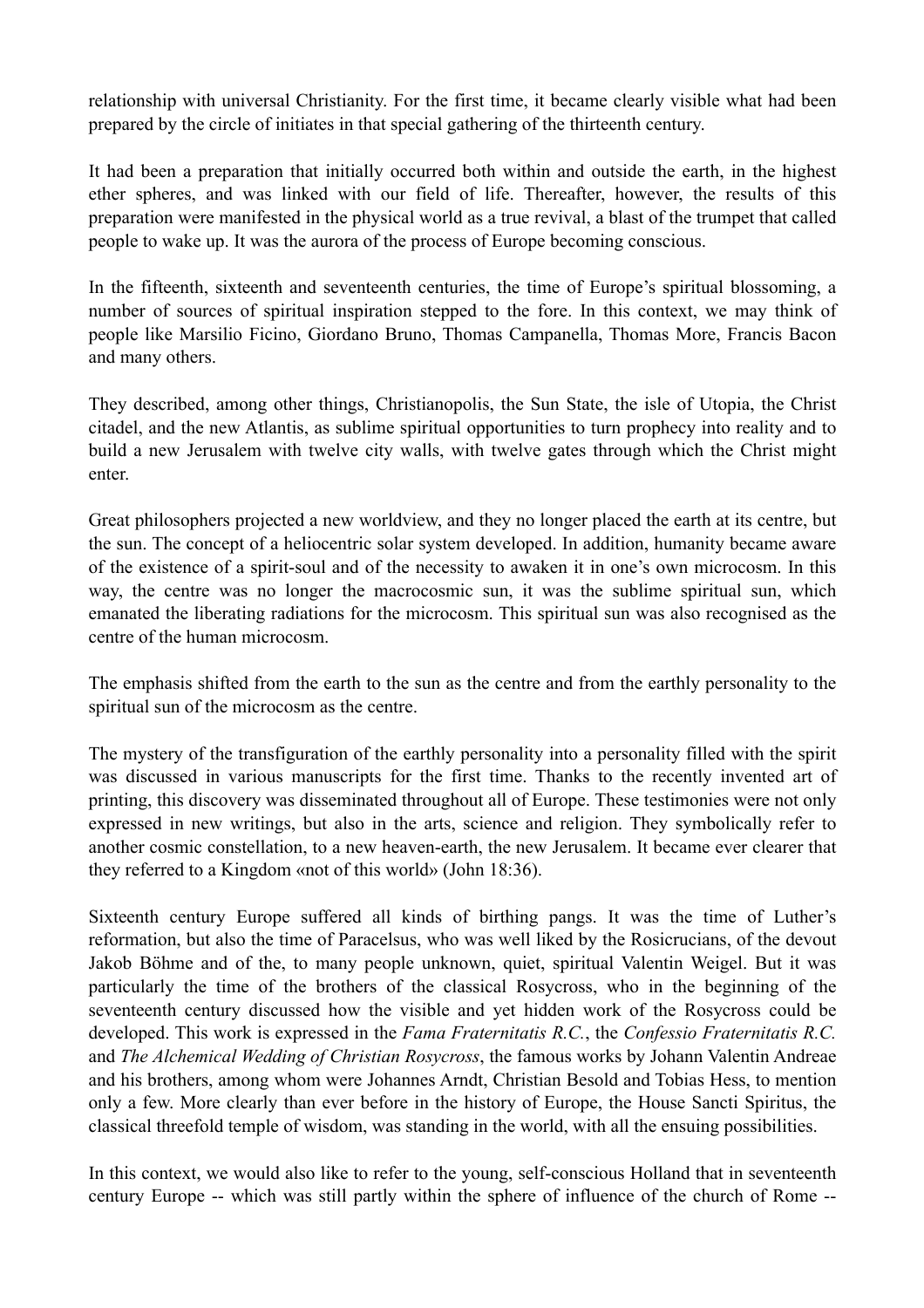offered housing and protection to many great European philosophers, who were being persecuted elsewhere. We mention the profound Jan Amos Comenius, who corresponded with Johann Valentin Andreae and received from him the task of continuing to carry the torch of the light of the Christ hierarchy. We also think of Spinoza and of Johann Gichtel, who held a deep admiration for Jakob Böhme. And of influential people like Koenraad van Beuningen, mayor of Amsterdam and the merchant Willem van Beierland. They took care that the works of Jakob Böhme were printed and thus were preserved for posterity. Seventeenth century Amsterdam was a treasury of European wisdom where many philosophers, expelled from their own countries, found a refuge and safe haven for their writings.

Three hundred years after the founding of the Golden Fleece in Bruges in the Southern Netherlands, the basis for a further manifestation of the activity of the Brotherhood of the Rosycross was laid, during that very special time in seventeenth century Holland -- a century during which spiritual tolerance was a rarity elsewhere. It was the same period during which acts of war plunged Germany into blood and tears, while in France the beloved Henry IV, king of France and Aragon, and descendant of the illustrious house of the counts of Foix, was murdered. This «bon roi Henri» ordered the cave of the Lombrives, in the valley of the Ariège, to be opened and the remains of the Cathar brothers and sisters, lying in circles of twelve, to be transferred to a grave in nearby Tarascon.

The ideal of the brothers of the Rosycross gained a firm foothold in the Low Countries by the sea, which maintained close relationships with the whole, known world. Their strategic position, freedom of religion and great tolerance of dissidents became household words in the world. And the country itself became a safe haven for the sources inspiring the process of spiritual consciousness in Europe.

It is not surprising that *The Call of the Brotherhood of the Rosycross*, the *Fama Fraterniatis R.C.*, was not only published in German, but also, almost simultaneously, in Dutch. This call, which resounded at the beginning of the seventeenth century, struck a sympathetic chord and influenced spiritual life in Europe throughout the eighteenth and nineteenth centuries. In this way, the aspects of divine alchemy, the wisdom of the Christian cabala and the sublime aspects of gnostic magic were linked with humanity in a process of transmutation.

Many people became increasingly aware that human life on earth was not their final destiny, but that there was another, much more sublime, purpose of life. Under the influence of the impulses of the manifesting brotherhood, human beings discovered that their centre was the spiritual sun Vulcan, and that their soul sacrifice on the altar of service to humanity brought about a new spiritsoul constellation in which the old personality can serve on this earth, a service which is sometimes called «the training school of eternity».

In this, atmospherically and spiritually, richly blessed part of Europe, the brothers of the Rosycross worked in hallowed silence in the field of manifestation that offers, in our twenty-first century, a place for the work of Christian Rosycross and his brothers, a work that is now visible to the whole world and humanity.

Christian Rosycross is the prototype of the transfigurist. In this context, all who follow in his footsteps form a brotherhood. All who belong to it have, through an age-long, uninterrupted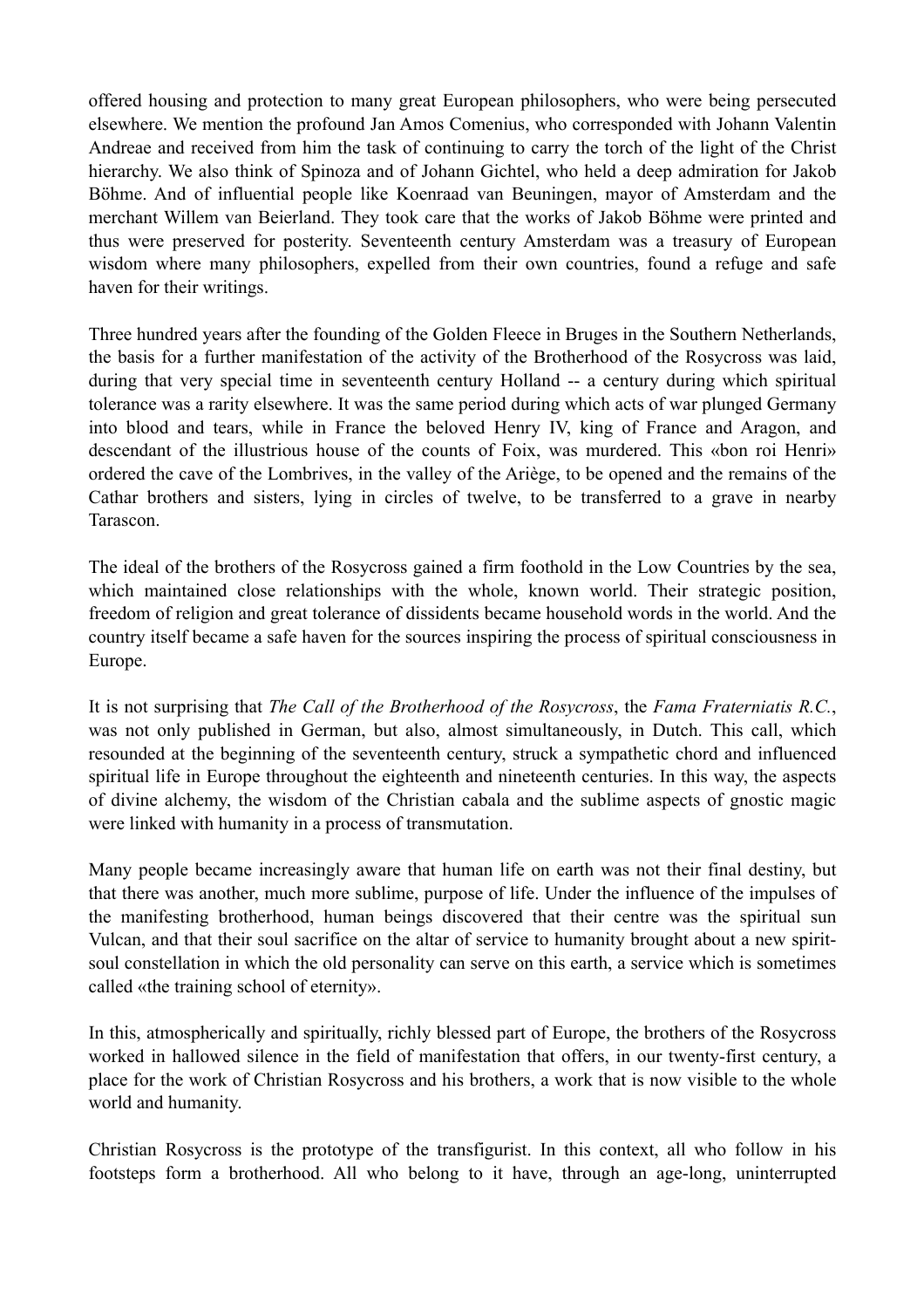preparatory work, enabled the creation of the classical pyramid, the sevenfold spiritual cosmos, the true Christianopolis.

The current development of the activities of the Spiritual School of the Golden Rosycross clearly demonstrates both the systematic nature of this work, and the powerful impulse emanating from the work of Jan van Rijckenborgh and Catharose de Petri. This work has a direct link with the spiritual field of our Father-Brother Christian Rosycross. This is why we also see the work of the current Spiritual School as the construction of a spiritual pyramid, which fully corresponds to the work accomplished during past centuries. Again and again, a new harvest field will be formed, built from below upward, but inspired and erected with the help and the power of all the preceding manifestations of the Universal Brotherhood, to which all transfiguristic brotherhoods belong.

In this way, the realisation of the classical ideal of the brothers of the Rosycross of the beginning of the seventeenth century is as Christianopolis, the spiritual cosmos with the Christ as its centre, in our days fully active in the sevenfold work of the Spiritual School of the Golden Rosycross, the Lectorium Rosicrucianum.

<note> J van Rijckenborgh, *The Call of the Brotherhood of the Rosycross*, pp.xli-xlii. Rozekruis Pers, Haarlem, The Netherlands, 1988.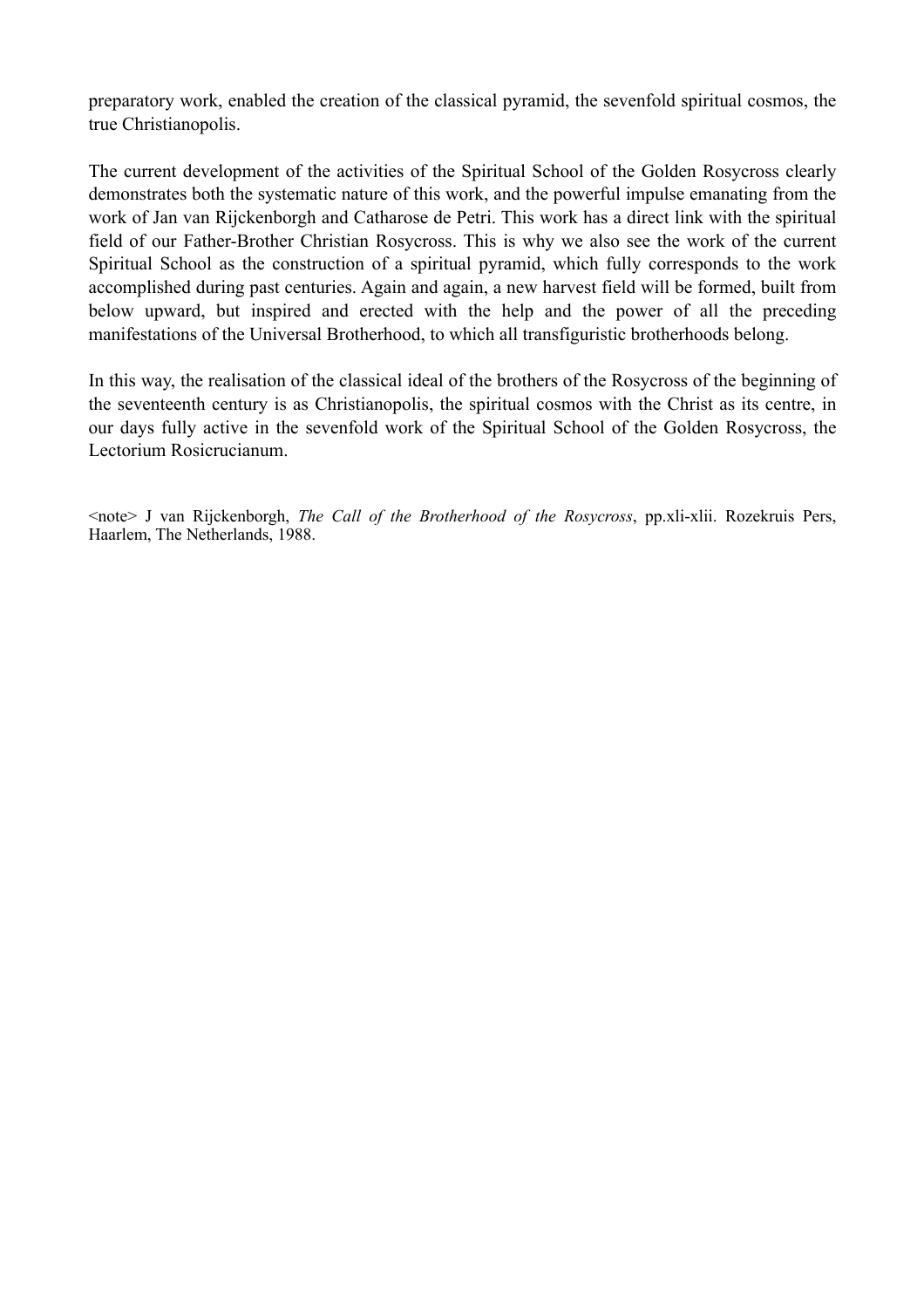# *The sixfold agreement of the brothers of the Rosycross*

The «House Sancti Spiritus» has a structure; this structure consists of the principles upon which it has been built and according to which it works. The classical Rosicrucians described this structure in six axioms in the «Call of the Brotherhood of the Rosycross».

The *Fama Fraternitatis*, the Call of the Brotherhood of the Rosycross, relates how the eight Brothers in the House Sancti Spiritus entered into a sixfold agreement. In these six axioms, they laid down the entire content and organisation of their work in the world. The spiritual significance of these articles is irrefutable, and at the same time, these articles form the clear guidelines for the daily mode of life of every true light bearer.

Their agreement ran as follows:

*Firstly*: None of them would practice any other profession than healing the sick, and that, free of cost.

*Secondly*: None of them would be obliged on account of the Brotherhood to wear any distinct robe, but would follow the customs of the country.

*Thirdly*: Every year on the day C. each Brother would appear at the House Sancti Spiritus, or report the reason for his absence.

*Fourthly:* Every Brother would seek a worthy person to succeed him in due time.

*Fifthly*: The word R.C. would be their seal, their watchword and their distinguishing feature.

*Sixthly*: The Brotherhood would remain secret for a hundred years.

End of quote from the text in the «Call of the Brotherhood of the Rosycross» < note >.

The sixfold agreement of the Brothers of the Rosycross is based on a fundamental spiritual law. Any true Brotherhood possesses and knows this fundamental law. This law has been manifested ever since humanity left the original spiritual path; in other words, since the fall from the spiritual world in which it had previously lived. The human being has left these spiritual worlds. This is a fact referred to by all creation stories. It was the dramatic moment at which humanity entered temporality. We should accept the statement that «God does not forsake the works of His hands» as an irrefutable fact, because the Brotherhood has always accompanied humanity in order to show it the way back. This refers to the fundamental law of the Brotherhood, to the spiritual law underlying the work of all who devote themselves to humanity from the House Sancti Spiritus. The central aim is to save what has been lost. The House Sancti Spiritus, the house of the Holy Spirit, is a building that serves humanity as a link between the nature of death and the original fields of life. It is an intermediate plane from which the work of liberation is carried out. This is the reason why we can read in the «Call of the Brotherhood of the Rosycross» that the brothers periodically appear in the House Sancti Spiritus.

A light bearer is sometimes called a «great man». In many religious traditions, this «great man» is praised. His signature is often described as omnipresent: he is a human being with all the possibilities for growth and becoming conscious as to the Spirit. In the Spiritual School of the Golden Rosycross, this «great man» is sometimes called the twice-born one. What is great is born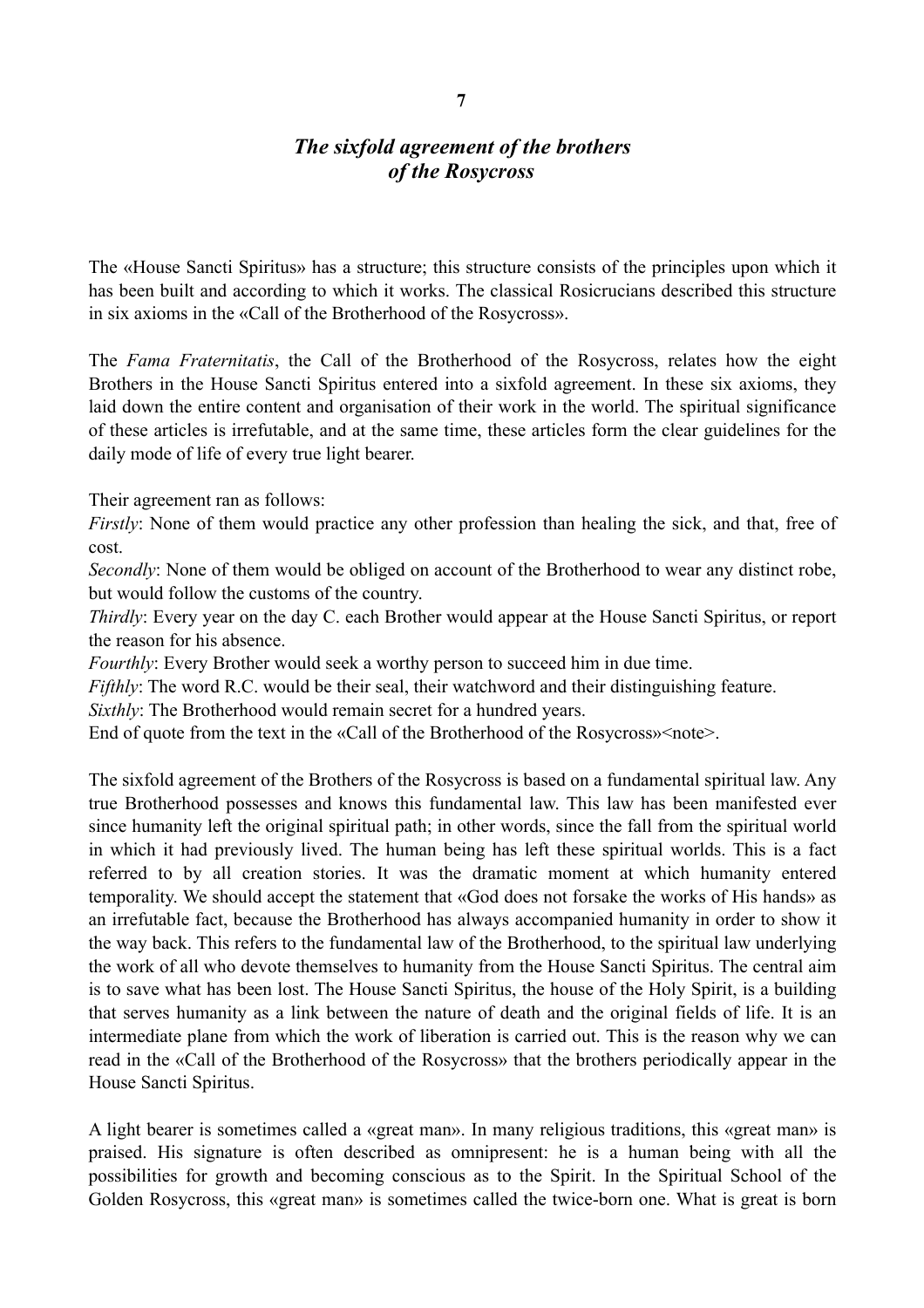from what is small; the germ of the soul is the seed-atom in the heart. The pupil of the School concentrates on this reality daily, and tries to re-establish this second birthright. He recognises the seed of the Other One within himself, the seed from which the «great» man has to be generated. The signature of this new human being can never be fully described. We say: the «great man» is accessible and hence he is gentle and tolerant. He is invisible, so that he can work and be present anywhere. He is unknowable and hence he can bear any name. He is simple and hence cheerful, uncomplicated and not conceited. He is humble, because he knows the origin within himself. But there is more. Who he is and what he does, is described in the six articles of the Brothers of the Rosycross. In them, their signature and their agreement can be found.

#### *The «great» man*

The sixfold agreement leads to the signature of the «great» man. Whoever wants to acquire it will, like the Brothers of the Rosycross, return to simplicity, unity and openness. There will be no complacency, no rigidity, no narrow-mindedness, but only presence through the soul, with full attention. The pupil is a person who can be everywhere, but need not be anywhere.

In various ways, the articles reach the same conclusion, namely, that all work should be done from the House of the Holy Spirit. A «great» man will see and recognise the diversity of roads that lead to the one goal. In the diversity he sees the origin, which he and his Brothers enter and leave and to which they always return or which they notify of their absence.

#### *The healing method of the Rosicrucians*

#### *«None of them would practise any other profession than healing the sick, and that, free of cost.»*

When a bonafide Rosicrucian goes out into the world to perform his liberating task, he does so because he feels in every fibre of his being that the world is a prison in which his fellow creatures are held captive by means of cunning, treason and deceit. When he reaches the stage on the path of life that he understands this, he has no choice but to engage in battle with the powers of hell. This person knows what is holding him and his fellow creatures captive.

When the nucleus principle of the immortal soul has crossed the line between mortal and immortal life and a human being no longer tries to serve two masters, but his inner immortal being is increasingly nourished with Light -- pre-eminently the food for the soul -- then the ordinary field of everyday life has lost its intrusive and limiting power. Then there is, in principle, no longer a channel into which the flows of evil can be poured out. The actual situation is this: a human being pines and wastes away in darkness, because the Light can no longer reach him in the dark cocoon of his personality. The daily struggle for a better life has hardened his heart and rendered it inaccessible. Deprived of the nourishing, healing light of the physical sun, plants, animals and human beings die, yes, all of nature in its biological form dies. Similarly, the purifying, nourishing, healing Light, the seed of eternity, sent down to humanity by God, dies. In darkness, we can still keep going for a little while with artificial light, but the eternal soul cannot live by artificial «light», no matter how much science and religion would like to make us believe this. It takes a very, very long time before a human being can begin to turn the acquired insight into the act of renewal, and purposefully choose the path to immortal life.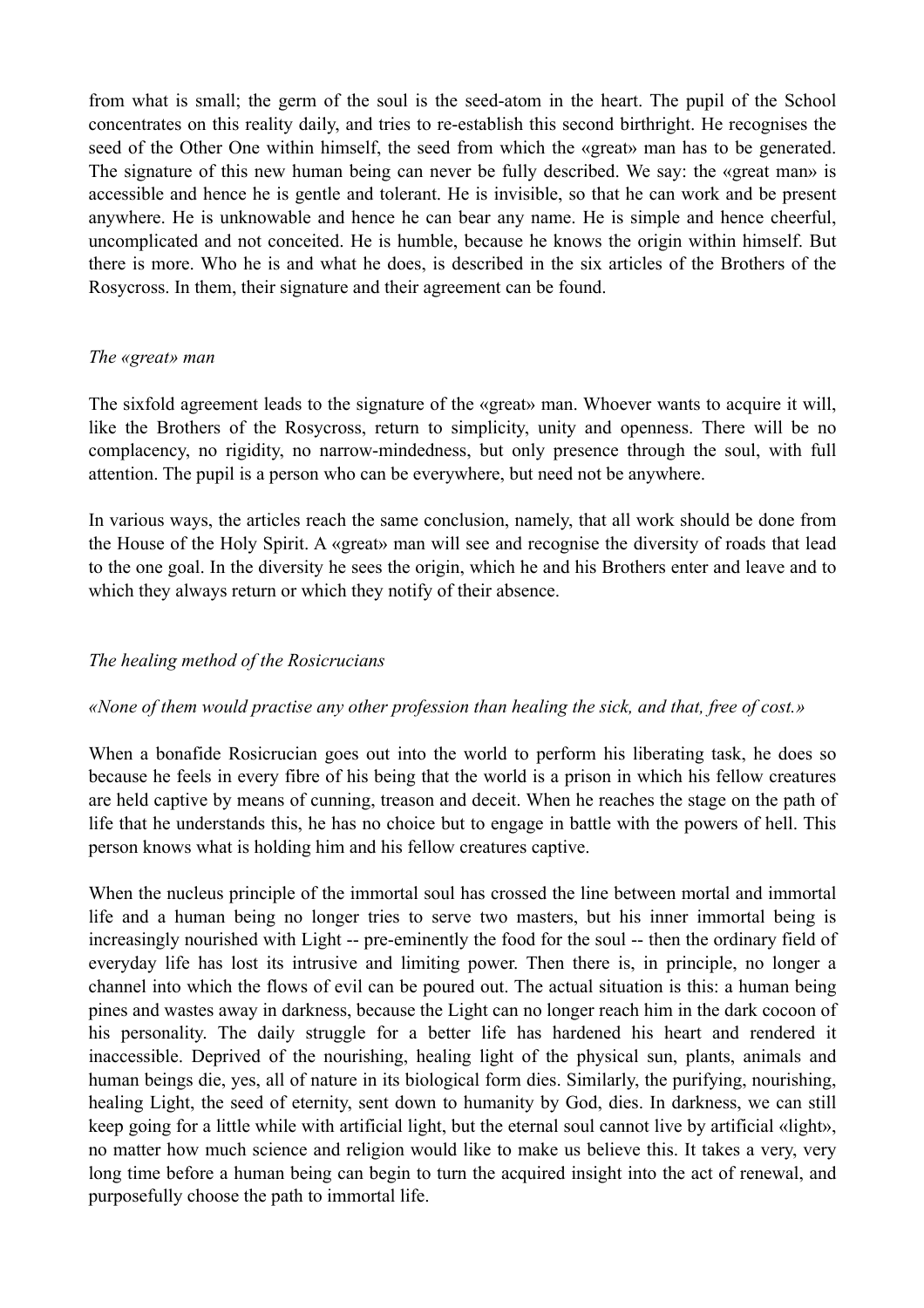In this context, we would like to state very clearly that the wickedness of this world is organised delusion, based on castles in the air, which have been shaped into monstrous electromagnetic powerfields, strengthened by many ages of thoughts and rituals. These powerfields control the fate of imprisoned humanity. They are without light and hence powerless in a renewing sense. They exist out of and on their victims and lead them astray to ensure their own survival.

#### *Healing our own system*

A few centuries ago, the brothers of the Rosycross realised that there was no point in fighting human misery and ignorance if the rapidly changing influences of these electromagnetic powerfields, based on self-maintenance, dogmatic systems, ideologies, mass psychosis etc, were not seen, recognised and neutralised. An inner struggle is required to prevent such powers from continuing, from entering our own system, a struggle to sanctify, heal and cure the wounded microcosmic system. When this phase of healing and curing of our own system has been attained, a human being will be able to help his fellow creatures, because he himself has become immune to the degenerative violence of the powers of hell.

«Healing the sick, free of cost» means that the Rosicrucian does not want to be paid for his help with anything belonging to this world, because he knows that his reward, in the form of nourishment for the soul -- the Divine Light flowing to him -- is guaranteed. He does not, therefore, use a method of healing with various kinds of ointments and preparations, but directly addresses the root of human misery.

Does this mean that he passes by the door of the sufferers? Certainly not! He will do his best to help his fellow sufferers in all respects. But the work of healing in an absolute sense remains a matter of the liberated soul, which receives its guidance unconditionally from the divine spirit and hence can assume its task in the divine Plan in the most efficient way possible.

Healing, as it is meant in this Rosicrucian manifesto, is the healing of the fundamental human illness of the fall and all its consequences. Healing in a gnostic sense is a process in which the original link with the Kingdom of God is restored. And this can only take place on the basis of the Gnosis. The Gnosis is an active power, the released Light of God. It is not a written word, but a living, experienced, original knowledge. We can only speak of true Gnosis, when a human being has cleared the way and has provided a good berth for this pure, original divine power. Then the power of the Gnosis is released and -- free of cost -- put at the disposal of all suffering creatures, which are in danger of perishing in their misery.

Healing in this sense is «making whole, restoring» that which was lost and is unable to express itself due to its own weakness. For this reason, the Brotherhood of the Golden Rosycross and its servants descend into the misery of our world in order to heal it, to break this troubled creation with its distorted creatures, away from its ruin.

The true Rosicrucians dedicate themselves to save as many souls as possible from this ruin in order to heal that which can tolerate healing. And they do this free of cost, just as Christ sacrificed himself freely for all who have fallen.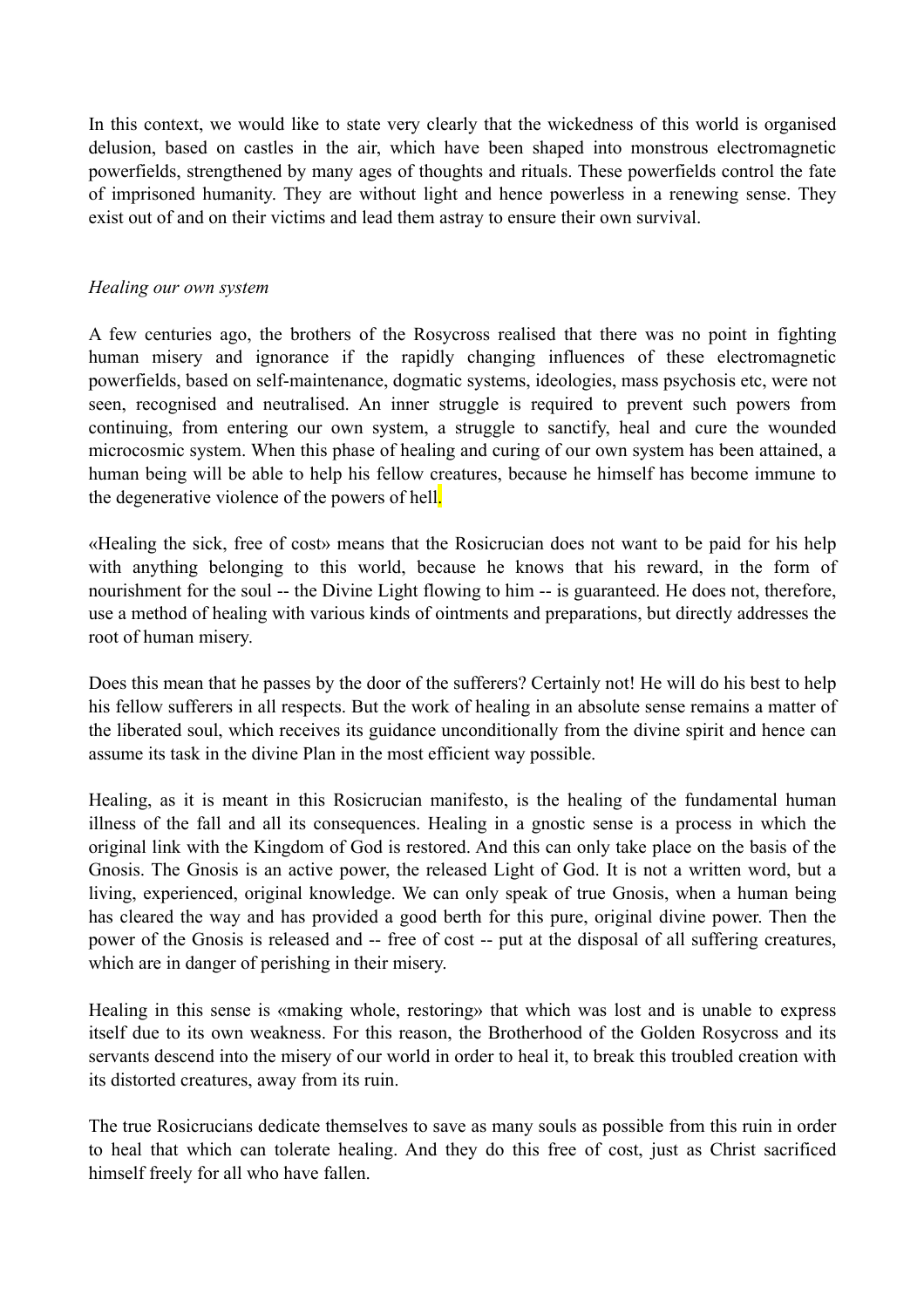#### *The garment of the pupil on the path*

*«None of them would be obliged on account of the Brotherhood to wear any distinct robe, but would follow the customs of the country.»* 

A Brother of the Rosycross voluntarily wears the garment of the country where he works. He himself is liberated from any garment. He can sojourn in any country because he is homeless.

«I know nothing, I can do nothing, I rejoice at nothing, I learn nothing and I seek nothing, I desire nothing, either from heaven or from the world: only the living word that has become flesh, Jesus Christ, the crucified one.» He is twice born and this makes him literally free from birth and death. This is the very reason that he can don the garment of the country where he works, because he does not identify with a particular garment and he is not attached to it.

We may interpret this «garment of the country» as consisting of all customs, laws and the language of a country. Then the Rosicrucian brother who works in this country, abides by its laws and customs. He knows that they are the conditions under which the people of this country live in the earthly world. And because he abides by these conditions, there is a bridge between him and the inhabitants of the country at the level of perishable things. Across this bridge, he can meet them outwardly and he is accepted by them. Across this bridge, he can inform them about the world of imperishable things.

Because the Rosicrucian brother also knows that the garment of any country is relative, he will not call up conflicts if, once in a while, customs or laws are contradictory. He can accept the customs, language and essence of his neighbour. He need not defend his own garment. In this sense, the «garment of any country» can also be understood as the characteristic trait and idiosyncrasy of each group and every human being the Rosicrucian brother deals with. Every human being has a certain character and a certain fate; he has gathered certain life experiences. The Rosicrucian brother also has a certain character and a certain fate; he has also gathered certain experiences. But fundamentally, he is free from this «garment» of the earthly human being. He is not attached to it; he need not defend it; he is not determined by it. He lives a life without death, not a transient life. This is why he is, in principle, able to understand the «garment» of any other human being and all people as they are. He can meet each human being at his own level. In this context, Paul says: *«To the Jews I became as a Jew… To the weak I became weak… I have become all things to all men*...» (1 Cor.9:20.22) At all times, he can tie in with the experiences of other people and does not want to force his own experiences on them. In this way, he creates the bridge for the encounter, and thus the new, living word, which has taken shape in him, can also meet what is new in the other one. In this way, the earthly garment of both of them becomes insignificant: everything perishable is silenced, and the imperishable becomes conscious in those who meet each other and unites them at a new level.

These are not tactics. They would be tactics, if the Rosicrucian brother were attached to his own garment and thus determined by it. Then he would temporarily suppress his own images and feelings and «attune» himself to the other one. But in this way, nothing new could flow between them. What is new would be obstructed by these tactics and the other one would perceive this irrationality.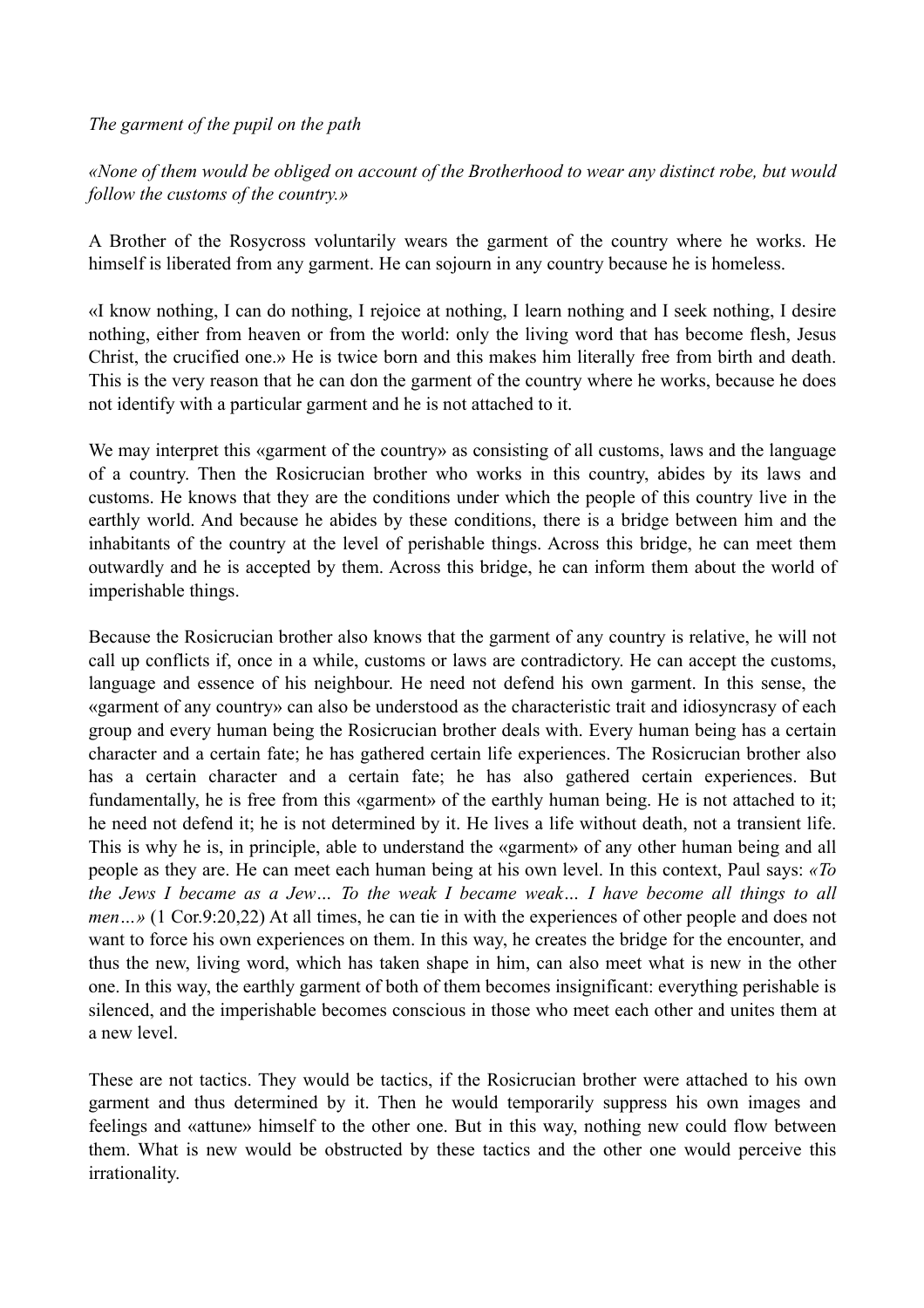No, an encounter between the imperishable in one and the imperishable in the other is accomplished when the Rosicrucian brother has truly dissolved his attachment to his own character and fate in the process of self-surrender, so that what is perishable is silenced. Only then, can the other one truly recognise who he is and accept who he is. In short, the divine love, which bears everything, never takes revenge and understands everything, has been released in him. Then this love, which has nothing in common with intentional goodness, can reach the imperishable element in the other one, right through this other one's garment.

#### *Unity in God*

#### *«Every year on the day C, each Brother would appear at the House Sancti Spiritus, or report the reason for his absence.»*

This stipulation from the sixfold agreement, a work schedule for the brothers of the Rosycross, leads us to the core of Rosicrucian pupilship, namely his daily mode of life. On the day C -- that is the Dies Crucis, the Day of the Cross, the Day of Christ, every day God gives -- the Brother appears in the House Sancti Spiritus. This House is not only his point of departure, he also maintains it by means of his thoughts and his love power. It is a living body of spiritual development, very closely related to, and originating from, the chain of universal gnostic Brotherhoods. The behaviour of the pupil in the world can be entirely explained from his association with this living body, this House Sancti Spiritus. His behaviour in society, and with regard to the existing religious and political powers, is not determined by the question of which position «he» has to take, but from the viewpoint of the place he can occupy in a natural way, and the way in which he is allowed to contribute to the spiritual development of humanity. Every day he appears in the House Sancti Spiritus; he is linked with and focused on the Christ hierarchy. He derives his power from it, and drawing from this power, he can stand in the world as a Brother of the Rosycross. Due to his association -- initially hesitating, but gradually stronger, to the extent that his pupilship progresses - with this subtle stronghold of energy, light and power, the pupil experiences a process of becoming conscious, and day by day, the influence of the House becomes more effective and more active. The Fama Fraternitatis says: «After a hundred and twenty years I shall open.» Only when the pupil has matured to it by living through all aspects of life, can the House Sancti Spiritus be revealed in him. The classical temple of initiation, the castle that is discussed in the Alchemical Wedding of Christian Rosycross, is an ancient image, but in the form of the living body of the Spiritual School of the Golden Rosycross, it is a very young and sparkling version in our time. Participating consciously in this living body, in joy and self-surrender, implies that the pupil stands in the world as much as possible, without being of this world. The world, whatever our place in it, is the place where we make visible for our fellow creatures that which invisibly moves creation. Being a «brother» of all our fellow human beings, with whom we are linked due to our nature birth, shows the purpose with which we have to serve, on the basis of the sixfold agreement. The pupil of the Spiritual School is not a chosen one in the sense that he may forsake this world because of his «high» duties. Nor does he put this world on a pedestal by justifying the enormously sharp contrasts in the light of the gnostic Sun. On the contrary! By virtue of his conscious association with the structure of force lines in the field of life of the Brotherhood, he is standing right in this world and among the people. Through him, as a mediator, the Light is manifested. The Light becomes recognisable and can be known through the darkness.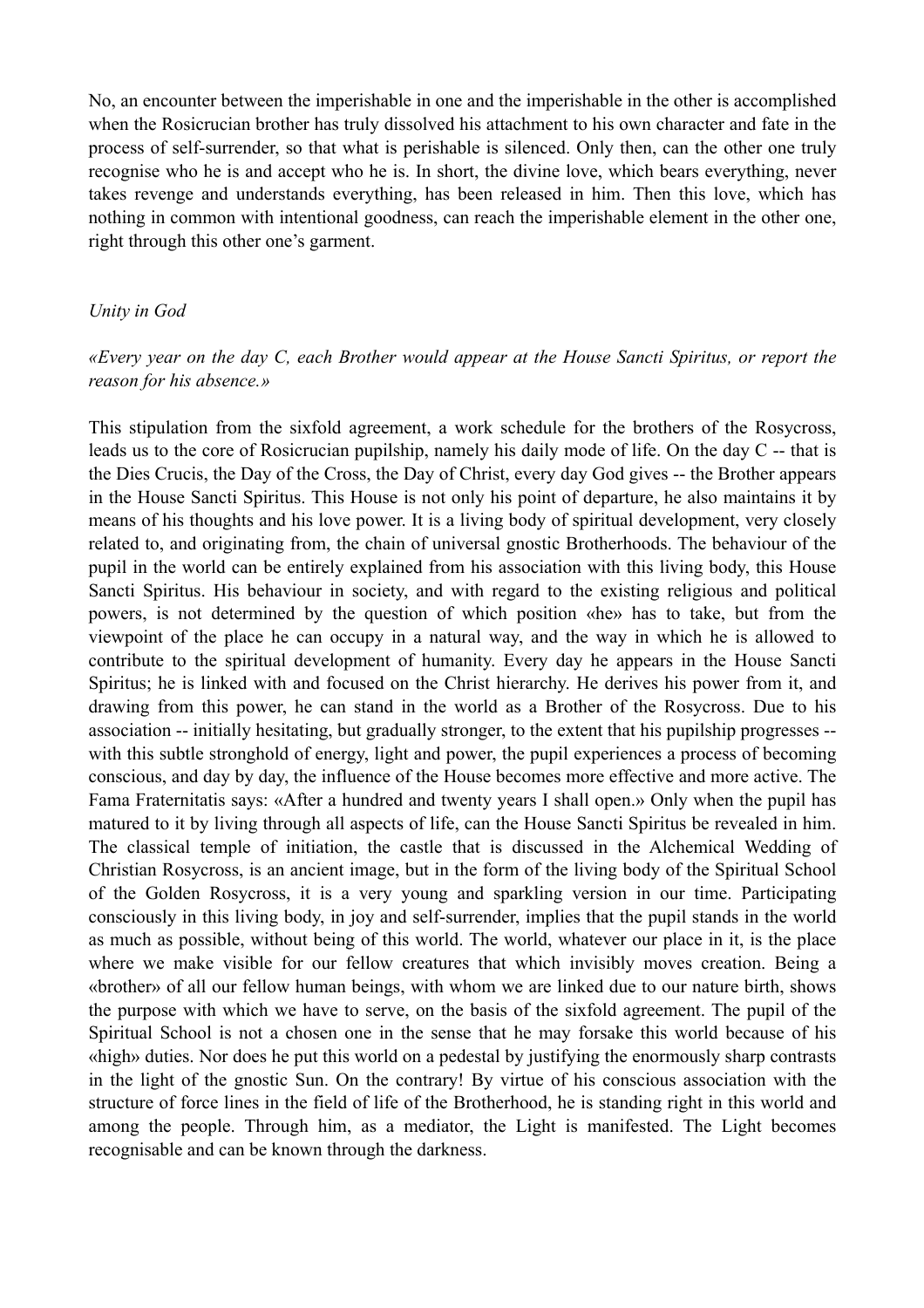In a practical sense, the pupil should take into account that he may initially evoke some aversion in his fellow human beings, caused by the element of the unfolding rose in his heart, which is unknown to them. The source of all life, the new gnostic astral field from which he draws, and with which he feels linked, through the activity of the rose, brings unrest and uncertainty to the surface of the ordinary social life of his fellow sufferers. They cannot explain his behaviour in any way, and hence the pupil is usually approached with outright rejection or with due caution. It is therefore of the greatest importance that the pupil of the Spiritual School takes his exceptional position into account, particularly in his everyday life. Are special achievements required of him in this respect? Should he be on the alert for (alleged) attacks from outside? Should he adopt a special attitude? Not at all. As a participant in the living body, linked with the treasures stored in the classical temples of initiation of all ages, he tries to understand what is required of him, every day and every hour. From the outset of his pupilship, he has accepted the image, the idea of a human being as a microcosm - the original manifestation. He has recognised and wholeheartedly accepted the consequences of making this image of man his own and, by virtue of his pupilship, he is on his way there. The sincerity, the honesty of realising this one truth in himself in the power of Christ, cannot and should not be disguised. He sets out in full faith of being successful. He acts intelligently. He neither seeks nor evokes opposition, which would only hamper his own path. Nor does he hide his points of departure from his environment, but he plunges into the reality of the sixfold agreement, which he neither follows nor imitates, but which he lives, because he has come to know it inwardly as a burning truth.

#### *The «reason for his absence»*

Many times the pupil will fail in his task, considering the process of purification he has to go through as a damaged entity. Many times the world around him will secretly laugh at him: he, the idealist, who wants to take a fictitious reality by storm, fails hopelessly.

Then it may happen that despondency, uncertainty or doubt strike him during the unleashed struggle: all these factors cut him off from experiencing the gnostic astral field. This is the reason that he cannot «appear in the House Sancti Spiritus». How does he, however, still ensure the help of the Brotherhood of Life and the House Sancti Spiritus in these circumstances? By «reporting the reason for his absence». In other words, he makes himself aware of the causes of his doubts and his despondency and puts them before the «inner tribunal», before the inner House Sancti Spiritus. He surrenders all his doubts to the Brotherhood of Life. In this way, he appeals to the magical activity of the divine impulse. If he truly lets go of his doubts and despondency, he will be helped. He will again return to the unity with God.

Despite all human weakness of the moment, he knows himself to be linked with the community of immortal souls. And in this community, in which no separation exists, the inner law applies that all are equal in the Gnosis: all for one and one for all. Every pupil, who knows himself to be linked with this field of immortal souls will be enriched by this experience of unity. He undergoes this blessing in humility. In spite of himself, a mighty process is going on in him, which also bestows on him the strength to truly, and with inner conviction, observe the sixfold agreement on the basis of the already started process of believing, understanding and serving.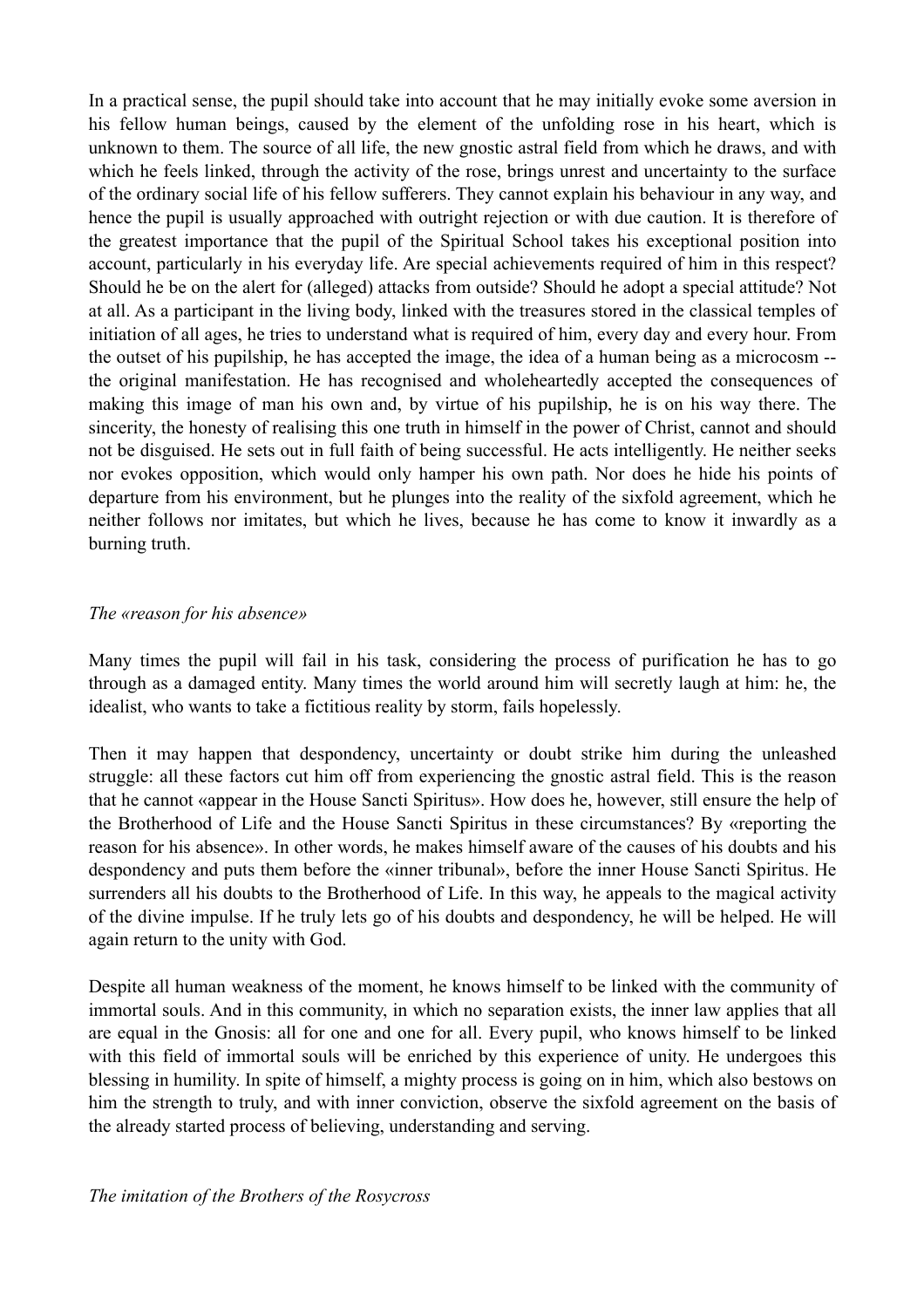#### *«Every Brother would seek a worthy person to succeed him in due time.»*

The point of this fourth clause does not refer to the succession of a person in a direct sense. The point is the continuation and passing on of a spiritual work, or rather: a spiritual force. Whoever studies the manifestoes of the classical Rosycross with some knowledge, will discover that a key is required to gain access to the mystery language of these manuscripts. They are meant for the true seeker of the hidden spiritual treasure of the Rosicrucians.

The seeker who reacts to the Fama and wants to respond to the Call, is led to the forecourt of the House Sancti Spiritus by the spiritual power of the Brotherhood of the Rosycross. What did the classical Rosicrucians propagate in their time? They confronted the world with the requirement and the need of a total inner spiritual revolution, the absolute renewal of the human being who had become bogged down and entangled in spiritual crystallisations. It was a reveille, an impulse that continually resounds and is spread through all times and all ages. This spiritual reveille is not in the first place a written manifesto, but primarily a radiation and a vibration, like a spiritual trumpet or a spiritual Call, which resounds powerfully in the world. This vibration seeks the human heart in which the longing for the true goal of life and the original abode is slumbering. The spiritual Call draws particular attention to this original abode. And at the same time, all the human doings in the physical life of this world, are exposed as being of a deviant nature order from which the divine intention has disappeared, and in which it can no longer exist.

As hard as it may sound: the Rosicrucian points out to the seeker that he lives in a nature of death and is kept prisoner in the pit of mortification. For all who have not yet discovered or fathomed this as a deep inner knowledge, this statement is a blatant attack on the basis of alleged «human» existence. Whoever experiences this in such a way, has not yet discovered for himself that a significant part of life should not be called human. If he perhaps cherishes a certain ideal with regard to human beings and the way in which they should live, we cannot but conclude that, whatever the ideal may look like, it is far removed from reality.

Without the spiritual power of the original abode, such a work of the Brothers of the Rosycross is not possible. It contains the link with all who have, through the ages, worked for humanity in a liberating sense. In order to continue this work, every Brother and Sister of the Brotherhood looks for a worthy person to succeed him or her in due time. It is a misunderstanding to assume that a successor should always be a duplicate of the founder or predecessor. Then it is assumed that the successor fully possesses the same faculties and knowledge, and hence is a worthy replacement who will continue the work in exactly the same way. Then a substitute is envisaged, and this would be the limited approach usually applied in this world.

### *The Flame of the Spirit*

When the matter of a successor crops up in the work of the Brotherhood of the Rosycross, this refers to taking over and carrying on the Flame of the Spirit. It is a matter of keeping the spiritual Call, the forecourt and the gate to the spiritual House alive and open. In the case of one of the greatest emissaries of the Brotherhood who appeared among humanity, Jesus the Christ, the point is primarily the imitation. «Follow me,» Jesus said to his pupils. «Leave what you possess and follow me, and you will do greater things than these.» (This is a combination of some statements, which all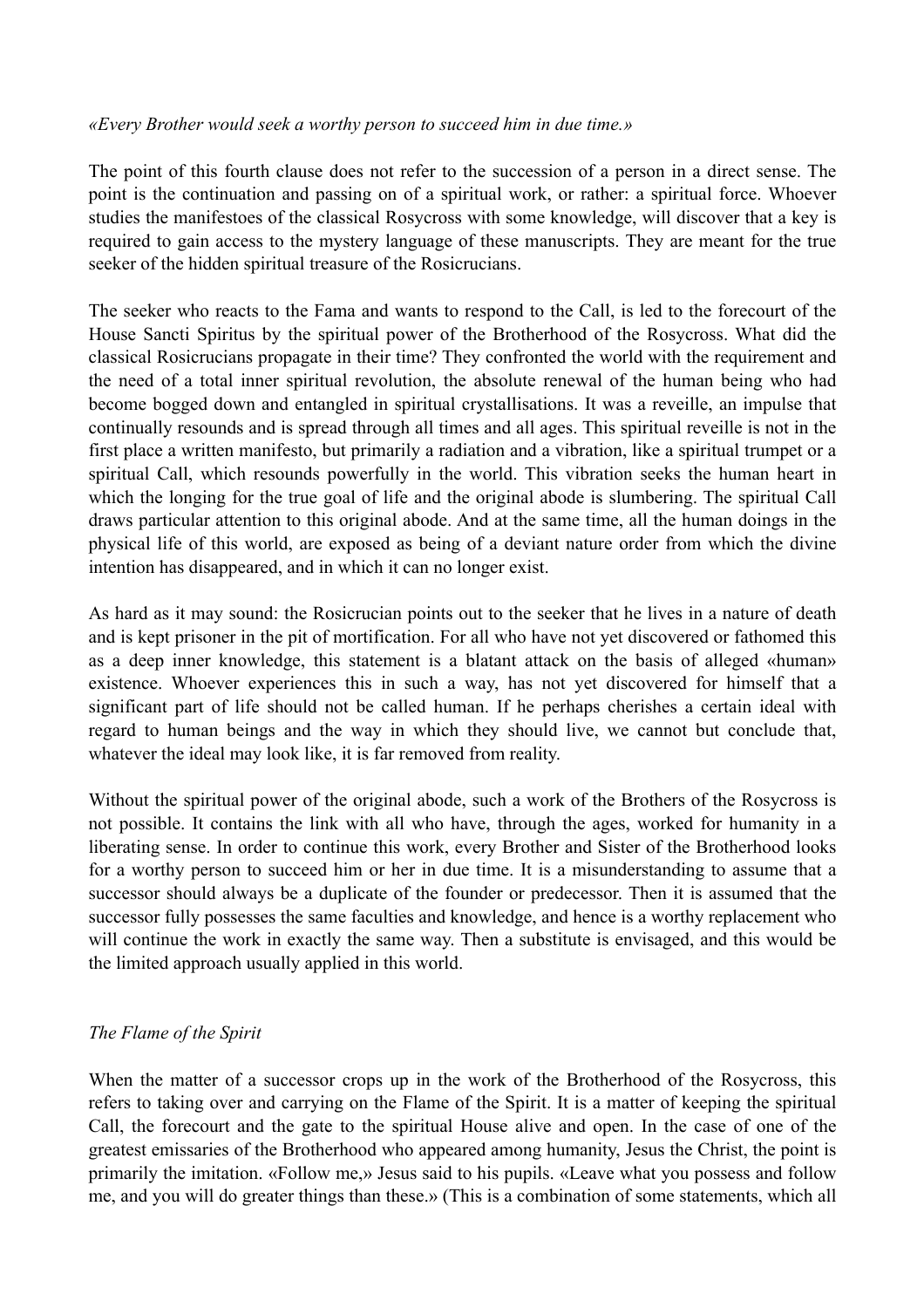amount to the same thing). The point is not primarily what the Brother was, is and does during his manifestation. The point is the example he gives, the path he manifests and exemplifies; the example that has touched the seeker's heart and immediately stimulates him to imitation. This imitation calls up spiritual power-streams that will lead the seeker further on his path. «Every Brother would seek a worthy person,» the agreement stated. This is the task: to find and call those who have the right signature to walk the spiritual path of transfiguration, and who are therefore worthy to be confronted with it. They are the human beings who can find and recognise the manifestations of the Rosycross in their heart, in their innermost being. These seekers can always be found. Sometimes there are only a few who unite. At other times it is a large group. But there are always emissaries of the House Sancti Spiritus among humanity, under many names and always in the garment of the country and the time. Humanity is never left to its own devices in this respect. Even if it is not possible to work publicly, this work continues. However, in our time we may openly refer to the work of the Brotherhood. Although the House Sancti Spiritus remains hidden to the profane eye, its outlines can be perceived by the seeker for the true spiritual good in the present. In our time, there are people who imitate the great example and are worthy of standing in the continuous flow of this spiritual good and to work from it. The prophecy of the classical Rosicrucians that the time would soon come that everything should be revealed and a great influx of power from the spiritual House would take place, has been fulfilled and fully realised in our days. But it remains an undeniable fact that the potential possibilities must have been awakened in human beings in order for them to be able to understand the signs of the times and the spiritual Call. More than ever, the following words apply to the seeker and to all who have already set out on the path: «When the pupil is ready, the Master is there.»

### *The seal of the victory of the light*

#### *«The word R.C. would be their seal, their watchword and their distinguishing feature.»*

A document, tangible evidence of a decision or an act of the will, was drafted, written, signed and finally provided with a seal. Affixing this seal endows it with its outward force of law. The seal is the ratification of the content.

We must keep this image in mind when reading the fifth clause of the agreement between the Brothers, described in the Fama Fraternitatis. We come across an analogous image of the use of a seal in Revelation 7:3, which refers to «the servants of God, who will be sealed upon their foreheads».

The fact that the Brothers use the image of the seal, proves that they were aware of being servants, servants of God, contributing their share to the realisation of the Divine plan for the world and humanity. They had acquired this state of total service in the same way in which an ordinary piece of parchment, after having been written on, obtains the state of an authorised document by having a seal. They had diligently prepared their hearts; they had written «the letter in their hearts» -- on «tablets of human hearts», as Paul says. They had walked the path of the Rosycross in selfsacrificing service of love, and when the flame of the new consciousness illuminated the space behind the frontal bone, this signified their being sealed. They had attached the Rose to the Cross. The word Rosycross, R.C., had become a seal to them.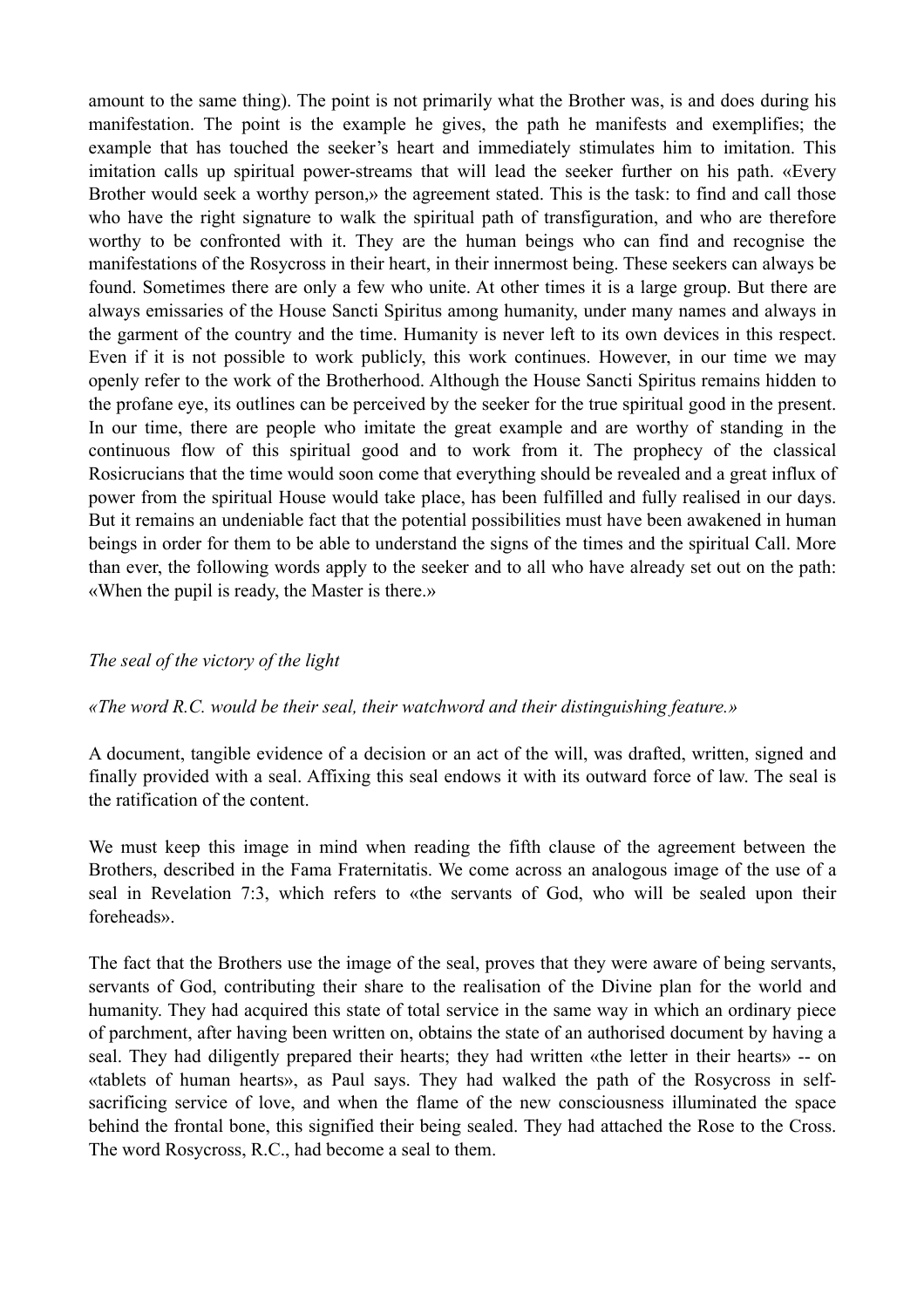Let us not make the error of thinking that these Brothers imagined themselves to be exalted far above every other entity. The path of transfiguration can only be walked in a struggle from below upward, as pupils of spiritual schools have demonstrated through the ages. All who go the path in complete self-surrender are in turn called Brother or Sister. Just think of Revelation 19:10, in which John fell down at the feet of the angel to worship him. But he said to John: «You must not do that! I am a fellow servant with you and your brethren.»

When someone gains the victory by accomplishing the endura, he shows the Sign of the Son of Man; he is a Brother, a Sister. He or she has the Word R.C. as a seal at his disposal.

### *The word R.C. as a watchword*

A watchword is a password. He who knows and speaks it, cannot be refused access. To what would the Brothers mentioned in the Fama like to have access? To the House Sancti Spiritus! To the new kingdom, the field of life of the unity of the soul. Out of the abundance of the heart, the mouth speaks: the Brothers could not do otherwise but speak «the word R.C.», which lived in their hearts. They were filled with it and all their thinking, speaking and acting was dominated by this sign. We can refer to Isaiah 62:6, which speaks about «watchmen set on the walls of the New Jerusalem, who shall not be silent all the day and all the night.» This does not refer to a torrent of words, but to an uninterrupted active life directed toward the Gnosis. The «speaking» refers to the whole being expressing itself. Thus, to the Brothers, the word R.C. is also the watchword by which they recognise each other, just as every Brother or Sister who presents himself as a fellow servant, is welcomed with great joy and gratitude.

### *The word R.C. as distinguishing feature*

Whoever has shaken off the deception of the senses; whoever has made himself worthy of the seal by consistently going the path of the Rosycross; whoever has transferred the control of his system to his microcosmic companion; whoever has been allowed to enter the kingdom of the soul, knows only one goal as the essence of life: the fulfilment of the divine plan. This means to be so totally filled with it that nothing will be able to permanently divert his attention from it. We might say that it is a state of being of which the word R.C. has become the distinguishing feature.

### *The silence of the secret, the secret of the silence*

### *«The Brotherhood would remain secret for a hundred years.»*

It is a secret! It is a well-kept secret that all people, nations and cultures carry with them. It lies hidden in the hearts of those who know, but also in the heart of every microcosmic manifestation. It lies hidden in the heart of the world. The secret is expressed in symbolic tales and mystery legends, in fairy tales and folklore. No one with a consciousness as limited as that of the superficial human being, can understand it.

Whenever stories mention the Grail, a sword, a dove or a pentagram, they point to the secret. Sleeping Beauty could sleep in secret for a hundred years, the fairy tale relates. Why? Who can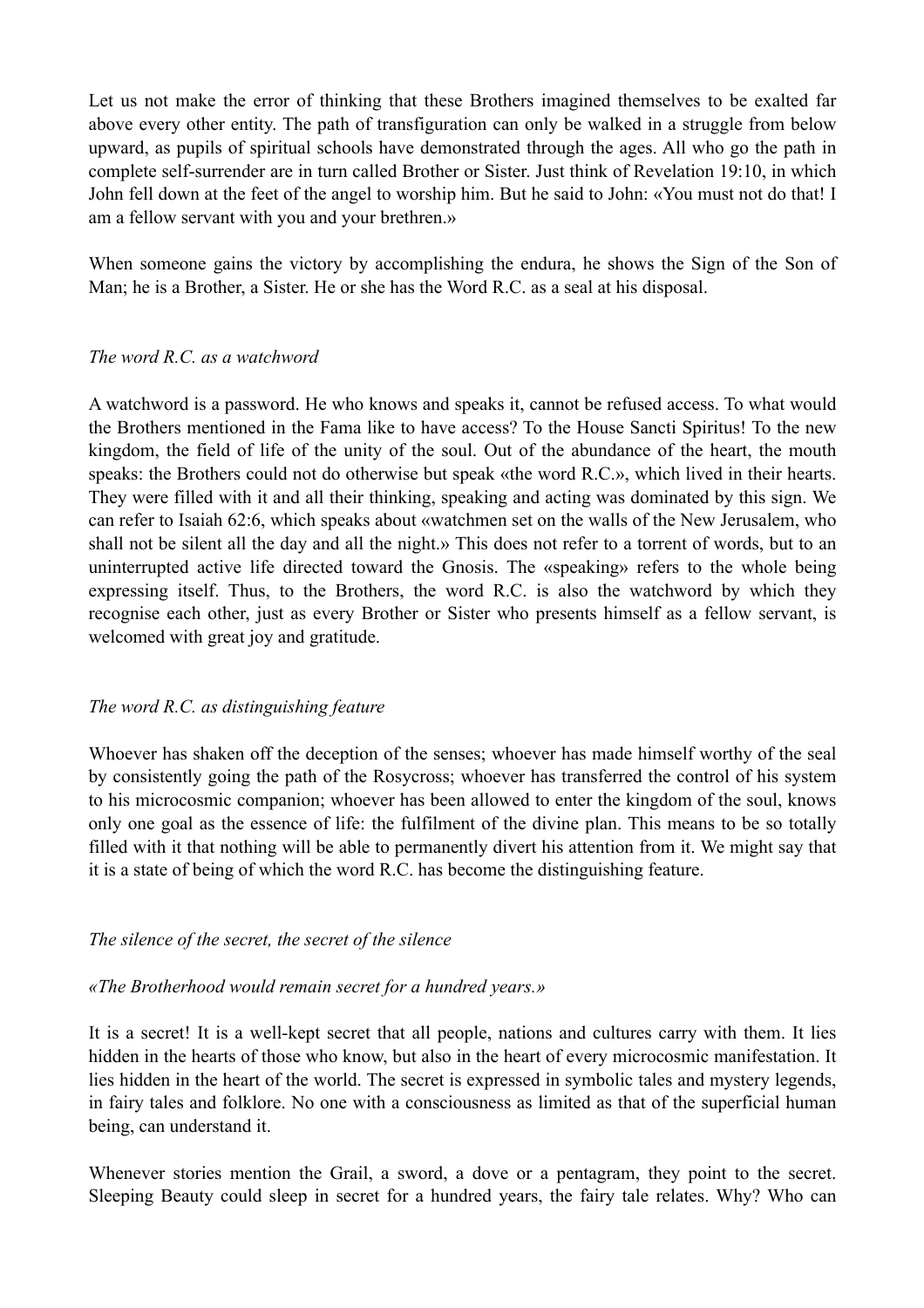understand it? Both the pre-Christian mysteries and true Christianity conceal the secret. Through the ages it has been sought and found, but also denied, misunderstood and rejected. It is a secret that cannot be betrayed. It is the secret of the inner world, which can only be understood inwardly. Every day we live in and experience the external world. The ingredients are life and death, day and night, power and impotence. There are a few certainties and many uncertainties, but they also alternate and change into their opposites. The distinguishing feature of this world is time. Yet, there is another reality that is concealed from us. We probably have an inkling of it; we seek it and sometimes we think we catch a glimpse of it. It is the inner world of the everlasting secret we are looking for.

#### *Other values*

The seekers of this secret have assembled in the Spiritual School of the Golden Rosycross. They are reflecting on this other world, because they have been put on the trail of this secret. An important discovery they have made is that the inner world is not attuned to the outside world. Everything the outside world values highly, proves to be of no value at all in the inner world. Is there a wide chasm that cannot be bridged? No, we should rather say that both worlds are at right angles to each other. The inner world is of a totally different nature. Both worlds intersect as vertical and horizontal streams of power. There is, therefore, a point of contact. In our daily lives, we follow the horizontal stream of temporality, limitation and the cycle of a life separated from God. The inner world is that of the truly divine life, but we do not recognise its point of contact with our outside world. To us, it remains a secret. In all of life, a divine nucleus lies hidden, but it is denied, trampled on and not perceived by the outside world. The true seeker of the inner reality of divine values will ultimately discover this nucleus and attune his life to it. It is this very nucleus that links him with the vertical stream of light of the inner world. This is where the point of contact with the inner God, with the value not-of-this-world, lies. When times are full, when a hundred years have passed, the seeker encounters the secret. This profound mystery also lies hidden in Christianity, so that the people of these centuries would be able to find it. The imitation of Christ is nothing but putting life fully at the service of the inner world, with the aim of liberating the divine nucleus in our own being. Every human being possesses this principle, this soul which, once developed from caterpillar to butterfly, can come into contact with the Spirit of the inner world. Christ stands for the vertical Light that has opened and cleared this path for every human being who is manifested in a microcosm. Every man and every woman can walk this path to inner priesthood and enact the self-initiation in the mysteries.

How should we interpret this and what are the conditions to achieve this self-initiation? The universal teachings tell us that we are beings of two worlds. The human being, born and grown from the substance of this world, bears a microcosm, a manifestation originally belonging to another, divine world. The divine nucleus of this microcosm is the basic instrument with which the liberation from the outer world can be accomplished. Thus, a nucleus of new ensoulment, of a new soul, lies in the microcosmic system. However, a luciferic force keeps this system imprisoned in the cycle of life separated from God. One day, Lucifer, the fallen light-bearer, found himself in a world of good and evil and the principle of eternity in the microcosm became the slave of these opposites. The universal teachings, however, also state that the divine Light itself, as the Son of the Father, descended into the kingdom of darkness to seek and gather the original light nuclei, the microcosms. This stream of Light contains Knowledge, Gnosis, in which the science of the return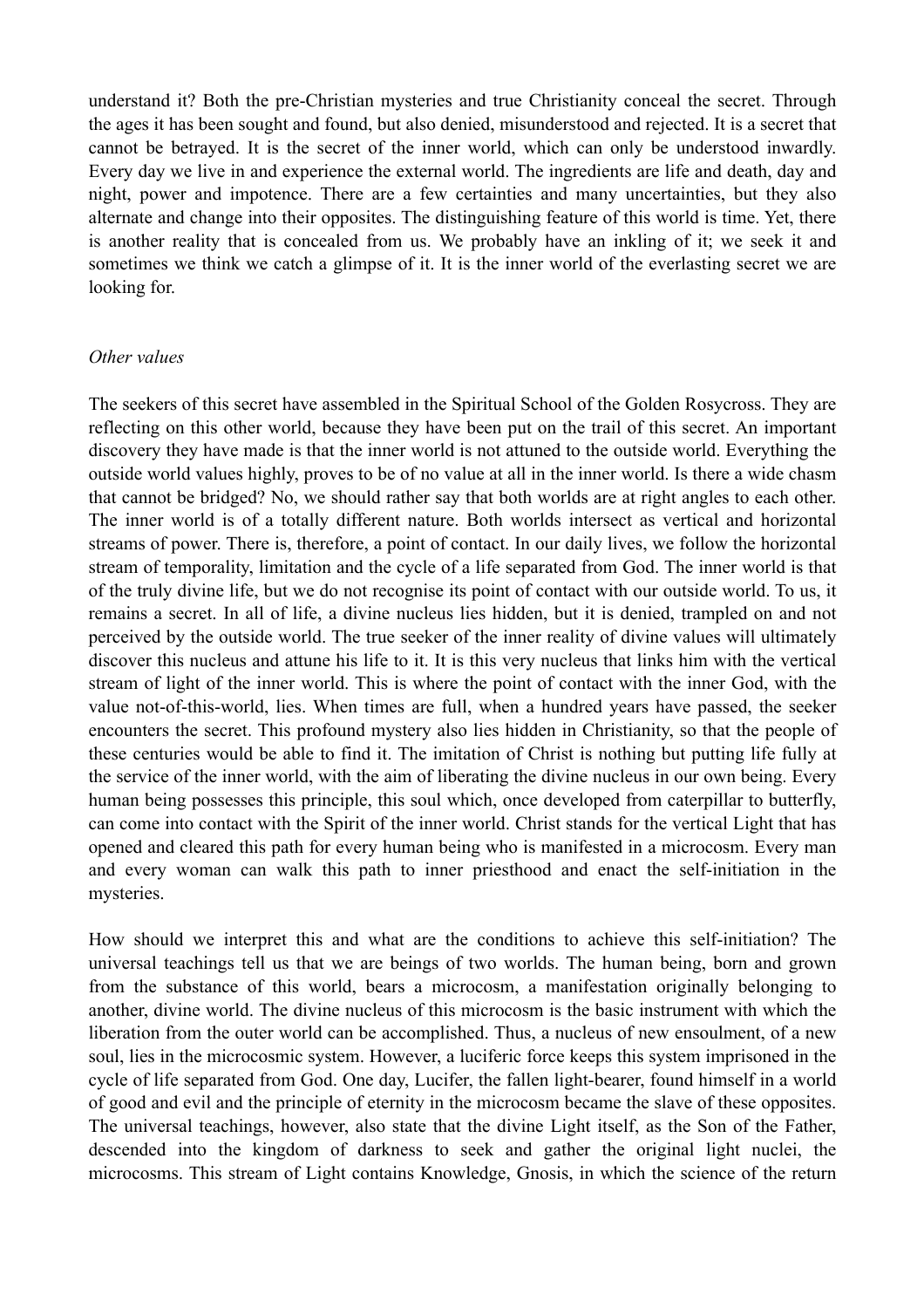lies hidden as a secret. The Light of the Son is at the same time the Light that opens the path of return and offers itself as a consolation and healing for the forgotten soul.

The fallen microcosms are therefore not doomed forever. Their return is awaited. To this end, the outside world is a training school, a place for gaining experience, in which human beings must find the path to the inner world. When Christ offered himself in a guiding, comforting, healing and fulfilling way, we should not consider this to be an external event. We should rather speak of professing Christ spiritually, whereby the human being walks an inner path as a disciple, as John. Hence, Christ was, or is, not an earthly physical human being, but the representation of an etheric light impulse from the original Kingdom of God, an inexhaustible source of Love.

### *The fivefold path*

A fivefold path of realisation is in store for the seeker who is beginning to sense or experience something of this original power of love. On the basis of his perception of the secret, he will experience an intense longing to fathom it more deeply. But first, he must gain insight into his situation and the path he will subsequently have to go: Insight into the principle of the two worlds and the place of the microcosm in it. He will also need insight into the function of the soul nucleus and the attitude he as a personality will adopt towards it. From this ensues, secondly, that he will be able to follow his longing and begin to seek for the fulfilment of this longing, i.e. the awakening of the new soul, on the path of insight. On this basis, the human being can proceed to the necessary renewal in his life: the surrender of the outer human being to the inner human being, the outside world to the inner world. This third point is fundamental. In initiation schools, this is called «the endura». Through the self-surrender of the old, existing personality, the new soul is given an opportunity to grow. In view of the fundamental importance the Rosicrucians attach to this endura, we would like to go more deeply into this.

The endura is the necessary extinction of the outer human being; it is a dying out of the temporary manifestation and the growth and maturation of the inner soul human being. Self-denial is the key word for this. It is the sacrifice of our own self, our personality. The personality is standing between the microcosmic soul and the Light of the divine Love touching it. It is the human being who says: «I am» and lives and acts accordingly. He controls the outer world and in this way blocks the inner world. This personality must decline; it must surrender. The urge to rule and dominate must withdraw from all its fibres to make room for the soul ether of the Light. For the egocentric person of the outer world, this is a huge task that cannot be accomplished if he does not really want to, and does not put this inner desire in the centre. After all, it conflicts with his self-maintaining nature. And yet, we should let go of the powers of this world, of good and evil. All ties with the outer world should be cut as if with a sharp two-edged sword. All ties, as well as all turmoil, outward circumstances, power and prestige, possessions, ambition and blood ties become absolutely insignificant in the light of the growth of the new soul. They are given up and dissolved, and replaced by a great inner silence.

### *The silence*

A secret remains a secret as long as it is not spoken about. In the same way, the secret of the inner world will only remain itself in the silence. The seeker who wants to approach it, will have to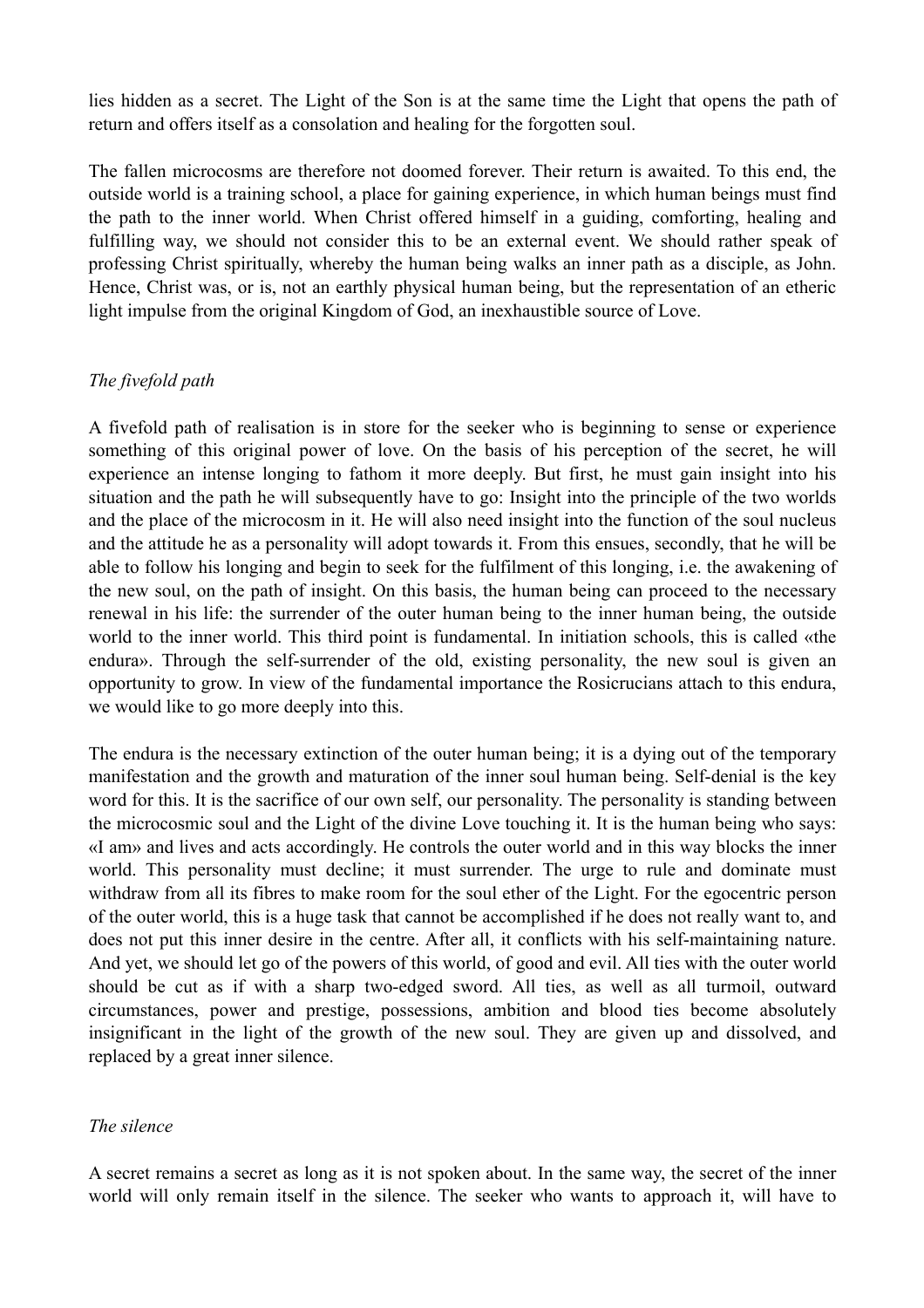realise and maintain a constant and imperturbable silence around the nucleus of the secret or the soul of the other one in the microcosm. The soul only grows in the inner silence. To the eye of the outside world, the soul will «sleep» for a hundred years and then be awakened by the kiss of the Spirit. In the meantime, there is, however, no question of idleness or inactivity or intoxication, on the contrary: the growth of the new soul is a process that can take place more successfully in generated silence.

In the outside world, the human being is always surrounded by sound. In western culture, there is never outward silence, because there is always the sound of aeroplanes, motorcars, music, even in the deepest night. In the wide expanse of nature of any region, even when no «culture» has touched it, outer life produces its own sounds. This also applies to the microcosm, which carries the personality. There is always sound, activity, vibration, that dominates or interferes with the deepest inner silence. The tones and sounds, the vibrations and noises differ; every human being has his own song and produces his own sound. The astral impulses of the outside world differ individually, but they produce the same effect, namely that they break and deny the silence of the soul. The true seeker will try to create a sphere of true silence around the nucleus of his soul. The I denies itself entrance to this place. The enduristic striving must be focused on fully respecting the sphere of silence for the sake of the Divine power of the inner world. The decline of the old self implies that the sounds, the vibrations and the tones of the self-maintaining personality are silenced. The Rosicrucian pupil «withdraws from dialectical agitation», it is sometimes said. This means that he no longer sings the song of the world of good and evil, but, in «not doing», listens to the silence of the inner world.

The process of inner growth in the silence of non-being must fully mature. One hundred is the number of this fullness. After a hundred years the soul blossoms forth, rich and ripe, ready for the restoration of the original microcosmic order. Vibrations, representing the external world, and harmful to the process of the development of the soul, are no longer active in a being. In order to exclude hostility and lack of understanding, all of this has happened in secret, just as the inner world is a secret to the outer world. The pupil who enters this phase lives wholly according to the principle: not I, but the Other One is fundamentally leading and decisive. Life gravitates toward the aspects of the inner life, and the outer life is attuned to it. The Rosicrucian pupil reflects on this and practises this new mode of life. The ultimate result is a conscious partaking of the inner world; an entering into the Kingdom of God. The whole human manifestation has been changed alchemically. This results in another consciousness, which enables participation in the divine world, the unassailable vibrations of eternity. In this field of life, in which a different tone resounds and the eternal silence sounds like divine singing, the new man encounters his fellow souls, his brothers and sisters, who have walked the same path and who exist in the same new state of being. In all respects, they use the same vibration key, namely that of the inner world.

### *The work of the Brotherhood*

This is impressive and important information for the true seeker for the inner Divine order. It confronts him with the universal possibility of liberation. This possibility has always existed in the circle of time, and has always brought the secret of liberation very close to human beings. Periodically, the vertical influx of Light becomes stronger and approaches seeking humanity more closely. The liberated souls, which are now partaking of the Divine order, will always support these Light impulses and propagate the possibility of liberation to human beings. As a chain through time,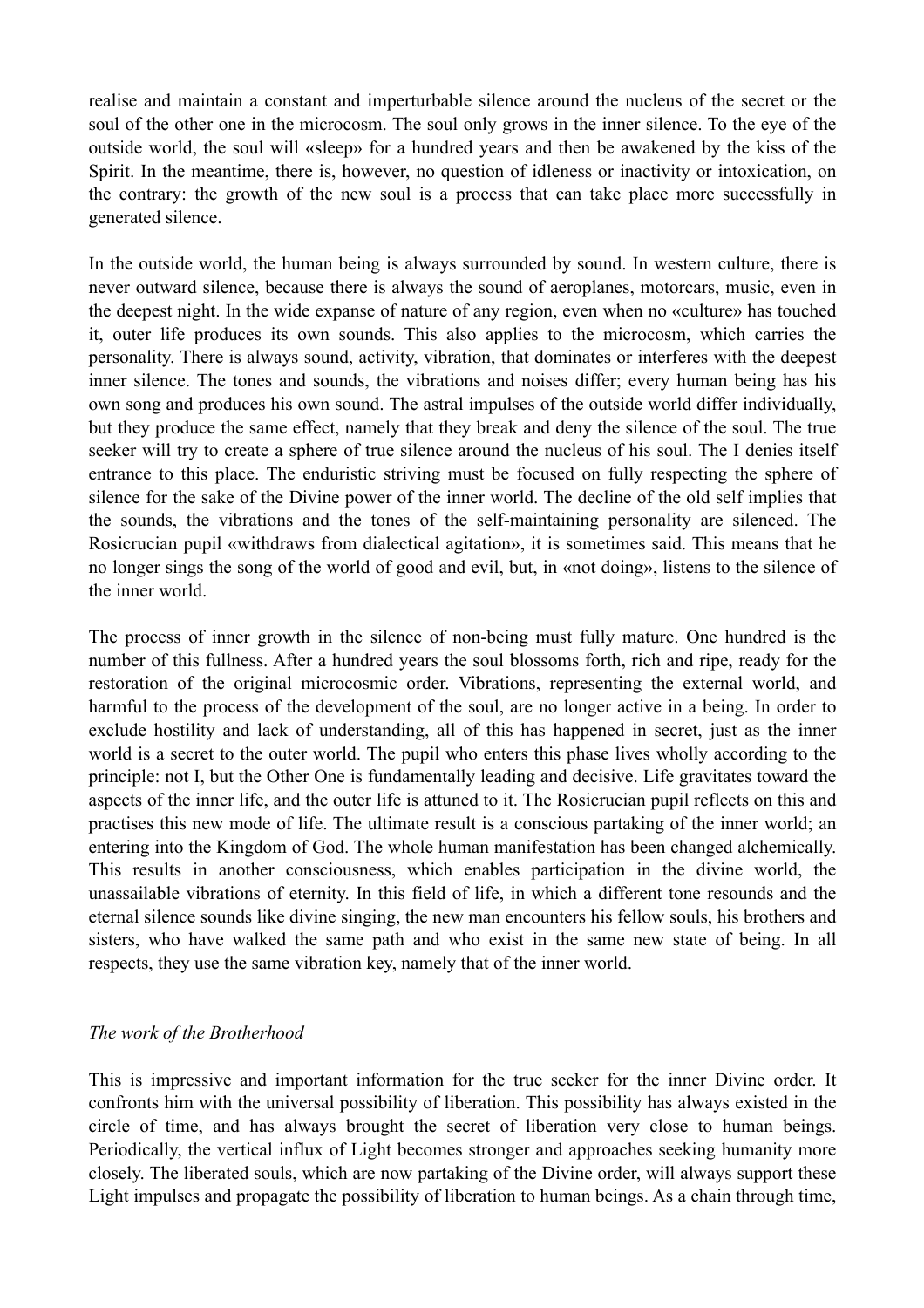the activities of all who cooperate with the divine currents are linked, in order to preserve for the seeking human being the secret of the inner world, in the darkness of the outer world, and to propagate it to all who open themselves to it. This work is the fraternal cooperation of successive liberated microcosms. The work continues as long as there are souls, children of God, who remain imprisoned in the outer world. And thus we can imagine a chain of Brotherhoods that undertakes, from the inner world, in the Light of the Christ, the work of liberation and redemption. The external consciousness cannot perceive this work, nor will the person who lives entirely outside the silence perceive it. The work is done in secret, until it is accomplished. The Universal Brotherhood does not exhibit the Christian mystery of initiation in the outer world as an attainment to boast about. The servants of this work therefore agree to work «in secret». In other words, they do not boast about it; they do not place themselves in the centre and they do not compete or engage in a struggle about competence. The work of the Brotherhood, recognisable in the modern Rosycross, is impersonal and entirely based on the Light of the other world and the vibrating sound emanating from it. The workers are anonymous and the work continues uninterruptedly. This is only partly noticeable in the outer world, although the human being who truly seeks the spiritual values of the inner world will, at a certain moment, perceive the perfect dedication and the extent of this work and appreciate it with awe. And, if possible, participate in it.

The Light impulse is spread by the helping Brotherhood of the divine Order, in secret, in order not to end up in the delusion, the pitfalls and the dialectical struggle of the outer world. And because the secret itself is what matters! What matters is the inner secret of beginning to partake of the world of the original divine order. A hundred years are not a hundred years in external chronology, but a cabbalistic indication of the fullness of a piece of work, which is accomplished by the workers of the Brotherhood on the basis of the inspiration of the Divine Love. In «The Call of the Brotherhood of the Rosycross», J van Rijckenborgh writes: «The number one hundred is cabbalistically constructed of twelve stairs. These twelve stairs open immeasurable vistas for us. They tell us of man's rise out of material misery, out of the degeneration of his lower existence; they tell us of those who find the link between the immeasurable and the measurable, between the invisible and the visible, between form and content, between God and man.»<note>

The secret lies hidden in this synthesis. It remains hidden as long as a human being looks out of the darkness directly into the Light and is blinded. The human being who seeks and finds the source of the Light in his inner being, and entrusts his whole being to this Light, will himself be going to stand in the Light and will thus also recognise the secret.

<note> J van Rijckenborgh, *The Call of the Brotherhood of the Rosycross*, p.xxix. Rozekruis Pers, Haarlem, The Netherlands, 1988.  $\leq$ note $\geq$ Idem, p.156.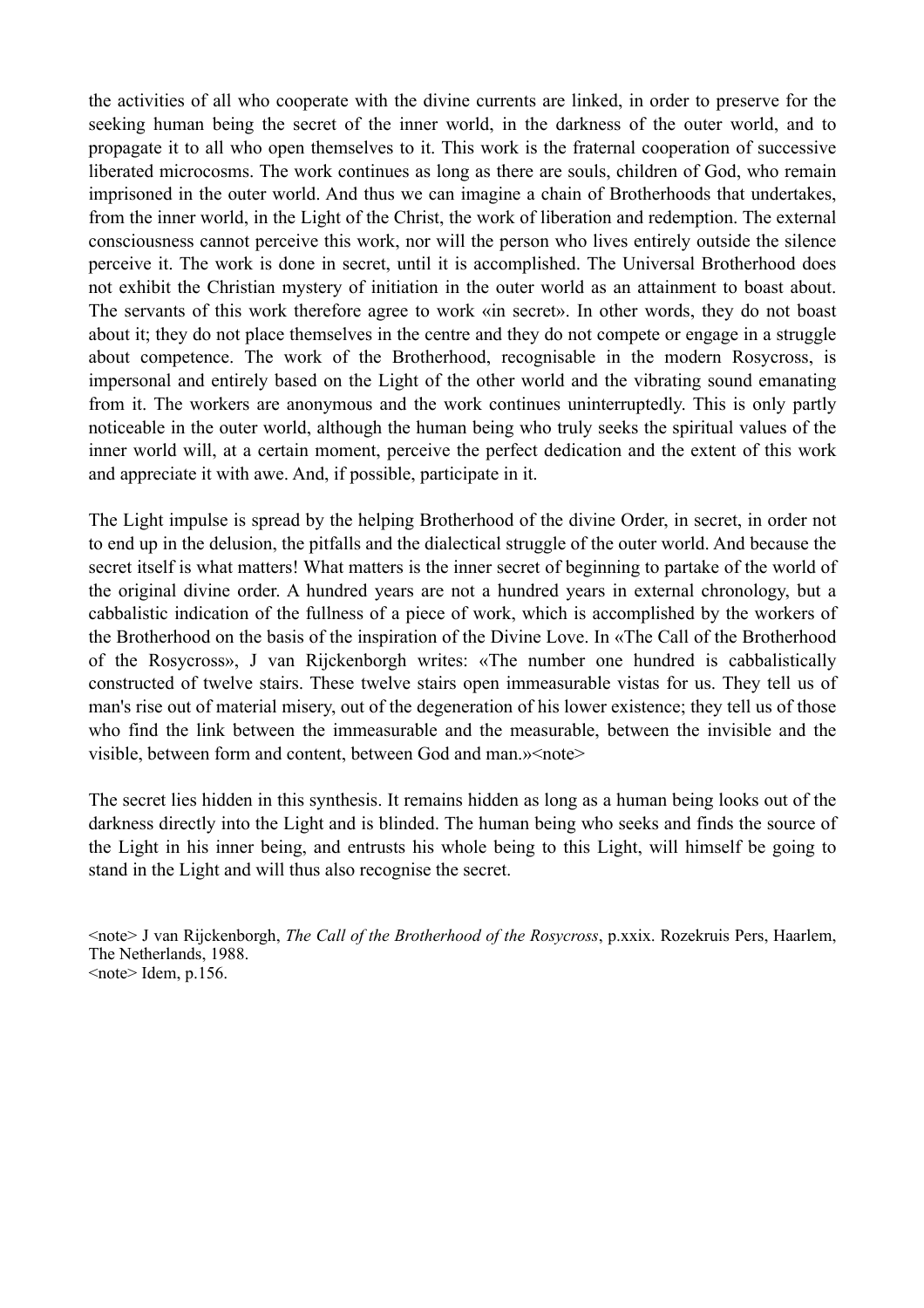# **8**

### *The general reformation of the world*

All spiritual schools are striving for the renewal of the human being and in this way for a renewal of all social and cultural conditions. In the second Rosicrucian manifesto, the «Confession of the Brotherhood of the Rosycross», the classical Brotherhood of the Rosycross called this goal the «General Reformation of the world».

What is the aim of a spiritual school? This is the same question as: what is the purpose of every human life and what is the goal of humanity as a whole?

### *The task of the human being and of humanity*

The purpose of human life is the fulfilment and realisation of the task etched in our heart, being loyal to our origin, which stems from the divine world. This implies that the human being understands that his present state of being has totally deviated from the divine origin and law. It means that he notices that he moves ever further away from his origin or sinks into his empty daily habits or becomes bogged down in immense chaos and conflicts. It means that he should immediately stop sliding down the slippery slope if he wants to satisfy his true destiny. Hence he should give up his old self, because only then can his true self emerge.

Because the human being is insolubly linked with humanity and every human being is humanity on a small scale, insight into his task and his state of being also implies insight into the task of humanity and its present state of being. This is why he will not only work on himself, but also on the state of humanity.

The goal of people who form a spiritual school is similar: becoming the human being intended by God without delay and contributing to the development of humanity as intended by God without delay.

The «Confession of the Brotherhood of the Rosycross» summarises these aims in the concept of the general reformation of the world. All the rubble and waste of the ages, both in the individual and in humanity, must be cleared away, so that the shining origin of humanity is revivified and humanity can begin to live according to its true goal again.

#### *A new science*

The alliance of the Rosicrucians does not strive for anything less than a complete reformation of the construction of the sciences and religion and a total transformation of all social and political conditions. This must not be accomplished by external measures, by manipulation, tactics or even revolution, but by promoting the work of the Christian Rosycross principle in the inner being of as many people as possible. This requires turning around, turning away from all mistakes and errors. The «Confession of the Brotherhood of the Rosycross» announces the points of departure according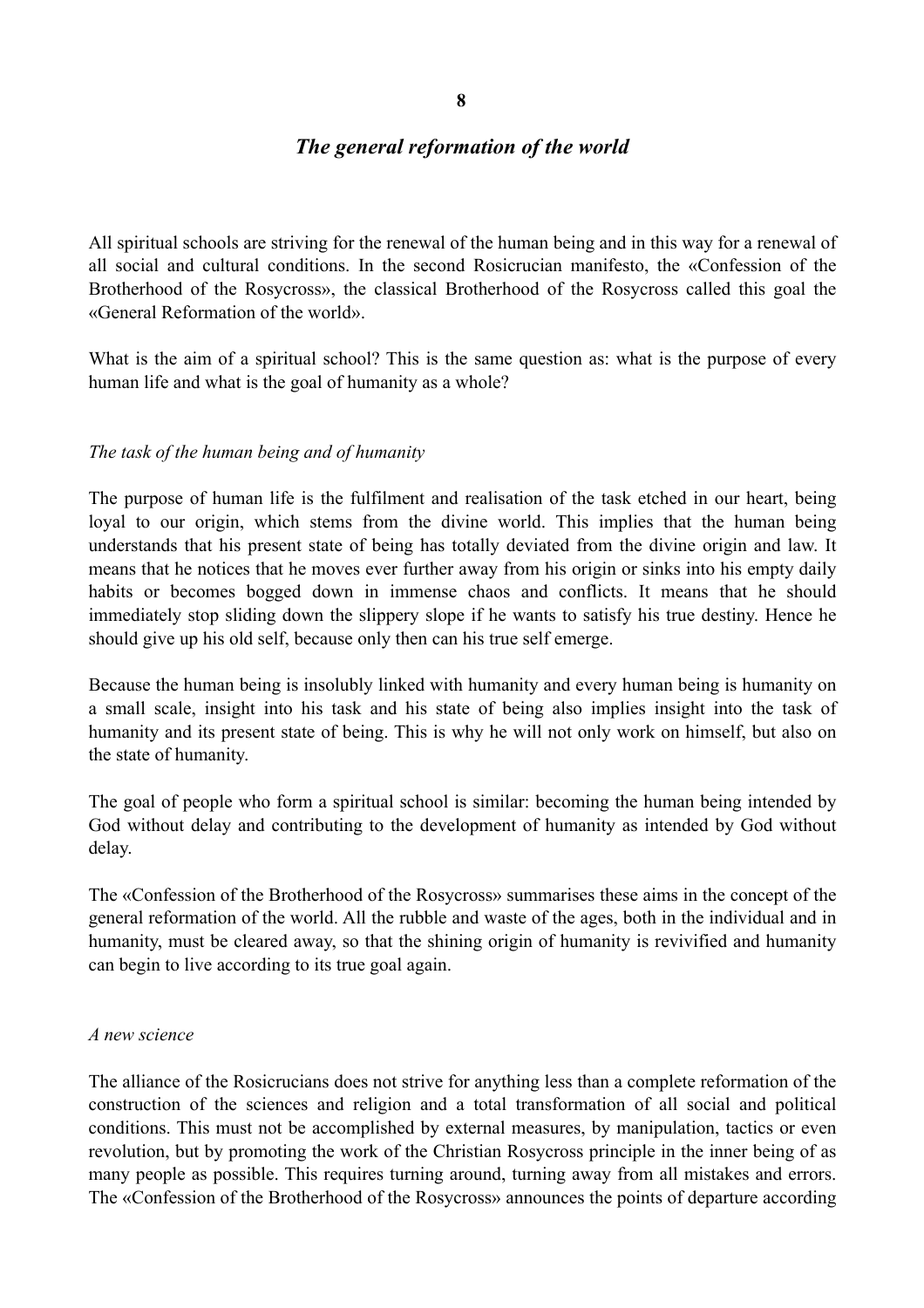to which this general reformation of the world will occur. «Wherefore shall cease all error, darkness and bondage which little by little, with the turning of the Great Globe, crept into all sciences, works and governments of men, thereby obscuring them for the greater part. […] For us, however, no other philosophy exists than that which is the pinnacle of all faculties, sciences and arts. It contains, as far as our era is concerned, much theology and medicine, and a little jurisprudence.»<note>

What does it mean that a new science must be created? Nature can no longer be explained by the laws of physics and chemistry alone. Nature should be considered to be a combination of subtle, spiritual and mental, as well as physical, relationships. Originally, it was an order called to life by God with certain goals of development. Whoever disturbs this order by not paying attention to its having been taken up into the original divine world, will in due time destroy it.

The same applies to social order, or, for example politics, which is presently predominantly focused on the interests of individuals and groups instead of on the realisation of the true goals of humanity. This is also true for the science of theology, which keeps the majority of people imprisoned in rigid dogmas and lifeless rituals, ties them to authorities and wields power instead of love. This also applies to medicine, which has to learn to see the human being as a unity of spirit, soul and body again.

### *A new religion*

The new insight goes hand in hand with a new feeling with respect to God, nature, our fellow human beings and society. A new religion will develop, which is in accordance with the original divine love and which exists in freedom. The light of the original truth will show to what extent current religions are failing and to what extent they are even obstacles to the link between human beings and the truth. This will result in countless political, social and economic systems of our time, the ideologies and programs, being shown to be the work of humans and not satisfying the requirements of the original laws of life, and are therefore doomed to fail.

#### *A new society*

On the basis of the new science and the new religion, the original order of all human interests will be reinstated through the actions of enlightened and liberated human beings. Humanity will again recognise the goal it has been confronted with from the beginning, and be able to strive for it.

It is undeniable that this goal of a general, all-encompassing, reformation of the world is a tremendous idea, yes, may even seem a childish illusion in view of the chaos of the world. Such a reformation far surpasses human knowledge and human power. And yet, the goal underlying human development is not speculation but a spiritual truth, an unwavering law, which one day will be realised, albeit after very long periods of time. One day, all chaos will fail, it will become powerless because it is not sustained by the original, eternal order.

What is more meaningful for a human being than to cooperate in the plan underlying the development of human life, the development of all human faculties of freedom, truth and goodness?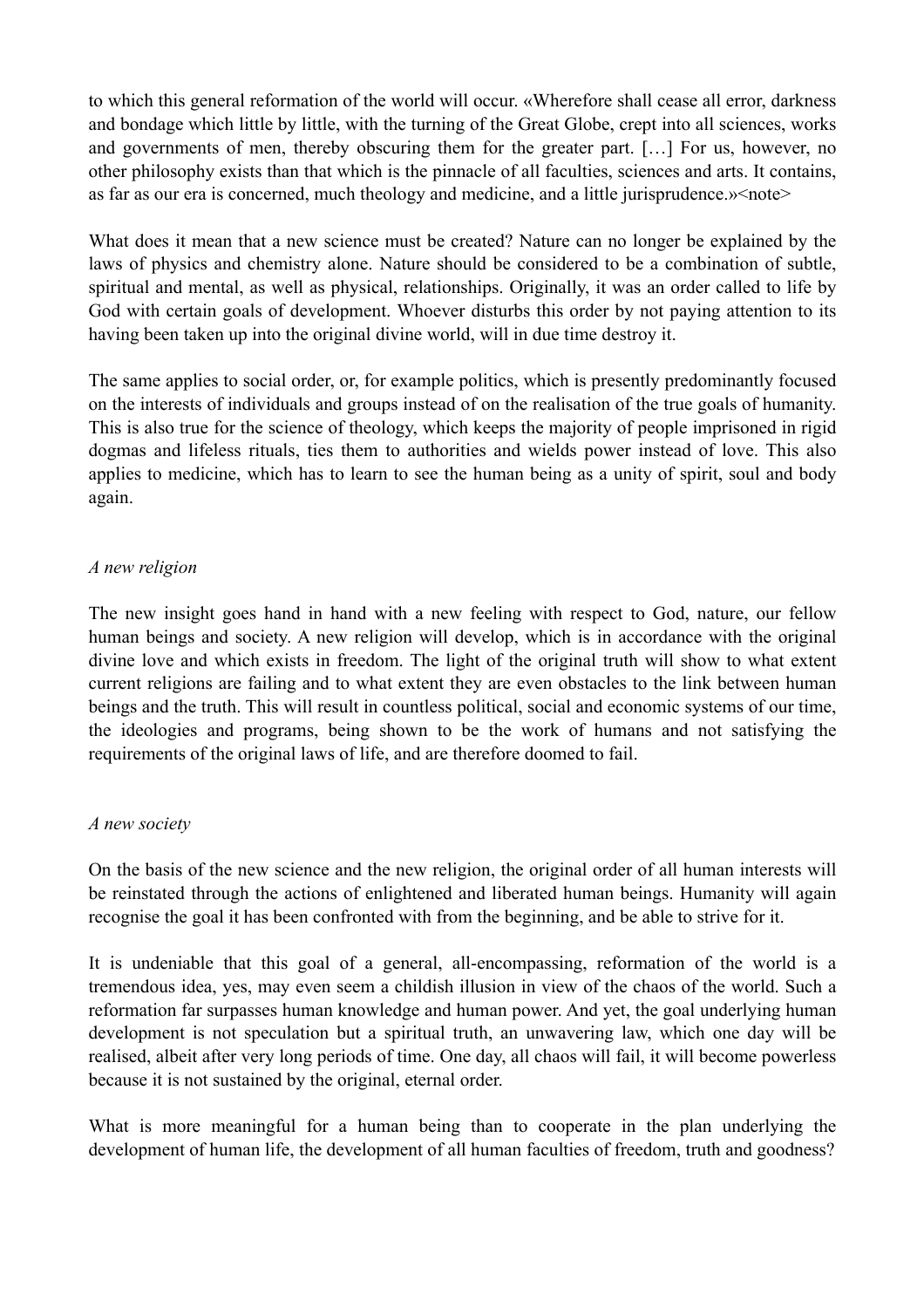Should he, who builds his life upon convictions and fills it with activities that he senses in his innermost being to have no true value, not be called a fool? Should he not do anything in his power to fathom the actual order of the world in order to realise it and in this way create imperishable values?

<note> J van Rijckenborgh, *The Confession of the Brotherhood of the Rosycross*, pp.xix, xi. Rozekruis Pers, Haarlem, The Netherlands, 1989.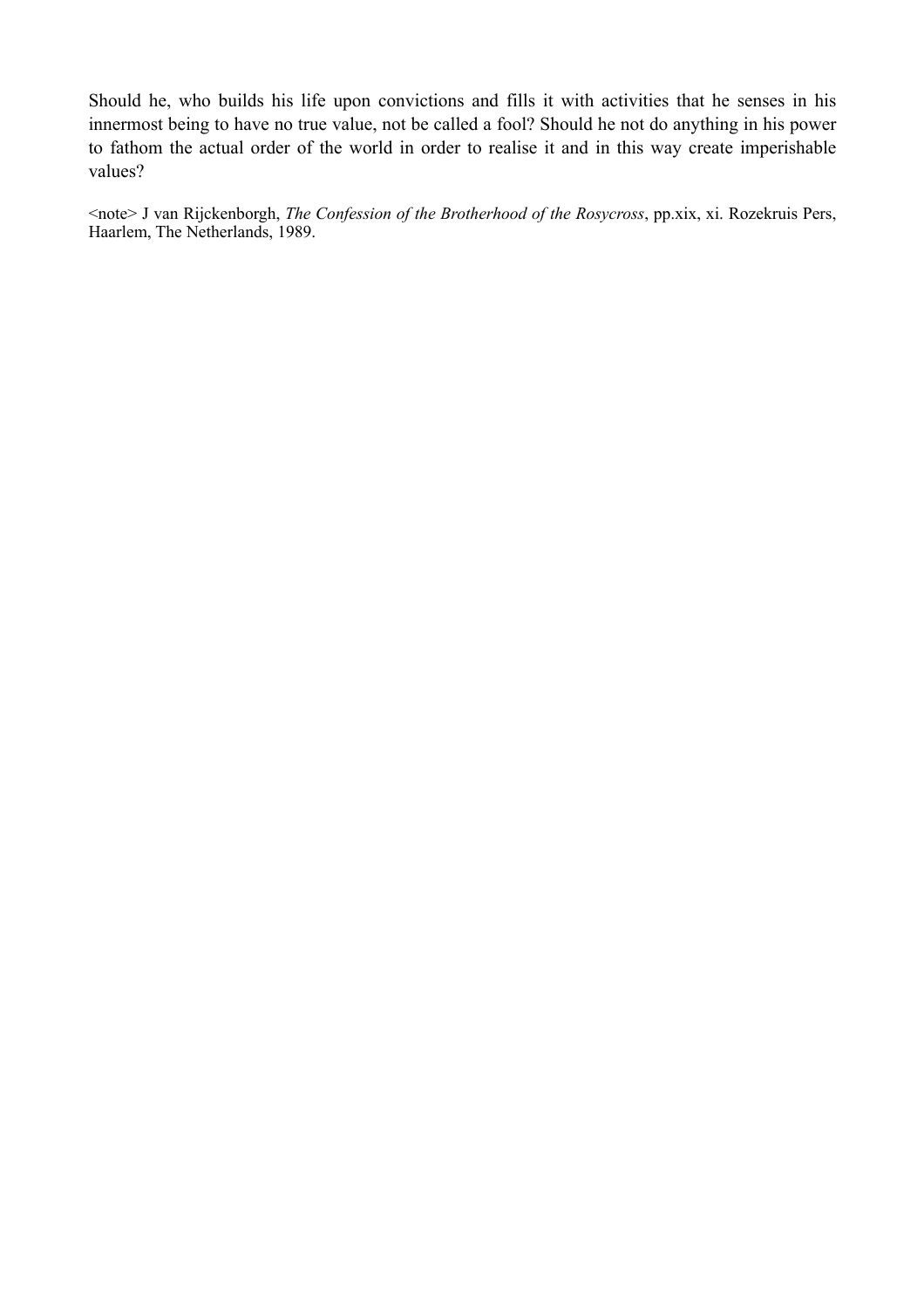# *The path of the Brotherhood of the Rosycross*

The realisation of the new human genesis is a spiritual path. This path has always two aspects: on the one hand, the development of the new human being from the dormant spirit nucleus in the heart, and on the other hand, the demolition of the old I-directed being by means of the increasingly conscious spiritual powers. In the third manifesto of the Brotherhood of the Rosycross, «The Alchemical Wedding of Christian Rosycross», this path is allegorically described.

The alchemical wedding of Christian Rosycross is the union of the bride with the bridegroom, of the new soul state with the perfect spirit. It is, therefore, the ultimate goal of the pupil of the mysteries who, after having bidden farewell to the «lead» of his I-nature, purifies his soul and brings it through many trials to a state in which the «gold» of the spirit can merge with it. In «The Alchemical Wedding of Christian Rosycross», Johann Valentin Andreae describes the path of the pupil of the mysteries down to the smallest detail. He describes how the pupil approaches his goal and the unification with the spirit, in seven days, in seven stages. In this story, the powers and states of the soul are represented as persons. However, to all who succeed in looking behind the veil of the allegory, an image of all the steps on the path of the pupil of the mysteries is unveiled.

#### *Touch of the light*

The first day describes the stage in which the pupil is touched by the light of the spirit. Many will recognise the following situation in their own lives: everything that was accepted until then, suddenly seems questionable and life in its current form does not seem to be right. All other imaginable forms also seem meaningless, because ultimately everything will end in death. A feeling of being imprisoned and of lack of freedom crops up, and an urge to become free and experience eternity arises. Agitation, impatience and longing then initiate a quest, which may assume the strangest forms and give rise to the most peculiar experiments. The human being wonders where he can find the path of certainty the path that is suited to him in particular, and which leads to eternity. He is confused by the huge supply of esoteric and religious offerings; he does not want to make mistakes; he wants to do better than others who have failed. All these effects are caused by the touch of the Light of the Spirit, to which the human being reacts, albeit still awkwardly.

#### *The dream of Christian Rosycross*

In «The Alchemical Wedding», this touch is described as follows. One evening (the evening before Easter, the day of the resurrection), Christian Rosycross receives a letter in which he is invited to attend the alchemical wedding. The letter, the touch of the powers of the world of perfection, affects Christian Rosycross in his innermost being. The following night he has a dream in which the clumsy efforts of people to reach the Light are depicted. Christian Rosycross is lying on the floor of a dark shaft, a tower or a well with many other people. Complete darkness rules. Suddenly, the trapdoor of the tower is lifted, and a small amount of light penetrates into the darkness. There is a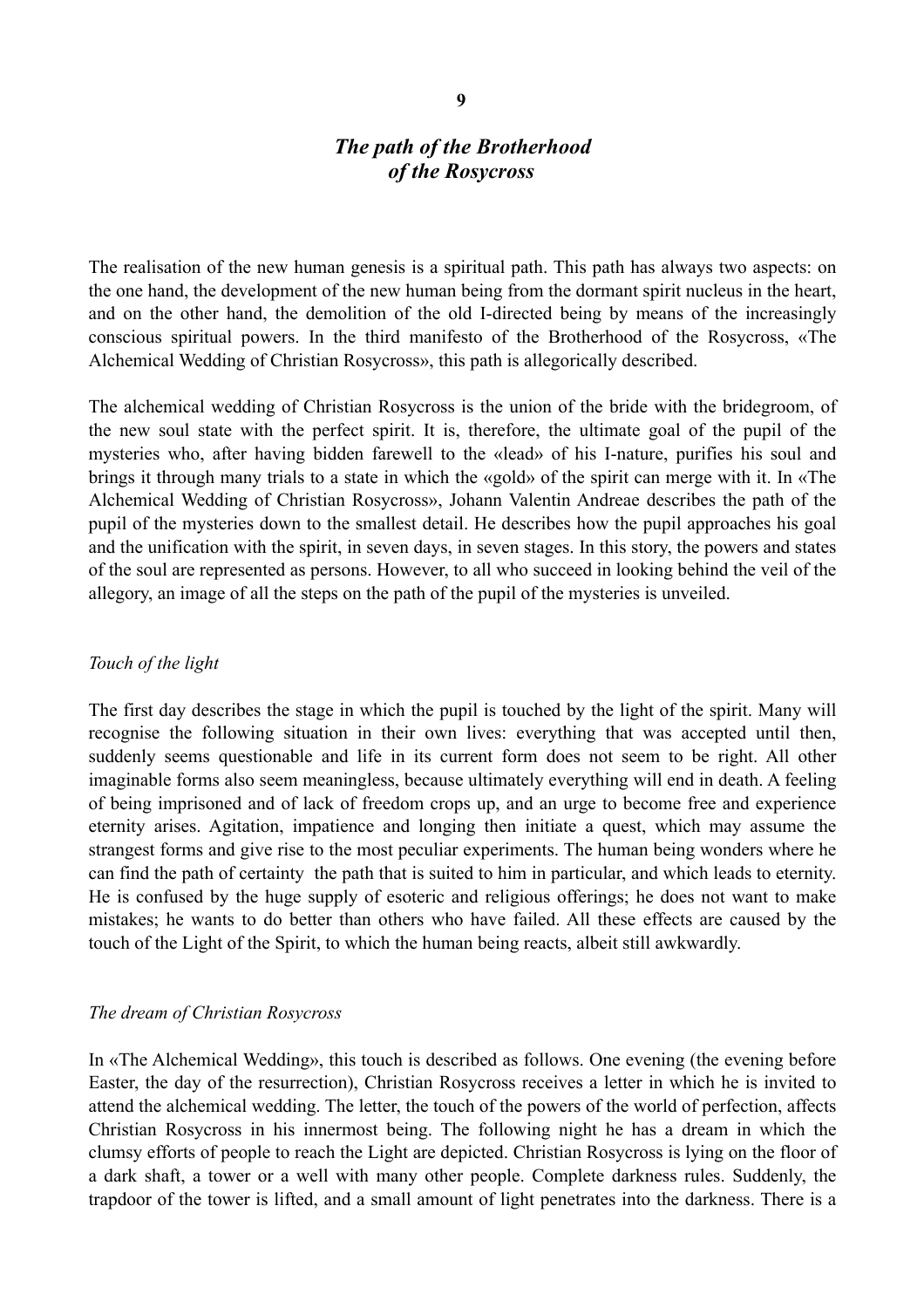prospect of salvation from this miserable situation. The imprisoned people begin to push and shove each other in great agitation. They climb on each other's backs to get to the top and reach the light. The saviours up on the edge of the tower then lower ropes by which the unfortunates can be hauled up. But they are fighting so terribly that they prevent each other's salvation. Hardly has someone grasped the rope when it is taken away by another who wants to be hauled up, or so many people hold on to him that he is pulled down by their weight. Finally, Christian Rosycross succeeds in being pulled up, and once above, he immediately helps to haul up others.

It is not hard to see current, seeking humanity in this dream, those who are touched by the light in the dark shaft in which they are living, and who want by all means to find liberation, the meaning of life, the original order, in spite of all competitors and obstacles. To this end, they deploy all their energy and their perseverance.

A spiritual school begins its work with human beings who are touched by the light. The touch of the spirit and the corresponding fundamental agitation are required for the path, because mere curiosity and information without obligation do not lead to a result. In addition, it is essential that Christian Rosycross, the prototype of the pupil, does not influence the touch by the light of the spirit. It happens or it doesn't. It cannot be summoned. The spirit blows where it wills. Yet, we can learn to react to it in the right way, once it has happened, and we perceive it through our agitation and our longing. And this is what a pupil learns as his first step on the path: it is useless to try, as the people in the dream of Christian Rosycross did, to make progress by force. On the contrary, any effort, any forcing, obstructs the light powers in their activity. What matters is to become silent and open ourselves to them.

### *Responding to the light*

Then the second stage of the process of liberation follows. The pupil should find the right way of reacting to the light. He has come into contact with the light powers of a spiritual school. Now he is confronted with various ways to react and he tries them out.

Generally speaking, the western human being always wants to be active. He begins to meditate, performs concentration exercises, and perhaps even uses stimulants. But one day, he will discover that all these strenuous and deliberate measures will ultimately leave him unsatisfied, even if they led to fleeting, unusual experiences, because any forcing cuts a human being off from the light, which does not want to be forced. The only way a pupil can make progress is by constantly reflecting on his deepest longing, which originates from his heart. This need for the truth, the longing for salvation, is like a compass that indicates the course the pupil has to follow in order to come closer to the light powers, to which he is attracted despite himself.

### *Christian Rosycross at the crossroads of four paths*

In «The Alchemical Wedding», the situation of a pupil at the second stage of the path is also depicted in images. Christian Rosycross sees four roads. He knows that only one of them is the right road for him. All the other roads will involve great dangers. But which is the right one? Christian Rosycross is unresolved and begins to eat the bread he brought along. A dove notices this and flies down to pick up a piece of bread. A black raven, the dove's enemy, flies toward the dove to steal the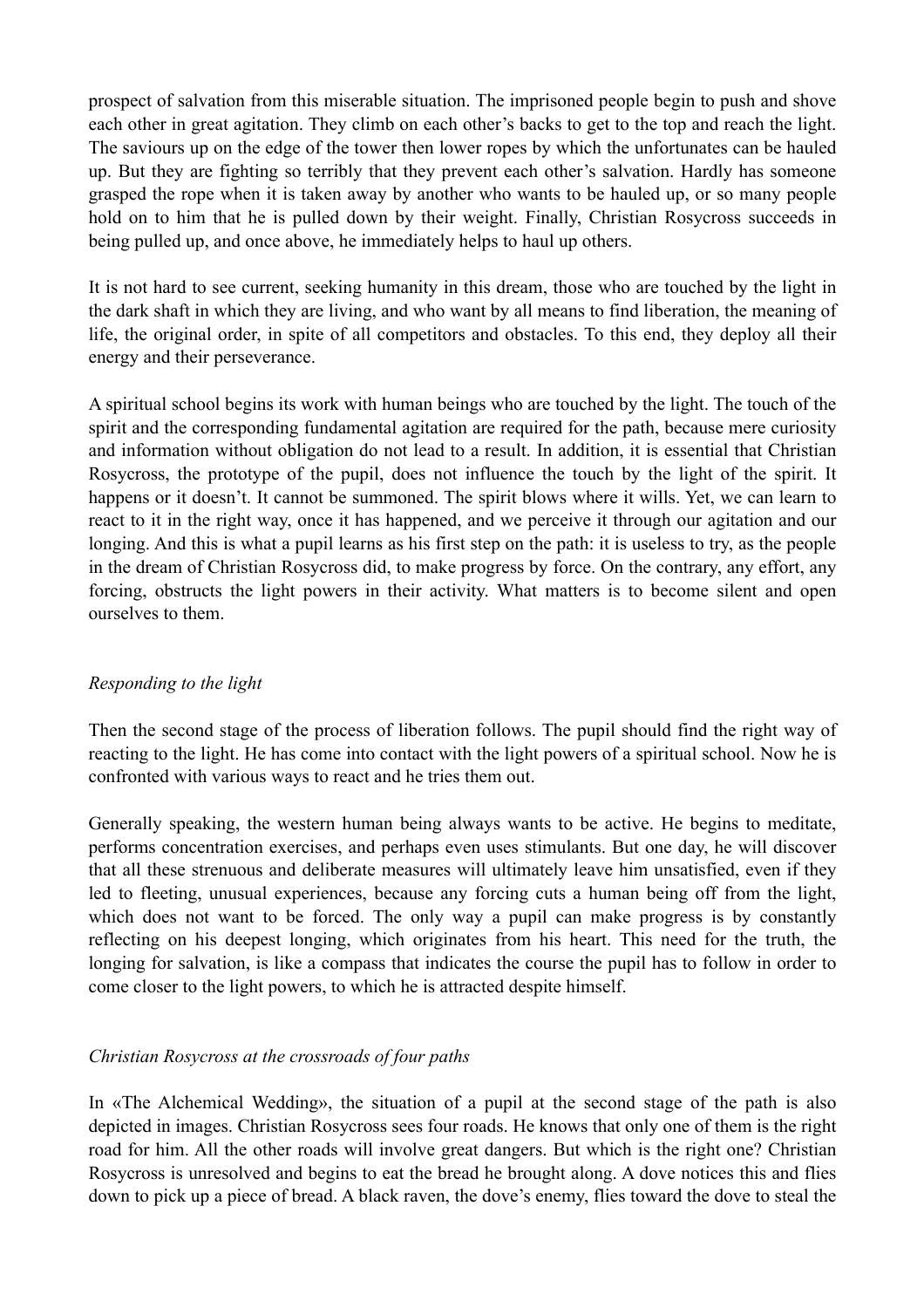piece of bread. The dove flees and the raven pursues it. Christian Rosycross goes after them, chases the raven away and saves the dove. At this moment, he sees that he has unthinkingly entered a road and that he cannot turn back, because when he turns around he is surprised by a very strong wind. However, if he continues forward on this road, there is not even a trace of a breeze.

What do these events mean? Christian Rosycross gives the dove -- this is the developing new soul state, the longing for the truth -- something to eat. He focuses all his longing on this new soul state and nourishes it by organising his life in such a way that the new soul can develop. At the same moment, the powers of the old life, which want to destroy what is new, and direct the pupil's attention and the energy toward themselves, arise in him. The pupil chases these powers, the black raven, away.

At this second stage of the path, the pupil has an unerring compass at his disposal, even if he is not yet aware of where his true goal actually is. As long as the pupil keeps his attention focused on the light of the truth, of which he surmises something, he will succeed in confronting all temptations and conflicts of ordinary life, resignedly and with understanding. However, if he lets himself be drawn into the conflicts and errors of life again, he will only become more involved in them than ever before -- then he will be hindered by a fierce wind.

### *Tried by the light*

By the end of the second day, Christian Rosycross enters the castle in which the alchemical wedding will take place. This means that he is brought into contact with the sphere of the new life.

However, on this third day, he must prove that he is truly worthy of this sphere, that he has, in steadfast longing, allowed an inner state of being to develop in accordance with the new field of life, and has completely rejected the conflicts, obsessions and expectations of the old field of life. Along with many others who, just like he, have penetrated to the new field of life, Christian Rosycross will be tried in the temple of judgement.

The human ties to perishable nature can be considered to be sevenfold. The human mind makes representations of the future, which are accepted as laws. With his heart, a human being holds onto what seems good to him, and rejects what seems evil to him. With his will, he tries to realise his ideals and impose them on the world. These three faculties, idealism, morality and the will to realise, all of which stem from self-maintenance, have four instruments at their disposal. With his mind, the human being enables relationships to develop and he designs plans and methods. Emotionally, he vivifies these plans through fears and expectations. His vital force is subject to the rhythm of rising and fading, of shining and withering. And his body, as the organ of perception and action, links him directly with the world of sensory phenomena.

These sevenfold ties to the perishable world are opposed to the sevenfold new soul state, which is free from these ties. A pupil in the third stage of the path of liberation is attuned to the laws of the original world, is linked with the powers of the original world and allows them to become active through a new will. His personality has been transformed to the extent that his thoughts, feelings, vital power and actions can be totally put at the service of the new laws and powers.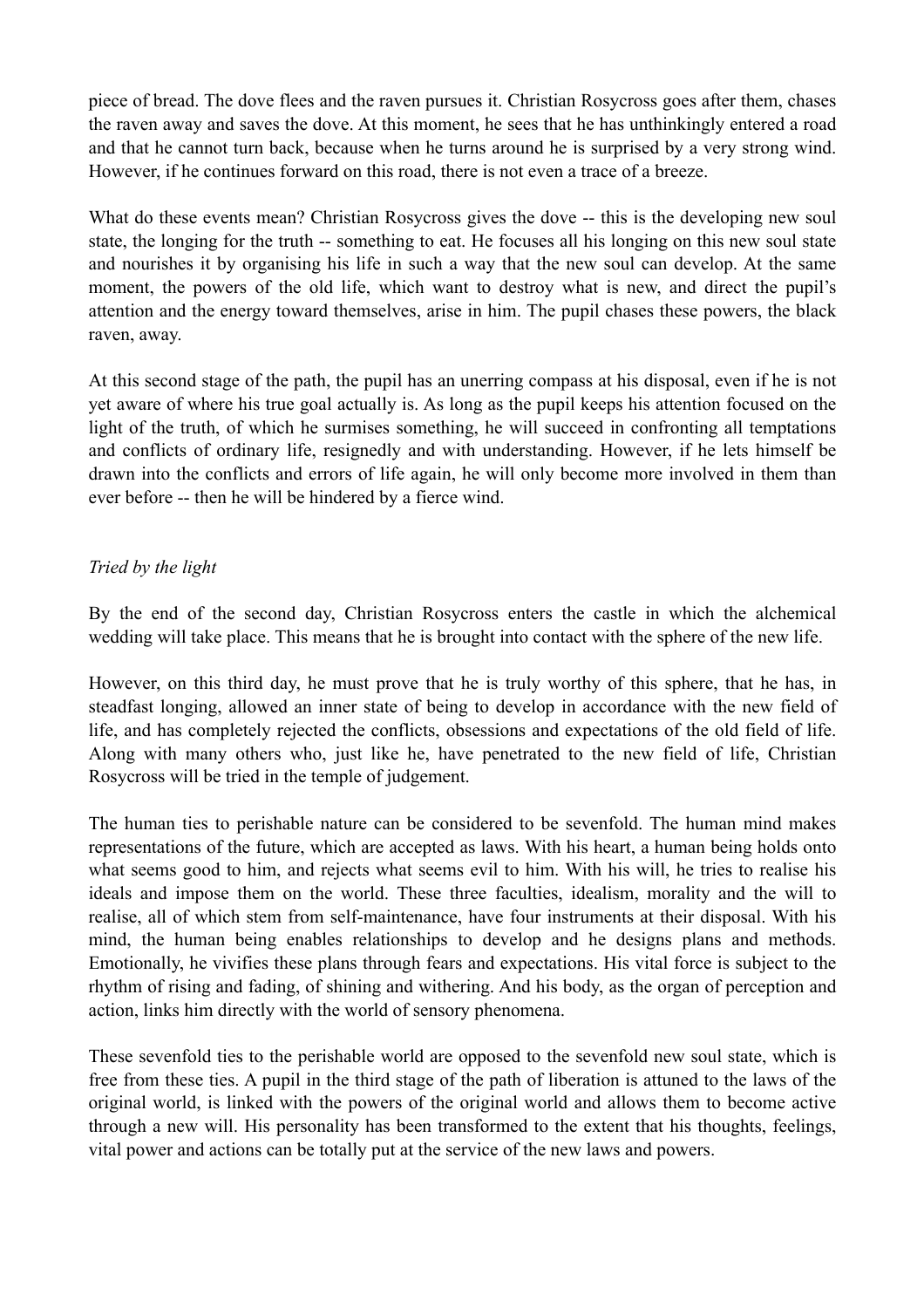#### *Christian Rosycross on the scales*

In the temple of judgement, Christian Rosycross has to step on a scale. He has to demonstrate whether he can withstand seven weights. This image means that in this stage of the path the pupil must demonstrate whether he has, at least to a certain extent, broken all seven ties with the old life and is capable of accepting the seven new tasks in the new field of life.

#### *The alchemical wedding*

The remaining stages of the path to the alchemical wedding will be discussed only briefly here. On the fourth day, the task is the final detachment from all aspects of self-maintenance, so that a new life becomes possible through the power of the Spirit. On the fifth day, the pupil consciously recognises the original order, the law of the imperishable world: love. Christian Rosycross, the prototype of the pupil, enters the first floor of the tower of Olympus. On the sixth day, he enters the second floor of the tower, where he makes the last preparations for the alchemical wedding. And on the seventh day, this wedding is celebrated. The spirit is united with the new soul, the new consciousness of the pupil who has become a master.

The alchemical process, the dissolution of the old consciousness and the construction of a new consciousness, has been accomplished. We can read extensively about this in the book *The Alchemical Wedding of Christian Rosycross*.<note>

#### *The modern Spiritual School of the Rosycross*

Just as the community of the classical Rosycross of the seventeenth century, the Lectorium Rosicrucianum, a modern spiritual school, represents the great impulse of the Brotherhood of Life for the regeneration of humanity.

This representation is standing in the sign of Christian Rosycross. The work of the Spiritual School of the Rosycross is carried out, on the basis of the Christ power, for the specific consciousness of the current individualised human being, who is responsible for himself. Carriers of this impulse were Jan Leene (spiritual name Jan van Rijckenborgh), his brother Z W Leene and Mrs H Stok-Huyser (spiritual name Catharose de Petri). For further details, you are referred to chapter 16. The power released by their experiences on the path enabled other people, who had joined them, to also walk the path, on the basis of their spirit-spark. In this way, a powerfield developed from the top down and, on the basis of the response of many striving pupils, a powerfield from below upward as well. Thus, a community of pupils was formed in which, as in a morphogenetic field, all powers of the preceding Brotherhoods are active, all powers and properties of the new, liberated human being are present, and all powers, necessary for the pupil to continue through the various stages of the spiritual path, are available.

<note> J van Rijckenborgh, *The Alchemical Wedding of Christian Rosycross*, parts 1 and 2. Rozekruis Pers, Haarlem, The Netherlands, 1991 and 1992.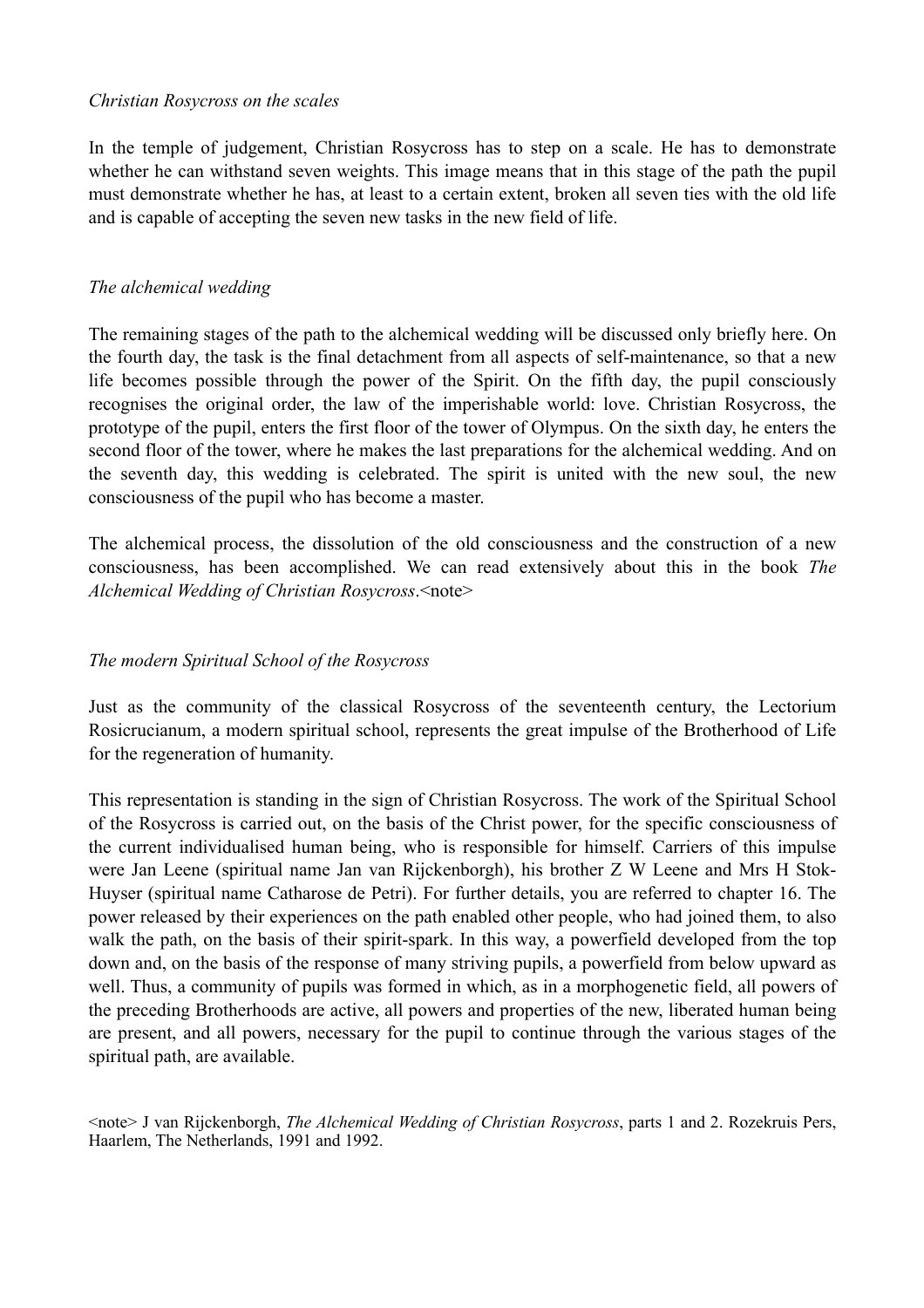**THE MODERN BROTHERHOOD**

# **OF THE ROSYCROSS**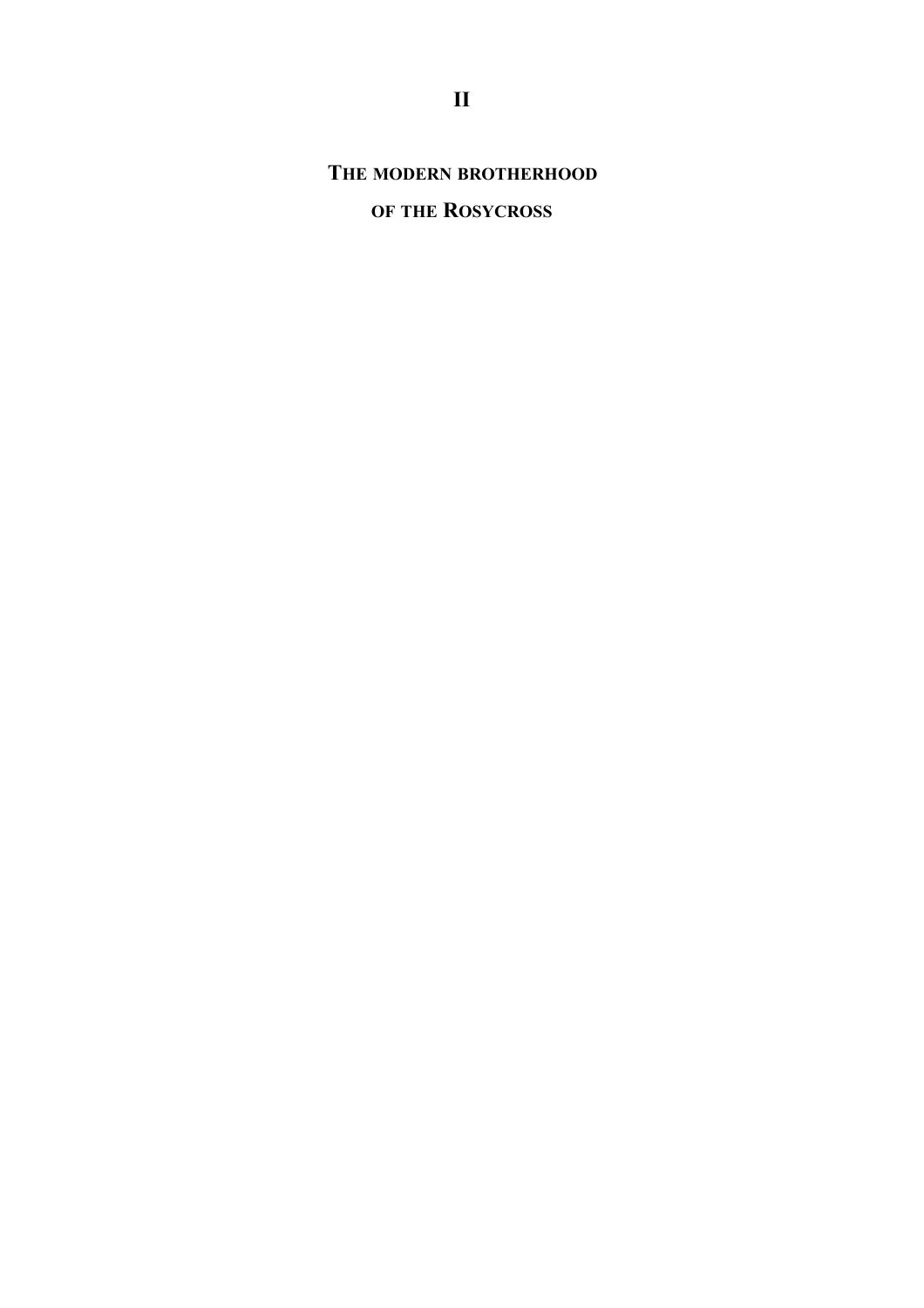#### **10**

#### *The threefold mystery of the powerfield*

The powerfield of the Spiritual School of the Rosycross cannot be explained from earthly nature. It contains the foundation and principles according to which the Spiritual School of the Rosycross works. It has a structure that can be described by numbers and geometrical figures. The point, *one*, is eternity, the divine field from which this community develops. The triangle, *three*, represents the three aspects of the divine activity with the help of which the path can be walked. The square, *four*, is the fourfold human personality, as well as the four holy ethers, which enable the transfiguration of the human being, the construction of the new personality.

The sevenfold powerfield of the Spiritual School of the Golden Rosycross is related to the seven fundamental rays of the Supernature and can therefore be called a sevenfold light field. In the classical chronicles of the Chain of the Universal Brotherhood, this powerfield is considered to be an all-encompassing and all-pervading radiation field, a divine heaven-earth. The hermetic teachings say: *God is an infinite sphere, the centre of which is omnipresent and the circumference unlimited*. It is a life field with a Christ-centred, divine nucleus, in and through which the seven rays of the one imperishable life are manifested. In this context, the words *Out of Egypt have I called my son* form an appeal to human beings to enter this light field, which is revealed to him as the classical path of initiation. In this way, every seeker is called out of Egypt from the deepest depths, from the outer darkness of dialectical existence, to return to the one Light.

Akhnaton was one of the great king-priests of ancient Egypt and the sun principle was the focus of his life. He described his thoughts in the following hymn to the sun:

*Thy dawning is beautiful in the horizon of the sky, beginning of life! When thou risest in the Eastern horizon, Thou fillest every land with thy beauty. Thy rays, they encompass the lands, even all that thou hast made. Though thou art far away, thy rays are upon earth; though thou art on high, thy footprints are the day. When thou settest in the western horizon of the sky, the earth is in darkness like the dead. Their arms uplifted in adoration to thy dawning. Then in all the world they do their work. The trees and the plants flourish, They live when thou hast shone upon them. The world is in thy hand, even as thou hast made them. When thou hast risen they live; when thou settest, they die. For thou art length of life of thyself, men live through thee.*<note>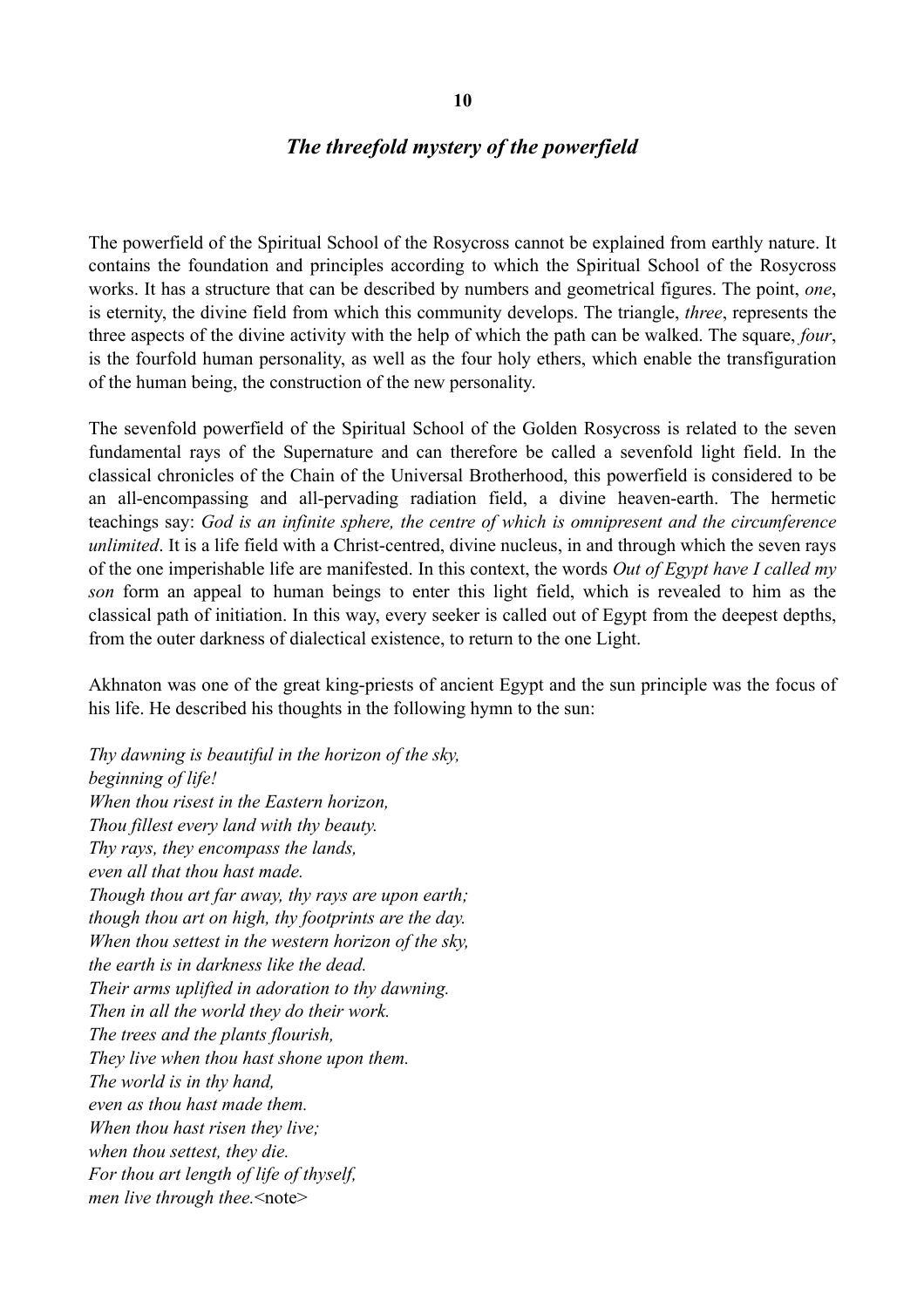The classical hierophants compared this field of fire, sung about by Akhnaton, with the power of the sun, which they depicted as a circle with a dot in its centre, the point, the nucleus principle, a field of genesis manifesting itself. This sphere does not stand by itself, but creates something. The point generates a line and from the line, all mathematical figures like the circle, the triangle and the square originate. The first number -- 1 -- and all subsequent numbers up to nine originate from the nucleus. This sequence ends with the zero and with the 1 of a new beginning.

#### *Cube placed within the circle*

Hence, the circle points to an enclosed space in which a process develops. We know that systematic changes occur in every space: fissions, divisions and multiplications. This is why the ancient philosophers placed a cube within a circle to demonstrate that there is life. This refers to a content that can be vivified; a field of genesis that can be found within the powerfield of the fiery beginning, and can be described as «life». In itself, this life is not complete if there is no possibility of achieving regeneration and fulfilment, in addition to manifestation. The ancients depicted this process with a triangle or a pyramid.

From this classical description of a powerfield, we receive a clear image of the symbol of the circle, triangle and square, the symbol of the Spiritual School of the Golden Rosycross. With this symbol, the Spiritual School of the Golden Rosycross indicates that it confronts its pupils with three aspects and that these three aspects form a perfect unity within its powerfield. In this way, the circle, triangle and square represent the entire powerfield, including its nucleus principle, from which the plan of manifestation develops. A square of construction is realised, and the fiery triangle of the New Field of Life arises from it.

The symbol of the powerfield testifies to the divine power, manifesting as a sevenfold cosmic field, descending into unholy dialectics. In this way, the depraved dialectic world is affected by the Light; the twelvefold zodiac is pierced and a new magnetic firmament, a new heaven and a new earth, take shape. The classical Rosicrucians said that this powerfield is manifested once every seven hundred years in order to lead the seeker into the field of the Light.

*With respect to His Will, however, God has already sent out messengers in advance, to wit, certain stars which have appeared in Serpentarius and Cygnus. These truly great signs of His mighty ordinance can teach us how much He, if everything man's ingenuity has discovered were to be combined, would make this serve his secret scripture. Thus, the Book of Nature stands open and revealed before all eyes, although there are but few who can read it all, much less understand it.* 

*Even as the human head has two organs of hearing, likewise two organs of sight, two of smell and one of speech, so that it would be in vain to expect speech from the ears or hearing from the eyes, so there have been times in which men saw, times in which men heard, and others in which men smelt. Now there yet remains for the tongue likewise to receive its honour, as it shall within a short time, which now approaches with rapid strides, when at last may be spoken what once was seen, heard and smelt, as soon as the world has slept off the stupor of its cup filled with poisons and intoxicants, and merrily and joyfully, with open heart, bare head, and unshod feet, steps forth early in the morning to meet the rising sun.* <note>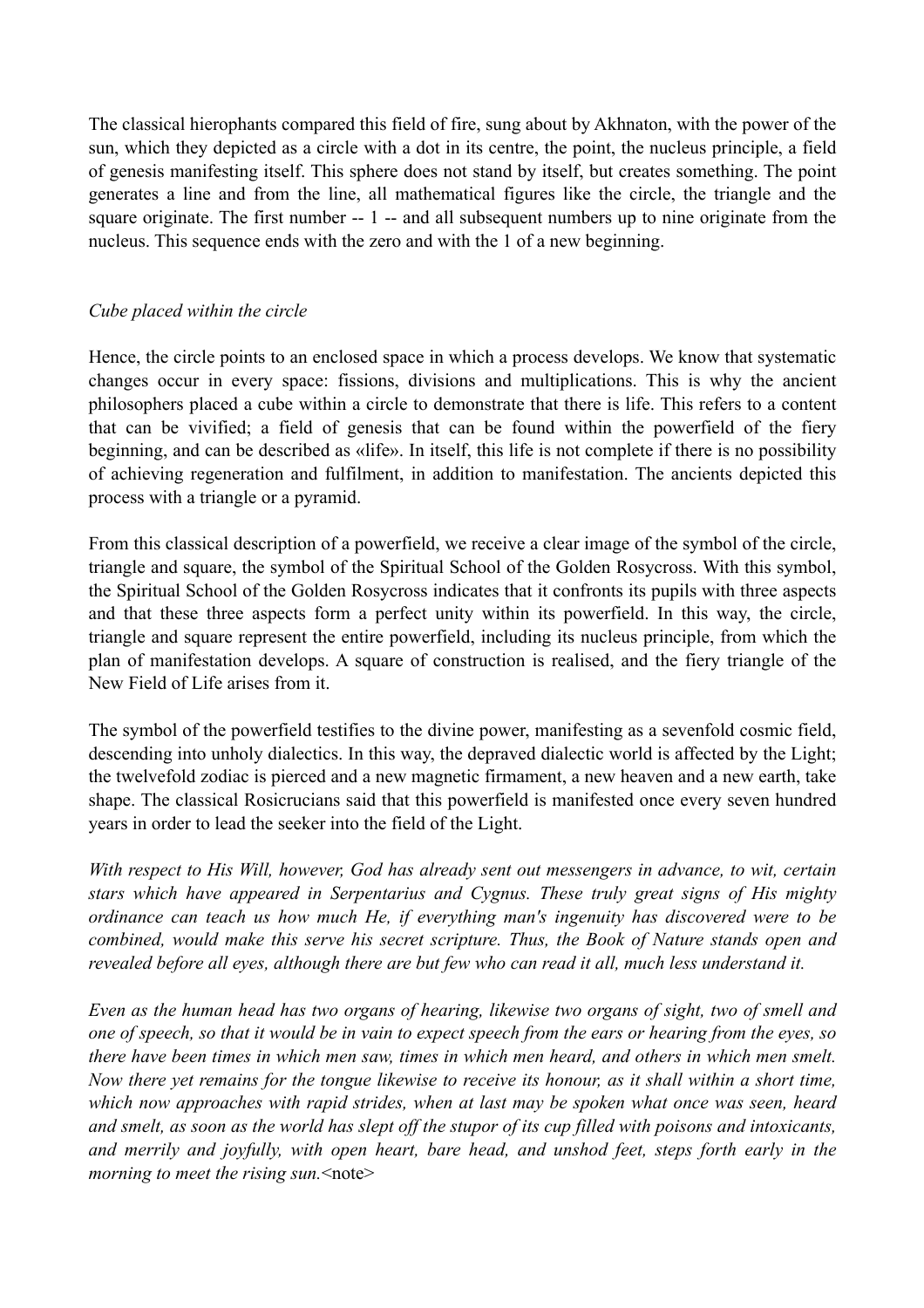This prophecy concerns the world-encompassing gnostic work of the currently manifested Spiritual School, which confronts humanity with a fundamental, threefold rebirth. In order to realise this process, a human being must decide to detach from space and time, from birth, life and death. This is a process based on the five activities of the Gnosis that can be seen more strongly than ever before in our time.

### *No ideal living conditions?*

First of all, liberating insight is needed. This forms the basis for the longing for salvation, in other words, the longing for the restoration of the original state of life. This longing is followed by giving up the values which, until then, determined our life: self-surrender. By this farewell to the old self, a new mode of life is realised, through which the candidate will be changed from within and is being prepared for the new birth.

The living conditions of many people are not ideal with respect to this process. Hence the question crops up, which people are already occupied with preparing the square of construction and which ones have already accomplished the fourfold renewal of their physical, etheric, astral and mental vehicles. Which people have already entirely placed their thinking, willing, feeling and acting in this new mode of life? Who can say that he already consciously partakes of the Trigonum Igneum, the fire we read about in the *Fama Fraternitatis*? Who has already been born of God, died in Jesus and has been reborn through the Holy Spirit? Every human being will be able and will have to determine his own place in this respect.

At the end of the sixteenth century, Tobias Hess observed that a new cosmic fire had appeared in the sky. He called it the messenger of the great cosmic fire, which has now begun its activity in the Age of Aquarius. The fire of the Trigonum Igneum, as the classical Rosicrucians called it, is the fire of the mystery planets Uranus, Neptune and Pluto. It is currently stimulating the cosmos, the world and humanity to realise the necessary renewal from within. When the classical Rosicrucians speak about seven days of creation or seven periods in which the Trigonum Igneum appears, they are referring to the manifestation of the Universal Brotherhood of the Light, which descends into the darkness to liberate chained human souls. To this end, the Living Body of the Modern Spiritual School has been constructed. Fundamentally, this Body is immortal because it is linked with the cosmic chain of Spirit fire above the nature of death that enters the realms of space and time like an ark, taking the souls of human beings on board and leading them to liberation.

### *The human being in interaction with mortal nature*

Compared with this mighty field of unmasking light and liberating power, the human being is like a minutus mundus, a small world, a microcosm, interacting with mortal nature. This small world is an enclosed world, a prison for the soul. Inside the prison, «life» and «death» rule because the fiery triangle of liberation is missing. This is why this small world has become inactive; this is why it is also subject to «life» and «death». The divine fire has withdrawn into a nucleus principle and is waiting for the day of the new birth. This process is described in all holy books. It is a path of becoming conscious, which leads to breaking through the limitations of the old personality and entering the New Field of Life. This process is depicted by the symbol in the Haarlem Temple.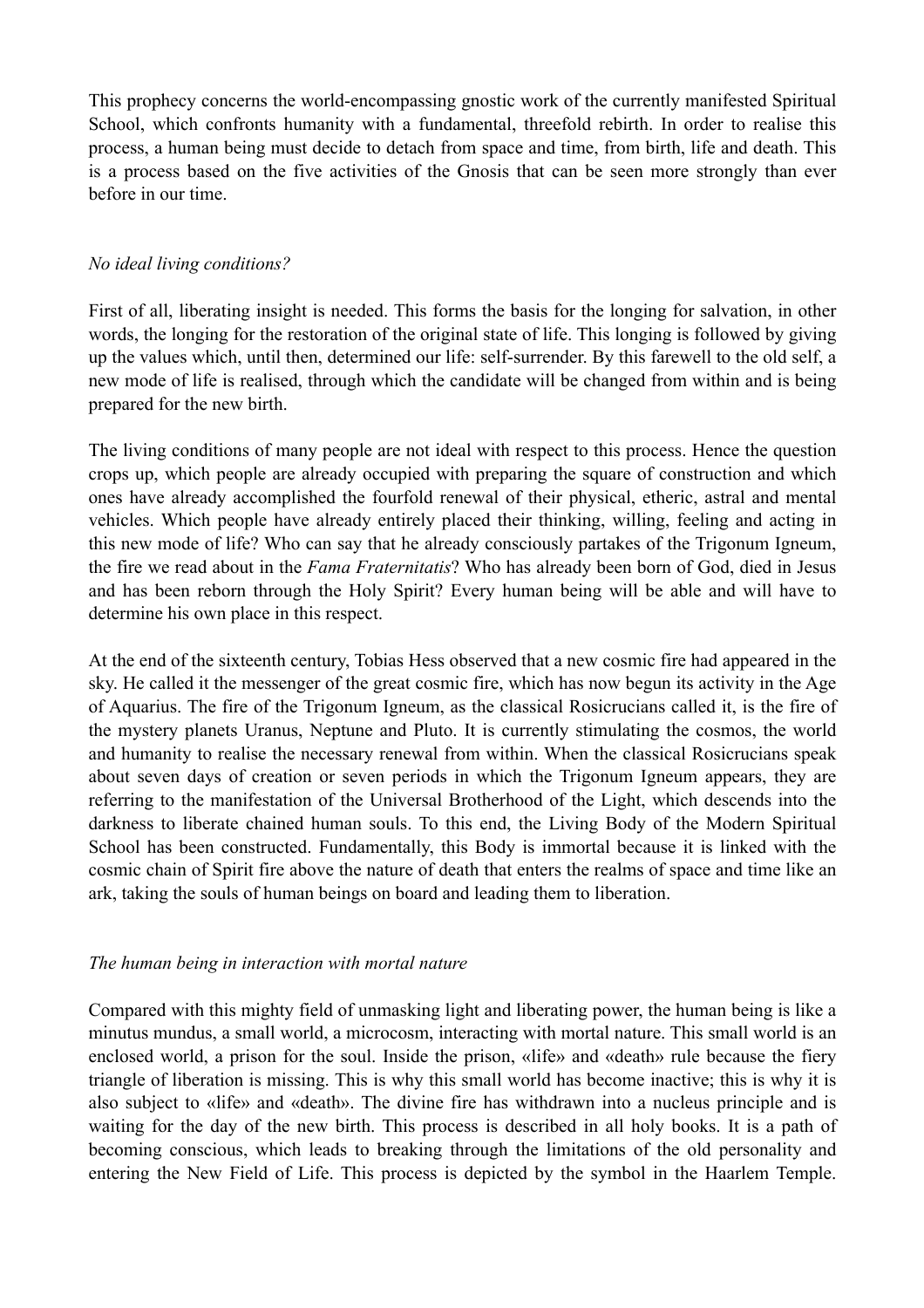During the consecration of this Temple on 20 December 1957, Jan van Rijckenborgh said the following about this symbol:

This sign symbolises the seven times seven rays of the Holy Seven-Spirit, through all times active in all spheres of our cosmos. This sevenfold radiation field has been activated in the Temples of the Lectorium Rosicrucianum by the power of the universal teachings, from which the Lectorium Rosicrucianum derives its authority and its strength. This means that the seven rays of the radiation field of the divine love are manifested in this way and that they have become active in the spiritsoul of all who are open to them. The five-pointed star in the centre of the symbol may be considered to be the star of Bethlehem. It is the holy symbol of the Jesus birth in the seeking human being who, touched by the principle of the rebirth, is preparing himself to walk the narrow path of regeneration. It is the path that teaches him or her to fathom the mystery that in this era, in and through Jesus Christ, is handed to all who are susceptible to it and are prepared to actually walk the way back to the house of the Father with all ensuing consequences. This is why the wisdom and its manifestation through the deed are the characteristics of the Lectorium Rosicrucianum.

#### *Messenger of the new heaven-earth*

In the realm of the enclosed universe, we see ourselves surrounded by a microcosmic firmament, imprisoned by senses, powers and focal points in which our whole past is anchored. Our earthly personality is the inhabitant of this system and is manifested as a projection of the microcosmic and macrocosmic firmament. The power of the Gnosis must appear as the five-pointed star, as the messenger of the new heaven-earth, in this old sky. This new heaven-earth is the arising new human being, in whom Spirit, soul and body are in perfect harmony.

When the Brothers of the classical Rosycross set out for the Initiation temple of Christian Rosycross, they demonstrated that they were faced with a fundamental transformation of their whole system. And all who in this era consciously set out to ignore themselves completely in order to give the soul its freedom again, are standing -- just as these Brothers did -- before the burial vault of Christian Rosycross.

In the Fama Fraternitatis this is described as follows:

*The next morning we opened the door, behind which was a vault with seven sides and seven corners. Each side was five feet wide and eight feet high. Although this vault was never lighted by the sun, yet it was clearly illumined by the light of another sun which had derived its ability to do so from the sun, and which radiated from the highest point in the centre of the vault. In the middle, instead of a tombstone, was a round altar on which was a brass plate with the inscription:* 

*A.C.R.C. I made this compendium of the Universe my tomb.* 

*Round the first circle or rim was written:* 

*Jesus Mihi Omnia (Jesus is everything to me).* 

*In the middle were four figures enclosed in circles whose inscription was:* 

- *1. There is no empty space*
- *2. The yoke of the law*
- *3. The freedom of the Gospel*
- 4. *The glory of God is unassailable.*<note>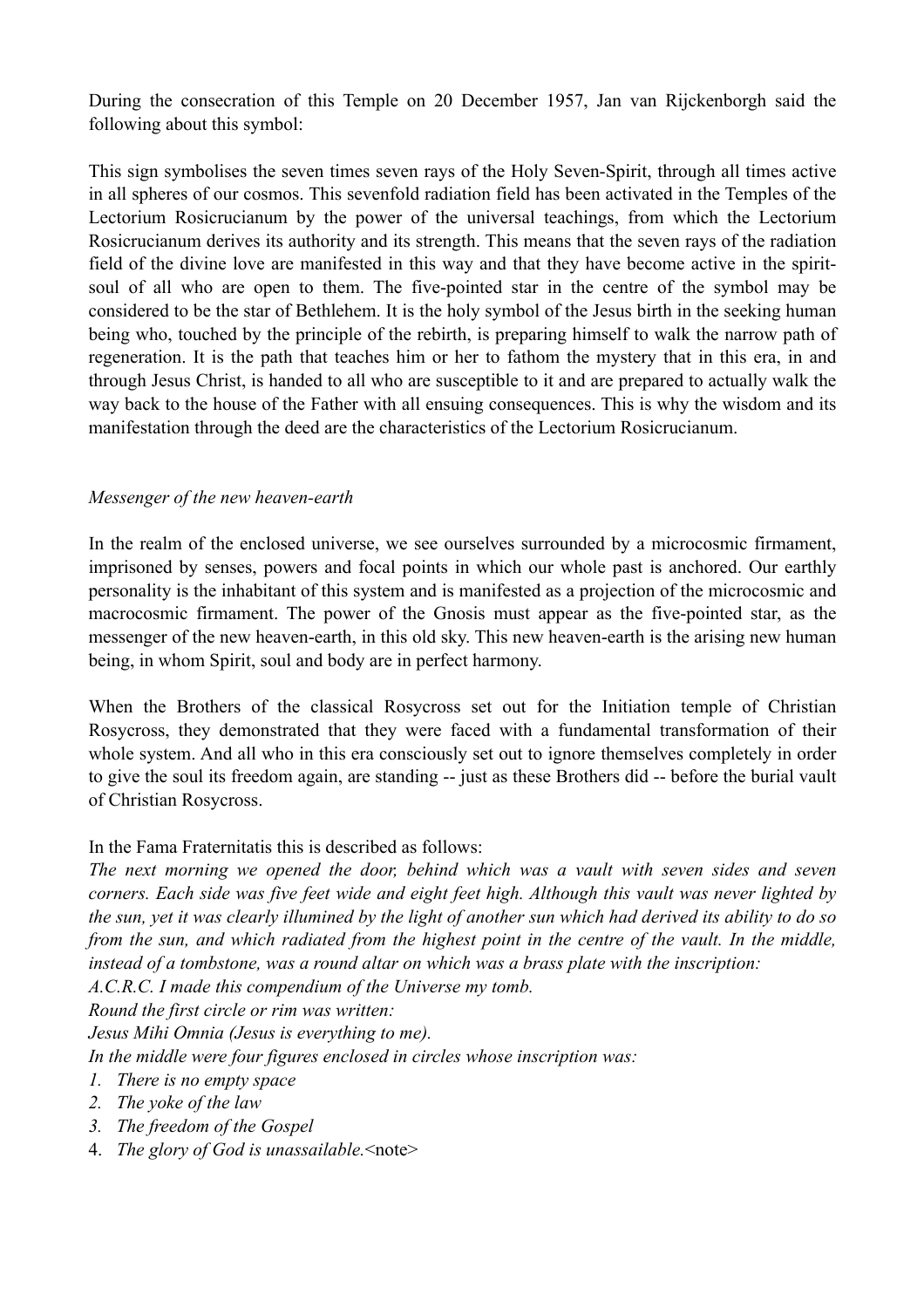### *Earthly life is meant to bid farewell to matter*

This holy message confronts its discoverer with the Mercury power of the Trigonum Igneum. It is the root fire of the Chain of the Universal Brotherhood in which the total wisdom of the classical path of initiation takes shape: the destruction of the old temple, the resurrection and the construction of the new temple in three days. This mystery shows that earthly life is meant to bid farewell to the old life in order to break the cycle of life and death. In this sense, our daily life should be a dying daily as to the old nature, so that the New Life can be realised. This is why the *Fama Fraternitatis* speaks of «the grain of seed that has been sown in the heart of Jesus».

This path to the New Life can only be walked in pure imitation of Christ. Everything old must die in Christ; all powers and standards of earthly life must decline in Him, so that the New Life can be realised on a wholly new basis of life.

*There is no empty space!* This means that every microcosmic, cosmic or macrocosmic birth is predetermined and should be realised in the power of the holy root fire: the Trigonum Igneum. When this power -- the missing element -- is added to the old circle and the old square, new insight, a new logic will emerge. This is the *yoke of the law*, which can be accepted in perfect, voluntary self-sacrifice. It is the law of the absolute imitation, in the power of the Spirit that vivifies and fulfils everything. He who is consciously standing under this yoke of the law, has been taken up into the Chain of the Universal Brotherhood of Light and finds in it the *freedom of the Gospel*. It is the freedom of the fullness of God's Word that is now being manifested. The Word is fulfilled as the confirmation of a new creation, a new birth. The living Gospel becomes a liberating power, which is not bound to human standards and dogmas, but which releases God's eternal truth in human hearts.

### *Liberation from the downward spiral*

On this basis, the pilgrim is confronted with the *glory of God that is unassailable*. He is standing in the Chain of the Brotherhood and speaks God's Word in order to liberate his fellow souls from their dungeons of matter and limitation.

Entering the burial vault of Christian Rosycross at the moment that humanity has just crossed the threshold of the third millennium, is therefore of an extraordinary importance. Because in the burial vault, the prototype of the New Human Being, the living imitator of the Christ, can be found. This New Human Being is ready to receive and assimilate the power of the Holy Spirit in the right way. Aquarius, the waterbearer, brings the pitcher of living water and pours it out over bound humanity. And all who receive this power with open hearts and open hands, will be allowed to experience its blessing. We are referring to the power that causes change, renewal and transfiguration of the whole, damaged human system. Out of Egypt I have called my son!

He who is standing in this process of renewal, forms, together with all who are going with him, a new cosmos, a new link in the Chain of the Universal Brotherhood. He or she has been taken up into the Chain of Brotherhoods of Light in order to fulfil the mystery seal of the circle, triangle and square according to God's Law.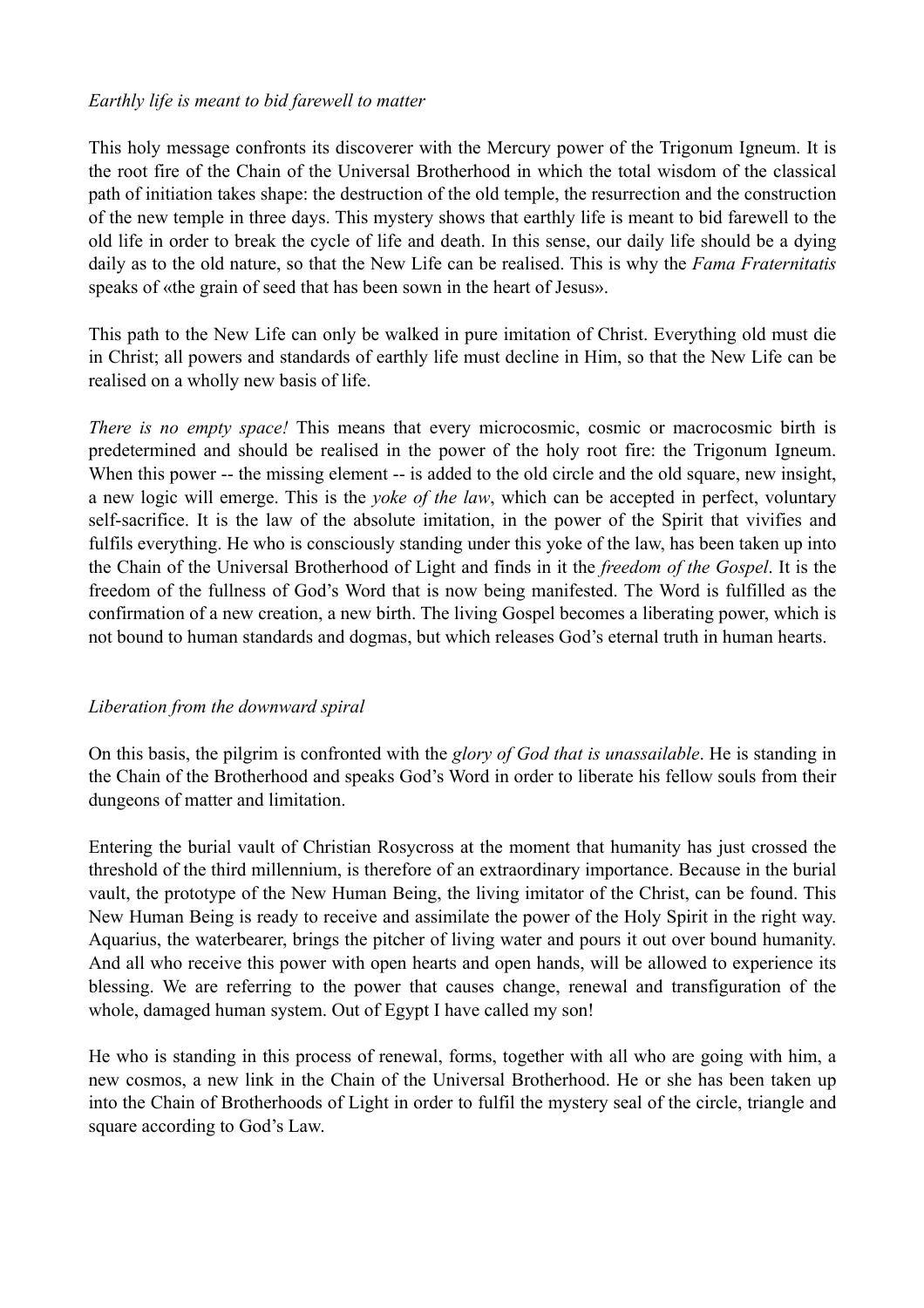<note> *Development of Religion and Thought in Ancient Egypt*. Translated by J. H. Breasted. Chicago, 1912, pp. 324-328. Modern edition: University of Pennsylvania University Press, paperback edition 1972, 3rd ed. 1999.

<note> J van Rijckenborgh, *The Confession of the Brotherhood of the Rosycross*, p. xxi. Rozekruis Pers, Haarlem, The Netherlands, 1989.

<note> J van Rijckenborgh, *The Call of the Brotherhood of the Rosycross*, p. xxxiii, xxxiv. Rozekruis Pers, Haarlem, The Netherlands, 1988.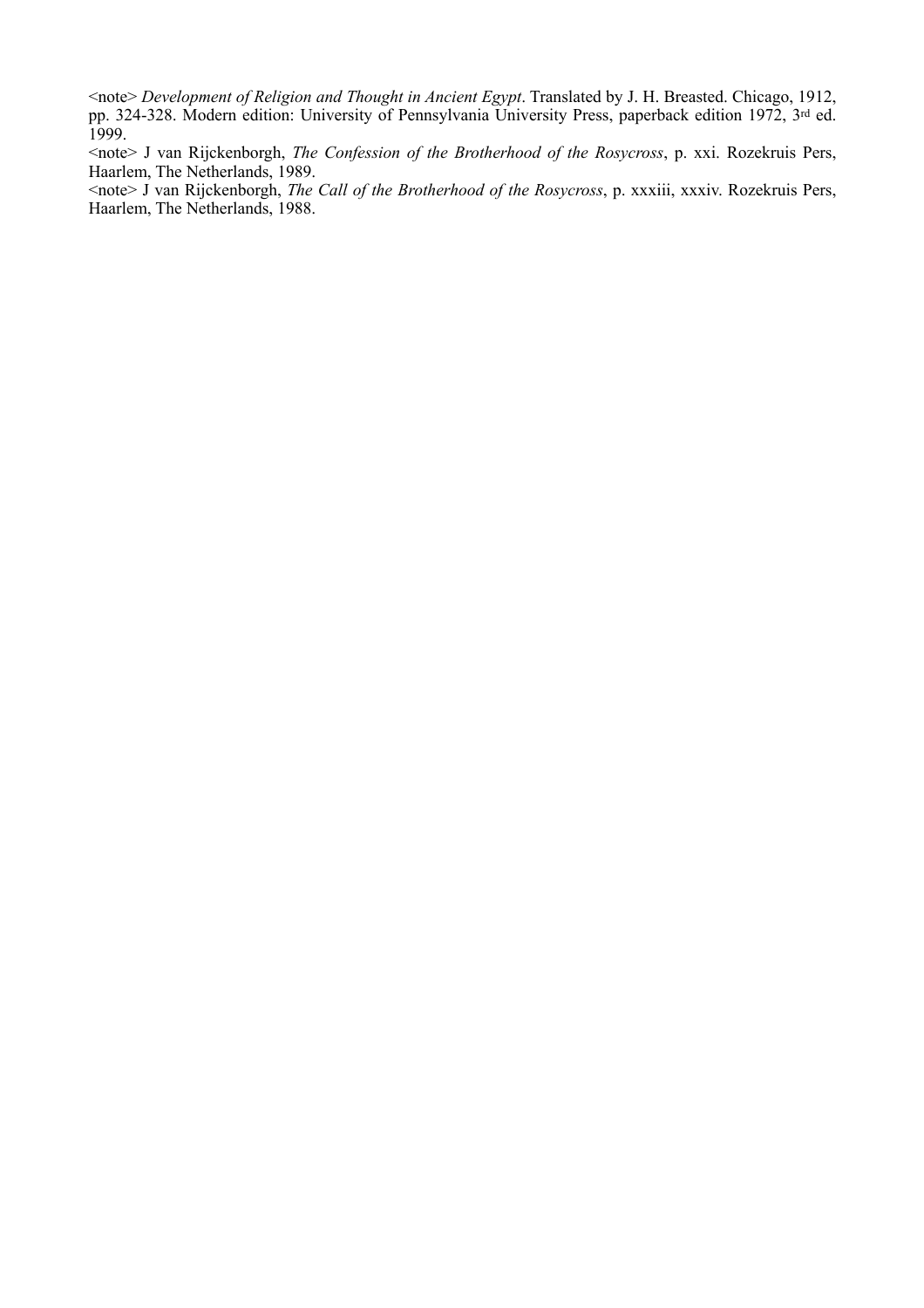# *The origin and development of the Spiritual School of the Rosycross*

In every era, a spiritual school is the current impulse of the Brotherhood of Life. It originates directly from the powers of the Supernature. Yet, it always tries to link up with schools of the past that have worked in the earthly world. It is primarily created by the direct radiation of the light of the Supernature, but it also stems from the earthly realm of the perishable world, where remnants of earlier spiritual schools exist in the form of manuscripts and symbols. In addition, there are always preparatory impulses out of which a spiritual school develops, just as Jesus had a relationship with the community of the Essenes before he assumed his task.

The founders of the Lectorium Rosicrucianum were Jan Leene, whose spiritual name was Jan van Rijckenborgh (1896-1968) and his brother Z W Leene (1892-1938). They grew up in a reformed Dutch family. The two brothers had already experienced a strong seeking element at an early age: their spirit-sparks were radiating a desire to develop, but found no opportunity to do so in the perishable world. Ordinary Christianity, as it was propagated by the churches, was no longer sufficient for them.

#### *Max Heindel*

They found an answer to their quest for the truth in the work of Max Heindel and his community, the Rosicrucian Fellowship. In Max Heindel's «The Rosicrucian Cosmo-Conception», they discovered a spiritual interpretation of the world in which the path of humanity was described. It outlined the involution into the material world, but also the possibility of an evolution, of leaving this life of imprisonment in the world and re-entering the divine world, with the help of the Brotherhood. For some years, Jan Leene was the leader of the Dutch branch of the Rosicrucian Fellowship. There his longing for the link with the Supernature was nourished. The Rosicrucian Fellowship was a community in which he was, for the time being, able to develop his spiritual predisposition. During these years, he was also deeply immersed in theosophy, mainly through the books of H P Blavatsky.

#### *The true assignment*

The moment arrived in which the brothers Leene became conscious of their true task. It was not only necessary to change the nature-born personality to the extent that it could understand the purpose of life and thus detach from its own, and world, karma, but it was also the task of John the Baptist, who was called to a reversal. The human being would also have to accomplish -- with Jesus -- a process of transfiguration. The old, nature-born personality would have to decline, in the power of the Christ, so that a new, spirit-born personality would arise. In this way, the Leene brothers became aware of the basic principle of a transfiguristic Spiritual School. Then it had to be realised with a group that had still to be formed.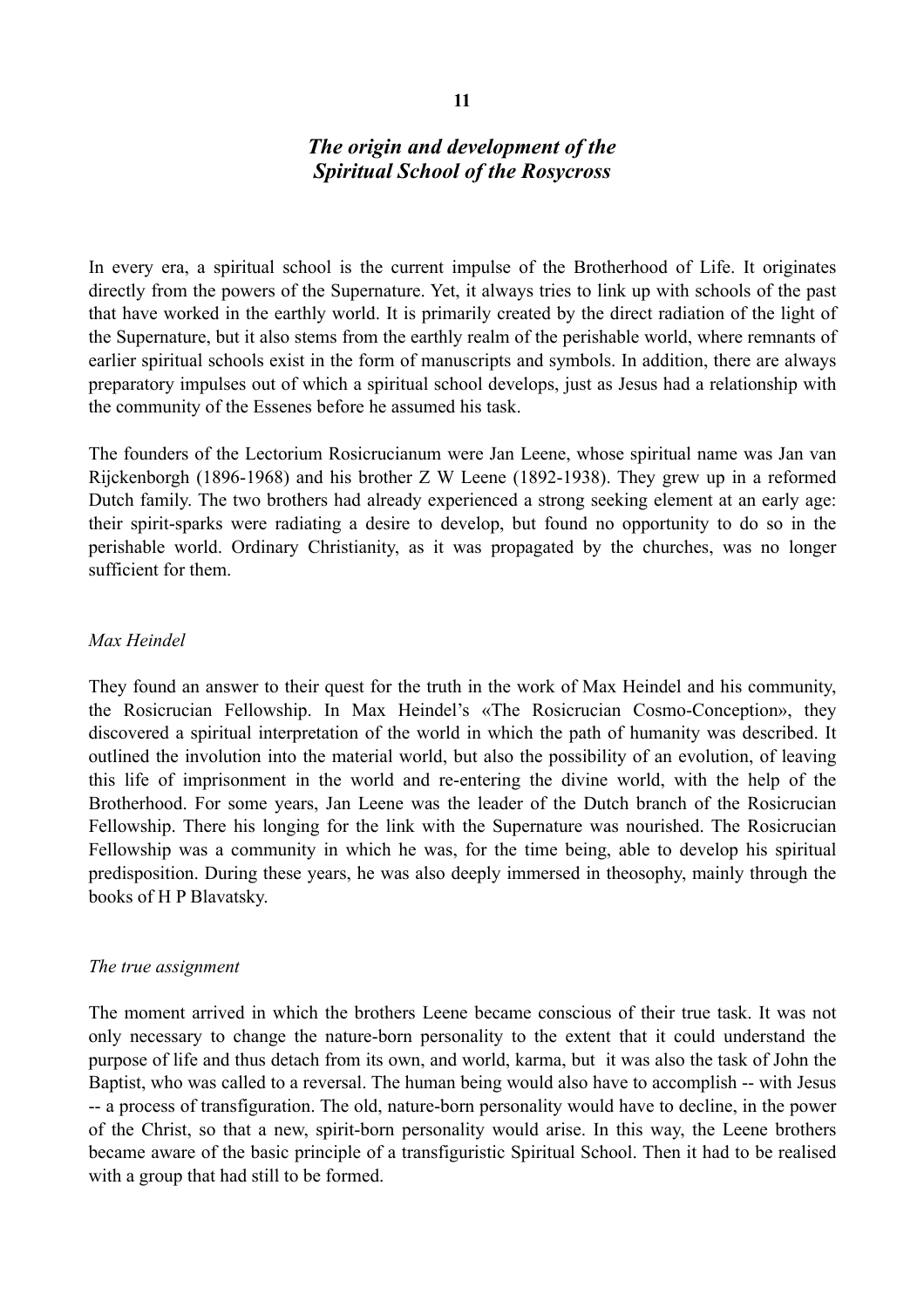The two brothers began this formation of the group, when they assembled on 24 August 1924 with a group of like-minded people in a house in Haarlem, for the first meeting under the sign of transfigurism. This date is considered to be the moment in which the Lectorium Rosicrucianum was founded. Jan Leene continued to work within the context of the Rosicrucian Fellowship until 1934, but then founded his own organisation. In 1930, Mrs H Stok-Huijser (spiritual name Catharose de Petri) joined Jan van Rijckenborgh in the spiritual leadership of the Lectorium Rosicrucianum.

### *The Cathars*

Gradually, the Lectorium Rosicrucianum, the little seedling, growing toward independence, nourished by the light of the Supernature and aimed at transfiguration, began to look for support in the spiritual past of humanity. Jan Leene was intensely occupied with the 17th-century Rosicrucian manifestoes. However, a decisive encounter occurred shortly after World War II. Catharose de Petri and Jan van Rijckenborgh came into contact with the last representative of the Cathars in the South of France. The Cathars had practised a fundamental requirement of transfiguration: the endura. The endura is the conscious «mortification» of the old earthly personality in the power of the Christ, so that the true self, the new personality, born of God, can develop. The endura is the «death» of Plato, the conscious dissociation from all striving for power, influence and lust. It is the death of the grain of seed in Jesus' parable: «…unless a grain of wheat falls into the earth and dies, it remains alone; but if it dies, it bears much fruit.» (John 12:24)

Various journeys to the Languedoc reinforced the link between the Lectorium Rosicrucianum and the Cathars, through Antonin Gadal, their last patriarch. Since that time, the pupils have regularly assembled in Ussat-les-Bains to experience this link with the powers of the preceding Brotherhood.

### *International development after World War II*

During the decades after World War II, the Lectorium Rosicrucianum experienced a tremendous, dynamic expansion that ran parallel to these contacts with the ancient Brotherhood of the Cathars . This was primarily caused by the spiritual power of the Brotherhood, which became increasingly active in the young group and appeared to the outside world through its externally manifesting Spiritual School.

This development began with the publication of the book *Dei Gloria Intacta* by J van Rijckenborgh in 1946. This work had been written during the war years, at the time when the School of the Golden Rosycross had to work secretly, because The Netherlands was occupied by the Germans and the Lectorium Rosicrucianum had been banned.

In the book «Dei Gloria Intacta», the foundation was laid for the teachings of the modern Rosycross, and during the following decades, a number of other books by J van Rijckenborgh and Catharose de Petri, the two spiritual leaders of the School, were published.

In all these books, transfiguration was clearly placed in the light of the Bible, that is, in the light of the purely Christian mysteries. Many common points were found in the Universal Teachings, and have, more clearly than ever before, been brought to light. These points can be found, for example, in the wisdom of Hermes Trismegistus, contained in the *Corpus Hermeticum*, in the *Tao Te Ching*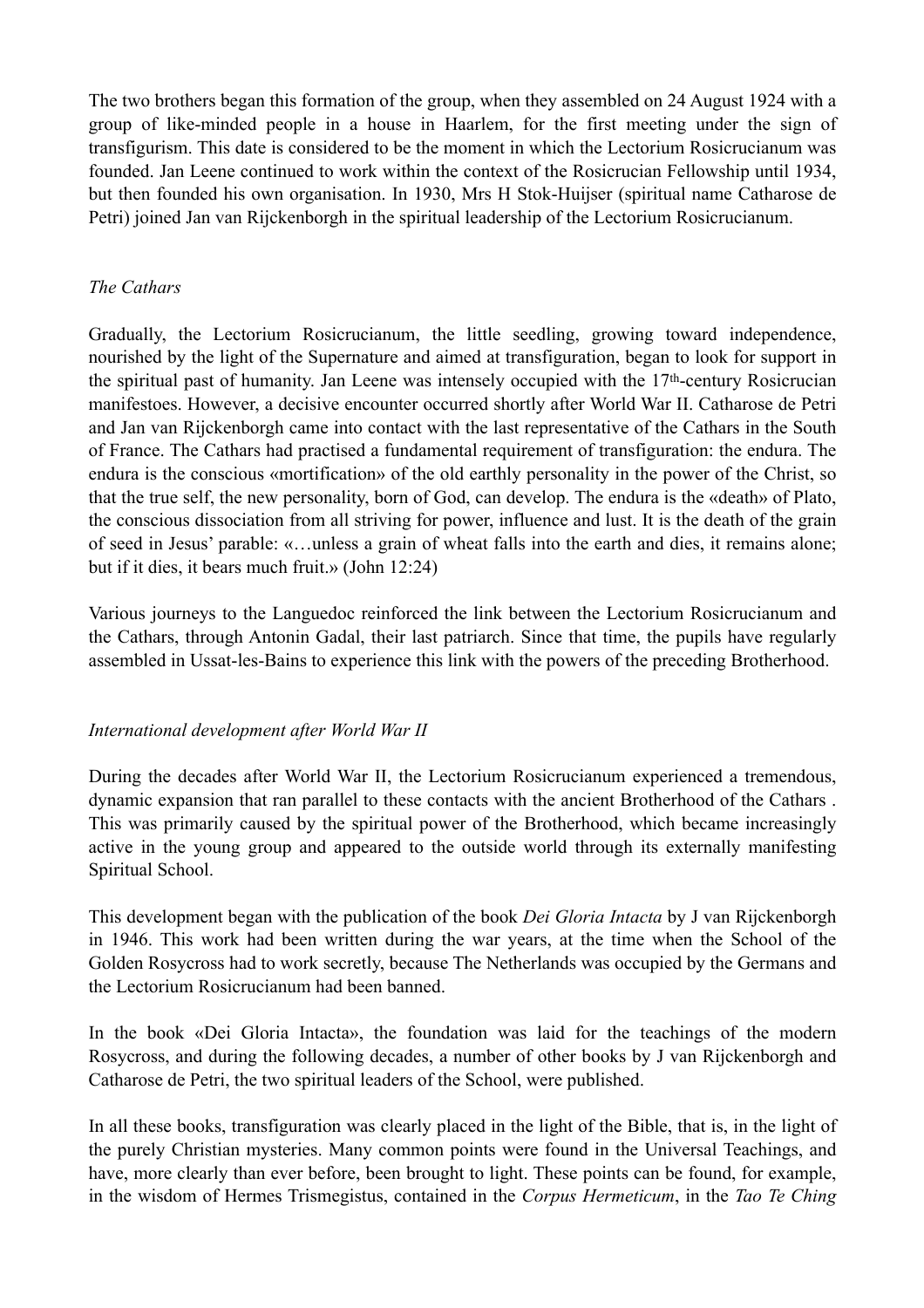by Lao Tzu, the pure Chinese Gnosis, and of course, last but not least, in the writings of the classical Rosycross: the *Fama Fraternitatis R.C.*, the *Confessio Fraternitatis R.C.* and *The Alchemical Wedding of Christian Rosycross*. A great treasure of knowledge and spiritual wisdom was laid down in these publications.

The expansion of the School's manifestation in matter has kept pace with the many writings, which were published regularly between 1946 and the 1960's. Apart from propagating the purely transfiguristic philosophy in word and writing, the unique co-operation at a high spiritual level between Catharose de Petri and Jan van Rijckenborgh resulted, under their highly inspiring vision, in an organisation that spread its wings over many countries in Europe and far beyond. The main purpose of all of this was to make the spiritual treasure they had released, take root in the hearts of the pupils and of all who were looking for new, higher values, for being truly human.

#### *Seven main centres*

The Spiritual Leadership of the Lectorium Rosicrucianum uninterruptedly envisaged renewal and true spiritual change. In order to realise this in human beings, so that they could fully immerse themselves in it, renewal centres were founded. Seven main centres had to be created, and within each of these centres a Renewal Temple was the focal point.

The creation of these centres started in 1946 with the acquisition of the Elckerlyc building in Lage Vuursche, a central location in the heart of the Netherlands. Conferences on countless subjects, all dealing with the Universal Teachings of transfiguration, have continued to be held in this centre. An increasing number of interested people poured in and so it is not surprising that by 1951, the accommodation had been expanded three times. At the same time, the Renova Temple was put into use. The first large renewal centre was thus ready, and since then, has been visited by thousands of pupils from The Netherlands, Belgium, Germany, France, Switzerland and many other countries.

In the following years, the other main focal points were founded in quick succession. Conference centres were built in Northern and Southern Germany, in Switzerland and in Brazil (Calw in Southern Germany, Bad Münder in Northern Germany, Caux in Switzerland). , The pupils assembled in these focal points regularly to immerse themselves in the teachings of the Rosycross, which have always been based on the one universal foundation. The focal points of all these activities are the Renewal Temples. The mode of life of many pupils has undergone a great change. The group has increasingly raised itself up to the wide vistas of a spiritual gnostic life.

During later years, conference centres were established in the North and the South of France, and the School got a firm foothold in countries like Spain, Italy, Poland, Russia, the Czech Republic and Hungary, as well as the United States, Canada,, South America, Africa and New Zealand.

In every country in which the Lectorium Rosicrucianum is active, centre buildings have been established in which the pupils assemble between conferences. Thus, the work of the Lectorium Rosicrucianum has become an international spiritual work with pupils and interested people in many countries of the world.

*Forecourt, youthwork and Jan van Rijckenborgh Schools*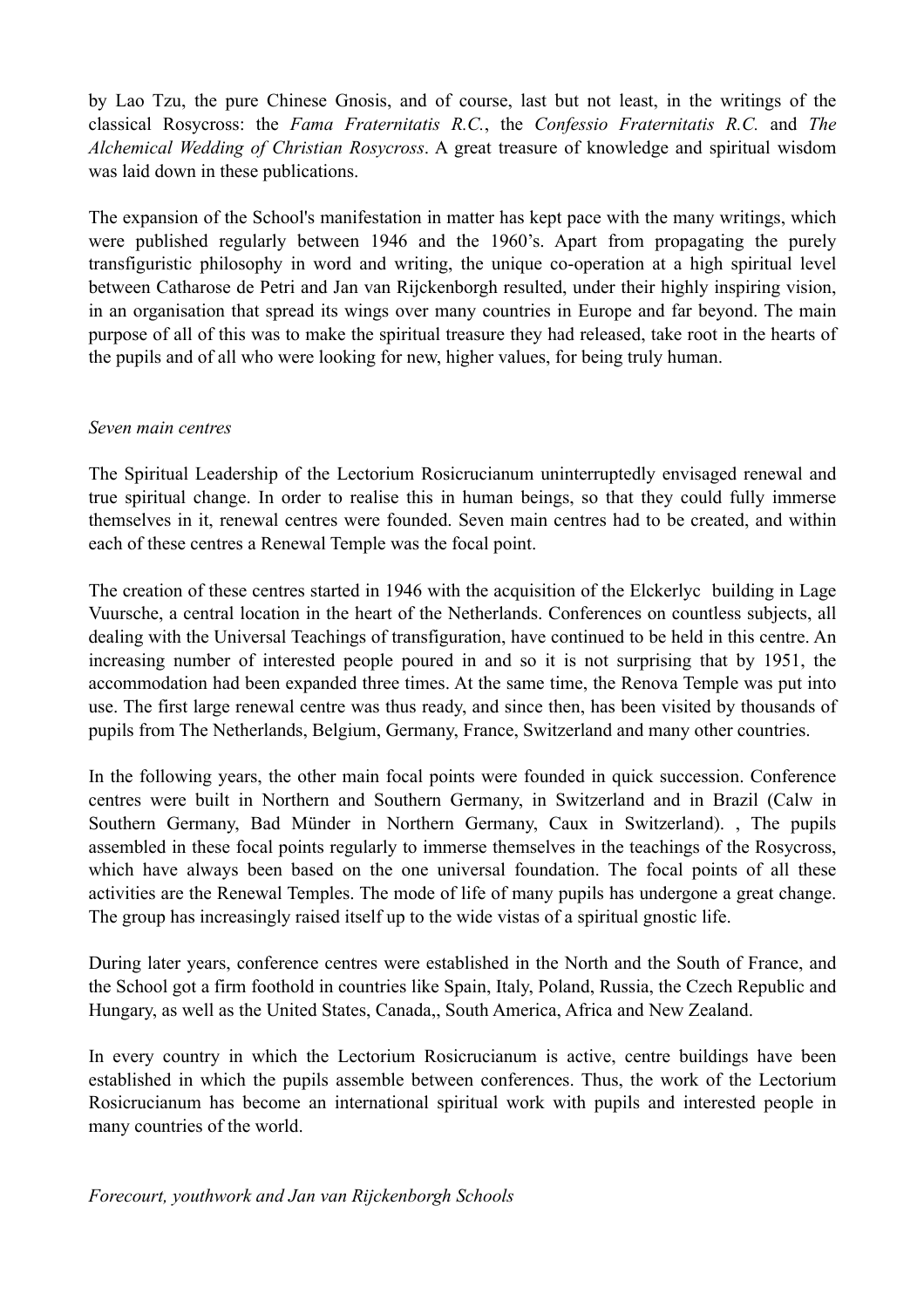In the meantime, a so-called Forecourt work has been formed, which has the task of informing interested seekers about the modern Rosycross. In every place where the Lectorium Rosicrucianum is active, interested people have the opportunity to attend the regularly held public presentations. A stream of seekers, characteristic of this time, attends these meetings and thus many interested people find their way to the Lectorium Rosicrucianum.

Within the Lectorium Rosicrucianum, there is also a flourishing youthwork that is very active in nearly every country in which the School works. The main task of the youthwork is to keep the heart of the young child open, if possible, for future spiritual interest and development. We know that there is a great sensitivity to the impressions of its soul being in a young child. Unfortunately, this sensitivity is often lost later, or is pushed to the background by our social life: the struggle for life, making a career, often at the insistence of parents and, last but not least, an educational system in which a competitive spirit is often still strongly promoted. Due to all of this, the danger exists that soon the inner voice of the soul will no longer be heard and the I-central life will become dominant. The youthwork of the Lectorium Rosicrucianum tries to speak to the voice of the soul and keep it alive in the child.

This is also the aim of the Schools of the Rosycross. For the above-mentioned reasons, there was an urgent need to give specific education, directed at the preservation of the child's soul. This education is carried out in the Jan van Rijckenborgh primary schools in Hilversum and Heiloo. This aspect, which is supported by the Lectorium Rosicrucianum in all possible ways, also attracts the interest of a wider circle of people.

It is impossible to mention all the branches of the Lectorium Rosicrucianum in this brief summary. But the reader will certainly have gained an impression of its comprehensive work. After more than eighty years, it has grown into a worldwide movement. However, the main issue in all of this is to move with the Universal Stream, and consequently to be open to the demands of the new era.

#### *Aquarius*

What is the basis of this dynamic development? What is its secret? Immediately after World War II, the Spiritual Leaders concentrated on the new era, they knew was imminent, yes, which was already developing. That, which had been outlined to their visionary sight into the astral and etheric planes of our cosmos, was on the brink of being manifested in matter as well. They relied therefore on the firm conviction that in everything they did and said it would be apparent that, in our century, the whole of humanity will be affected by a tremendous atmospheric change, having to do with the existing relationship among the planets of our solar system. In this system, mighty spiritual forces are being released that have a strong influence on all life on our planet. But, they are primarily meant to address humanity on our planet in particular. With respect to what? With respect to the call in the name of God, which every human being carries within him. The call of this time period is going through the whole of humanity, whether it understands it or not. And all must react.

This call, this new era, is called *Aquarius*. The concept of Aquarius, quite familiar nowadays, was still unknown to most people, when it was already intensively discussed in the Lectorium Rosicrucianum, not in the sense of a political, economic or religious reformation or of what already exists, but in the sense of a total spiritual reveille. This concerns a fundamental change, a total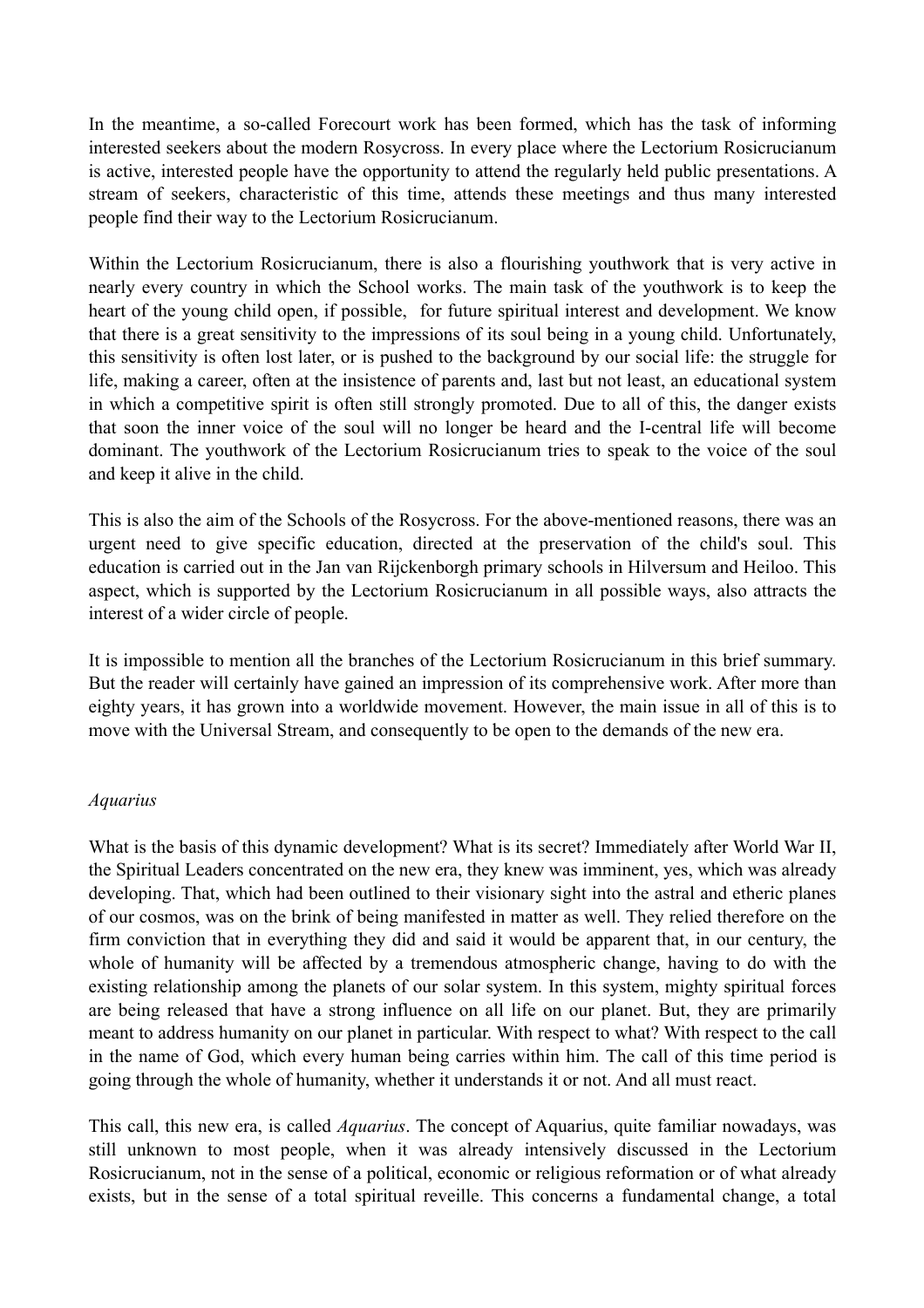reversal. Humanity is called to leave the old paths and achieve fundamental life renewal in order to be able to ascend to a higher spiral of life. Hence, Aquarius is a strong effort to make humanity enter into a fundamental spiritual change, and to arrive at the one, true religion. Everything else will, if necessary, adapt itself to this change.

This is why the Lectorium Rosicrucianum has put itself at the service of a Truth that will put an end to all deceit, delusion and ignorance, provided the human being follows his calling in the name of God. Truth is light and power. Truth is love. They are atmospheric, and consequently universal and omnipresent.

On the basis of this conviction, the Lectorium Rosicrucianum considers its task to be to seize and create every condition and possibility to offer this universal tincture to all who approach it, and would like to receive it. The truth, that leads a human being to his true destiny, is not bound to any dogma or system. The truth is universal knowledge. This knowledge should be released in the human being. This is why it is necessary for him to break away from his old state of life. Then the veils fall away. Then there can no longer be any mystification. Then the human being receives the power to see and hear firsthand.

The Lectorium Rosicrucianum has many different ways of speaking about the universal truth that has always existed, and is always made known to humanity. The extensive amount of literature published by Rozekruis Pers, also testifies to the universal truth. There are countless facets of the divine diamond that we call Gnosis. The Gnosis of all times is the interpretation of the divine Word. Anyone who recognises this Word will find that, in its entirety, it forms the Lectorium Rosicrucianum. He will know that he is standing at the source. Then he is neither able, nor desires, to do anything but draw from this source, not only for himself, but also for all who are seeking and longing for it. He shall lead everyone he encounters on his path, towards it.

### *Servants of the Light*

The servants of the Light work among humanity on various levels. As emissaries of the truth, they come to live among the people. A few of them have the task of building a Living Body, a new cosmos, enveloped by a new and pure astral field. They have succeeded in this task. This concerns a cosmos with focal points that can serve as places of transformation for the new atmospheric conditions. These focal points are spread to teach all who desire it, to breathe in the new spiritual atmosphere, which, in all its purity, belongs to the higher spirit-soul world.

These focal points have been established. The Cosmos has been formed. A Living Body with a powerfield of new etheric and astral qualities has been formed. Following the first pioneers, many have since chosen to live in it. They have found a new purpose in life and devote themselves to a preparatory mode of life and a one-pointedness of purpose in order to be able to fulfil the new conditions imposed by the Sun logos. A very intensive and profoundly spiritual work is uninterruptedly taking place. Many devote themselves to it, giving all their time, their life, to it.

### *The International Spiritual Directorate*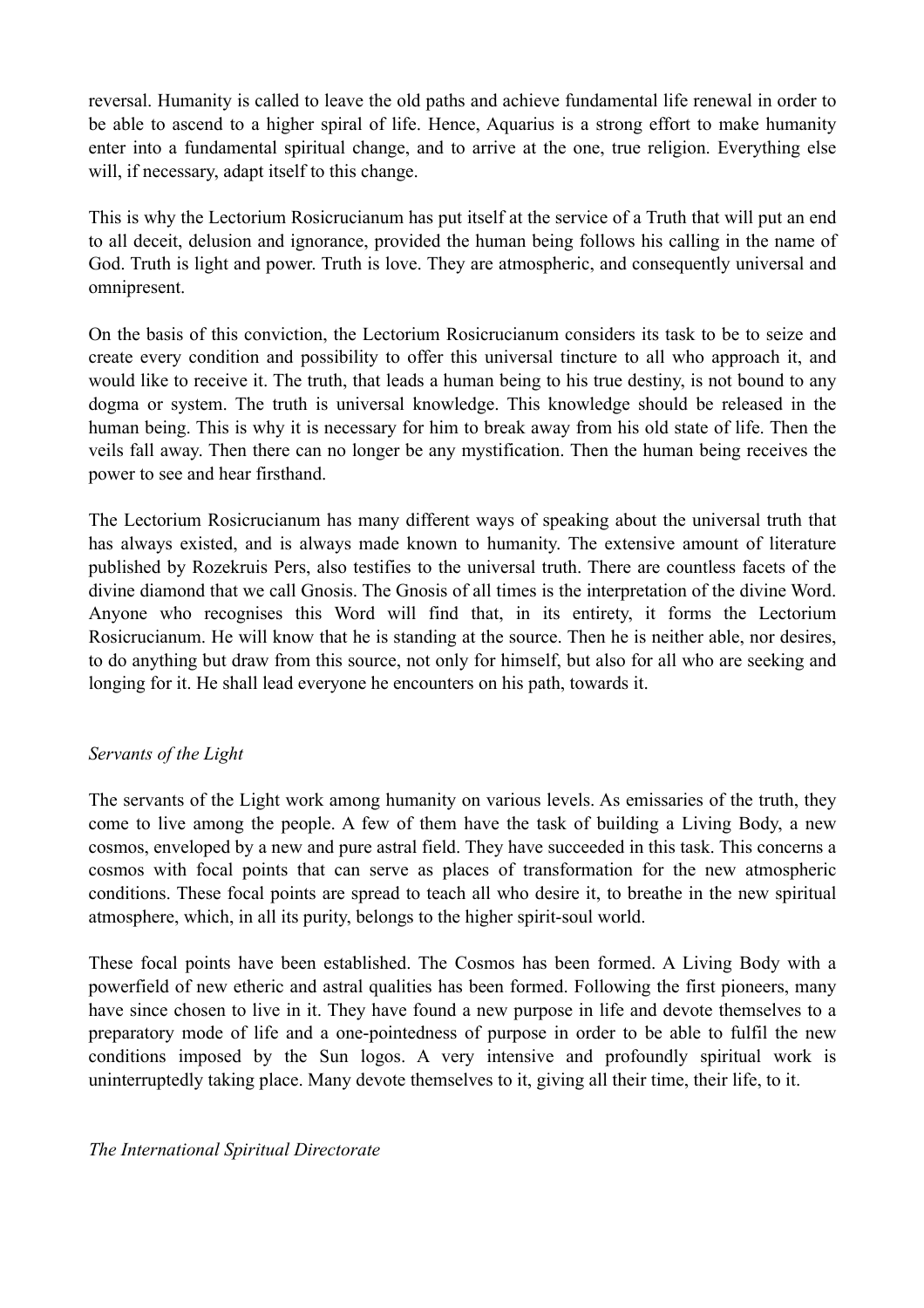To co-ordinate and lead this comprehensive work, the Spiritual Leaders formed an International Spiritual Directorate. Such a group was also installed in Brazil to assume the Spiritual Leadership for the whole South American continent.

The transfiguristic teachings, based on the pure, original, Christian Gnosis, and related to the Universal Teachings of all times, have been revealed by the two Grandmasters of the Spiritual School, Jan van Rijckenborgh and Catharose de Petri. Their unique co-operation, which covered half a lifetime, set a huge spiritual movement in motion, in which a new source of power is vibrating.

The Spiritual Directorate will carry on these teachings, which were propagated in their pure form, without adding or taking away anything of the essence. The full responsibility for both the manifesting organisation and the spiritual treasure has been put into its hands. It will preserve and protect this treasure, keep it alive and, if possible, spread it over the whole world. The International Spiritual Directorate advocates only to carry on the great work of the two spiritual leaders through time, and to preserve the Spiritual School itself as the carrier of a Living Body, at the service of all who are in it and who will become part of it in the future. With deep gratitude and respect for what the spiritual leaders have given and accomplished, the members of the Spiritual Directorate will perform this task to the best of their ability, with insight and in good conscience.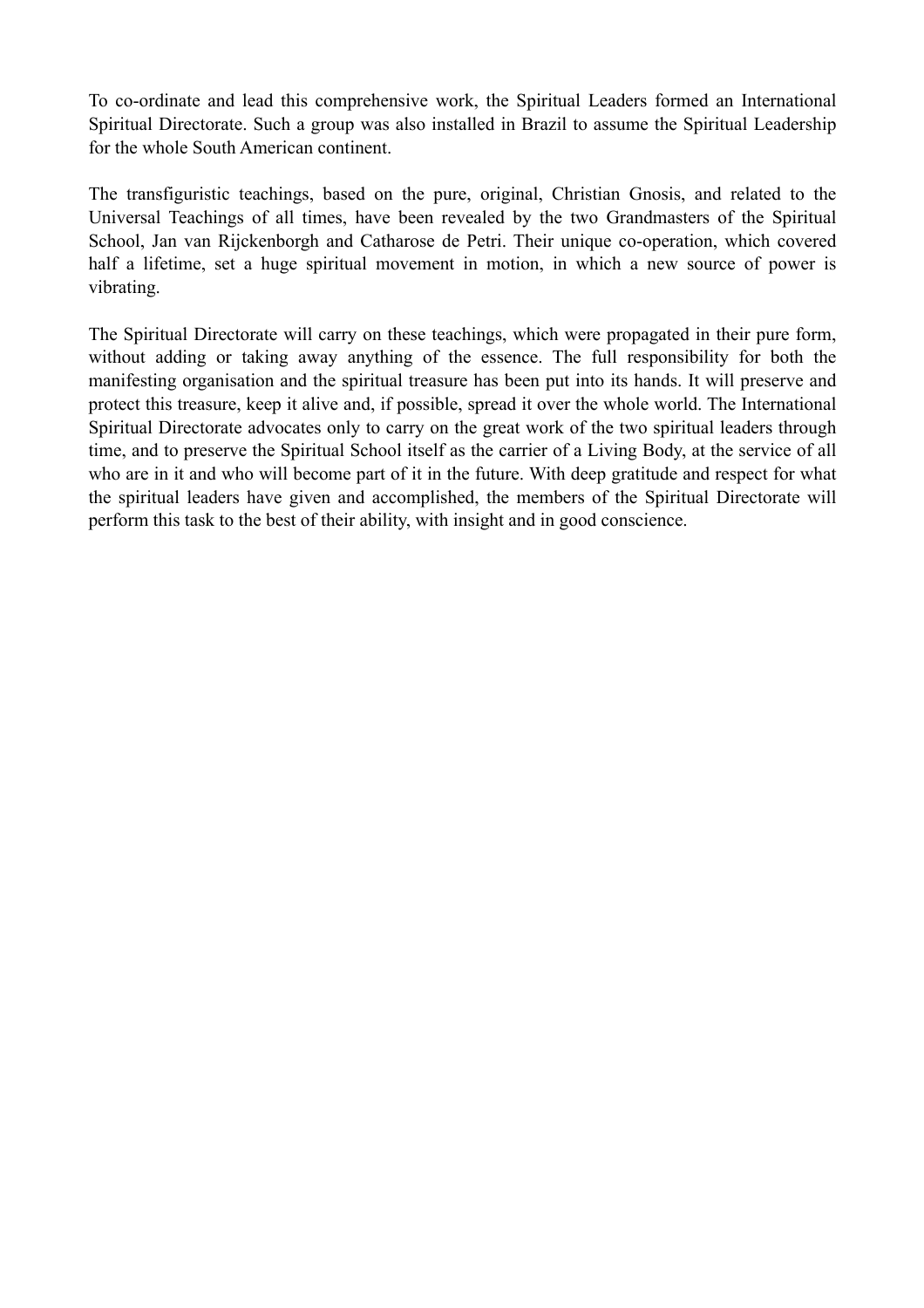# *The aim of the Spiritual School of the Rosycross*

What are the aims of the Rosicrucians? It is not really simple to answer this question, because the aims of the true Rosicrucians are quite different from all current esoteric, religious, scientific and political aims.

### *Happiness on this side of the veil?*

There are numerous prejudices about the activities of the Rosicrucians, which may perhaps be true of many groups that wrongly call themselves Rosicrucians, but which have nothing to do with the true Rosicrucians. Many people think, for example, that the Rosicrucians are striving for fraternisation of humanity, a united state in which there is justice, peace, well-being and freedom, and in which the Rosicrucians are in power; a kingdom of happiness on this side of the veil.

But for the true Rosicrucians, power and influence do not matter. However, the happiness of humanity does matter. But what does this human happiness consist of? Is it a life of freedom, wellbeing and peace? It would certainly be worthwhile to strive for such a life. But such a life would not satisfy a human being. Soon, he would become disgruntled again, because greater aims are in store for him.

### *Happiness on yonder side of the veil?*

Some people try to explain that the Rosicrucians would like to control the occult, subtle forces of the world. It is said that they would like to master these forces and then control people through them, whether for their own benefit or for the benefit of others. This refers, therefore, to a kingdom of happiness in the subtle world on yonder side of the veil. Many even go a step further by stating that the Rosicrucians are only playing with the secret of gaining power. These Rosicrucians themselves wouldn't know anything, but they would, however, entice people with a mysterious knowledge in order to lure and exploit them. Umberto Eco describes something like this in «Foucault's Pendulum». And supposedly, such Rosicrucians do indeed exist.

The true Rosicrucians do not want to control the occult forces in order to dominate people, nor do they speculate about any secrets. They do not want to guide people to happiness on this side of the veil, although such happiness would certainly be worth striving for. Neither do they want to lead them to a happy life on yonder side of the veil. What do the Rosicrucians want, then?

*Life in eternity*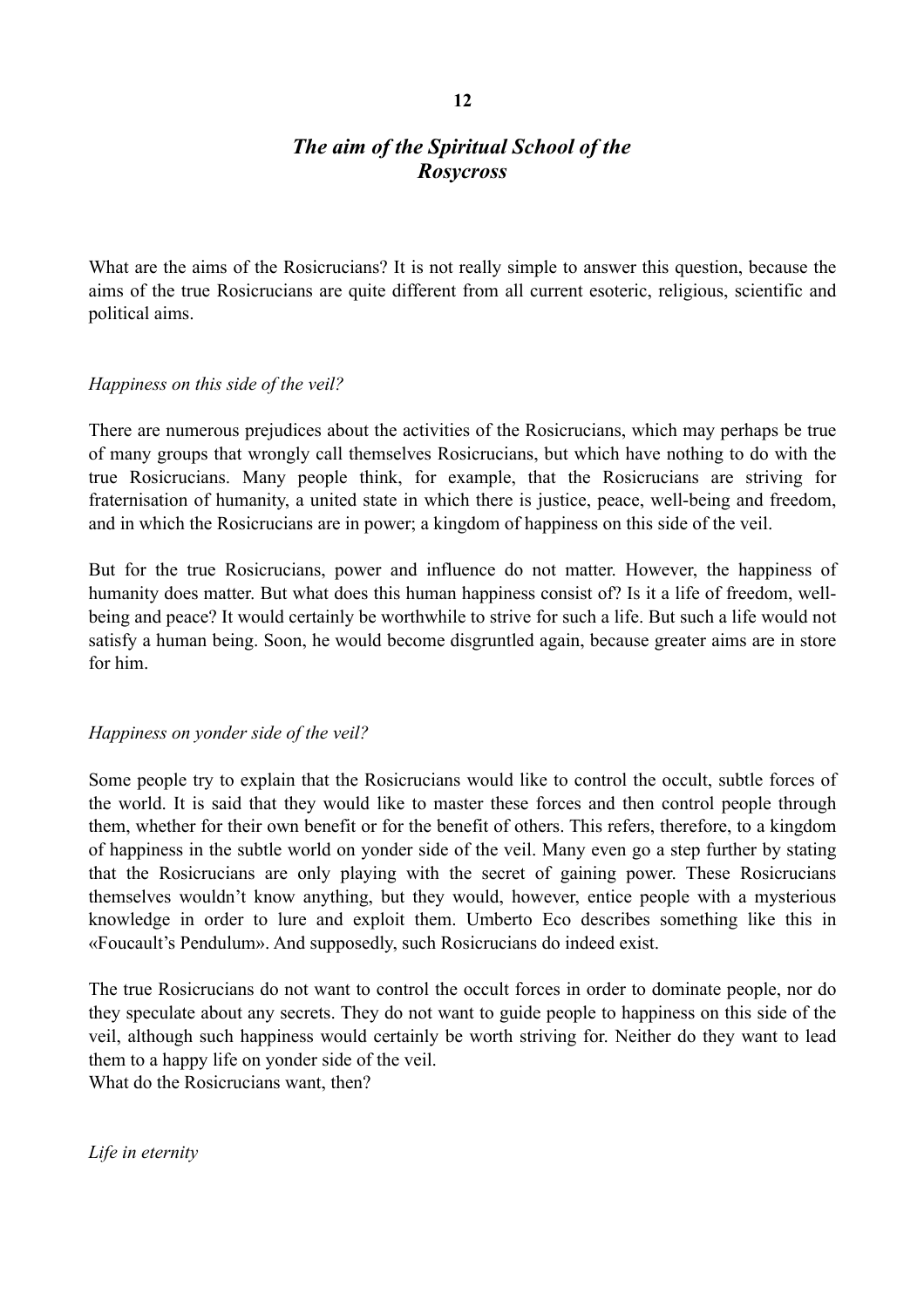The Rosicrucians know that an imperishable nucleus, a spirit-soul, is dwelling in human beings. However, they also know that, at the moment, this spirit-soul is inactive in most people. It does not live. It is obstructed in its development by human striving after political, esoteric and religious aims on both sides of the veil.

All groups striving for such aims are active on all planes of the perishable world. However, human destiny is to be found in eternity, in the imperishable world. If a human being wants to enter this imperishability and eternity, he should voluntarily give up his ties to the perishable world.

This is expressed in the Bible as follows: «whoever loses his life for my sake (this is, for the sake of the eternal true self, embodied by Jesus) will save it.» Whoever loses his life, his striving for happiness on both sides of the veil, for the sake of eternity, will save his eternal life. The true Rosicrucians want to contribute to human beings saving their eternal life. That is their aim.

What is this eternal life? Is it experienced before or after death? It can be experienced at any moment. It is being conscious of the eternal laws and powers of God and a unity with these powers and laws.

This consciousness announces itself in a human being under certain conditions -- namely if all his striving for happiness on both sides of the veil in the perishable world has come to rest. Then eternity, from which he originated as a spiritual being, is perceived inwardly. The latent spirit-soul develops in him and becomes conscious and active.

On this side of the veil, the human being always tries to hold on to what appears to be good or beautiful to him and rejects what he considers to be ugly and evil. Thus, he is caught up in the laws and powers of this world. And he will be bound to these preferences and aversions on yonder side of the veil.

But there is a state in which a human being no longer holds on to, or rejects, anything, but only perceives and surrenders. Then he perceives the eternal laws and powers of God and is consciously taken up into, and cooperates with, them.

This is the aim of the true Rosicrucian, both past and present: to help humanity fulfil its destiny, which is neither here, on this side of the veil, nor yonder, on the other side of the veil, but in the eternal present.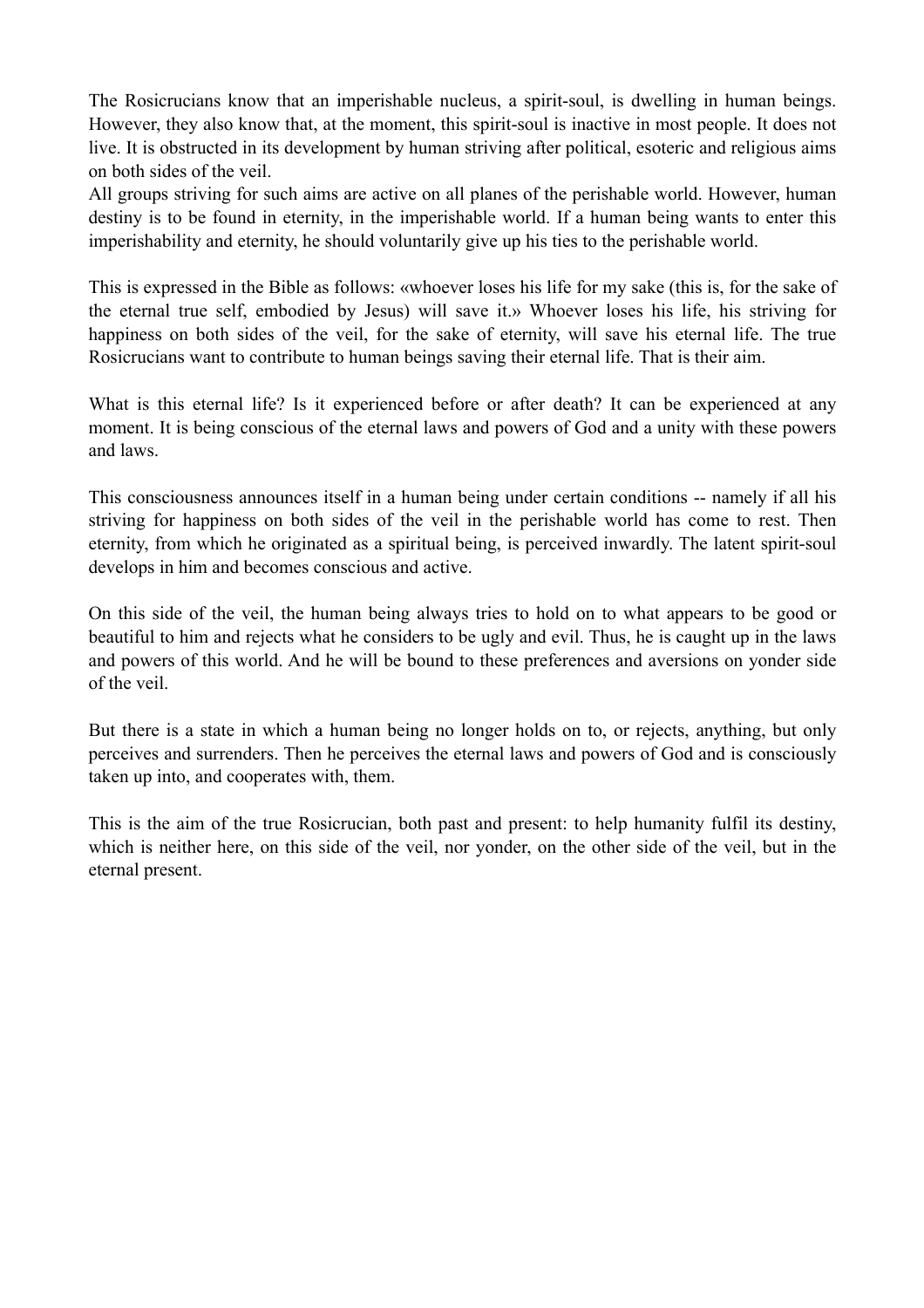# *The three pillars of the eternal truth*

The aim of the Spiritual School of the Rosycross is supported by the teachings, the powerfield of the community and the temple services, through which both the teachings and the powerfield are dynamised.

The teachings stem from people's experiences on the spiritual path. Hence, they are not inventions of the human brain or an abstract system of beliefs, but above all descriptions of facts and insights. Because these descriptions can evoke the same experiences in other people, they are at the same time a power. And because the teachings are intended to give the listener the same experiences, they are actually a process that must be realised.

We are living in a remarkable age: on the one hand, ever more people are discovering the inadequacy of the limited rational view, dominating public life, which is leading people to seek refuge with the most diverse alternative and esoteric groups, and on the other hand, people's understanding of the Christian message of salvation is increasingly losing its spirituality, not the least of which is because of the loss of the power of faith.

### *Understanding the Word of God through purification of the soul*

Many so-called Christians no longer view the gospel as a divine revelation, but consider Jesus to have been a social revolutionary, an example of the political struggle against misery and degeneration. This is not the first time this kind of reaction has been evoked, but every age has reacted to the gospel in a way closely related to the developments, and consciousness of the people of that age, because for the person whose natural consciousness cannot understand the true essence of the Divine Word, nothing is left but to adjust the Word to his own intellect. Yet, there have always been people who were so cleansed by a long path of purification and initiation, they were able to understand the Word of God and to pass it on to others in the language of their time.

Many were only able to work in secret, for they had been outlawed and were persecuted. Thanks to their courage, their efforts and their love, the truth regarding the origin and destiny of the human being, and the reason for his sad existence here on earth, was not lost. They passed on the universal knowledge from one generation to the next, so that the eternal truth could flow through all ages, as an underground current.

The Spiritual School of the Modern Rosycross also works within this tradition. The Lectorium Rosicrucianum is based on the same spiritual foundation as the classical Rosicrucians and hence is standing on the firm ground of the New Testament.

*Europe was deeply moved by the liberating word*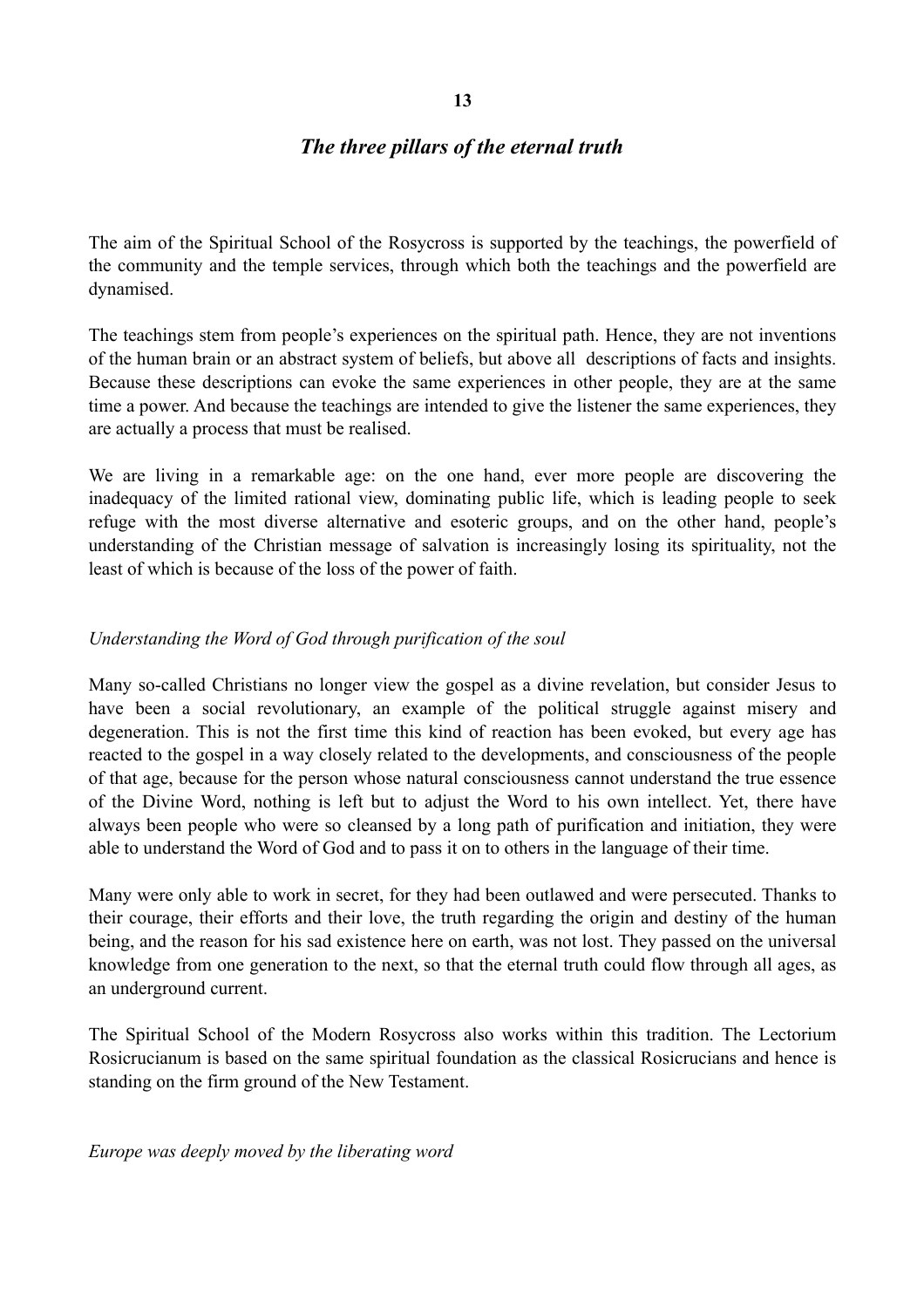At the beginning of the seventeenth century, Johann Valentin Andreae from Calw, Germany, had written some symbolic -- and therefore veiled -- books which, though almost incomprehensible to the unprepared reader, deeply moved Europe at the time. The time was ripe for this spiritual impulse, thus thousands started to search for the mysterious Order of the Rosycross, but, unless they were driven by pure inner longing on a path of insight and change, they were unable to find this order.

The ancient universal teachings being offered in our time, are, living and in unveiled words, transmitted to true seekers by the modern Rosycross. These ancient teachings rest upon three fundamental insights, upon three pillars. They are:

- knowledge of the two nature orders; a divine one and a degenerated one;
- knowledge of the two natures of man as a perishable personality in an imperishable microcosm;
- knowledge of the liberation of man from the cycle of reincarnation, via transfiguration.

### *The two nature orders*

When Jesus speaks about the Kingdom of Heaven, and the Buddha about Nirvana, or Lao Tzu about Tao, they are not referring to the hereafter where the dead sojourn. Earthly life and the hereafter are the two inseparable halves of this fallen nature order, of dialectical nature. In this undivine nature, instability and continuously alternating opposites rule. Whatever originates on earth, its opposite is simultaneously generated. By *being*, *non-being* is evoked. Everything created is perishable. Nirvana is the non-being of the world of opposites; of earthly being and non-being. Eternity simply *is*. Whoever exists in this divine field, is not subject to perishability, decay and death. He lives in harmony with creation, in freedom, as a creative fellow worker. All messengers, all great sons of God and all Holy Scriptures, like the Bible, in which the words of these messengers are recorded and passed on, testify to this divine kingdom. People usually do not believe the divine message, because they cannot see the divine kingdom with their dialectical senses. They turn away from, or even against, the redeeming Word as long as their own distress does not give them ears to «hear», and as long as the state of their own inner being is not a testimony to the truth of this message, contrary to all external manifestations of wilfulness.

### *The small human world*

The human being is part of the earthly undivine nature order, for he has been created from it. His biological body has been built with the atoms of the nature of opposites; his astral and etheric bodies have been shaped from the more tenuous substances. Nothing of this natural human baggage has eternal value. The second pillar of the universal teachings concerns the teachings of human nature and explains them.

All messengers of the Light reveal to us that the human being carries a spark of the eternal Light within him. Jesus called it *the kingdom of God within you*; oriental philosophy speaks of *the jewel in the lotus*; the Rosicrucians speak of *the spirit-spark atom, the primordial atom* or *the rose of the heart*. The theosophists characteristically call it *the last remnant of the once divine human being*.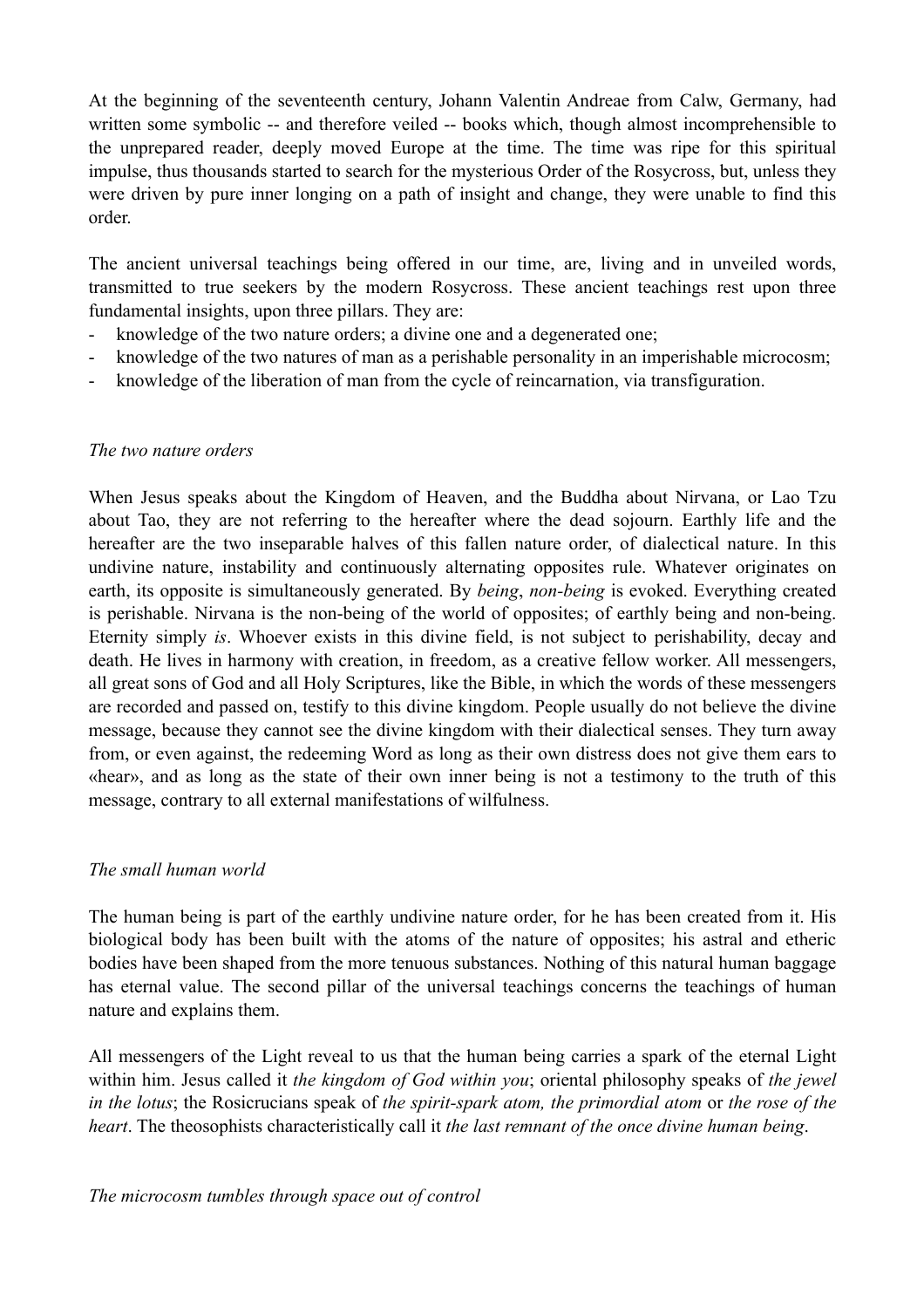The original fatherland of the human being is not the dialectical nature order, but the kingdom of heaven. There, he was created as one of the sons of God, meant for a life in the eternal divine order. He was a shining microcosm, the expression of all powers and possibilities of the divine macrocosm. The universal teachings state that I-centrality caused his fall. The lights of the microcosm were extinguished; the divine nucleus withdrew from the fallen being; the divine soul sunk into a deep sleep and the out-of-control microcosm tumbled aimlessly through chaos. In order to save the fallen children of God, the earthly human being was built from the forces of nature and implanted in the microcosm as a living, ensouled and conscious being. With the help of this implanted mortal human being, the microcosm was able to acquire a certain form of life and consciousness and gain experience. In this unbalanced pair of microcosm and earthly human being, only the lotus or rose, the sleeping primordial principle, is still divine. Due to the rose, the earthly human being is gifted and plagued. It torments him, it disturbs his peace in this world, but it also grants him the possibility to understand the divine Word.

After an endless chain of incarnations, the microcosm becomes tired of its journey far from home. The soul nucleus wakes up, and through the original atom's longing for its divine fatherland, the human being is disturbed and driven on until he answers its call, begins to seek, and one day will be standing before the gate of the new life asking to be admitted. The whole dialectical nature order was developed to help people, to enable them to listen to the awakening soul and, by obeying this inner voice, purify their microcosm.

#### *Breaking through the cycle of life and death*

The teaching of the transformation of what is mortal into what is immortal is the third pillar of the universal teachings: the knowledge of the liberation of the human being from the cycle of birth and death, the gospel of the resurrection of what is eternal in a human being. The earthly, physical human being has been entrusted with the great task of liberating the microcosm he inhabits. Without his insight and his cooperation, this liberation is not possible. But when a human being surrenders, and thus becomes a servant of the process of salvation, he is taken up into what is immortal, through the process of transformation: *Death is swallowed up in victory*, Paul says. The process of transformation, transfiguration, means the destruction of the old *temple* and the construction of the new one in three days, as Jesus promises. Through this process, the whole microcosm with its spiritual form, its soul form and its bodily form is renewed and becomes immortal. He becomes an inhabitant of the kingdom of heaven again and a brother of the children of God. This tremendous process can only be accomplished in the powerfield of a Spiritual School, because this powerfield makes the forces and possibilities for the birth of a new human being available.

He who decides to walk this path and devotes himself to it with all his strength, will withdraw his attention and longing from the earthly world and will focus ever better on the new genesis. His longing for the new life will give him the strength to neutralise his old being and in this way, the new soul will be awakened out of the dormant divine spark. Through the neutralisation of the I, the microcosm is purified and withdraws from the influence of the rulers of the dialectical world order. The previously extinguished lights of the original microcosm will shine again as in a new firmament. The Spirit can again link itself to this renewed system. When the *alchemical wedding* has been celebrated, and the Spirit has been reunited with the renewed soul, the microcosm has been saved and has returned home. He who enables this homecoming, has sacrificed his mortal,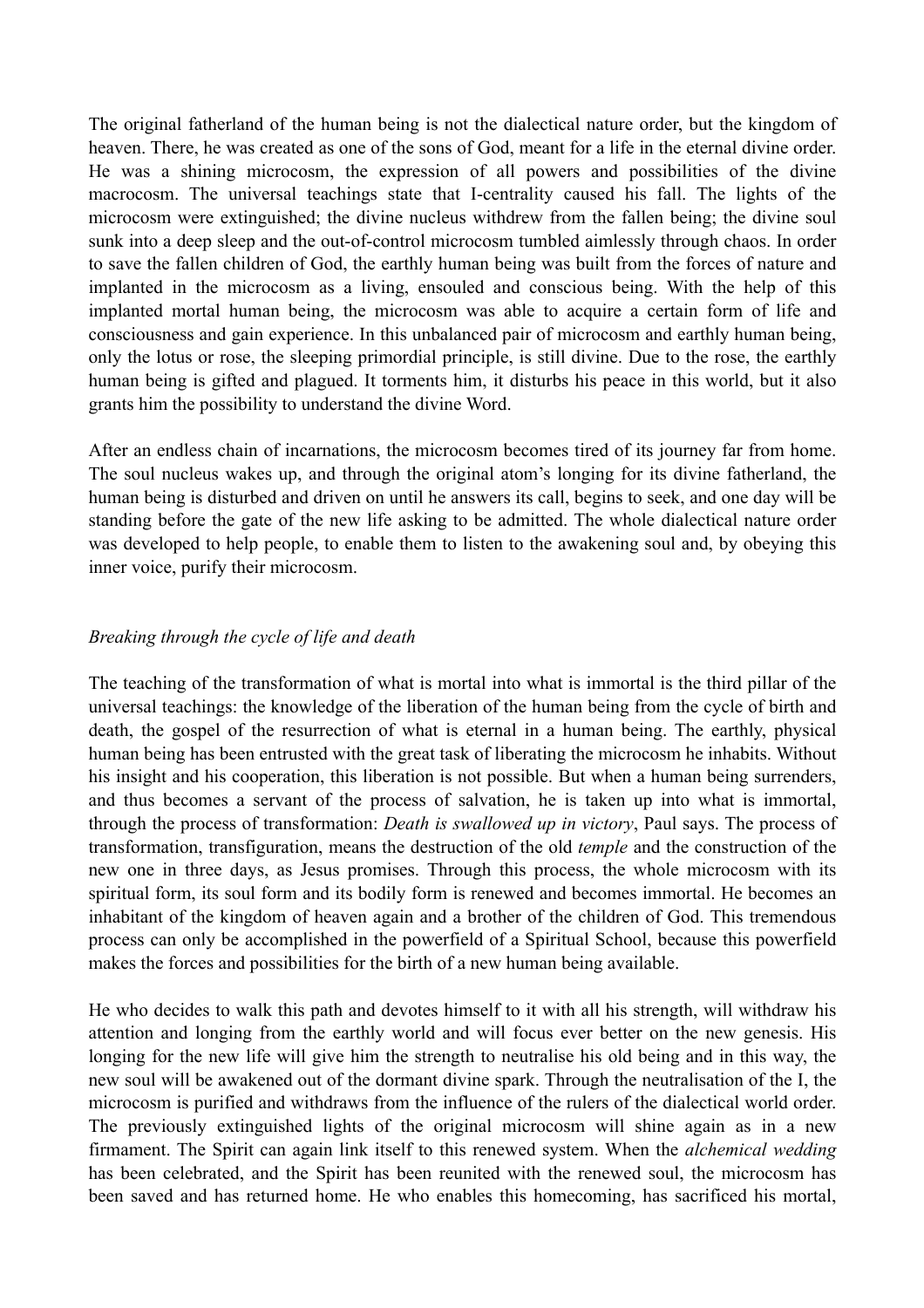undivine soul in this process. He is taken up in the new soul, and at death, he discards his physical body as a dead leaf.

### *Self-realisation or I-realisation?*

The human being was created to walk this path, but for a long time he has thought that selfrealisation is the same as I-realisation, and that paradise exists on earth. But inevitably, this «belief» is destroyed by the laws of dialectical nature. The fallen world does not allow for the realisation of absolute values. Whoever achieves this insight, will find the explanation of the true coherence and essence of life in the Spiritual School.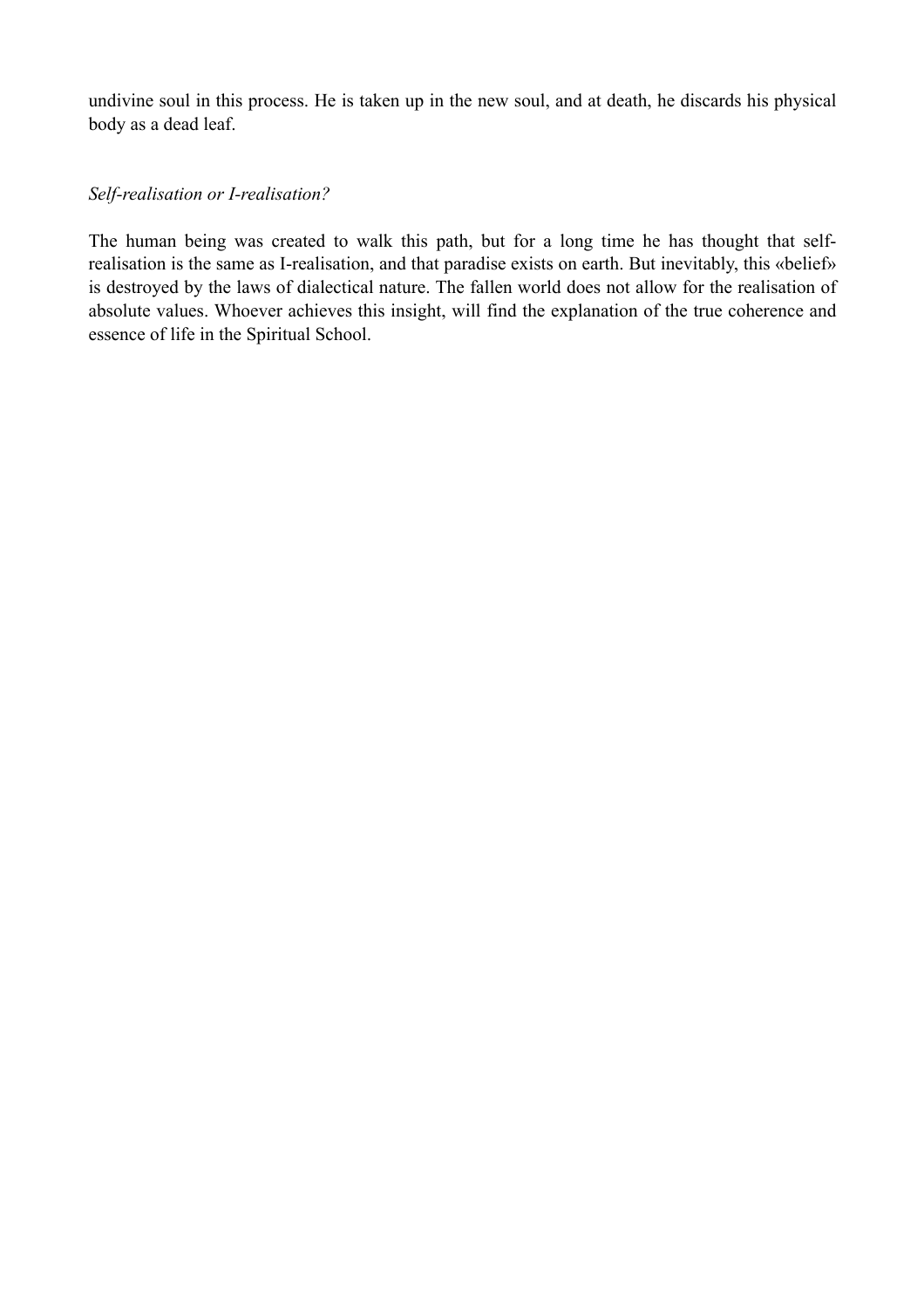#### *What is a temple service?*

The pupils of the Spiritual School of the Rosycross regularly attend temple services. Temple services are the instrument by which the powerfield is vivified again and again – and through which it works. If a pupil participates in a temple service, he is a fellow builder of the powerfield of the Spiritual School, and at the same time, he strengthens the effect of this powerfield.

#### *The outer temple as a symbol*

Why do we speak about a «temple service»? Is it because the pupil can be found in a stone temple? And what does such a service consist of? The outer temple is merely the symbol of the inner temple, which has to be created in every pupil, in the whole group and, one day, in the whole of humanity. This is the reason that a cross with an open rose is hanging in the consecrated temples, to depict the state of being of the pupil who has reached the end of his path. This is why the caduceus with its two serpents, symbolising the path of the seekers and the pupils, as well as that of the whole of humanity, is hanging in the temples of all the main conference centres. This is why a fountain, symbolising the flowing water of the new soul, can be found in the centre of the temple. Every temple also has a seven-branched candelabrum as a symbol of the new consciousness, ignited in the Seven-Spirit, and an open Bible, which symbolises the divine word that must be realised in every human being.

#### *The threefold service*

Hence, «Temple service» means that all participants in the temple of the Spirit serve the new human being that must develop in them. They serve the temple of the Spirit in three respects. Firstly, they serve the changed individual microcosm in which the other one, the spirit human being, can become active. Secondly, they serve the community, the living body of the Spiritual School, in which the Spirit becomes active. And thirdly, in the long run, they serve the great organism of humanity, in which Christ will live. All three aspects are inextricably linked. Each individual pupil is a living cell in the living body of the School. When, during a temple service, the pupil serves the temple of his own microcosm, he serves at the same time the temple of the living body and the temple of the organism of humanity, because everything that occurs in a cell is passed on to the whole organism. When a cell changes, the living body of the Spiritual School and a part of the organism of humanity also change. If the living body changes, the individual cells change as well. One for all, all for one. If a cell works with gnostic forces, they are assimilated and passed on to the entire living body.

#### *Service not for the I*

Thus, a «Temple service» does not mean that the pupil assimilates new knowledge in the outer temple with his I-centred intellect, so that he can pass it on with his will. A «Temple service» does not mean that the pupil receives beautiful impressions of surrender and joy with his I-centred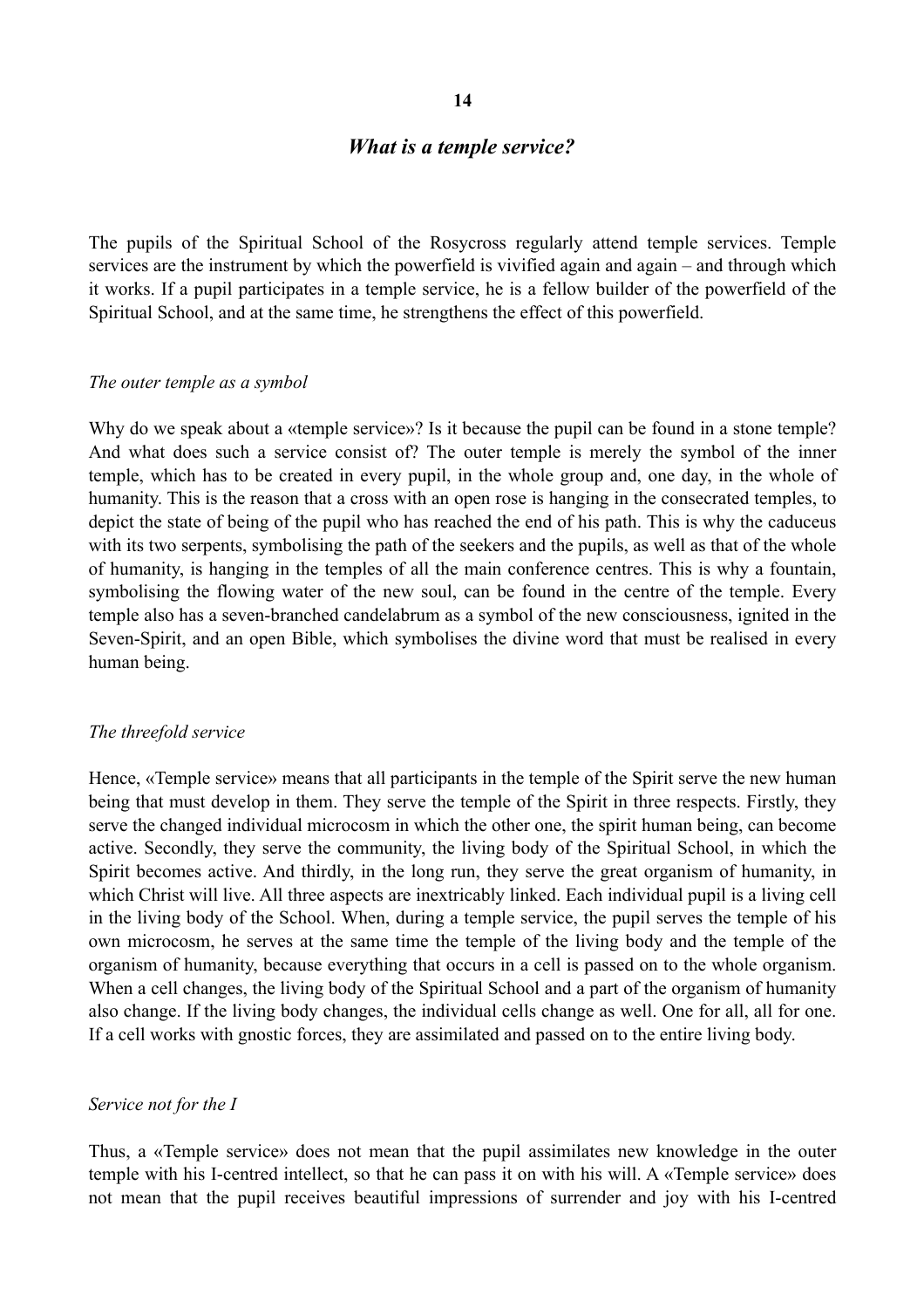feelings so that he can pass them on to others through his will. This would not be a service in the temple of the living body and of humanity, but rather a service for the I.

So, what does «Temple service» really mean? It means keeping the heart free from I-centred emotions, becoming silent and assimilating the powers of the Gnosis in the heart. It means keeping the head free from all images and convictions that are focused on the I and allowing the universal teachings to enter our thinking. Then the power of the universal teachings will dwell in the heart and the head and turn the pupil into a temple. Then the pupil serves in his own inner temple. And then the teachings and the power will, without the interference of the pupil, radiate and work in the living body. They will build the temple from below upward and work in the temple of the group. In the long run, they will also build the temple of humanity and work in it, because in the Christ power all people are linked.

### *New function of thought, feeling and will*

Should our thoughts, feelings and will be silent during the temple service? No, on the contrary. The *I-centrality* of our thoughts, feelings and will should be silent. This concerns the inclination of our mind to maintain its current convictions, the inclination of our feeling to maintain itself in pleasant events and the inclination of our will to change the world in its own specific way. When the heart and head open to the Gnosis and the will is neutralised, when all I-centred inclinations are silenced, then our thoughts, feelings and will become vessels for new insights, powers and vital energies. Then they allow the Gnosis to work for the microcosmic temple, the temple of the living body and the temple of humanity, in a gnostic way, and they consciously participate in it, as servants. In this way, the pupil is a servant of the teachings during the temple service, and the power of the Gnosis works in and through him for the benefit of others. He is like a relay station. He spreads the universal teachings as a power in the living body and, through the living body, to humanity. Then the Gnosis works through him in the way the Gnosis wills and not as the pupil wills.

A single person -- Jesus, the Buddha and others -- can cause a tremendous effect, once he has become a very conscious instrument of the Gnosis. The Spiritual School of the Rosycross can be compared to such an influential human being. Through it, the universal teachings and the power of the Gnosis flow into humanity. Through it, humanity experiences, directly or indirectly, the reality of a divine world, the reality of fallen dialectics, the human being as a microcosm, the spirit-spark in the microcosm, the path of the spirit-spark from imprisonment in matter to freedom in the kingdom of the Spirit. Through it, humanity experiences the many intentional and unintentional mutilations of the Gnosis that have occurred throughout history. And the seekers can look forward, they can choose. They can find the path.

Every pupil living in the Gnosis, cooperates in the living body of the Spiritual School, which is an instrument of the truth. It comes into this world «to seek and bless what has been lost». This is a temple service, a service to the temple for the benefit of the other one, the Christ in the living body of the Spiritual School and service to the Christ in the temple of humanity.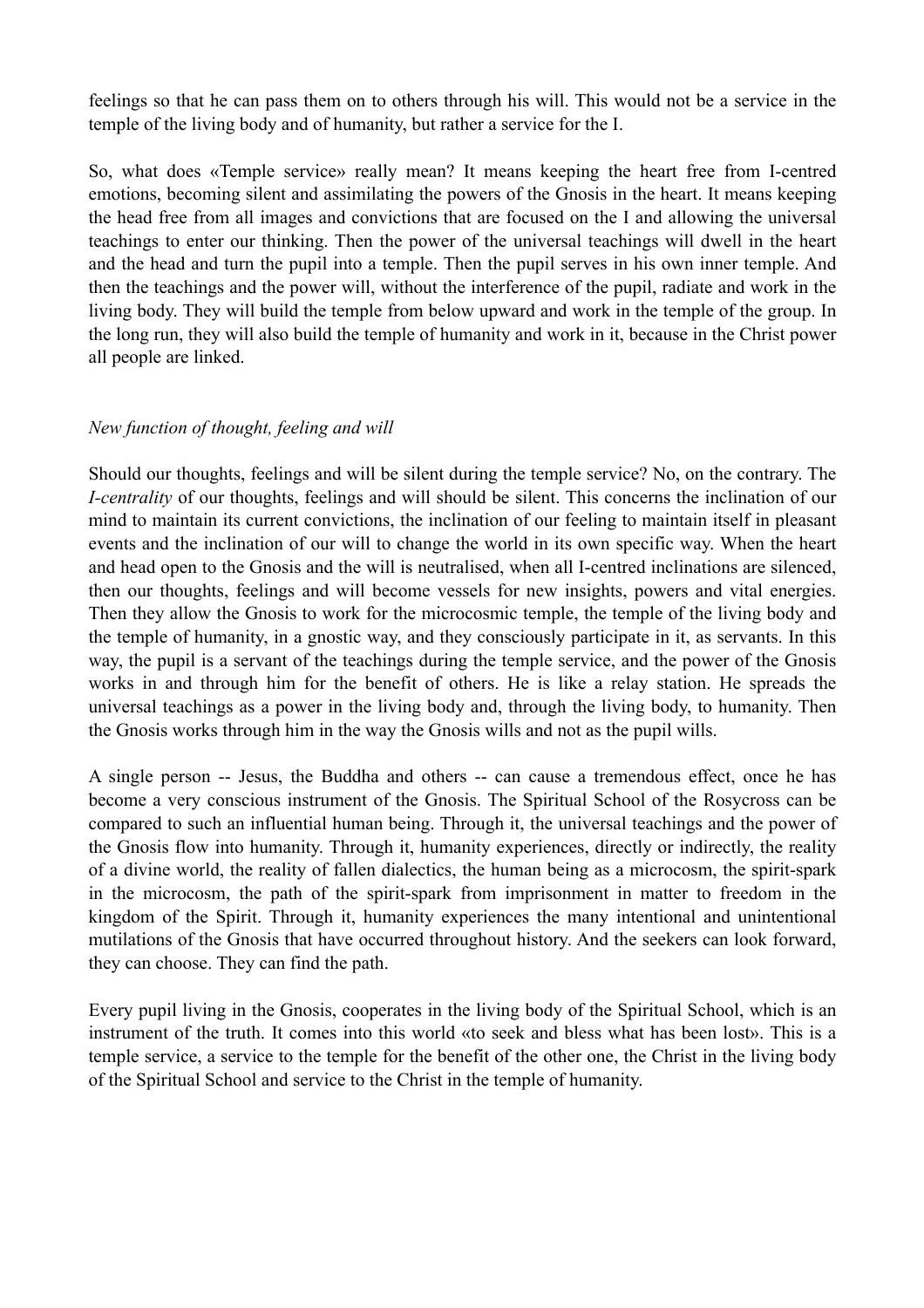## *Rosicrucians and society*

Whoever wants to go the Path of Liberation as shown by the modern Rosycross, will experience that two worlds are active in him. He will experience the flow of spiritual power that helps him renew the soul. In addition, he lives in and for his family, his job and the environment. This may sometimes involve conflicts when he sees that his fellow human beings use their will to realise their own ideas and aims. He is confronted with the same feelings and compulsions within himself, but he no longer wants to give in to them. To many people, modern life is the cultivation and development of the I, but he who has reached the limits of this I, will arrive at a crisis: the crisis of his own I. From inner experience he knows that there must be another, higher, spiritual existence. Impulses from that world invite him to lift himself up to it. And then the I, with its inevitable selfmaintenance, is experienced as a prison.

#### *Hard questions arise*

In this situation, difficult questions arise. While others still want to prove and maintain themselves, how, then, can I live if I surrender to the immortal soul? What will happen to my job? How can I feed my family? How can I live my everyday life in accordance with the demands of higher standards?

Such questions may make the I doubt whether this is the right way. The I may say: «All right, this may be the right way, but my living conditions do not allow me to go this way.» In itself, such a reaction is not exceptional, because the I is the result of hundreds of years of efforts and struggle in order to gain freedom and self-determination. The I is the crown of the microcosmic creation . Something has been achieved with the consciousness that has developed in it. But the I is also the centre of its own world and only wants to maintain, embellish and expand its throne.

#### *Contact with the Spirit will cause conflict*

Whoever is touched by the higher world, however, will experience an inner conflict. For ages, he has lived under the law of self-maintenance, but now he is confronted with another task: to surrender to the Kingdom of God. In this struggle, only a defeated personality can arrive at the stage of inner surrender. He who seriously sets out on his path toward the fulfilment of his higher aim in life, will ultimately receive the courage to open himself to the divine powers and entrust himself to them. He experiences it as a miracle that the new soul powers will show him the way right through all conflicts and difficulties -- provided he really accepts their guidance. The society in which he lives and which initially appears as an obstacle on his path, now also shows opportunities.

Each positive step, however insignificant the inner change, has a result. The clearer a decision, the clearer the new insight and the simpler the next step are.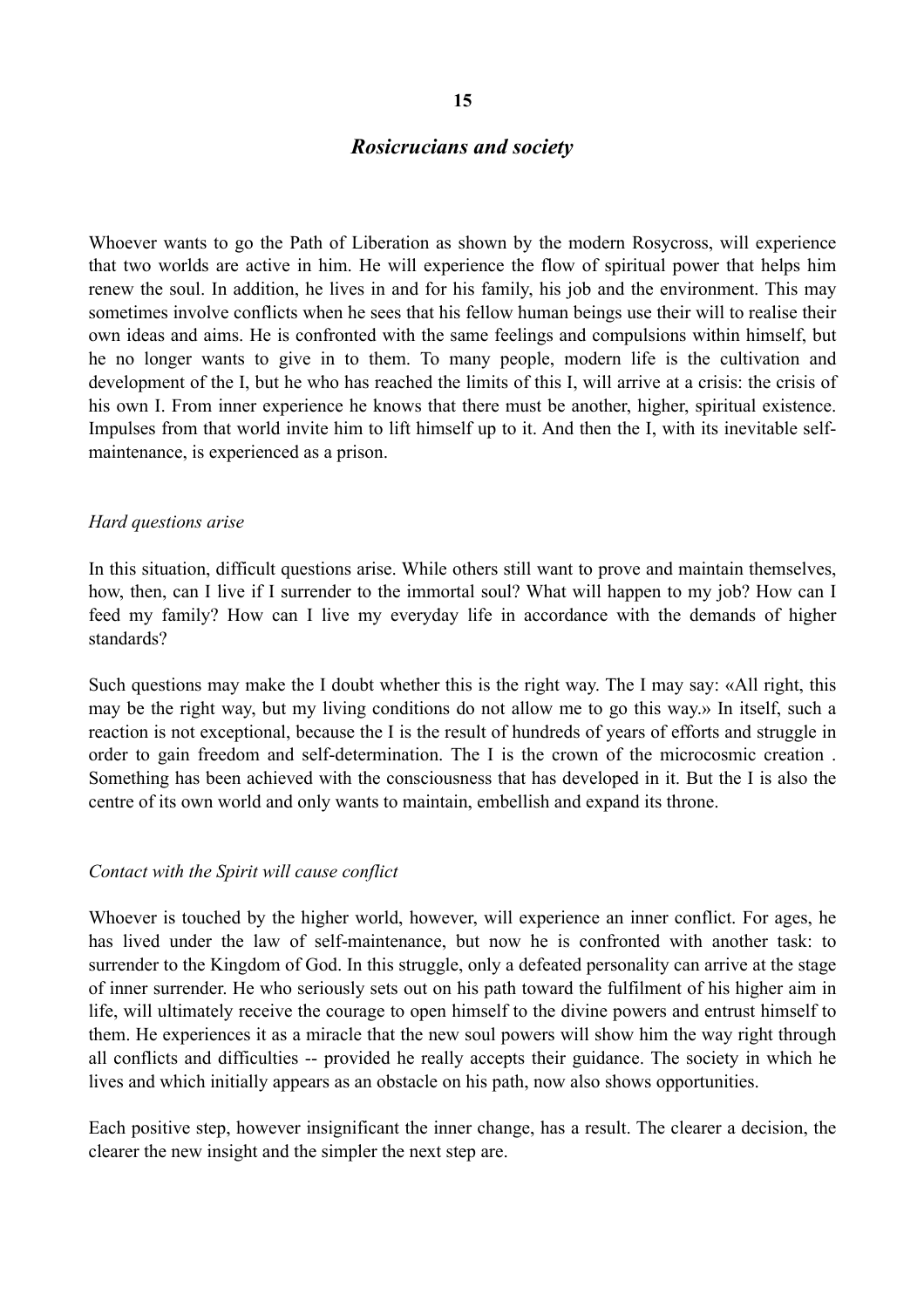### *The world holds up a mirror to the human being*

The living conditions of the seeker are decisive. His inner development is a measure of the changes in his life. We may, for example, experience our own character, our relationship with our partner, friends, relatives or colleagues as very difficult. But a deep meaning lies hidden in this, too, for the world holds up a mirror to the human being, so that he can begin to understand his own situation. The web of society in which the human personality is caught, has been spun throughout the course of many incarnations. This web corresponds to certain aspects of the microcosm. Perhaps this does not sound very encouraging, but it is the limit which preceding personalities in the microcosm have reached. Who can tell why a particular microcosm has incarnated in this family; why this person should live in these family circumstances and these social conditions, and why he has such a character or these physical problems. This specific situation will ultimately prove to be the right point of departure, from which the new inhabitant of the microcosm can gain the necessary experiences to pay off old debts and prevent new ones.

For this reason, a pupil of a spiritual school will be able to accept his life as it is. It is an indispensable part of his path of liberation. Hence, he accepts his family, relatives, job and social obligations as a part of a history that can now be resolved. The more such a pupil learns to accept himself, the more he learns also to accept others as they are, because they, too, are confronted with experiences that will make them enter the path of liberation.

## *Experiences of the whole expressed in the individual*

The state, the coordinating social system in which the life of the seeker develops, is also a result of the past. Everyone has his own place in the nation to which he belongs and in this way, he is linked with the collective. He has to carry the heritage of the past along with all the others: wars, political mistakes, positive developments, courage and apathy. Everything a nation has experienced is expressed in the individual. And a nation obeys the powerfields it has built and is still vivifying. The effect of these powerfields -- of these astral concentrations -- are manifested in every cell of a nation.

This time period is showing a downward spiral. Traditional cultures and values are being dissolved ever faster. Solidarity and self-sacrifice are being replaced by increasing egotism. Because nations and their leaders are sinking ever more deeply into egocentricity, we can speak of a great crisis. Degeneration is occurring. This leads to a mechanism that is trying to balance the interest groups, but is itself controlled by these very interest groups.

## *Laws are essential instruments in society*

The intent of having laws is to maintain a certain balance and, if necessary, to apply corrections. Laws protect human beings from a deeper fall and a still greater dehumanisation. The stage of everyday life -- the order of the state -- is ruled by laws. By applying these laws, the human being will mature to the notion that he should focus on another, higher life. A certain order and social balance may make it easier for the seeker to achieve this aim. The primordial form of such a society is outlined in the Ten Commandments. Jesus says of these commandments that he has not come to abolish them, but to fulfil them. He who tries to fulfil the inner law of the Kingdom of God, will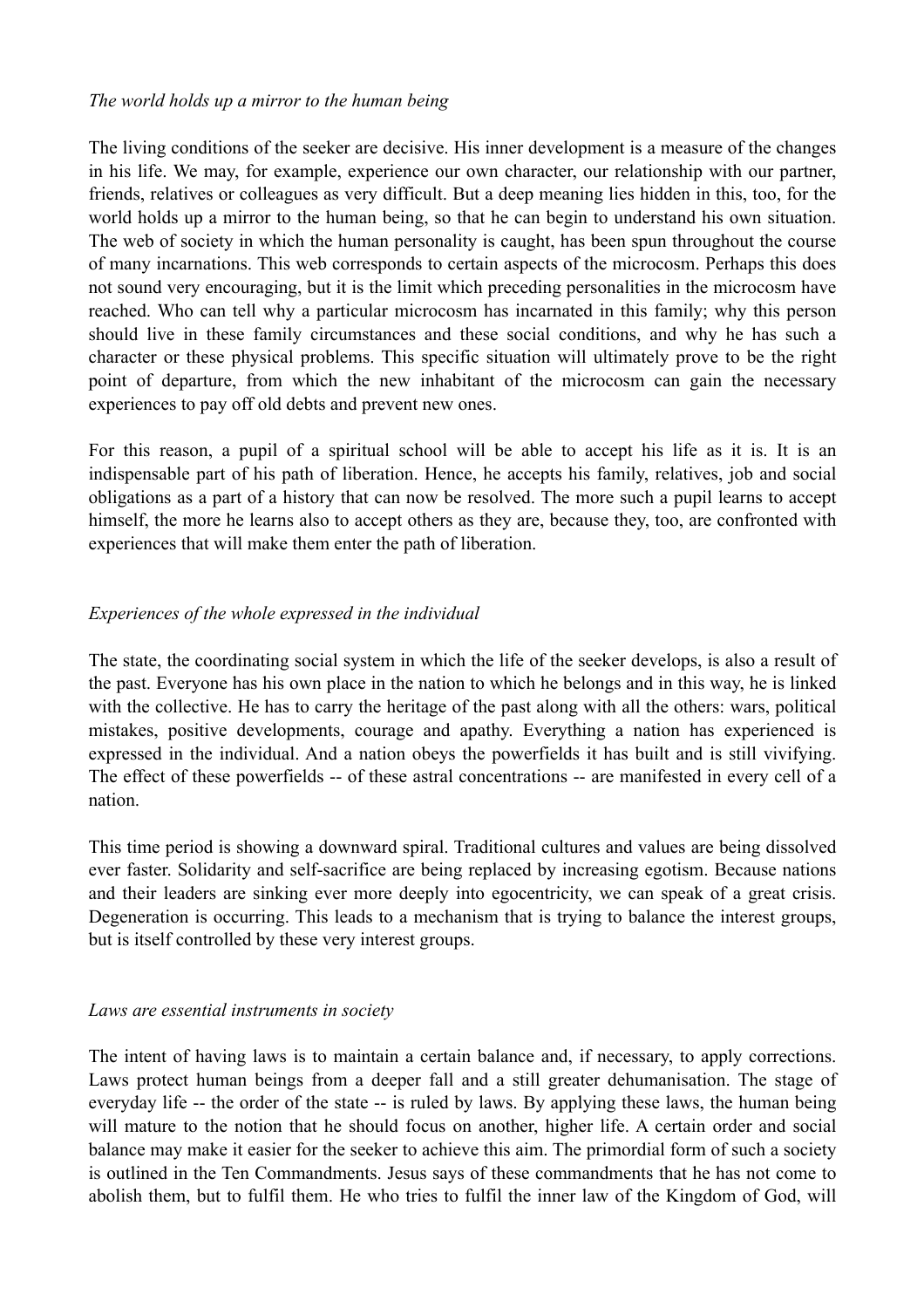usually fulfil the outward law more easily, because the outward law has not arisen from the individual human being, but has often been imposed upon him in order to curb his drive for expansion. Whoever subordinates his personality to the power of the growing, immortal soul, listens to inner laws. And he will experience the outward law as less and less of a burden. The new soul power links him with the primordial source, which is the same in every human being. It is the universal Love that endures and bears everything, that has gone astray, and that curbs the natural human urges.

## *The other state is the complete opposite*

When the serious seeker has accepted the Spiritual School of the Golden Rosycross as his help and has linked himself with it, he is standing in society and fulfilling his duties. In addition, he will exert himself for the construction of this other kingdom. Along with all the others who are striving for transfiguration, he forms a soul community based on the same aim. The sphere of life of this «other kingdom» does not consist of coarse matter, but of ethers and astral forces that the seekers draw as a field around them, in the process of the formation of the group. To the extent that the participants in this field become more conscious of their lives and their tasks, they help structure this field, which is directly linked with the divine world. It is open to the divine world and receives power from it as daily nourishment.

He who is wholeheartedly striving for this other life, and sacrifices his self to it, will already taste something of true freedom. He experiences that he is on his way to his original destiny: the new human being, citizen of Christianopolis, the state of which unity, freedom and love are the constitution.

# *Living in two fields of life*

Whoever lives in two realms, in two fields of life, will on the one hand experience the rising, eternal light of the growing soul, and on the other hand the constant alternation between light and darkness. He wears two garments, one of flesh and blood with the nature forces as active elements; the other a light garment of pure ethers and astral forces. This is why it is said that he carries a wound: the wound of the struggle between both worlds.

This state can obviously not continue. Ultimately, sanctification must triumph. This is why the serious candidate on the Path of liberation is striving for an ever-closer contact with the Spirit of God. He will begin to experience his commandments from within and follow them. Then he will also be able to follow the outward commandments without any problem. He will render to Caesar what is Caesar's. He also experiences that the path to total renewal will only open if the urge for the outward life is completely given up. In this way, he pays off his old debts and annuls inner dissension and enmity. «Forgive and forget». With this motto, he approaches his fellow creatures.

When a group of people sets out for the divine origin in this way, it will be a blessing to the whole of humanity. They who bathe in the Waters of Life, release the pure water for all who thirst. Striving for the way *out of* this world, will spread Light *over* this world. The return to the «first love» will unlock the fountains of neighbourly love.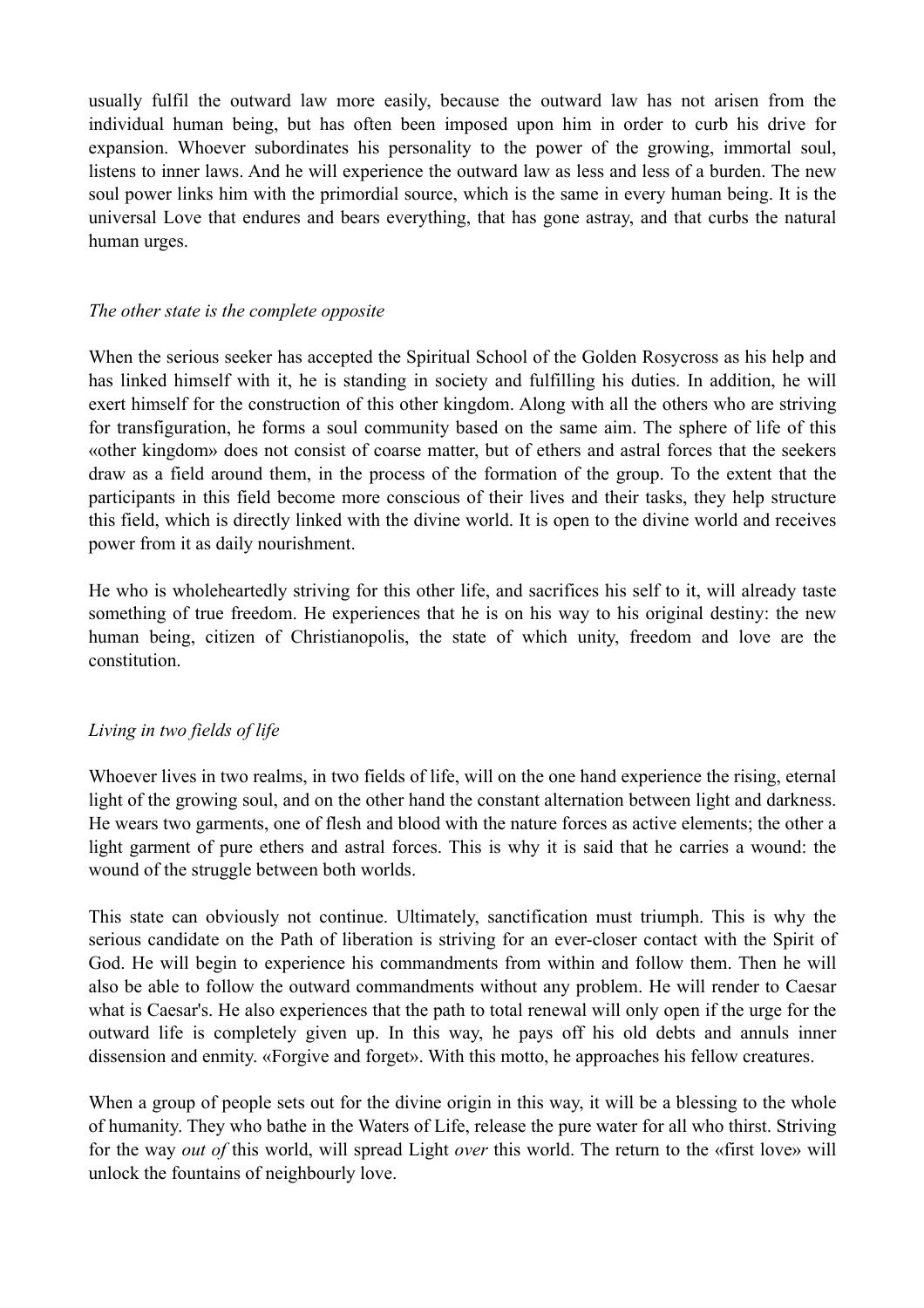# *Jan van Rijckenborgh -- modern Rosicrucian and hermetic gnostic*

Jan van Rijckenborgh was born in 1896 in Haarlem, The Netherlands, in an orthodox reformed family. In 1968, he died in Santpoort, near Haarlem. As an adolescent, he already showed a great interest in religious issues, particularly in the practical application of religion in everyday life. The hypocrisy and untruthfulness of many people around him -- being pious on Sunday, but living unscrupulously during the rest of the week, deceiving their neighbours and occupying themselves with gossip and slander -- but also the great emptiness he observed in the theologians of his days, ultimately alienated him from the church.

## *Realistic theology of De Hartog*

However, there was one theologian, Prof. Dr. A H de Hartog (1869-1938), whose ideas went far beyond the prevalent orthodoxy of the Dutch churches of those years. He had a demonstrable influence on Van Rijckenborgh. At the time, De Hartog introduced a *Realistic Theology*. Because he believed in reality, he wanted to face reality. He emphasised a rational faith and a rational worship and based his teachings on, among other things, Romans 12:1, which states that the new life is the true sacrifice. De Hartog was a fiery speaker who was able to touch people's hearts. Everywhere he preached in The Netherlands, the churches were overflowing and Van Rijckenborgh was also among his audience. De Hartog often debated with the leaders of the labour party of those days. He was known as a liberal preacher, whose thoughts covered a wide range of topics. He was also one of the cofounders of the International School of Philosophy in Amersfoort, an institution for studies of comparative religion and culture.

All these matters strongly appealed to the young Van Rijckenborgh, because he was fervently seeking the spiritual depth of human existence. In turn, De Hartog was, to a certain extent, influenced by the philosopher Eduard von Hartmann (1842-1906), the author of *Philosophie des Unbewussten* (Philosophy of the Unconscious). From this book, De Hartog derived the insight that there is a reality outside of a human being that can be known by him, and hence is a reality. But the human representation of this reality does not coincide with this reality. This is why De Hartog thought that a «primordial principle» underlies everything that exists and can be observed, a Primordial Power behind the existence of everything, including the human spirit. < note>

This thought goes back to Jacob Böhme's «Ungrund», via Schelling's *Über das Wesen der menschlichen Freiheit* (On the essence of human freedom, 1809). De Hartog was also very interested in Böhme, as can be seen from his booklet *Uren met Böhme* (Hours with Böhme), in which he makes a selection from Böhme's works.<note> In this way, Van Rijckenborgh became acquainted with Böhme's two nature orders (Aurora). Later, in the 1930's, he himself published a Dutch translation of *Aurora*.<note> In the introduction to this publication he wrote: «In *Uren met Böhme* by the late professor De Hartog, we see, for example, Böhme appear as a philosopher by the grace of God. But he takes care that the most profound basis of Böhme's thoughts, esotericism, is not mentioned. And the same applies to many others. Yet, we are grateful that Böhme's name --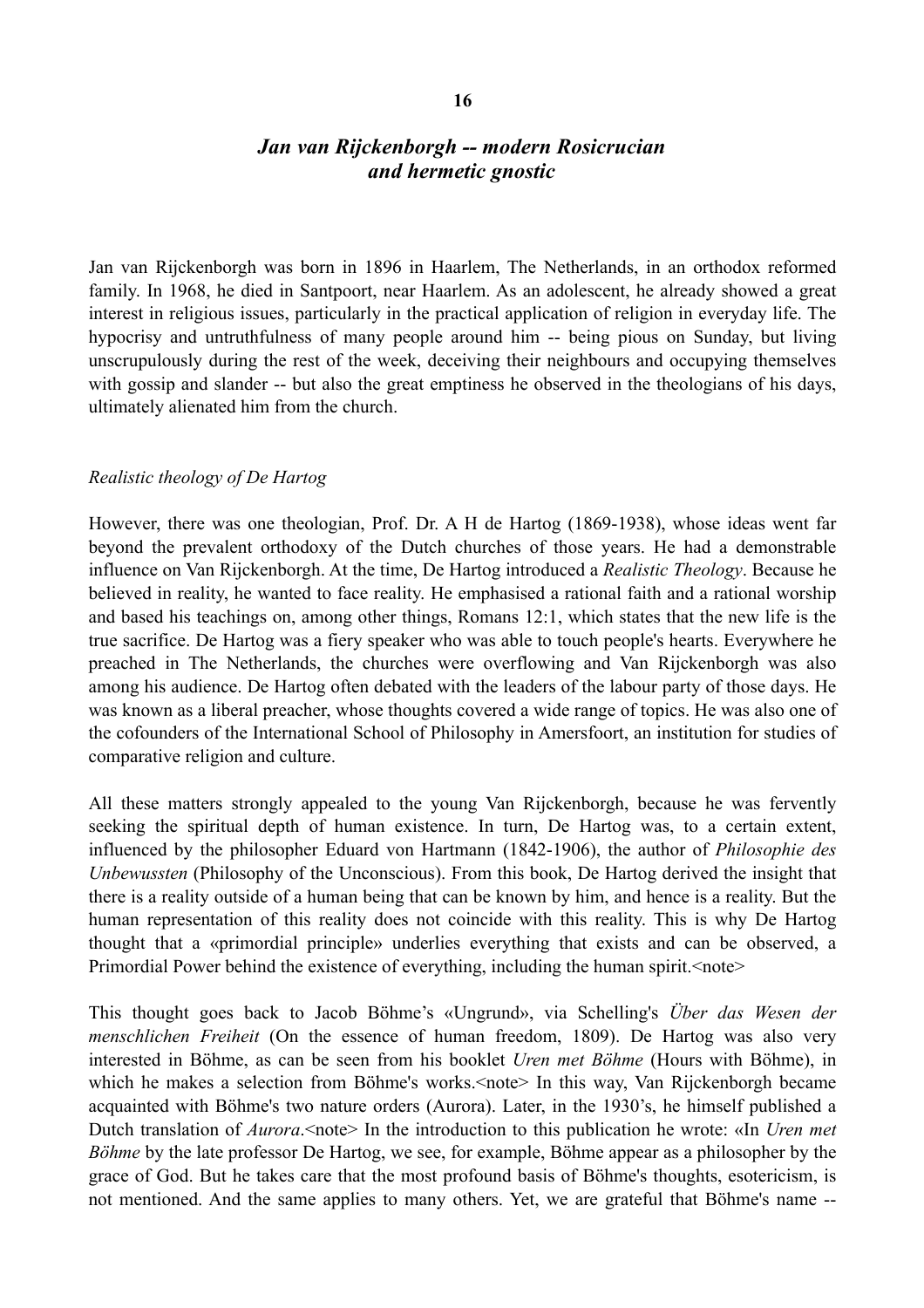albeit besmirched -- has been handed down as a philosopher par excellence. How can this love be explained, we might ask. We think that it can be explained on the basis of the magical power of Böhme's unwavering faith, which testifies to such immeasurable knowledge and wondrous certainty that it can touch countless people. We know and testify that this refers to the power of faith arising from the imperishable fount of esoteric Christianity. This is why we are submitting a translation of Böhme's masterwork *Aurora or the Rising Dawn*. We are convinced that a new wave of interest will arise, now flowing in the direction of Böhme's sympathizers who are freely offering his wisdom, in a modern garment, to the world again.» < note >

### *The world has become a house of darkness...*

In Böhme's works, Van Rijckenborgh found confirmation of the two nature orders as described in *Aurora*, judging by the following quote: «The entire house of this world, which is standing in the visible and comprehensible being, is the house of God, or the old body, which existed in heavenly purity before the time of wrath. However, when the devil kindled the wrath in it, it became a house of darkness and death. This is why the holy birth of God was separated from wrath as an individual body, and why the best part of Heaven was placed between love and wrath, so that the birth of the stars is in the middle. But in such a way that their outer form is standing in the wrath of death; and together with the birth, which is lost in it and has its seat in the middle, where heaven is closed, it exists in the meekness of life. Meekness surges against wrath and wrath against meekness, and in this way they form two different realms in the same body of the world...

The heavens were closed, so that the new life could have all powers and effects, just as the old life had possessed them before the time of wrath, and so that it with the pure Deity outside this world, would have the same quality and be one holy God with the Deity outside of this world.» < note>

## *Gnostic thought spanning the ages*

Here, Jacob Böhme is the pure gnostic, which is why he was persecuted all his life. But Van Rijckenborgh recognised the universal gnostic thought spanning the ages. He found it in numerous surviving fragments. In De Hartog's writings and sermons, the firm conviction emerges that a rebirth is necessary. Only the reborn human being can see reality in the proper light. The concept of «Revelation» was also an essential point in De Hartog's theology. The divine Word, the Logos, was active in three ways, according to De Hartog: as the creative Word, as the Word incarnated in Christ and as the written Word in the Bible. De Hartog felt related to the mediaeval group of «Friends of God» < note >, who disregarded ecclesiastical barriers. Revelation, the entering of eternity into time, the Incarnated Word, the Logos, points to the need for rebirth. Or, as Jacob Böhme said: *«Whoever as eternity has become time and as time eternity, is liberated from all conflict.»*  and:

*«He who does not die before he dies, he will be corrupted, when he dies.»* 

These and many other views of De Hartog strongly appealed to Van Rijckenborgh, as did the words of Angelus Silesius (pseudonym of Johannes Scheffler, 1624-1677), who was often quoted by De Hartog:

*"Though Christ a thousand times in Bethlehem be born, but not in thee, Thou shalt be yet forlorn."*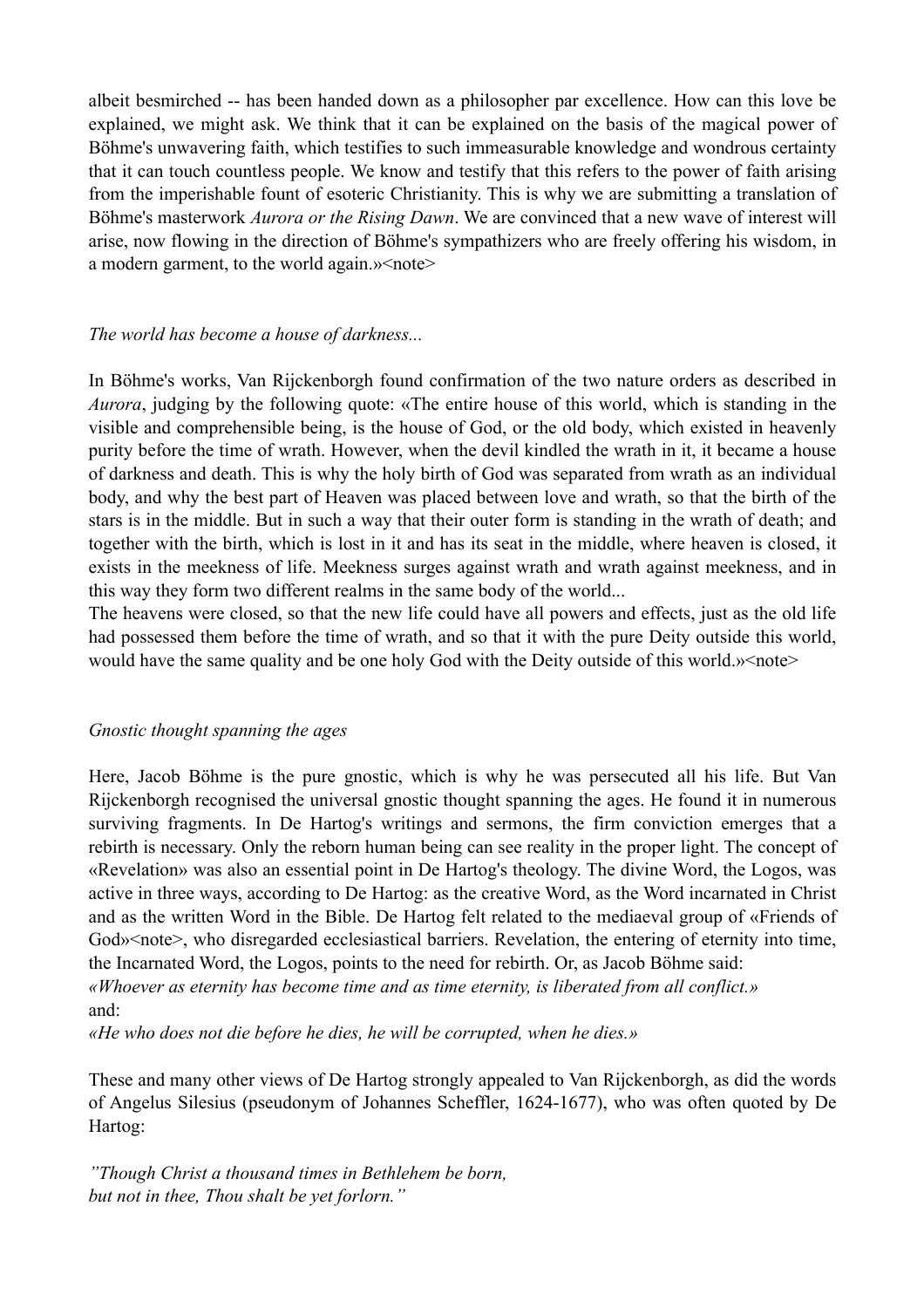## *Silesius' basic idea as the foundation of the philosophy of the Rosycross*

This basic idea, so poetically expressed by Silesius, was later propagated by Van Rijckenborgh in numerous addresses and books about the philosophy of the Rosycross. Studies about these texts stimulated Van Rijckenborgh to think about these people and he began to search for their sources. Particularly when De Hartog was criticised by his theological colleagues and accused of not keeping to the official doctrine. This proved to the young Van Rijckenborgh that he should look elsewhere for the truth. To him, it was one of the signs that the church does not give solace to the true Christian pilgrim. He took a well-known statement of De Hartog to heart. It was a statement that he himself later often quoted: «The essential truth is not offered to us on a silver platter, or in the form of an article or dictated literally, but it must be conquered and appropriated by the general human consciousness.»

Yet, he continued to think in a Christ-centred way. He always sided, on the basis of the Rosicrucian ideas, with the Gnosis, the Rosycross and Hermetism, the universal way of thinking, free from dogmas, theological snares and orthodoxy. In his article *The mystery of the Soul*, he wrote: «If the Bible is the most important religious security of a human child, it is absolutely certain that he will become stuck in textual obstacles. As proof of this statement, I remind you of the immense number of religious confessions, groups, types and sects. All these groups shroud themselves in literal, symbolic or esoteric Bible exegeses of a spontaneous or more or less scientific nature. The part of humanity calling itself Christian will never achieve unity, elevation and liberation, if it does not detach itself completely from the path on which it has been forced through the ages. The Holy Books are used in the wrong way. The Holy Books will only testify to God, and their language can only be understood, if we approach them in a totally different way. There is a wide abyss separating us from the mysteries of God and life, concentrated, among other things, in the Bible. This is why the path of life is an inner path. Only the process, the path of the sanctification of life, can liberate you. And the signature can never be a basket full of words or a platter full of texts. The person who walks the path of sanctification proves this by light, by inner light. And the inner Light itself is the bridge across the wide abyss between us and the mysteries of God and life. Don't we need the Bible then? Is it virtually superfluous? The Rosycross devotes itself to a development in which humanity will learn to approach the Bible in an entirely new way.» < note>

We have presented this long quotation from one of Van Rijckenborgh's earliest writings, because it shows that he clearly continues the line of De Hartog: a religious experience during the actual practice and manifestation of life, which has to be released from our own inner being.

Before Van Rijckenborgh left the church, he was very active in the Y.M.C.A., and had already demonstrated his own vision of the Bible. This was a vision that arose from his own inner revelation. Of course, this resulted in conflict. He was searching much further for the unveiling of the Word, for the profound meaning that was not given by the theologians.

When he was about 28, his search led him onto the track of the modern Rosycross. Due to this, he came into contact with Max Heindel's Rosicrucian Fellowship. Heindel's esoteric explanations of the Bible and religions strongly appealed to him. In Heindel's book *The Rosicrucian Cosmo-Conception* (1909)<note>, he recognised much of what had already been revealed in his inner being and for which he had constantly been seeking: the reality of things behind the perceptible material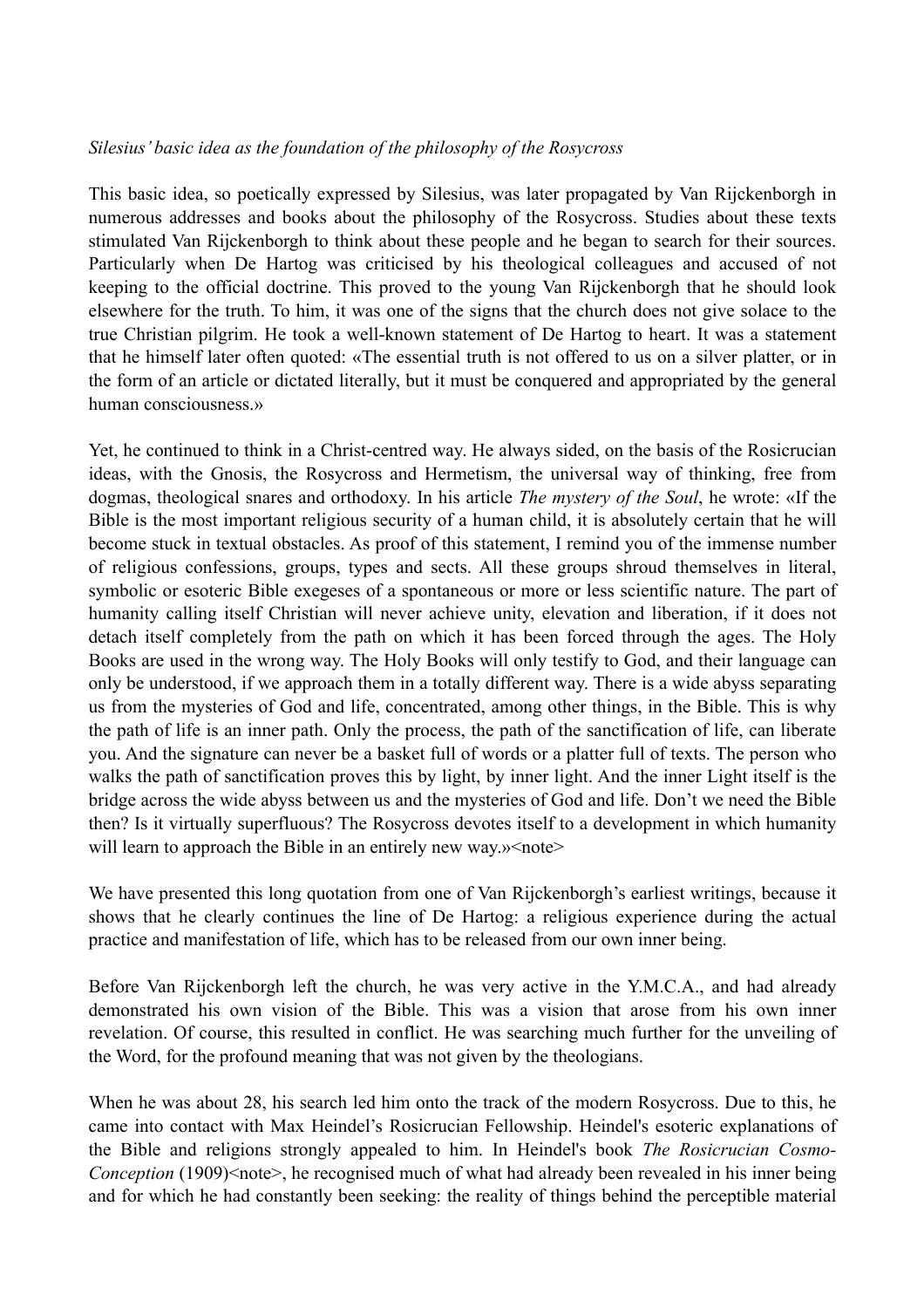existence and the purpose behind every form of life and every manifestation. In this way, he was introduced to the Manifestoes of the Rosicrucians and to the writings of Paracelsus, Comenius, Van Helmont, Böhme and Fludd, to name only a few. He felt very much attracted to their works, but after a few years he dissociated himself from the American Rosicrucian movement of Max Heindel, because he thought this movement was too much on an occult path and was losing the Christian aspect of the Rosicrucians.

#### *The evangelical process must take place in a human being*

He founded the School of the Golden Rosycross. He concentrated on the Manifestoes of the classical Brotherhood and gave lectures about them. At the same time, he began to give lectures about the esoteric meaning of the Christian gospels. In these lectures, he emphasised the evangelical process that has to take place *within* a human being, and he relegated the historical aspect to the background. In the introduction to the book *The Good Tidings of the Gift of God, an esoteric analysis of the Gospel of Matthew*, he wrote: «After some investigation, it will therefore be discovered that the whole New Testament presents a complete philosophy to the pupil, by means of which he will be able to view and to fathom the past, the present and the future of the world and humanity; (this is) the work for humanity and society of this wonderful, divine being, the Christ. We are living in an era in which a part of humanity is ready and capable of viewing the Bible, or a part of it, as an esoteric, gnostic-scientific document, by means of which we might learn to understand the intentions of God.» < note>

#### *Nobody paid any attention to it*

In the meantime, he travelled to London, where he visited the British Library in order to gain access to the original texts. There he copied some of the works of Johann Valentin Andreae, including an English translation of the manuscript of *Republicae Christianopolitanae*. In the introduction he wrote: «During research in the famous library of the British Museum in London, a few years ago, we discovered the little-known work *Christianopolis* by Johann Valentin Andreae, the author of the *Fama Fraternitatis*. This document is from 1619 and has possibly been in this library for a few hundred years without anybody paying attention to it. We were allowed to take an English translation back to The Netherlands, inwardly feeling that we had to publish its content and comment on it.» < note>

This commentary, together with the Dutch translation of Christianopolis, was published in 1939. In 1978, a second edition appeared. But while he was publishing his commentary on Christianopolis, he also tended to the Dutch translation of the *Fama*, the *Confessio* and *the Alchemical Wedding of C.R.C.*.<note> He also published the periodical *Nieuwe Religieuze Oriëntering* (New Religious Orientation), which contained a series of instalments of the Dutch translation of *Die geheime Figuren der Rosenkreuzer* (The secret Symbols of the Rosicrucians).<note>

#### *Unveiling the underlying meaning*

All of this proves how much Van Rijckenborgh connected with the message that the classical Brotherhood of the Rosycross had sent into the world. He didn't consider these writings to be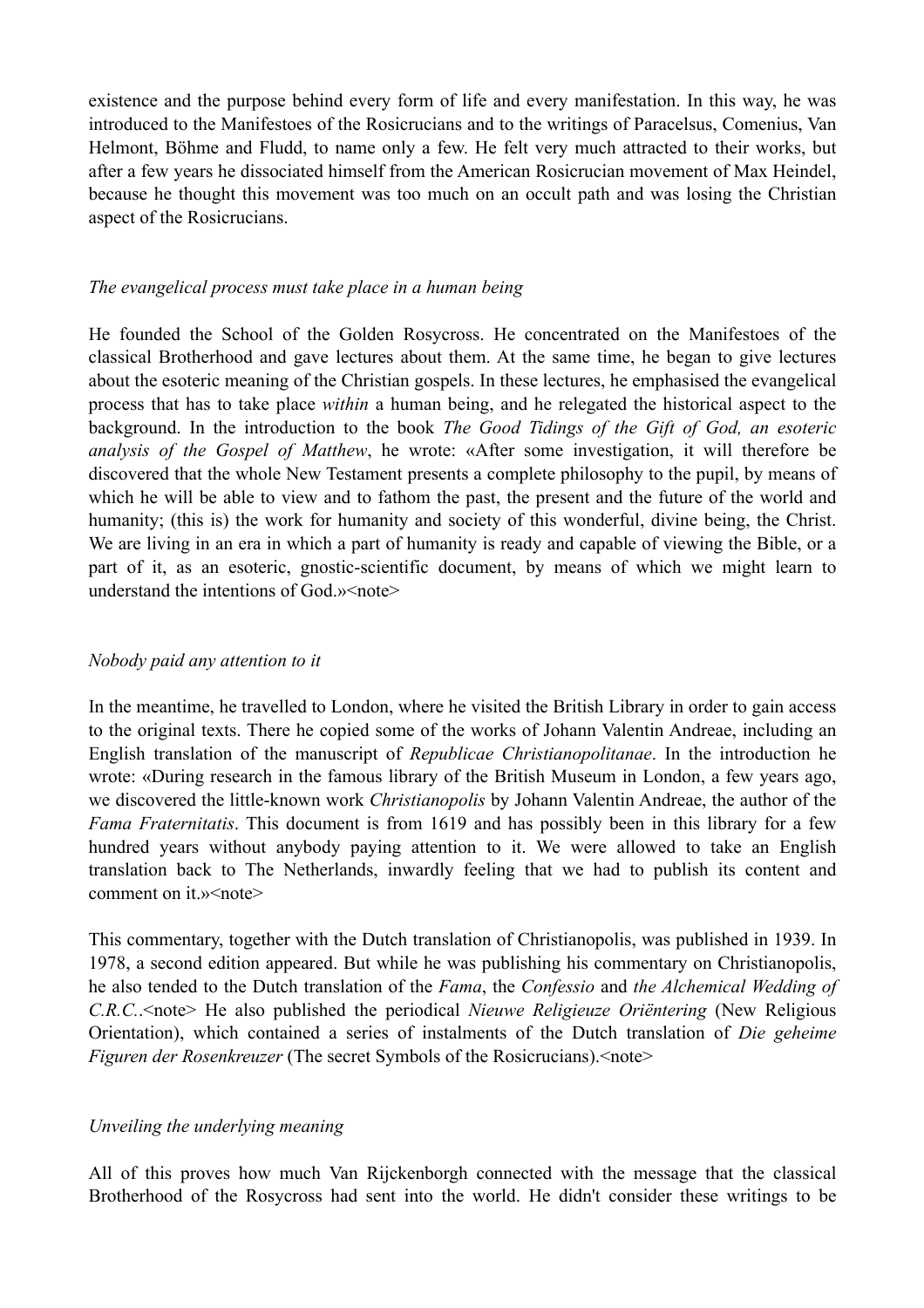primarily of historical importance; instead, he more particularly wanted to unveil the meaning behind them, the implicit meaning that is hidden to the eye.

Again he experienced in his innermost being the spiritual inspiration emanating from them. His comments on the Fama, which he called «an esoteric analysis», are published under the title *The Secrets of the Brotherhood of the Rosycross*. In his introduction he writes: «The time has come to open this veiled spiritual testament of the Brotherhood of the Rosycross and bring its hidden values to light. Through the ages, the work of the Brothers of the Rosycross has been completely misunderstood, and numerous esotericists, influenced as they were by Oriental magic, have caused incalculable damage by their publications, which have obscured the light of the Rosycross with strange teachings.» < note >

## *Did the person C.R.C. really exist?*

He further justifies his comments with the words: «Some of those who tried to analyse the Fama began by asking: 'Did the person C.R.C. really exist? Who was he? Were there contemporaries who saw him? Is there literature of his time that speaks about him?' […] However, we will leave historical investigation for what it is, for we only want to speak about 'a human being'. Let us assume that a man called C.R.C. were living now, that we all know him and that we are observing his struggle. [...] So we are evoking for you a man, a figure, in your imagination, and together we will animate this mythical figure, so that he will begin to live for us. We will call him Christian Rosycross and tell you that he was of German origin. This means that our figure is a full-blooded European, a Westerner. Well, this Westerner wishes to follow the path of a Westerner, that is the path shown and exemplified by Christ. That is why we call him Christian. This Westerner wants to develop all the latent faculties that slumber within every human being, by which a human being is marked as a Son of God, a child of God and thus a God-in-genesis. To this end, he exerts himself steadfastly and is prepared to follow the way of complete self-sacrifice. That is why we also call our hero Rosycross. And now that this mythical figure is fully alive for us, now that we are enthusiastic about the heroic struggle begun by him, we say, in prayerful longing: 'My dear brother, may the white rose of Christ shine from your cross.'»<note>

## *Call to a complete reformation of the human being*

Note that this is the language of the 1930's. Van Rijckenborgh tried to convince the reader that the Manifestoes had to be applied directly to the human being himself. They call for a complete reformation *of the human being*, for only this can, and will, lead to a change in society.

In the same book he says: «We want to direct ourselves according to the ways shown in the old books, the old testaments of the Order of the Rosycross. The *Confessio Fraternitatis* gives us the programme, the confession of faith. In the *Fama Fraternitatis*, the pupil begins to carry out the programme. In *The Alchemical Wedding of Christian Rosycross*, we can read an outline of the complete development on the path of Christian initiation, which takes place after the aim, the call, the Fama has been accomplished by means of the individual task. And finally there is the Rosicrucian work: *Christianopolis*, in which the structure of a new society is outlined, as it has to be built by the Brothers.»<note>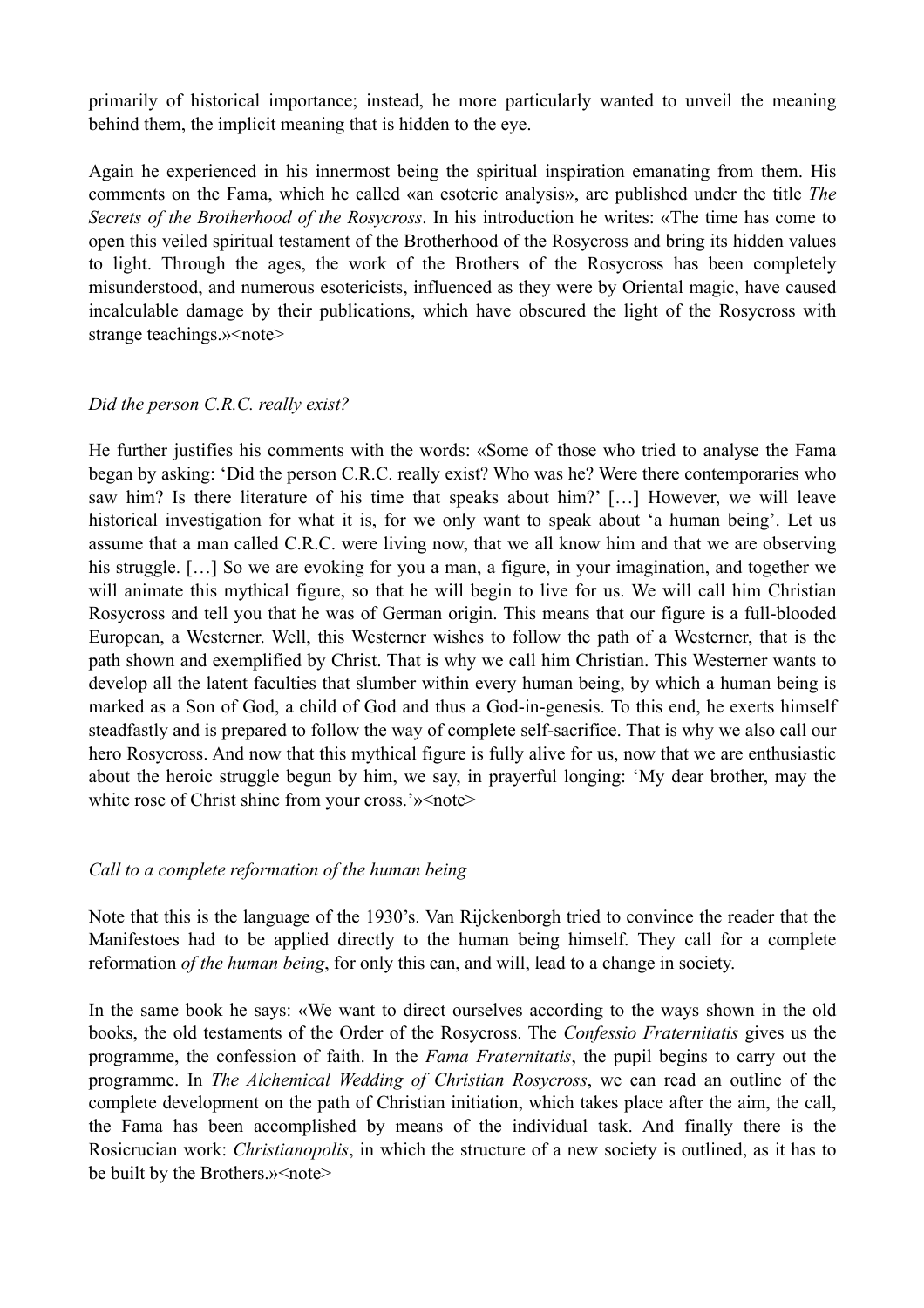Thus we conclude that the Manifestoes of the old Brotherhood go much deeper for Van Rijckenborgh than superficial reflection suggests. He reads in them what is moving him. The message, at that time sent into the world by the Brotherhood, the call for a total reformation, was especially intended to achieve a fundamental change in the human being himself.

During the war years 1940-1945, when his School was closed by the occupier and he was forbidden to continue his work, he went deeply into the *Corpus Hermeticum*, the writings of the Manichaeans, the Gnostics and the history of the Cathars. He also found various teachings from these writings in the veiled and symbolic language of the Manifestoes. In addition, he became convinced that the teachings of Hermes returned, in their own way, in the books by Paracelsus, and he discovered that Paracelsus was highly respected by the Brothers of the Rosycross. He ascertained that the authors of the Manifestoes must also have had the *Corpus Hermeticum* at their disposal and that a great deal of other esoteric-gnostic literature must have been available in their libraries. The inner path, the path of the mysteries, lies hidden in all these documents.

## *«Dei Gloria Intacta» appeared immediately after the war*

Immediately after World War II, Van Rijckenborgh published the book *Dei Gloria Intacta*, with the subtitle: *the Christian mystery of initiation of the Holy Rosycross for the new era*. <note> In this book, the inner path is extensively explained as a sevenfold path. What matters is not having initiation imposed or introduced by someone else, a so-called «initiate». The point is a path of selfinitiation, a practical path leading to complete life renewal on the basis of self-knowledge, as was said by the Gnostics and Hermetics: «He who knows himself, knows the Universe.»

*Dei Gloria Intacta*, with a part from the classical Fama as an introduction, proved to be a great preparation for two monumental works to be published later: a four-volume work with commentaries on, and explanations of, the *Corpus Hermeticum*, and a masterly, two-volume work with detailed explanations of the path of initiation, in which *The Alchemical Wedding of Christian Rosycross (C.R.C.)* is unlocked for the reader. In these books, Van Rijckenborgh proves that he was allowed to receive the key, after a long path of preparation during which he gradually penetrated into the secrets of the Brotherhood.

The «struggle of C.R.C.», as he described it in every possible way, is at the same time his own struggle to open the path, especially for others, from the swaddling clothes of time, and to break open the mysteries in which the ancient writings were veiled. He received the key that gives access to the books of wisdom in which this path is shown.

# *Liberation from the swaddling clothes of time and mystery*

He also applied this key to the mystery book *The Alchemical Wedding*. He says about this: «All the initiations of C.R.C. are so minutely described in *The Alchemical Wedding* that it could not have been improved upon; all the information is given without neglecting one single detail. Who was, or rather, who is Christian Rosycross? He is the prototype of the true, original human being, the new human being who is truly Christian; who has freed the Christ within him by walking the path of the cross in the power of the rose. […] In the cross, two lines of force meet which are diametrically opposed. It means a total change, a conversion of forces, an alchemical transmutation. The rose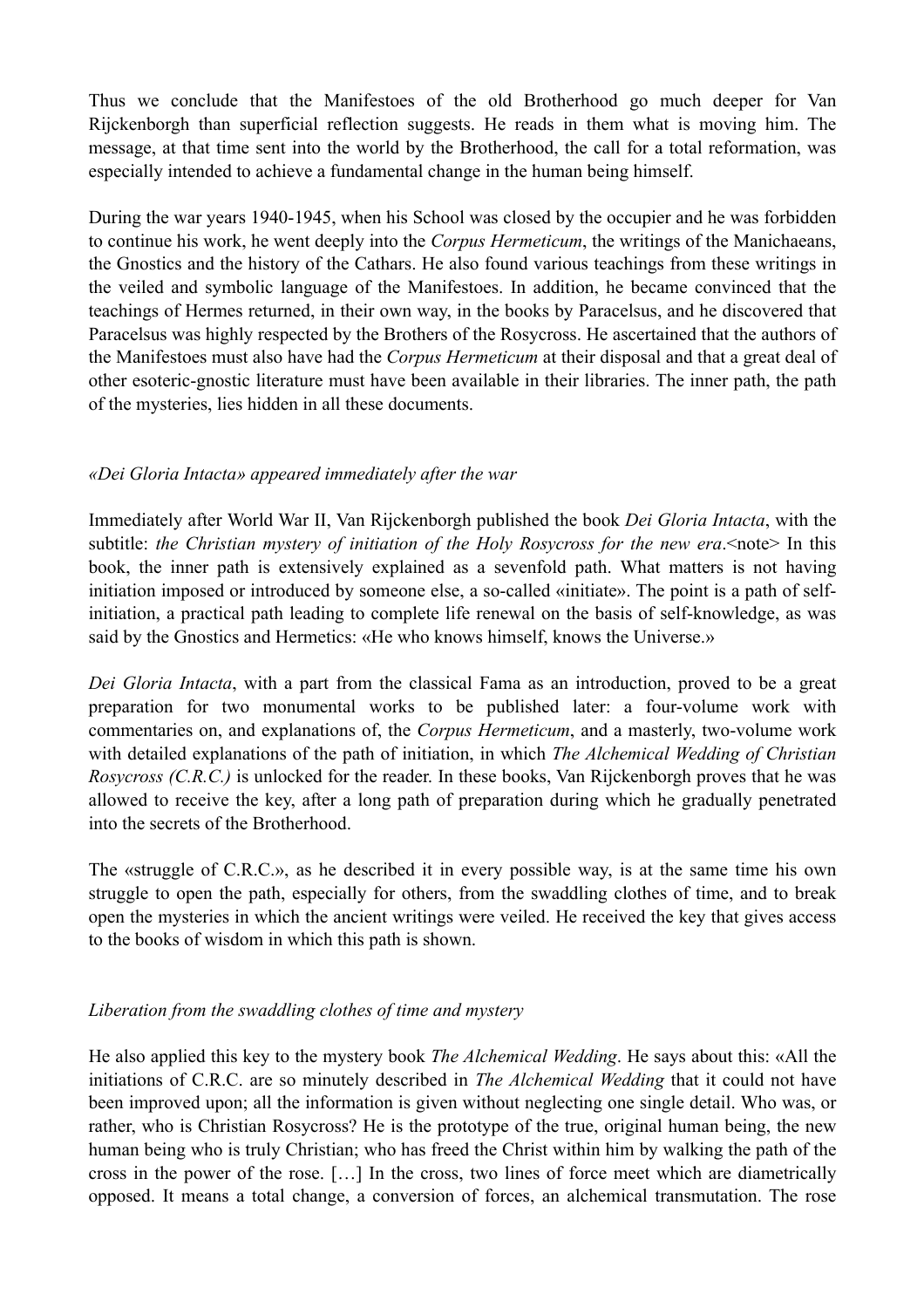within a human being must be linked with its true life field, the field of immortality. The rose must be freed through the way of the cross of transfiguration. This is why we speak of the Rosycross. This work has to be done in the power of Christ, the electromagnetic power of the Universal Life »<note>

## *When the light spark flares up, inner knowledge is born*

Here the rose is the symbol of the Light spark, the divine spark of the gnostics. Van Rijckenborgh, in modern parlance, called this the «spirit-spark atom» or the «spirit nucleus», the divine life nucleus in a human being.

He explained that, when this spiritual nucleus is activated and this light spark flares up in the heart, inner knowledge is born, the knowledge of the heart. It is manifested from the divine primordial atom that lies hidden in a human being as a germ of the Spirit. If this seed germinates and begins to blossom, it produces the fruits of the All-Good, the fruits of the Tree of Life. When the seed of the Rose fertilises the soul, it will become immortal and the body, the personality, will transfigure. The knowledge of the All-Good is a spiritual insight that grants the power of opening up the inner knowledge about the human being himself, the knowledge about his divine destiny and about the inner God.

### *Stimulating the reader to acquire self-knowledge*

Van Rijckenborgh had only one purpose, which runs as a golden thread through all his works: to stimulate the interested reader to acquire self-knowledge; to acquire knowledge of his true self, which lies hidden in his heart as a rosebud, a spirit-spark. The microcosm is where the true origin of the human being, or, as the *Fama* says, man's nobility, lies hidden. This points to the original human being who belongs to the unknown part of the world, the true Divine nature. A person should be inspired, so that he sets out to achieve liberation from his human-animal state of life.

Van Rijckenborgh discussed knowledge of the path leading to the rebirth of the soul extensively in his works, the necessity of man being reborn of water and of the spirit. It is the path of which Jesus spoke to Nicodemus. Here we see again the spur to action that made Van Rijckenborgh set out in his youth. It is the need for a rebirth, about which De Hartog had spoken, but Van Rijckenborgh did not veil it in an exoteric sense, as it was in the woolly language of the theological exegeses. Van Rijckenborgh spoke of an esoteric experiencing of the evangelical path leading from the Johannine human being to the Jesus human being. This is the path of Christian Rosycross. The process of rebirth from «animal human being to Spirit human being», about which he had heard De Hartog<note> speak in his early years, was, for Van Rijckenborgh, not mere philosophy, but a pure reality and necessity.

The nature-born human being, who is of the earth earthy, must put on the Spirit human being lying hidden within him as a Divine rose, as a spark of the spirit. Spirit, soul and body must be reunited into a true unity, the Bytoss, Nous and Alezeia of the ancient Gnostics. The divine, biblical principles of spirit, water and blood, the Hermetic elements of spirit, soul and body, and the mercury, sulphur and salt of the Rosicrucians,<note> originate from the depth of the divine Spirit from which the Truth is made manifest. This is the path from transmutation to transfiguration,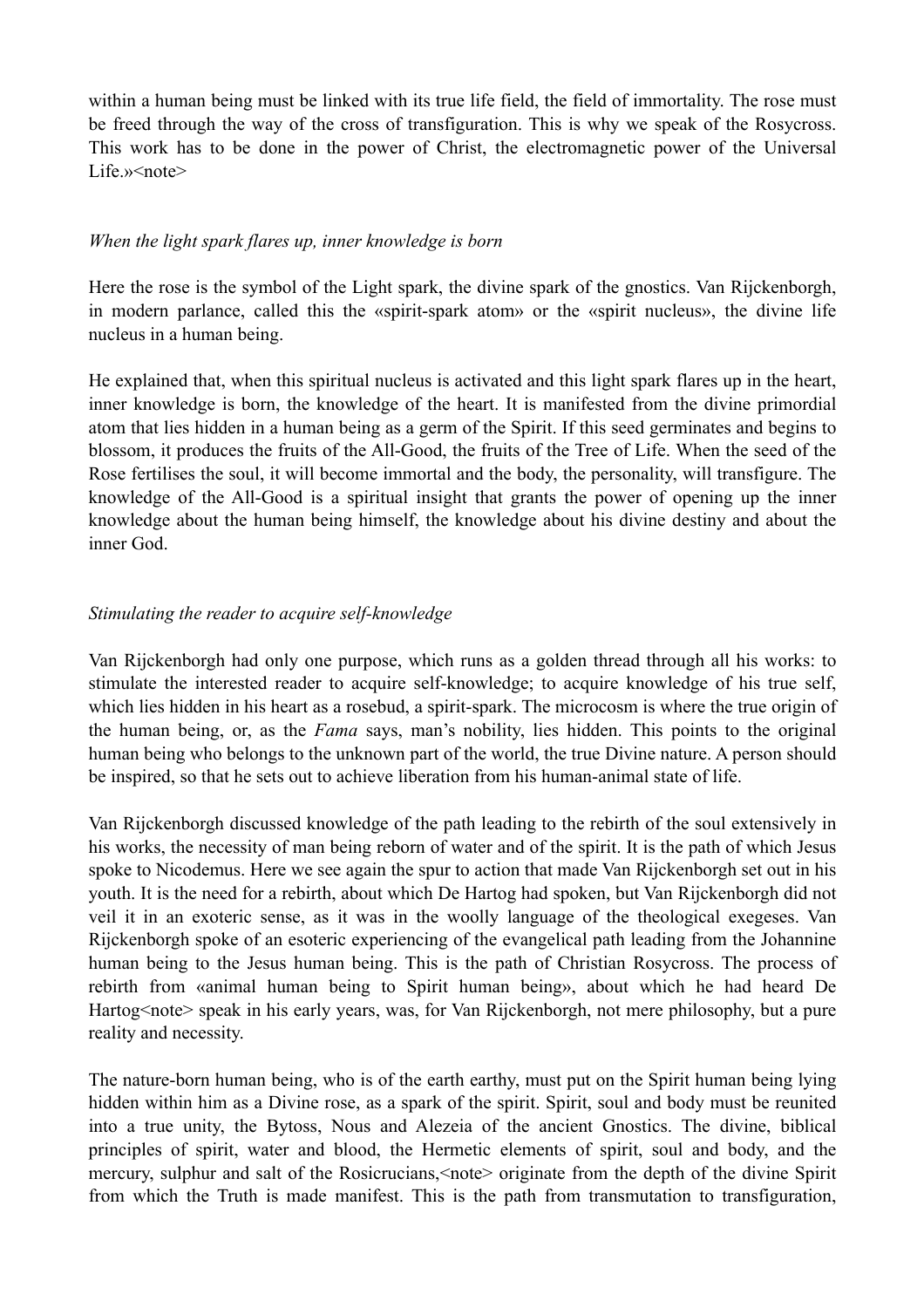symbolised in a veiled way in the seven days of the *Alchemical Wedding*. It is the sevenfold recreation of the human being, the rebirth on the basis of giving up the old, I-centred life of the nature-born human being, who, despite everything, is still a divine-human being, because he carries the spirit-spark in his microcosm.

### *Gnosis transforms the whole human being into his fundamental nature*

Ignorance of all of this is the greatest human tragedy. The fundamental idea underlying Van Rijckenborgh's entire work is the tearing up of the garment of the evil of ignorance by the human being who has been called to transfigure to the Divine generation, but who has remained stuck in his nature-born state, or, as Hermes puts it: *«When the Gnosis enlightens the whole consciousness, It makes the soul flare up again and lifts it up by releasing it from the (nature-born) body. In this way, It transforms the whole human being to his fundamental nature.»*<note> We know from the following well-known quote from the *Alchemical Wedding* that the Rosycross and Hermetism are closely related:

### *«Hermes is the Primordial Fount»*

*«After so much harm has been inflicted on the human race, I, Hermes, being the primordial fount, flow forth here as a healing remedy, according to divine decree and assisted by the art. Let him who can, drink of me. Let him who will, cleanse himself in me. Let him who dares, stir me. Drink, brothers, and live.»*<note>

Van Rijckenborgh bridges the gap between the intentions of the Brothers of the Rosycross and the Primordial Fount of Hermes. He writes in his analysis of the Alchemical Wedding: «Who was, or rather, who is Hermes? Hermes is the spirit itself in manifestation, the primordial fount which seeks to quench the thirst of every human being. [...] So now you will understand why we, in the young Brotherhood of the Golden Rosycross, draw so consistently from the fount for our testimonies; why ever and again we study the ancient hermetic texts.»<note>

## *Hermes is the Primordial Fount*

Thus Hermes is a mythical figure, but at the same time he is a great example of the universal power of wisdom, which has lost none of its radiant wisdom through the ages. That Van Rijckenborgh studied the *Corpus Hermeticum* line by line, is demonstrated by his four-volume work with explanatory texts titled: *The Egyptian Arch-Gnosis and Its Call in the Eternal Present*.<note> He also emphasised that Hermes is the Primordial Fount, the Arch-Gnosis, the original knowledge, the eternal wisdom that has been fundamentally the same throughout all times, or rather: has always passed on the same wisdom, and hence, is the «Eternal Call», a call which is always relevant. Jan van Rijckenborgh wanted to again make this Call resound with the same power that the Brothers of the Rosycross gave to their Fama. But Van Rijckenborgh spoke against the background of the current time by means of a universal idea, which, through all times, has constantly propagated the same principle.